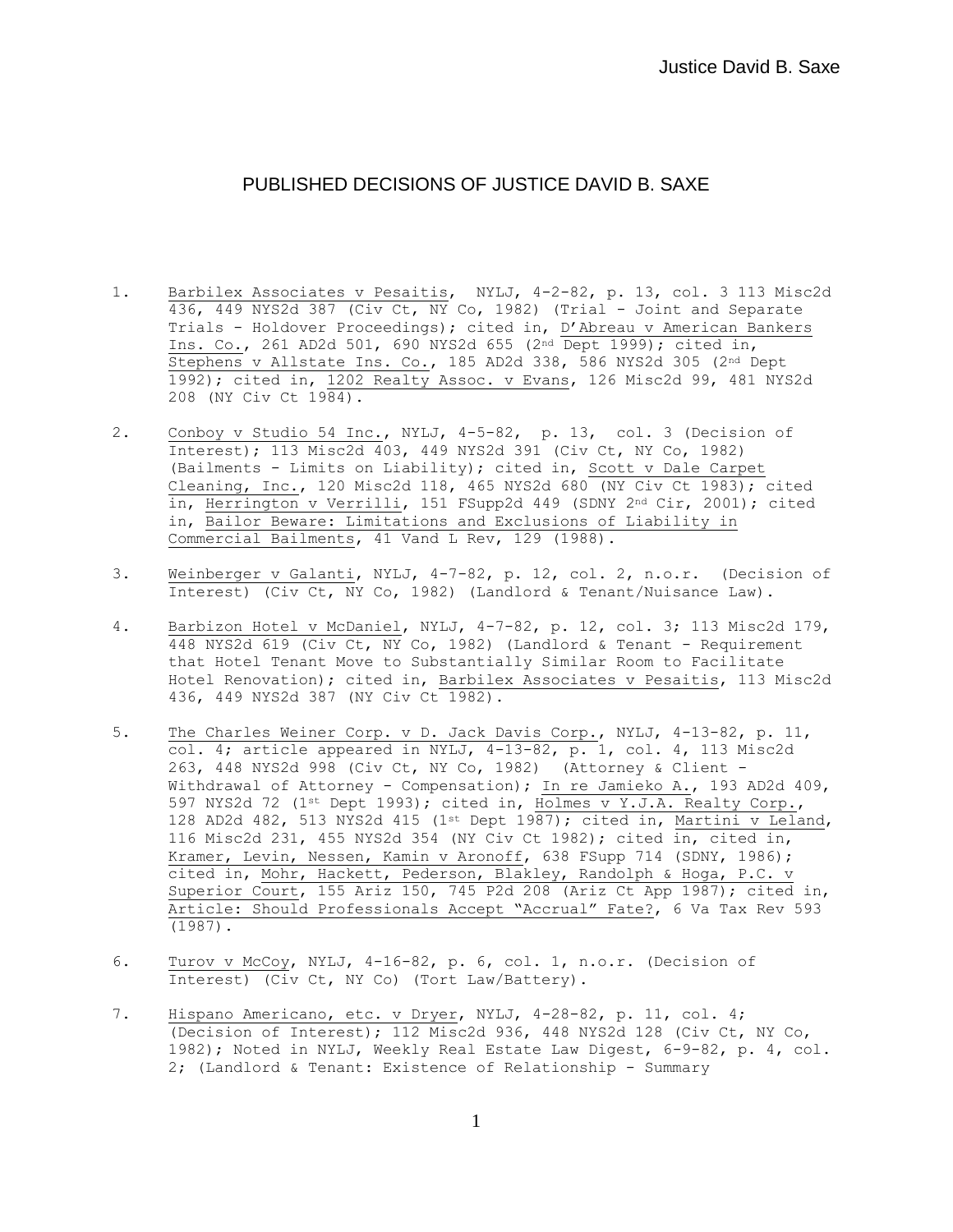Proceedings); cited in, Gazzardo v Langhorst, 136 Misc2d 201, 518 NYS2d 562 (NY Civ Ct, 1987).

- 8. Jacobson v Sassower, NYLJ, 4-28-82, p. 11, col. 4; 113 Misc2d 279, 452 NYS2d 981 (1982); affd NYLJ, 12-2-83, p. 12, col. 1 (AT 1) 122 Misc2d 863, 474 NYS2d  $\overline{167}$  (1983); affd NYLJ, 1-14-85, p. 6, col. 6, 107 AD2d 603; Lv to appeal to Ct. of Appeals granted, NYLJ,  $4-26-85$ , p. 4, col. 3; affd 66 NY2d 991 (Attorney & Client - Compensation); cited in Annot, 54 ALR2d 604, p. 203 "measure or basis of attorneys' recovery on express contract fixing noncontingent fees where he is discharged without cause or fault on his part; recovery under quantum merit of less than stipulated fee; cited in, Cass & Sons, Inv. V Stag's Fuel Oil Co., 148 Misc2d 640, 561 NYS2d 519 ( $\overline{NY}$  Sup Ct, 1990); cited in, Kelly v  $\overline{\text{MD}}$  Bayline, Inc., 2 FSupp2d 420 (SDNY, 1998); cited in ARTICLE: Nonrefundable Retainers: Impermissible Under Fiduciary, Statutory and Contract Law, 57 Fordham L Rev 149 (1998); cited in, Nonrefundable Retainers: A Response to Critics of the Absolute Ban, 64 U Cin L Rev 11 (1995); cited in, Training Proceeds to Attorneys' Pockets (and the Dilemma of Paying for Bankruptcy), 78 Minn L Rev 1079 (1994); cited in, Nonrefundable Retainers Revisited, 72 NC L Rev 1 (1993); cited in, The Survey of New York Practice, Disciplinary Rule @-110(A)(#); App Div 2nd Dept, bans use of nonrefundable retainer agreements, 67 St John's L Rev 693 (1993); cited in, Setting the Fee When the Client Discharges a Contingent Fee Attorney, 41 Emory LJ 367 (1992); cited in, Criminal Law, The Fall and Rise of the Criminal Contingent Fee, 82 J Crim L & Criminology 498 (1991); cited in, Contingent Fees without Contingencies;Hamlet without the Prince of Denmark?, 37 UCLA L Rev 29 (1989).
- 9. 269 Assoc. v Yerkes, NYLJ, 4-28-82, p. 11, col. 1; NYLJ, featured an article on my decision; 113 Misc2d 450, 449 NYS2d 593 (Civ Court, NY Co, 1982) (Landlord & Tenant - Summary Proceedings - Effect of Delay on Right to Commence Summary Proceedings); cited in, Bissell v Pyramid Companies, 125 AD2d 876 (3rd Dept 1986); cited in, Marriot v Shaw, 151 Misc2d 938, 574 NYS2d 477 (NY Civ Ct, 1991); cited in, Zenila Realty v Masterandrea, 123 Misc2d 1 (Civ Ct, 1984); cited in, Greenburger v Leary, 119 Misc2d 358 (Civ Ct, 1983); cited in, Goldman v McCord, 120 Misc2d 754, (Civ Ct, 1983); cited in, Dedvukaj v Maldonado, 115 Misc2d 211 (NYC Civ Ct, Bronx Co, 1982); cited in, National Shoes, Inc. v Annex Camera & Electronics, Inc., 114 Misc2d 751, 452 NYS2d 537 (NY Civ Ct, 1982); cited in, Comment, Deweerth v Baldinger nl: Making New York a Haven for Stolen Art?, 64 NYU L Rev 909 (1989).
- 10. Garrison Apts. Inc., v Sabourin, NYLJ, 5-5-82, p. 11, col. 3 113 Misc2d 674, 449 NYS2d 629 (Decision of Interest) (Real Estate); (Civ Ct, NY Co, 1982), cited in, 111 Tenants Corp. v Stromberg, 137 Misc2d 1014, 640 NYS2d 1018 (NY Civ Ct, 1996);cited in Schoninger v Yardam Beach Homeowners Association, Inc., NYLJ, 1-13-88, p. 1 (AD2); cited in, 77 E. 12 Owners, Inc. v Yager, 137 Misc2d 138, 520 NYS2d 132 (NY Sup Ct, 1987); cited in, Note: The Rule of Law in Residential Associations, 99 Harv L Rev 472 (Dec. 1985), fn. 2 (Condominiums and Cooperatives); cited in, 330 West End Apt. Corp. v Kelly, 124 Misc2d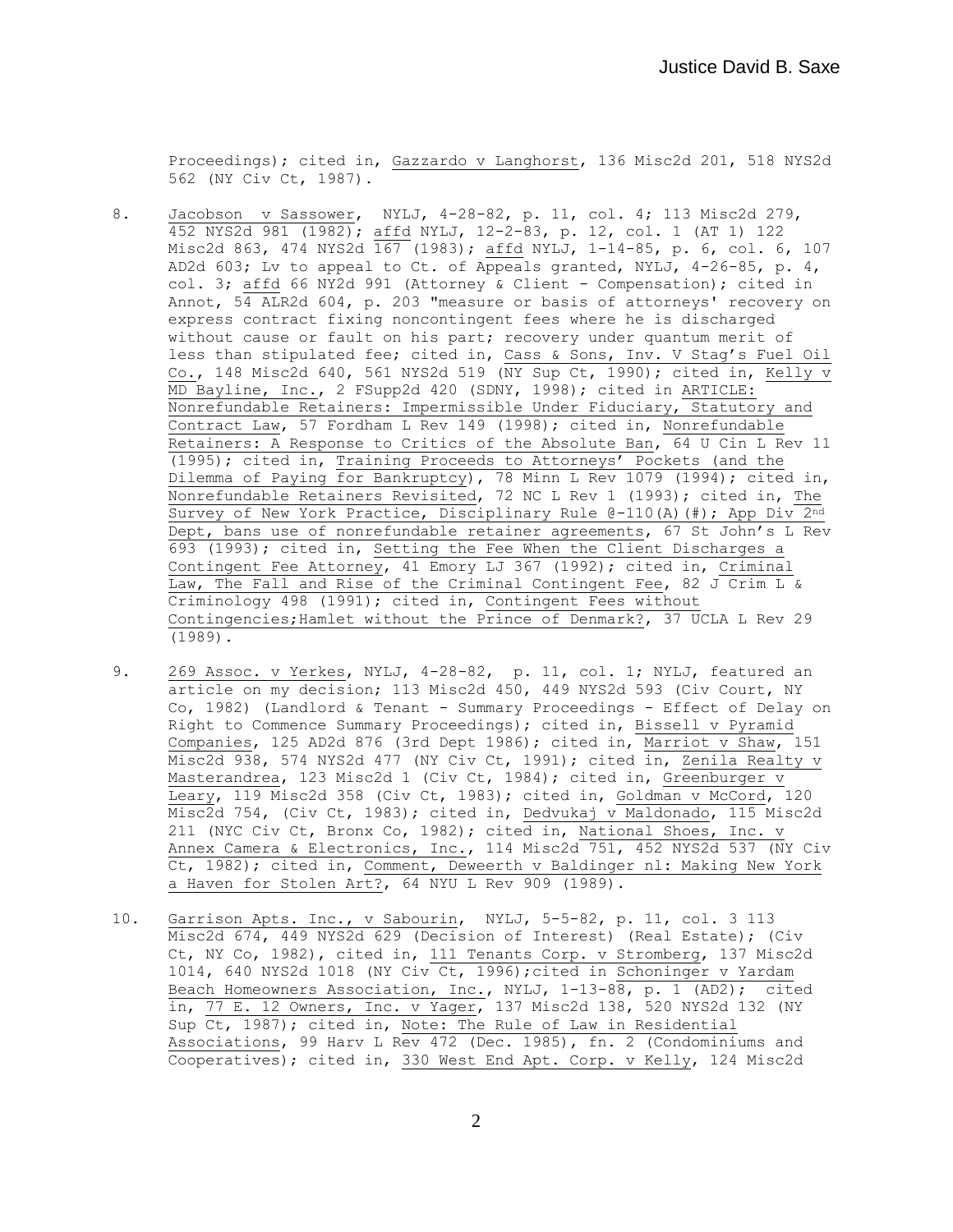870 (Sup Ct, NY Co, 1984); cited in, Bergland v 411 E. 57th Corp., 122 Misc2d 702, 471 NYS2d 803 (NY Civ Ct, 1984); cited in, 415 East 42nd Street Associates v Romaine, 121 Misc2d 50, 467 NYS2d 165 (NY Civ Ct, 1983); cited in, Lenox Manor, Inc. v Gianni, 120 Misc2d 202, 465 NYS2d 809 (NY Civ Ct, 1983); cited in, Johnson v Hobson, 505 A2d 1313 (Ct of App, Washington, DC, 1986); cited in, Thanasoulis v Winston Towers 200 Assoc., 110 NJ 650, 542 A2d 900 (1988); cited in, Comment, Beyond Nahrstedt: Reviewing Restrictions Governing Life in a Property Owner Association, 42 UCLA L Rev 837 (1995); cited in, Reply: Resolving the Flaws of Residential Sevitudes and Owners Associations: For Reformation not Termination, 1990 Wis L Rev 513 (1990).

- 11. Murray Hill Mello Corp. v Bonne Bouchee Restaurant, NYLJ, 5-12-82, p. 13, col. 4 (Decision of Interest); 113 Misc2d 683, 449, NYS2d 870 (Civ Ct, NY Co, 1982); noted in NYLJ, Weekly Real Estate Law Digest, 6-2-82 p. 4, col. 2 (Landlord & Tenant - Assignment); cited in, 269 Fulton Corp. v H.A.B. Realty Assoc., 179 AD2d 752, 579 NYS2d 115 (2nd Dept, 1992).
- 12. Alice D. v William M., NYLJ, 5-25-82, p. 12, col. 1, 113 Misc2d 940, 450 NYS2d 350 (Decision of Interest)(Abortion - Liability for Abortion) (Civ Ct., NY. Co, 1982); noted in note, Liability in Tort for the Sexual Transmission of Disease: Genital Herpes and the Law, 70 Cornell L. Rev101, 137 (1984); Kelner & Kelner, Trial Practice - Tort Liability for Sexually Transmitted Diseases, NYLJ, 11-12-87, p. 1; 31 ALR. 4th 391, "Misrepresentation regarding sterility or use of birth control"; cited in, Allen v Westpoint-Pepperell, Inc., 11 FSupp2d 277 (SDNY, 1997); Allen v Westpoint-Pepperell, Inc., 954 FSupp 682 (SDNY, 1997); cited in, Aeropulse, Inc. v Armstrong & Brooks, Ltd., 740 Fsupp 938 (EDNY, 1990); cited in, Long v Adams, 175 Ga App 538, 333 SE2d 852 (1985); cited in, C.A.M. v R.A.W., 237 NJ Super 532, 568 A2d 556 (NJ Super Ct, 1990); distinguished in, Wallis v Smith, 2001 NMCA 17, 130 NM 214 (2001); cited in, Note: Undead Laws: The Use of Historically Unenforced Criminal Statutes in Non-Criminal Litigation, 16 Uule L & Pol'y Rev 169 (1997); Casenote: Tort Law - A Cause of Action Exists for Wrongful Birth Claim Where Physician Negligently Fails to Perform Test Which May Have Detected Birth Defects, Even Though the Likelihood of Detection is Less than Fifty Percent; Blair v Hutzel Hospital, 552 NW2d 5007 (Mich Ct App 1996), 74 U Det Mercy L. Rev 169 (1996) cited in, ARTICLE: Sue Me, Sue Me, What Can You Do Me? I Love You, A Disquisition on Law, Sex, and Talk, 47 Fla l Rev 311 (1995); cited in, NOTE: It Takes Two to Tango: Rethinking Negligence Liability for the Sexual Transmission of Aids, 5 Health Matrix 397 (1995); cited in, NOTE: Zehr v Haugen and Wrongful Pregnancy: Extending the Rationale to Dececitful Pregnancy Claims, 74 Or L Rev 405 (1995); cited in, ARTICLE: Of Tort Reform and Millionaire Muggers: Should an Obscure Equitable Doctrine be Received to Dent the Litigation Crisis?, 32 San Diego L Rev 53 (1995); cited in, NOTE: Who should Pay when Federally Insured Pension Go Broke?: A Strategy for Recovering from the Wrongdoers, 65 Notre Dame L Rev 308 (1990) cited in, ARTICLE: Consent, Equality and the Legal Control of Sexual Conduct, 61 S Cal L Rev 777 (1988) cited in, ARTICLE: The Constitutional Right to Privacy and Emerging Tort Liability for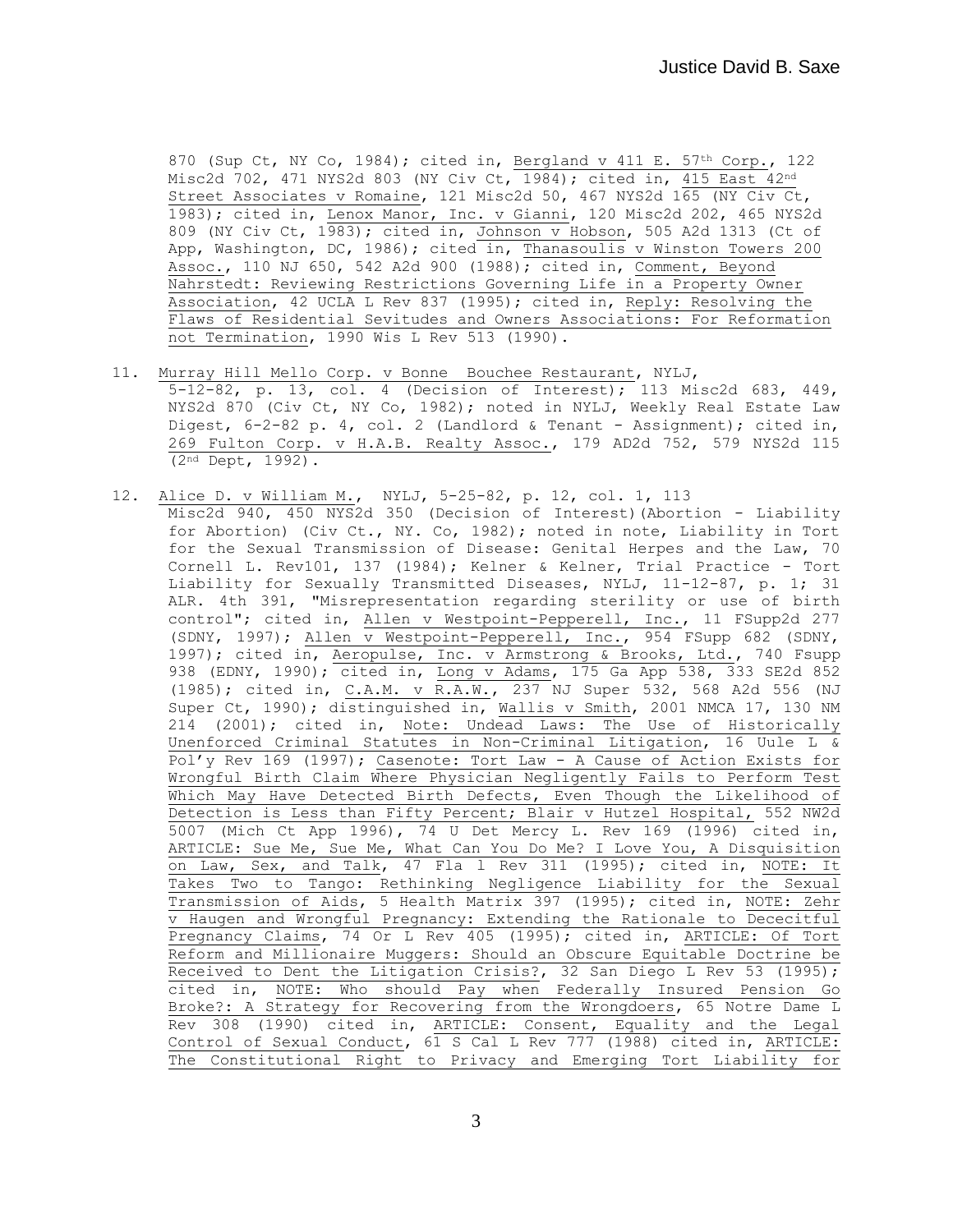Deceit in Interpersonal Relationships, 1986 U Ill L Rev 779 (1986); cited in, NOTE: Liability in Tort for the Sexual Transmission of Disease: Genital Herpes and the Law, 70 Cornell L Rev 101 (1984); cited in, ARTICLE: Women Understand so Little, They Call my Good Nature 'Deceit': A Feminist Rethinking of Seduction, 93 Colum L Rev 374 (1993); cited in, cited in, NOTE: The Evolution of the Right to Privacy after Roe v Wade, 13 Am J L and Med 368 (1987).

- 13. Park South Assoc. v Essebag, NYLJ, 6-9-82, p. 12, col. 4 113 Misc2d 1026, 451 NYS2d 345 (Decision of Interest) (Civ Ct., NY Co, 1982); affd NYLJ, 11-15-84, p. 6, col. 1, 126 Misc2d 994, 487 NYS2d 252 (AT 1, 1984) (Landlord & Tenant - Summary Proceedings - Counsel Fees); Discussed in Schwartz, "A Different Kind of Donald Trump Story: The Cold War on Central Park South," New York Magazine, 2-11-85, p. 35; cited in, FFJ Assoc. of NY Inc. v Hanson Indus., AD3d , NYS2d  $\overline{\phantom{a}}$  ; cited in Check-Mate Industries, Inc.  $\overline{v}$  Say Associates, 192 AD2d 690, 597 NYS2d 125 (2<sup>nd</sup> Dept, 1993); cited in Check-Mate Industries, Inc. v Say Associates, 104 AD2d 392 (2nd Dept, 1984); cited in, Heritage Co. v Cutrone, 137 Misc2d 839, 522 NYS2d 790 (NY Dist Ct 1987); cited in, People v Rich, 137 Misc2d 474, 520 NYS2d 911 (NY Sup Ct 19870; Enright v Mintz, 116 Misc2d 1084, (Civ Ct, NY Co, 1982); cited in, Heritage Co. v Cutsrone, 137 Misc2d 839 (Dist Ct, Nassau Co, 1987).
- 14. Beslity v Manhattan Honda Inc., NYLJ, 6-16-82, p. 12, col. 4; 113 Misc2d 888, 450 NYS2d 278 (Civ Ct, NY Co, 1982); reversed NYLJ, 5-12-82, p. 12, col. 1; 120 Misc2d 848, 467 NYS2d 471 (1982) (AT 1) (Consumer Protection - False Advertising - Private Right of Action); cited in, Ivey, Burnum & O'Mara v Indian Harbor Properties, Inc., 190 Conn 528, 461 A2d 1369 (1983).
- 15. 7-11 Realty Co. v Bleckman, NYLJ, 6-16-82, p. 13, col. 1; 113 Misc2d 909, 450 NYS2d 283 (Civ Ct, NY Co, 1982) (Landlord & Tenant - Rent Regulation).
- 16. Shuster v First National Monetary Corp., NYLJ, 6-16-82, p. 12, col. 1, 113 Misc2d 1058, 450 NYS2d 711 (Civ Ct, NY Co, 1982) (Master & Servants - Commodities Brokers - Right to Commissions); cited in, Cauff, Lippman & Co. v Apogee Finance Group, Inc., 807 FSupp 1007 (SDNY, 1992).
- 17. Barzack Realty Co. v Joseph Legatti & Son, Inc., NYLJ, 6-23-82, p. 14, col. 1; 114 Misc2d 245, 450 NYS2d 983 (Civ Ct. NY Co, 1982) (Landlord & Tenant - Summary Proceedings - Scope of Stipulation); cited in, Bodaness V Staten Island Aid, Inc., 170 AD2d 637, 567 NYS2d 63 (2nd Dept, 1991).
- 18. Hotel Assoc. Inc. v Manhattan Bowery Project, NYLJ, 7-7-82, p. 13, col. 3, 114 Misc2d 176, 451 NYS2d 371 (Civ Ct, NY Co, 1982) (Decision of Interest) (Landlord & Tenant - Rent Regulation - "Required Services" for Hotel Tenants).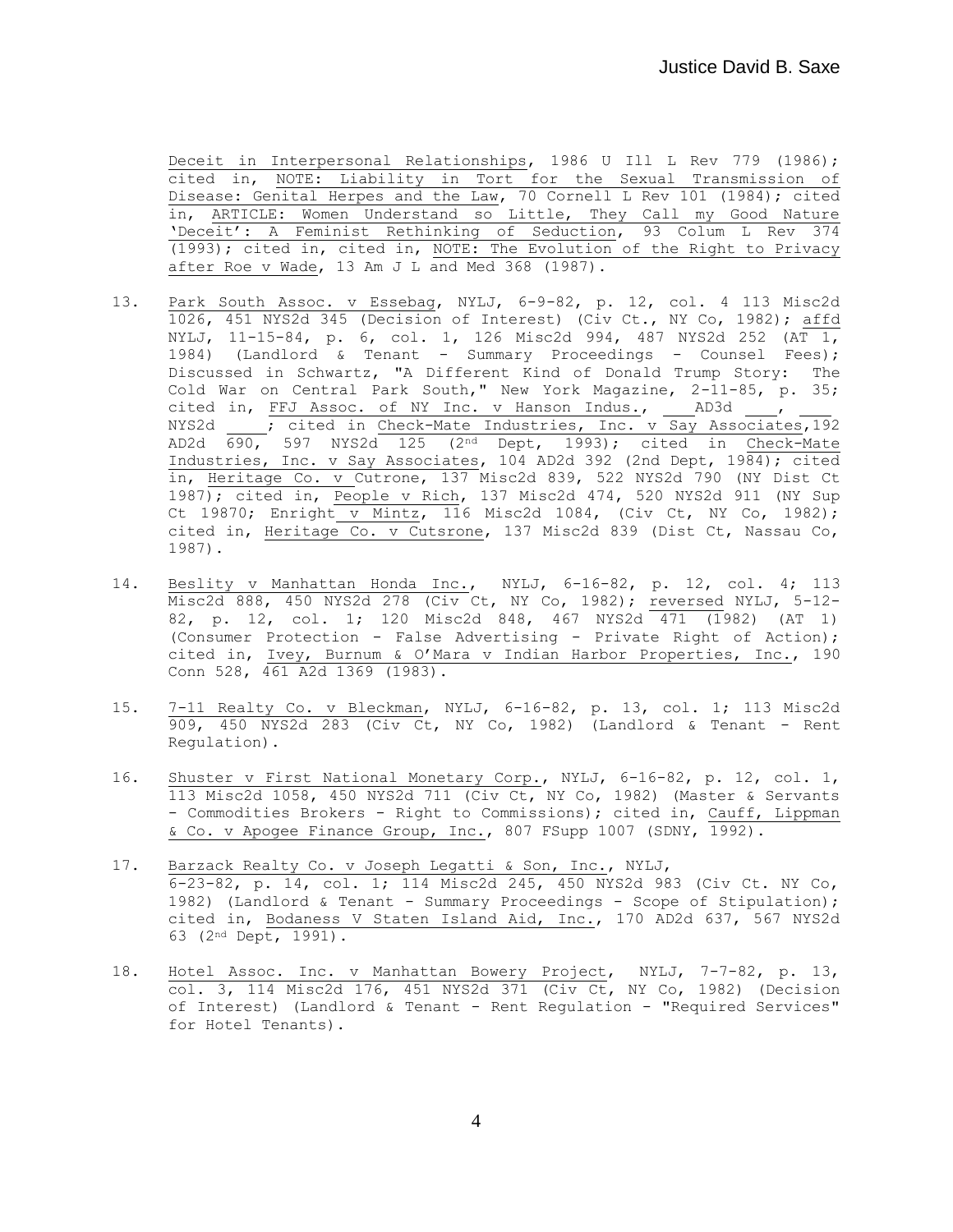- 19. Royster v Consolidated Edison, NYLJ, 7-13-82, p. 6, col. 1; 114 Misc2d  $529, 452$  NYS2d 146 (Civ Ct, NY Co, 1982) (Judgments - Res Judicata); cited in, Food Pageant, Inc. v Consolidated Edison Co., 54 NY2d 167, 429 NE2d 738 (1981); cited in, Lee v Consolidated Edison Co., 95 Misc2d 120, 407 NYS2d 777 (NY Civ Ct, 1978); cited in, Lee v Consolidated Edison Co., 98 Misc2d 304, 413 NYS2d 826 (NY AT, 1978); cited in, Ruben v American & Foreign Ins. Co., 185 AD2d 63, 592 NYS2d 167 (4th Dept 1992); cited in, People v Florentino, 116 Misc2d 692, 456 NYS2d 638, (NY Crim Ct, 1982).
- 20. Rosenthal v Metropolitan Life Ins. Co., NYLJ, 7-14-82, p. 11, col. 2; 114 Misc2d 332, 451 NYS2d 630 (Civ Ct, NY Co, 1982) (Insurance - Health Insurance - Home Nursing Services); cited in, Wachtel v Metropolitan Life Ins. Co., 141 Misc2d 665, 534 NYS2d 72 (NY Dist Ct, 1988).
- 21. Ilfin Co. Inc. v Benec Industries, Inc., NYLJ, 7-14-82, p. 11, col. 2; 114 Misc2d 411, 451 NYS2d 643 (Civ Ct, NY Co, 1982) (Process - Service of Process on Co-tenant of Commercial Premises); cited in, Manhattan Embassy Co. v Embassy Parking Corp., 164 Misc2d 977, 627 NYS2d 245 (NY civ Ct, 1995); cited in, Columbia Prop. V ISKS Realty Corp., 163 Misc2d 446, 621 NYS2d 277 (NY Civ Ct, 1994); cited in, 50 Ct. St. Assoc. v Mendelson., 151 Misc2d 87, 572 NYS2d 997 (NY Civ Ct, 1991); cited in, Sheman v BPPT Enterprises Corp., 144 Misc2d 270, 543 NYS2d 885 (NY Dist Ct 1989); cited in, New York v Wall Street Racquet Club, Inc., 136 Misc2d 405, 518 NYS2d 737 (NY Civ Ct, 1987); cited in, World's Busiest Corner Corp. v Cine 42nd Street Theater Corp., 134 Misc2d 281, 510 NYS2d 796 (NY Civ Ct, 1986); cited in, City of NY v Chemical Bank, 122 Misc2d 104, 470 NYS2d 280 (Sup Ct, NY Co, 1983).
- 22. Revelstoke Properties, Inc. v Beaumont Neckwear, Inc., NYLJ, 7-21-82, p. 11, col. 2, 114 Misc2d 545, 451 NYS2d 996 (Decision of Interest) (Civ Ct, NY Co, 1982); cited in Hodes & Gabinet, "The Ethics of Disqualifying Attorneys for Strategic Reasons," NYLJ, 4-18-85, p. 1 (Landlord & Tenant - Summary Proceedings - Order to Show Cause) (Attorney & Client - Disqualification); cited in, Pierno v Adames, 179 Misc2d 381, 684 NYS2d 863 (NY Civ Ct, 1999).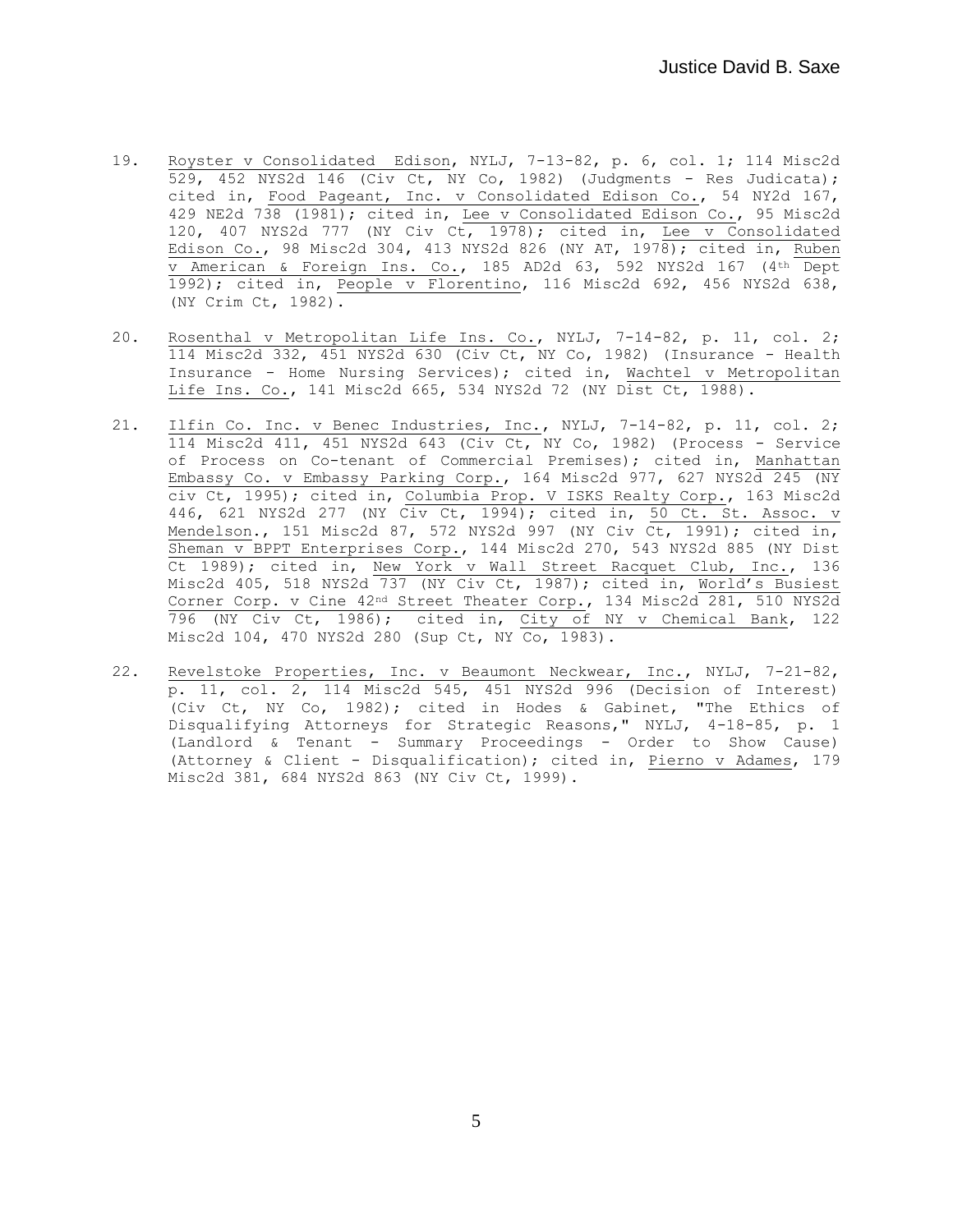- 23. National Shoes, Inc., v Annex Camera and Electronics Inc., NYLJ, 8-4- 82, p. 10, col. 5, 114 Misc2d 751, 452 NYS2d 537 (Decision of Interest) (Civ Ct, NY Co, 1982); cited in Broadlake Co. v Dincessen, NYLJ, 2-4- 87, p.16, col.2 (AT 9th & 10th); Ocean Farragut v Sawyer, 119 Misc2d 712 (NYC Civ Ct, Kings Co, 1983) (Landlord & Tenant - Summary Proceedings - Notice to Cure Failure to Pay Rent); cited in, 326-330 East 35th Street Assoc. v Sofizade, \_\_\_ Misc2d \_\_\_, 741 NYS2d 380 (NY Sup Ct, 2002); cited in, Herald Towers LLC v Perry, 190 Misc2d 500, 738 NYS2d 814,(NY Sup Ct, 2001); cited in, dissenting opinion, Sharp v Norwood, 223 AD2d 6, 643 NYS2d 39, (1<sup>st</sup> Dept, 1996); cited in, 1537 Associates v Temlex Industries, Inc., 128 AD2d 384, 512 NYS2d 392,  $(1^{st}$ Dept, 1987); cited in, Adam's Tower Ltd. Partnership v Richter, 717 NYS2d 825, 186 Misc2d 620, (NY Sup Ct, AT, 2000); cited in, 520 East 86th Street, Inc. v Leventritt, 127 Misc2d 566, 486 NYS2d 854, (NY Civ Ct, 1985); cited in, Ocean Farragut Associates v Sawyer, 119 Misc2d 712, 464 NYS2d 346, (NY Civ Ct, 1983) cited in, 950 Third Ave Co. v Eastland Industries, Inc., 119 Misc2d 19 463 NYS2d 367, (NY Civ Ct, 1983); cited in, Foundation Development Corp. v Loehmann's, Inc., 163 Ariz 438, 788 P2d 1189, (1990).
- 24. Lazar v Roberts, NYLJ, 8-6-82, p. 14, col. 6; 115 Misc2d 360, 454 NYS2d 194 (Civ Ct, NY Co, 1982) (Brokers - Real Estate Brokers - Commissions).
- 25. Buffalo Refrigerating Co. Inc. v Wiesen Ocean Products Corp., NYLJ, 8- 10-82, p. 11, col. 4, n.o.r. (Article) (Commercial Lease).
- 26. Veals v Consolidated Edison Co. of New York, NYLJ, 8-13-82, p. 16, col. 3, 114 Misc2d 626, 452 NYS2d 153 (Civ Ct, Kings Co, 1982) (Public Utilities - Gross Negligence - Negligent Turnoff of Electricity); cited in, Med-Sales Associates, Inc. v Lebhar-Friedman, Inc., 663 Fsupp 908, 14 Media L Rep1345, (SDNY, 1987); cited in, Lopez v Univision Communications, Inc., 45 FSupp2d 348, (SDNY, 1999); cited in, Landrum v Florida Power & Light Co.,505 So2d 552, 12 Fla L Weekly 946 (Fla App 3 Dist, 1987); cited in, Nelson v Times Square Stores Corp., 110 AD2d 691, 487 NYS2d 814 (2 $^{nd}$  Dept, 1985); cited in, Federal Ins. Co. v Honeywell, Inc., 641 FSupp. 1560, (SDNY, 1986).
- 27. Schoenfeld v Ochsenhaut, NYLJ, 8-13-82, p. 16, col. 4; 114 Misc2d 585, 452 NYS2d 173 (Civ Ct, Kings Co, 1982) (Contracts - Liability for Funeral Arrangements of Jewish Decedent); cited in, Boats Against the Current: the Courts and the Statute of Frauds, 47 Emory LJ 253 (1998); cited in, Should We Fire The Gatekeeper? An Examination of the Doctrine of Consideration, 48 U Miami L Rev. 45 (1993).
- 28. Palmer v Safe Auto Sales, Inc., NYLJ, 8-17-82, p. 12, col. 5; 114 Misc2d 964, 452 NYS2d 995 (Civ Ct, Kings Co, 1982); cited in 34 Syracuse L. Rev 82 (1983) (Sales - UCC - Modification of Sales Contract - Merchants Good-Faith Obligation); cited in, Tonka Tours, Inc. v Chadima, 372 NW2d 723, 42 UCC Rep Serv 430 (Minn, 1985); cited in, Reinventing The Deal: a Sequential Approach to Analyzing Claims For Enforcement of Modified Sales Contracts, 53 Fla L Rev. 49 (2001); cited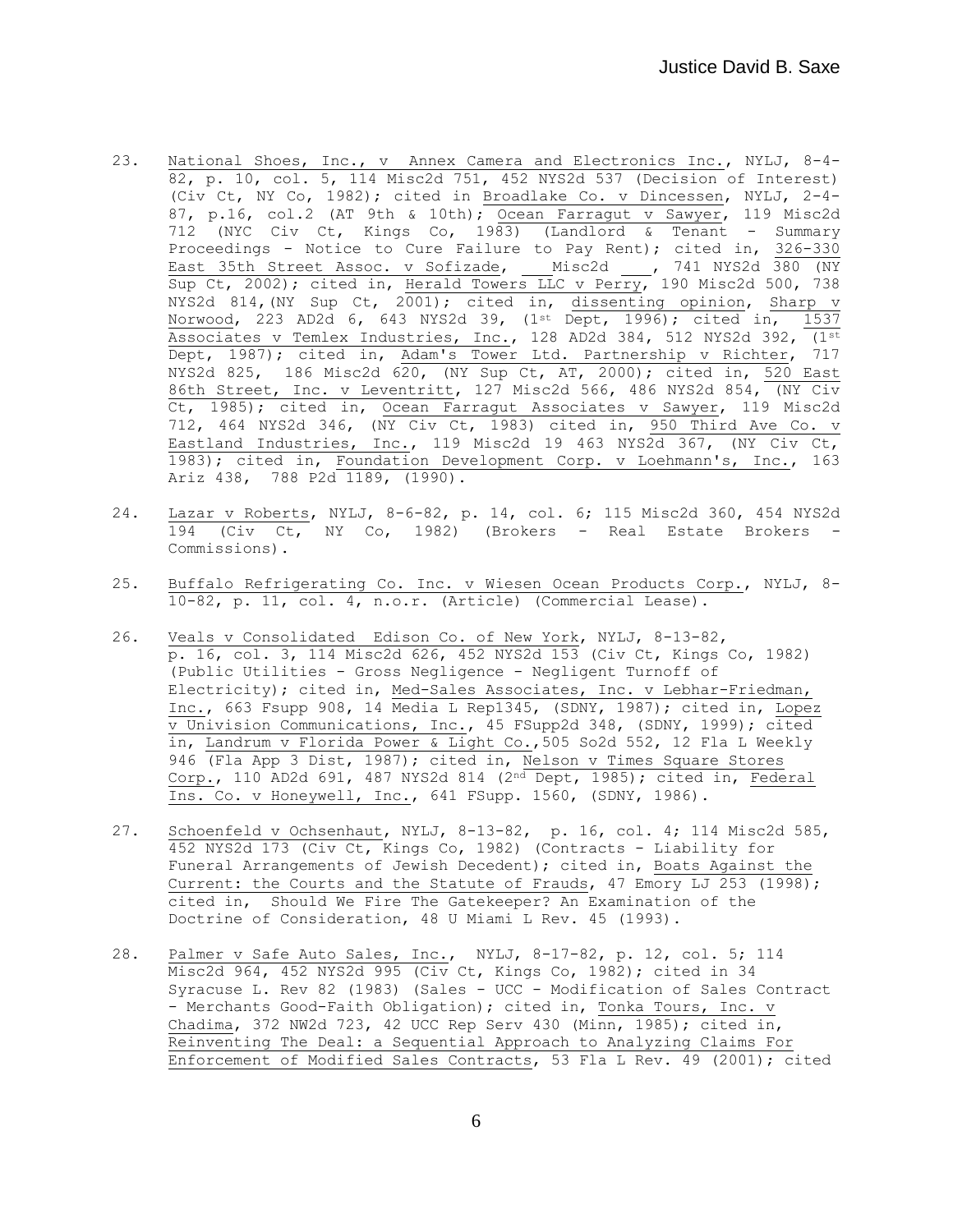in, The Law of Contract And The Concept of Change: Public And Private Attempts to Regulate Modification, Waiver, And Estoppel, 1999 Wis L Rev 607 (1999).

- 29. South Ferry Bldg. v J. Henry Schroeder Bank, NYLJ, 8-17-82, p. 11, col. 3; 114 Misc2d 1045, 453 NYS2d 563 (Civ Ct, NY Co, 1982); affd NYLJ, 9- 20-83, p. 11, col. 1 (AT 1), 122 Misc2d 595, 473 NYS2d 94 (AT 1983), mot. for lv to appeal to App. Div Denied, NYLJ, 2-6-84, p. 6, col. 3 (Landlord & Tenant - Lease - "Pay Now - Fight Later" Clause in Commercial Lease); cited in 87 ALR 3rd 986, annot supp., p. 55, "Lease Provisions Providing for Rent Adjustment Based on Event or Formula Outside Control of Parties 4; cited in, Affirmed as Modified by, South Ferry Bldg. Co. v J. Henry Schroder Bank & Trust Co., 122 Misc2d 595, 473 NYS2d 94 (NY Sup Ct App Term, 1983); cited in, Home Ins. Co. v RHA/Pennsylvania Nursing Homes, Inc., 127 FSupp2d 482(SDNY, 2001); cited in, Frankel v ICD Holdings S.A., 930 FSupp 54, (SDNY, 1996).
- 30. Clegg v Bon Temps Ltd. NYLJ, 9-2-82, p. 5, col. 5; 114 Misc2d 805, 452 NYS2d 825 (Civ Ct, NY Co, 1982) (Disclosure - Freedom of Information Law - Unemployment Insurance Records); cited in Pappas v Air France, 652 F, Supp. 202 (EDNY, 1986); cited in, Weiner v Tel Aviv Car and Limousine Service, Ltd., 141 Misc2d 339, 533 NYS2d 372,(NY Civ Ct, 1988); cited in, Pappas v Air France, 652 FSupp 198, (EDNY, 1986); cited in, Peoples v Ellis, 128 Ill App3d 180, 470 NE2d 524, (Ill App 1 Dist, 1984); cited in, Guarcello v KLM Royal Dutch Airlines, 157 Misc2d 412, 596 NYS2d, 989 (NY Civ Ct, 1993); cited in, Small Claims Courts Offer Prompt Adjudication Based on Substantive Law, 70-Dec NY St BJ 6, 16 (1998); cited in, Defamation in the Work Place: The New Workhorse in Termination Litigation, 15 N KY L Rev 93, 128 (1988); cited in, a Comparative Analysis of Public Records Statutes, 28 Urb Law 65,  $\overline{91}$ (1996).
- 31. Salling v Koch, NYLJ, 10-1-82, p. 12, col. 3 115 Misc2d 514, 454 NYS2d 416 (Decision of Interest) (Sup Co, NY Co, Spec Term, Part I, 1982) (Civil Service - Recoupment of Salary Overpayments - Paycheck Deductions); cited in, Leirer v Caputo, 181 AD2d 119, 586 NYS2d 976, (2nd Dept, 1992).
- 32. St. Vincent's Hospital & Medical Center v Insurance Co. of North America, 117 Misc2d 665, 457 NYS2d 670 (Sup. Ct., NY. Co, Spec Term Part 1, 1982) (Insurance - Excess Coverage); cited in Gladstone v Ritter Co., 133 Misc2d 922 (Sup. Ct., Columbia Co, 1986); Mission Nat. Ins. Co. v Duke Transp. Co., Inc., 792 F2d 550 (5th Cir 1986), Old Republic Ins. Co. v Concast, Inc., 588 FSupp 616 (1984); Guaranty National Ins. Co. v Bayside Resort Inc., 635 FSupp 1456 (D. Virgin Islands, 1986); cited in, Donald B. MacNeal, Inc. v Interstate Fire and Cas. Co., 132 Ill App3d 564, 477 NE2d 1322, (Ill App 1 Dist, 1985); cited in, dissent, Ambassador Associates v Corcoran, 79 NY2d 871, 581 NYS2d 276, (NY Ct of App, 1992)*;* cited in, Ambassador Associates v Corcoran, 143 Misc2d 706, 541 NYS2d 715 (NY Sup Ct, 1989); cited in, American Re-Insurance Co. v SGB Universal Builders Supply Inc., 141 Misc2d 375, 532 NYS2d 712 (NY Sup Ct, 1988); cited in, U.S. Fidelity &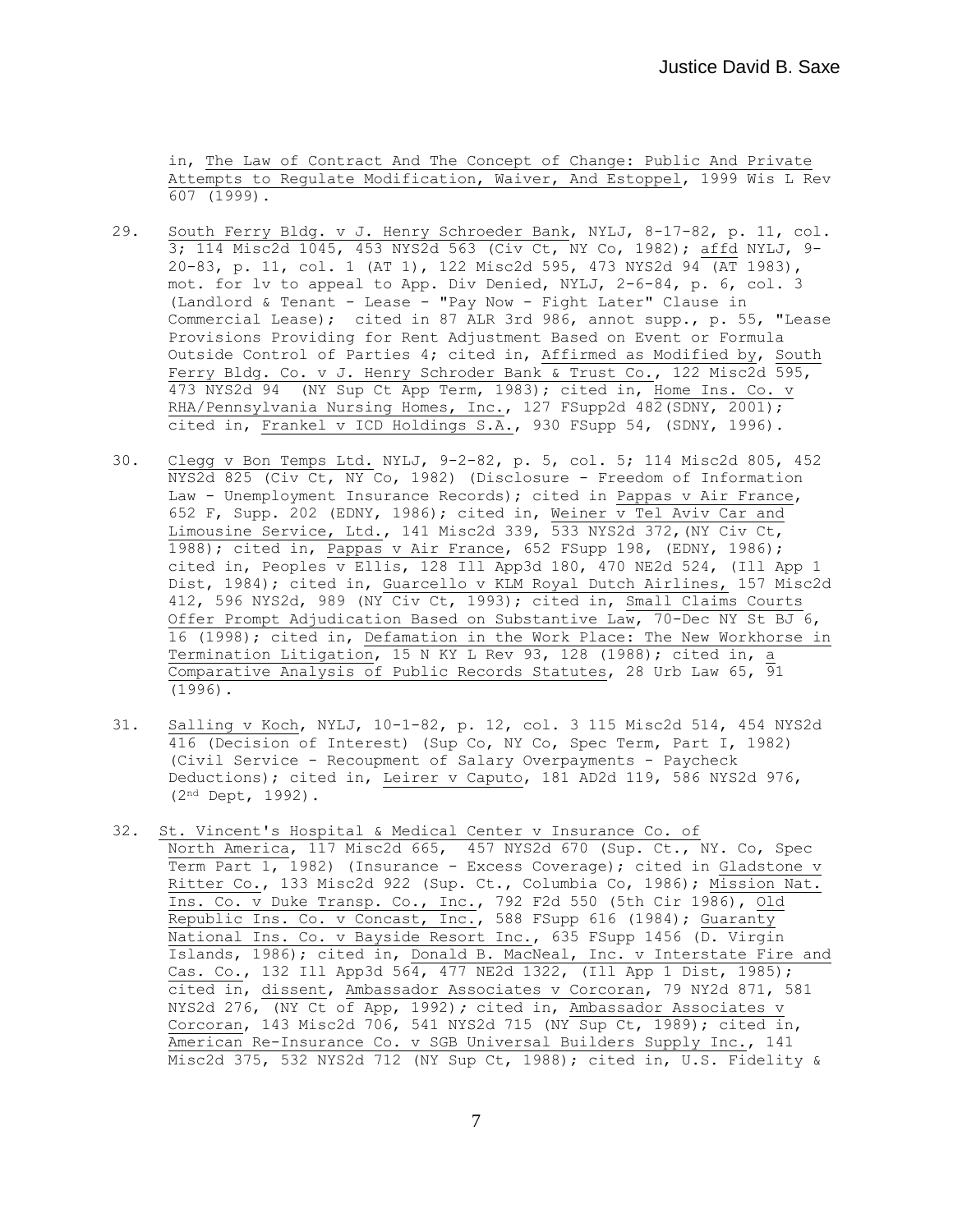Guaranty Co. v Treadwell Corp., 58 FSupp2d 77 (SDNY, 1999); cited in, Maricopa County v Federal Ins. Co., 175 Ariz 308, 757 P2d 112, (Ariz App Div 2, 1988); cited in, US Fire Ins. Co. v Capital Ford Truck Sales, Inc., 257 Ga 77, 355 SE2d 428, (Ga, 1987); cited in, Radar v Duke Transp. Inc., 492 So2d 532, (LA App 3 Cir, 1986); cited in, Gladstone v D.W. Ritter Co., 133 Misc2d 922, 508 NYS2d 880, (NY Sup, 1986); cited in, Mission Nat. Ins. Co. v Duke Transp. Co., Inc., 792 F2d 550, (5th Cir LA, 1986); cited in, Holland v Stanley Scrubbing Well Service, 666 FSupp 898, (WD LA, 1987); cited in, Old Republic Ins. Co. v Concast, Inc., 588 FSupp 616, (SDNY, 1984); Denny's, Inc. v Chicago Ins. Co., 234 Cal App3d 1786, 286 Cal Rptr 507, )CA App 2 Dist, 1991); cited in, Morbark Industries, Inc. v Western Employers Ins. Co., 170 Mich App.  $\overline{603}$ , 429 NW2d 213, (Mich App, 1988); cited in, U.S. Fire Ins. Co. v Coleman, 754 SW2d 941, (MO App ED, 1988); cited in, Werner Industries Inc. v First State Ins. Co., 217 NJ Super 436, 526 A2d 236 (NJ Super AD, 19987); cited in, Wurth v. Ideal Mut. Ins. Co., 34 OH App3rd, 518 NE2d 607, (OH App 12 Dist, 1987); cited in, Lehrer v Scharrer, 145 Wis2d 687, 429 NW2d 491 (WI App, 1988); cited in, Drop Down Liability of Excess Insurers For Insolvent Primary Carriers: The Search For Uniformity in Judicial Interpretation of Excess Insurance Policies, 33 Ariz L Rev 239 (1991); cited in, Liability Insurance Coverage: How to Avoid Unpleasant Surprises,  $17 \text{ JC } \alpha$  UL 123,  $(1990)$ ; cited in, Drop Down, Liability of the Excess Insurer: Consumerism v Commercial Reality, 17 N KY L Rev 353 (1990); cited in, A Proposal For a Tort Remedy For Insureds of Insolvent Insurers Against Brokers, Excess Insurers, Reinsurers, and the State, 52 Ohio St LJ 1075, (1991); cited in, The Drop-down Liability of Excess Insurers, 18 SPG Brief 36 (1989); cited in, Excess Liability Insurance: Law and Litigation, 32 Tort & Ins LJ 653 (1997); cited in, Excess Insurance: an Overview of General Principles And Current Issues, 24 Tort & Ins LJ 715 (1989); cited in, Excess, Surplus Lines And Reinsurance: Recent Developments in Umbrella And Excess Liability Insurance, 24 Tort & Ins LJ 283 (1989); cited in, Excess, Umbrella And Reinsurance Issues, Q205 ALI-ABA 183 (1991).

- 33. Samuel v Ortiz, NYLJ, 10-19-82, p. 10, col. 5 115 Misc2d 893, 454 NYS2d 817 (Decision of Interest) (Sup Ct, NY Co, Spec. Term, Part I, 1982); reversed, NYLJ, 11-15-84, p. 5, col. 1, 105 AD2d 624, 481 NYS2d 355; see also 106 AD2d 356, 484 NYS2d 493 (Civil Service - Examinations).
- 34. Madison Lexington Venture v The Diet Gourmet Shoppe of N.Y., Inc., NYLJ, 11-9-82, p. 16, col. 1; 114 Misc2d 759, 452 NYS2d 540 (Civ Ct, NY Co, 1982) affd NYLJ, 5-26-83, p. 14, col. 2 (AT 1); 120 Misc2d 486, 467 NYS2d 477  $\overline{(AT, 1983)}$  (Landlord & Tenant - Lease - Surrender).
- 35. State of New York v Management Transitions, NYLJ, 11-9-82, p. 7, col. 2, 115 Misc2d 489, 454 NYS2d 513 (Sup Ct, NY Co, Spec Term, Part I) (Fraud/False Advertising); cited in Matter of State v Magley, 105 AD2d 208 (AD 3rd Dept, 1984); State of NY v Stevens, 130 Misc2d 790 (Sup Ct, Oswego Co, 1985); People v British & Am. Cas. Co., 133 Misc2d 352 (Sup Ct, NY Co, 1986); cited in, People by Vacco v Lipsitz,, 174 Misc2d 571, 663 NYS2d 468 663 (NY Sup Ct, 1997); cited in, People by Abrams v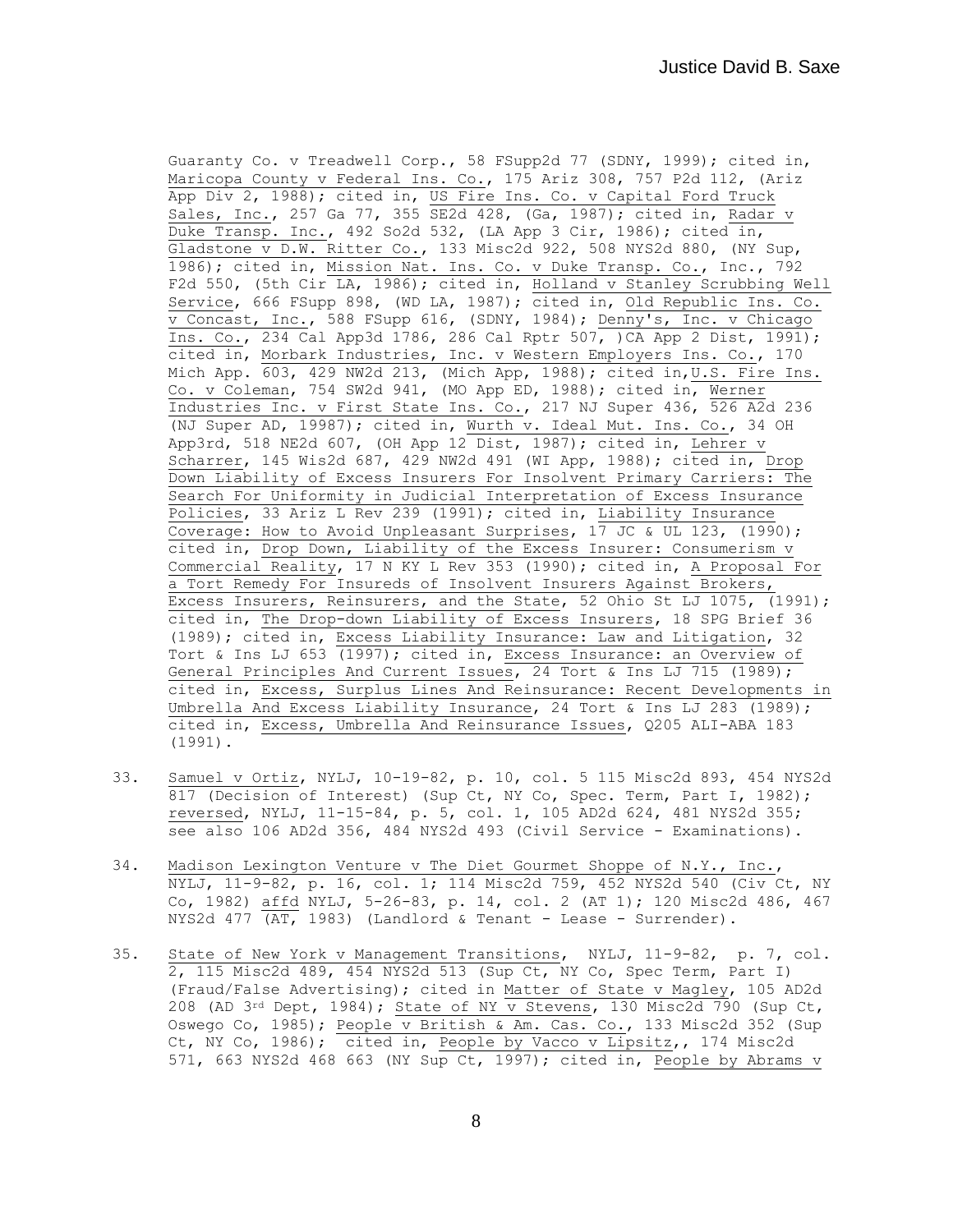British & American Cas. Co., 133 Misc2d 352, 505 NYS2d 759, (NY Sup Ct, 1986); cited in, State ex rel. Nixon v Telco Directory Pub., 863 SW2d 596, (MO, 1993); cited in, State by Abrams v Magley, 105 AD2d 208, 484 NYS2d 251 3<sup>rd</sup> Dept, 1984); cited in, State by Abrams v Stevens, 130 Misc2d 790, 497 NYS2d 812 (NY Sup Ct, 1985).

- 36. People v Hernandez, 115 Misc2d 503, 454 NYS2d 402 (Crim Ct, Bronx Co, 1982) (Motor Vehicles - Abandoned Vehicle - Automobile Stripping); cited in People v Russo, 131 Misc2d 677 (Co Ct, Suffolk Co, 1986); cited in, People v Russo, 131 Misc2d 677, 501 NYS2d 276(NY Co Ct, 1986).
- 37. Brine v Dubinsky, NYLJ, 11-9-82, p. 6, col. 4; 115 Misc2d 572, 454 NYS2d 421 (Sup Ct, NY Co, Spec Term, Part I, 1982) (Judges - Disqualification - Recusal by Judge).
- 38. People v Cifarelli, 115 Misc2d 587, 454 NYS2d 525 (Crim Ct, Queens Co, 1982) (Crimes - Harassment - Playing of Musical Instrument); cited in Stigliance v Vallone, 168 Misc2d 446 [Civ Ct, Bronx Co, 1995]; cited in, Stiglianese v Vallone, 168 Misc2d 446, 637 NYS2d 284 (NY Civ Ct, 1995); cited in, Harassment: a Simple Charge, With a Complicated Application, 70 APR NYS BJ. 14 (1998); cited in, Stiglianese v Vallone, 168 Misc2d 446, 637 NYS2d 284(NY Civ Ct, 1995); cited in, Harassment: a Simple Charge, With a Complicated Application, 70 Apr NY St BJ 14 (1998).
- 39. Klarish v Clayton, NYLJ, 11-9-82, p. 16, col. 4, 115 Misc2d 982, 454 NYS2d 952 (Civ Ct, NY Co, 1982) (Landlord & Tenant - Attorney's Fees); cited in, 119 Fifth Ave. Corp. v Berkhout, 134 Misc2d 963, 513 NYS2d 642 (NY Civ Ct, 1987); cited in, 119 Fifth Ave. Corp. v Berkhout, 134 Misc2d 963, 513 NYS2d 642 (NY Civ Ct, 1987).
- 40. Olympia & York 2 Broadway Co. v Produce Exchange Realty Trust, 115 Misc2d 874, 454 NYS2d 814 (Sup Ct, NY Co., Spec. Term Part 1, 1982) modified NYLJ, 6-1-83, p. 1, col. 6, 93 AD2d 465, 462 NYS2d 456; noted Weekly Real Estate Law Digest, NYLJ, 6-29-83; (Appraisals - Real Property Valuation - Judicial Review).
- 41. 18 International Ltd. v Interstate Express Inc., NYLJ, 11-9-82, p. 7, col. 1; 116 Misc2d 66, 455 NYS2d 224 (Sup Ct, NY Co, Spec Term, Part 1, 1982) (Attorney & Client - Admission of Out-of-State Attorney Pro HacVice); cited in People v Bing, 131 Misc2d 62, 499 NYS2d 313 (NY Co Ct, 1985); People v Bing, 131 Misc2d 66 (Co Ct, Nassau Co, 1985); cited in, State ex rel. H.K. Porter Co., Inc. v White, 182 WVA 97, 386 SE2d 25(WVA, 1989); cited in, Johnson v. Mesch Engineering, P.C., 212, AD2d 970, 624 NYS2d 710 (4<sup>th</sup> Dept, 1995); cited in, Largeteau v Smith, 197 AD2d 832, 603 NYS2d 62 (3rd Dept, 1993); cited in, cited in, Bivens v American Baler Co., 166 Misc2d 198, 632 NYS2d 774 (NY Sup Ct, 1995); cited in, Disciplinary Counsel v Pavlik, 89 OH St3d 458, 732 NE2d 985 (OH, 2000); cited in, Admission? Yes; Practice? No: New York's Inconsistent Treatment of Nonresident Attorneys, 6 St John's J, Legal Comment 383 (1991)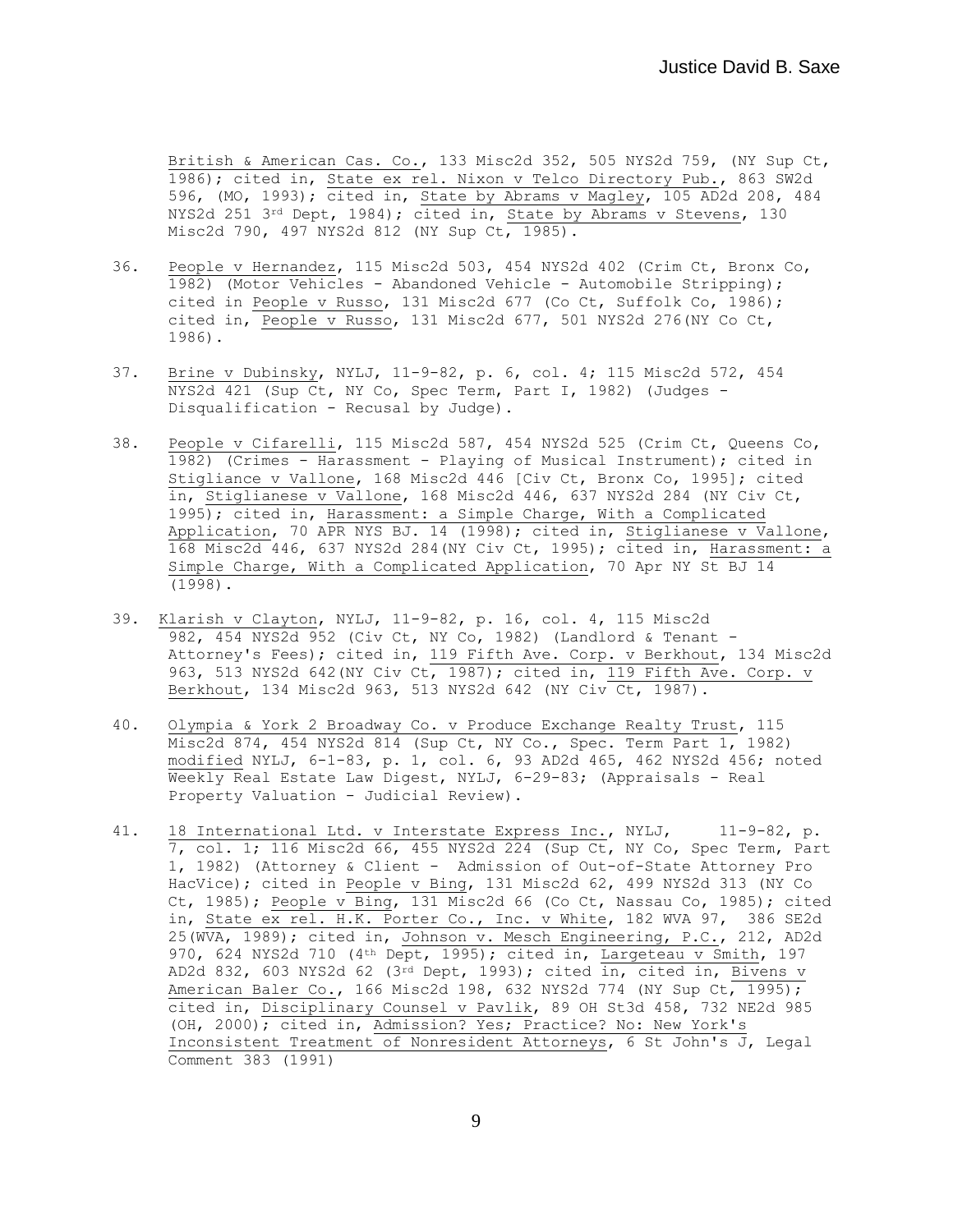- 42. Rosner v Paley, NYLJ, 11-9-82, p. 7, col. 3, 116 Misc2d 454, 455 NYS2d 959 (Sup Ct, NY Co, Spec. Term Part 1, 1982); reversed, NYLJ, 3-28-84, p. 12, col. 1, 99 AD2d 1018, 473 NYS2d 808 (AD1)  $(3-2)$ ; Majority JJ. Fein, Milonas & Ross; Dissent: Kupferman, Silverman; mot. for lv to Ct. of Appeals granted, NYLJ, 6-28-84, p. 7, col. 1 (AD1), 477 NYS2d 298 (AD 1, 1984); Order of AD1 reversed by Ct of Appeals, 65 NY 2d 736, 492 NYS2d 13 (1985) (Attorney & Client - Malpractice - Contribution Claim of First Lawyer for Malpractice of Second Lawyer); cited in, Martinson Mfg. Co., Inc. v Seery, 351 NW2d 772 (Iowa, 1984); cited in, Attorney Malpractice in Estate Planning-you've Got to Know When to Hold Up, Know When to Fold up, 38 U Kan L Rev 193 (1990).
- 43. In re Civetta v The Environmental Control Board of the City of NY, NYLJ, 11-26-82, p. 14, col. 3; (Article) p.1, col. 4, 116 Misc2d 602, 456 NYS2d 318 (Sup Ct, NY Co, Spec Term Part 1, 1982) (Municipal Corporations - Noise Control Ordinance - Construction Work Only on Weekdays); cited in, Anderson v Fulton Housing Authority, 139 Misc2d 1014, 529 NYS2d 417 (NY Sup Ct, 1988).
- 44. Brown, Harris, Stevens Inc. v Stein, NYLJ, 12-15-82, p. 7, col. 1, n.o.r. (Civ Ct, NY Co, 1982)(Corporate Law).
- 45. Century Realty v Grass, NYLJ, 1-21-83, p. 7, col. 3; 117 Misc2d 224, 457 NYS2d 731 (Civ Ct, NY Co, 1982) (Landlord & Tenant - Summary Proceedings - Contents of Petition); cited in, Metz v Duenas, 183 Misc2d 751, 707 NYS2d 598 (NY Dist Ct, 2000).
- 46. Martini v Leland, NYLJ, 1-24-83; p. 13, col. 1, 116 Misc2d 231, 455 NYS2d 354 (Civ Ct, NY Co, 1982) (Attorney & Client); cited in 45 ALR 2d 5, annot. supp., p. 51, "Attorneys liability for negligence in preparing or conducting litigation, failure to appear and defend."
- 47. Rockefeller Center Properties v Public Service Audience Planners, NYLJ, 2-9-83, p. 12, col. 3, n.o.r. (Civ Ct, NY Co) (Real Estate Law)
- 48. Brand v 15 W. 72nd St. Owners Corp., NYLJ, 2-9-83, p. 7, col. 4 (Decision of Interest), 117 Misc2d 652, 458 NYS2d 1011 (Sup Ct, NY Co, Spec Term, Part 1, 1983) (Condominiums & Cooperatives - Subscription Agreement).
- 49. Berglund v 411 East 57th Street Owners Corp., NYLJ, 2-23-83, p. 12, col. 3, (Article on case at p.4), 122 Misc2d 702, 471 NYS2d 803 (Civ Ct, NY Co, 1983); reversed NYLJ, 2-6-85, p. 11, col. 5, 127 Misc2d 58, 488 NYS2d 949 (AT1, 1985) order (of AT1); affd, NYLJ, 3-13-86, p. 6, col. 2, 118 AD2d 431, 499 NYS2d 715 (AD1 1986).
- 50. Wilkins v Kalla, NYLJ, 3-8-83, p. 7, col. 4; (Article), 118 Misc2d 34, 459 NYS2d 985 (Sup Ct, NY Co, Spec Term Part 1, 1983) (Disclosure - Shield Law); cited approvingly in O'Neill v Oak Grove Construction, Inc., 71 NY2d 521 (1988).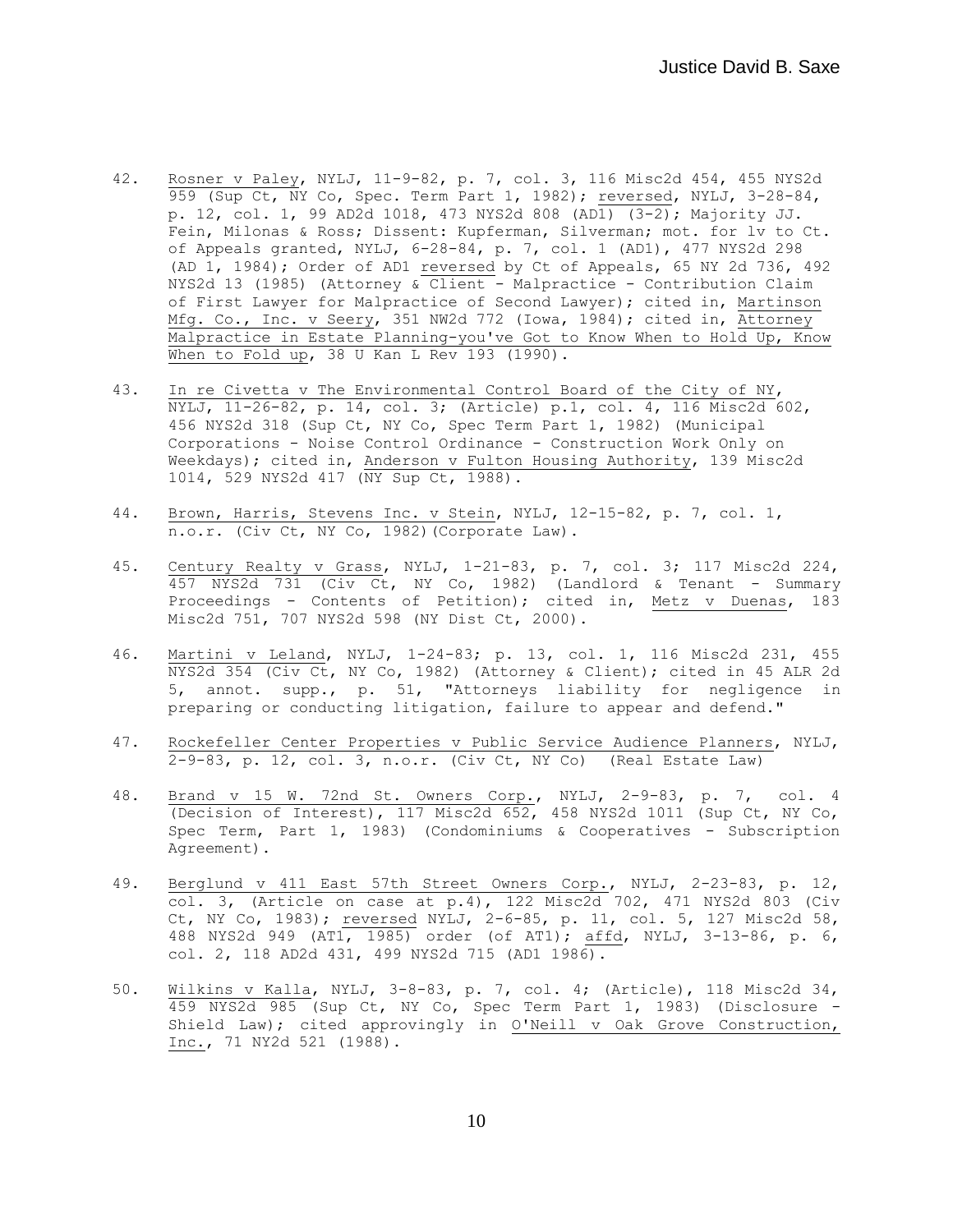- 51. Greenwich Village Associates v Salle, NYLJ, 3-11-83, p. 12, col. 2, n.o.r. (Civ Ct, NY Co) modified in part, affd in part NYLJ, 7-6-84, p. 12, col. 2 (AT 1), Civ Ct decision reinstated, 110 AD2d 111, 493 NY2d 461 (AD1, 1985) (Holdover Proceeding).
- 52. 214 Assoc. v Teitlebaum, NYLJ, 3-11-83, p. 13, col. 2, 117 Misc2d 234, 457 NYS2d 734 (Civ Ct, NY Co, 1982) (Landlord & Tenant - Rent Regulation - Subletting as Substantial Violation of Lease).
- 53. Geis v Landau, NYLJ, 3-11-83, p. 11, col. 5, 117 Misc2d 396, 458 NYS2d 1000 (Civ Ct, NY Co, 1983); cited in "The Last Taboo, Money as Symbol and Reality in Psychotherapy and Psychoanalysis," (David W. Krueger, editor), (Brunner/Mazel, 1986). (Psychologist & Patient Relationship: Unconscionable Contract and Breach of Trust).
- 54. Rubman v Waller, 118 Misc2d 116; 459 NYS2d 981 (Civ Ct, NY Co, 1983) (Landlord & Tenant - Rent Regulation).
- 55. Manocherian v Williams, NYLJ, 4-21-83, p. 15, col. 1, 118 Misc2d 212, 459 NYS2d 1010 (Civ Ct, NY Co, 1983) (Landlord & Tenant - Rent Regulation - Renewal Lease); cited in 45 ALR 2d 827, annot supp p.73. "Illustrative cases, 4 (a) Generally" Landlord's consent to extension at renewal of lease as shown by acceptance of rent from tenant holding over.
- 56. Mayline Co. Inc. v Liebman, NYLJ, 4-27-83, p. 13, col. 1, 118 Misc2d 251, 460 NYS2d 705 (Civ Ct, NY Co, 1983 (Abatement and Revival).
- 57. Goodstein v Shaw, NYLJ, 7-3-83, p.7, col. 1; (Article on front page for  $\overline{\text{this decision}}$ , 119 Misc2d 400, 463 NYS2d 162 (Sup Ct, NY Co, Spec Term, Part 1, 1983) (Disclosure - FOIL); cited in City of San Jose v Superior Court, 74 Cal App  $4<sup>th</sup>$ , 1008, 88 CalRptr $2d$  552; cited in, Siegel, Fenchel & Peddy, P.C. v Central Pine Barrens Joint Planning & Policy Com'n, 251 AD2d 670, 676 NYS2d 191, (2nd Dept, 1998); cited in, De Corse v City of Buffalo, 239 AD2d 949, 659 NYS2d 604, (4th Dept, 1997).
- 58. Sourian v Poissons De Menars, 118 Misc2d 509, 460 NYS2d 905 (Civ Ct, NY  $\overline{c}$ , 1983); affd NYLJ, 2-25-86, p. 6, col. 2, 130 Misc2d 535, 502 NYS2d 416 (AT  $1, 1986$ ) (Landlord & Tenant - Summary Proceedings - Illegal Sublease as Nuisance).
- 59. 200 Central Park South Associates v Copasino, 118 Misc2d 587, 461 NYS2d 182 (Civ Ct, NY Co,, 1983) (Landlord & Tenant); cited in, 660 Riverside Drive Aldo Associates L.L.C. v Marte, 178 Misc2d 784, 681 NYS2d 436, (NY Civ Ct, 1998).
- 60. Gordon v Gordon, NYLJ, 6-16-83, p. 11, col. 2; n.o.r. (Domestic Relations) (Civ Ct, NY Co, 1983).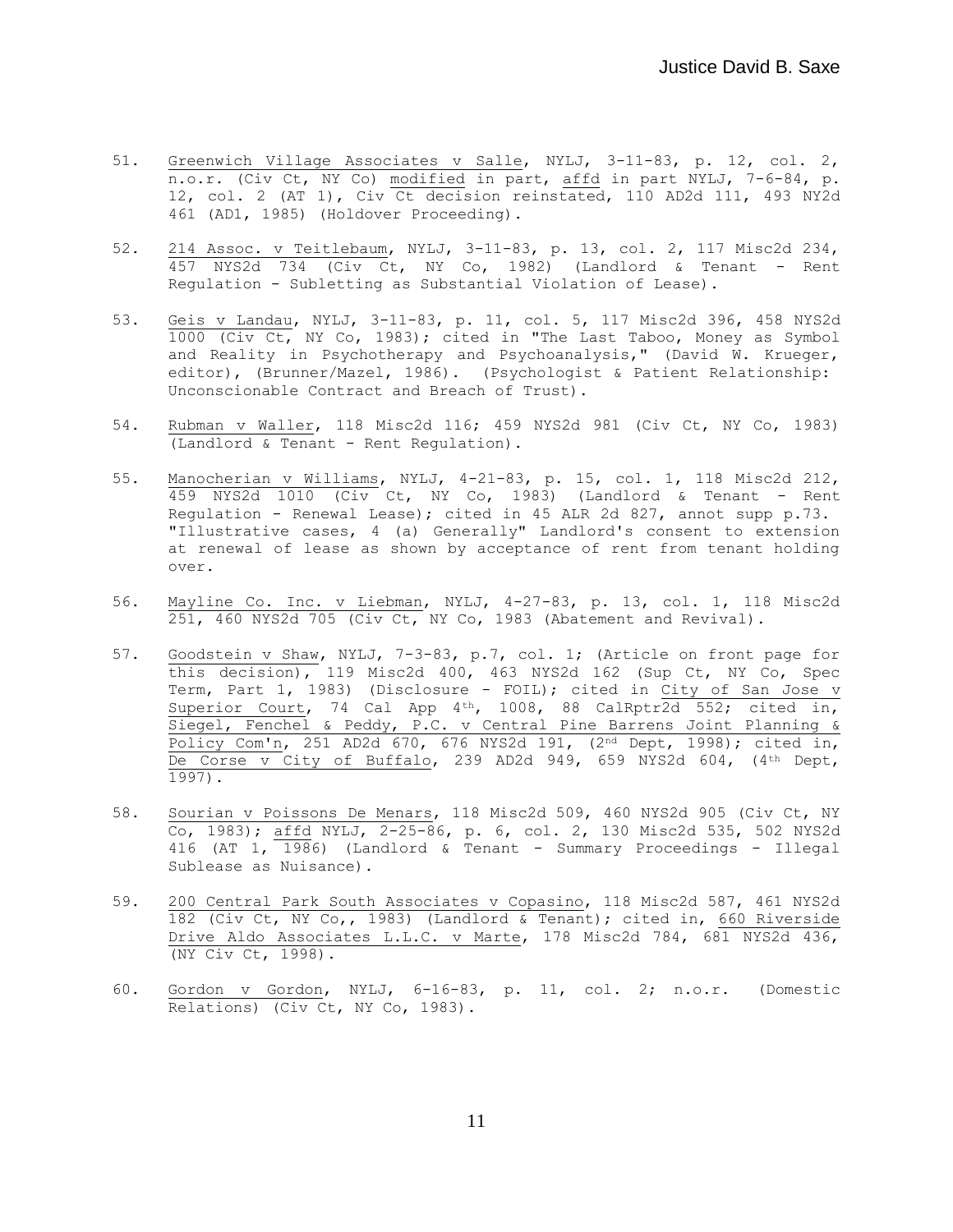- 61. Tara Productions Corp. v American Broadcasting Companies, Inc., NYLJ,  $6-30-83$ , p. 11, col. 1, n.o.r. (Sup Ct, NY Co, Special Term Part 1) (CPLR, Voluntary Discontinuance).
- 62. Buchbinder v Enlightenment Press Inc., NYLJ, 7-7-83, p. 10, col. 5,  $n.o.r.$  (Decision of Interest) (Civ Ct, NY Co, 1983); affd NYLJ, 4-18-84, p. 6, col. 1 (AT 1) (Tort/Law/Libel).
- 63. Mt. Sinai Hospital v Loutsch, NYLJ, 7-27-83, p. 13, col. 1 (Decision of Interest), 119 Misc2d 427, 462 NYS2d 1004 (Civ Ct, NY Co, 1983) (Landlord & Tenant - Lease - Agreement for Benefit of Third Persons); cited in, Rosenberg Diamond Development Corp. v Lewis, 146 Misc2d 964, 553 NYS2d 580, (NY Civ Ct, 1989).
- 64. Lenox Manor v Gianni, NYLJ, 8-10-83, p. 10, col. 5 (Article), 120 Misc2d 202, 465 NYS2d 809 (Civ Ct, NY Co, 1983) (Condominiums and Cooperatives - Maintenance Fees); cited in, Schoninger v Yardarm Beach Homeowners Ass'n, Inc., 134 AD2d 1, 523 NYS2d 523, (2nd Dept, 1987).
- 65. D.U. Fourth Realty Co. v Meredith, NYLJ, 8-29-83, p. 15, col. 3, 119 Misc2d 423, 463 NYS2d 374 (Civ Ct, NY Co, 1983) (Landlord & Tenant - Eviction - Reinstatement of Wrongfully Evicted Tenant to Comparable Apartment).
- 66. Metropolitan Association of Employment Agents v Gourdine, NYLJ, 8-29- 83, p. 14, col. 6 (Decision of Interest), 120 Misc2d 290, 465 NYS2d 816 (Sup Ct, NY Co, Spec. Term, Part 1 1983); cited in Greenman, Consumer Law, NYLJ, 10-5-83, p. 1; affd (on other grounds) NYLJ, 2-11-85, p. 7 col. 4, 108 AD2d 633, 485  $\overline{\text{NYS2d}}$  266 (Administrative Law - Validity of Employment Agency Regulations).
- 67. Scott v Dale Carpet Cleaning Inc., NYLJ, 8-31-83, p. 7, col. 1, 120 Misc2d 118, 465 NYS2d 680 (Civ Ct, NY Co, 1983) (Arbitration); cited in, Kabia v Koch, 186 Misc2d 363, 713 NYS2d 250 (NY Civ Ct, 2000); cited in, Rymer v Leider, 122 Misc2d 873, 471 NYS2d 733, (NY Civ Ct, 1983); cited in, Molloy v Froyton, 148 Misc2d 481, 567 NYS2d 197 (AT, 1985); cited in, Special Procedures Apply to Enforcing Judgments in Small Claims Courts, 71 Jan NY St BJ 28, (1999); cited in, Small Claims Courts Offer Prompt Adjudication Based on Substantive Law, 70 Dec NY St BJ 6 (1998); cited in, Court Mediation and the Search for Justice Through Law, 74 Wash U LQ  $\overline{47}$ , (1996).
- 68. 950 Third Avenue Co. v Eastland Industries, NYLJ, 9-7-83, p. 11, col. 2 (Decision of Interest), 119 Misc2d 19, 463 NYS2d 367 (Civ Ct, NY Co, 1983); cited in, (Landlord & Tenant - Nonpayment as Conditional Limitation - Public Policy); this case served as the springboard for the article, Ross, "Converting Non payment to Holdover Summary Proceedings; The New York Experience with Conditional Limitations Based Upon Non-payment of Rent," 15 Fordham Urban Law Journal 289 (1987) p. 311, 312, 314; cited in Hollymount Corp. v Modern Business Associates, Inc., 140 AD2d 410, 528 NYS2d 113 (2nd Dept, 1988); cited in, PAK Realty Associates v RE/MAX Universal, Inc., 157 Misc2d 985, 599 NYS2d 399, (NY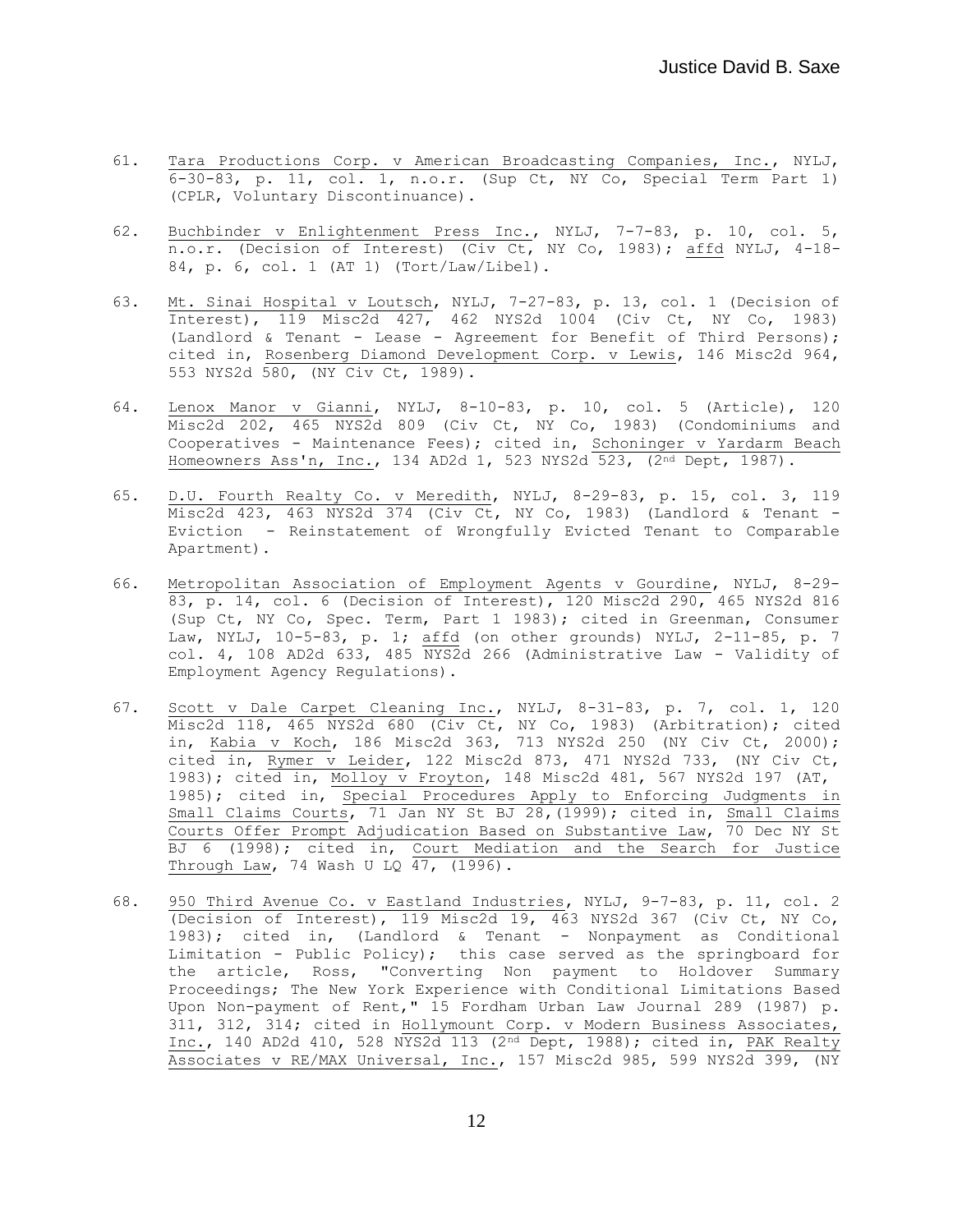Civ Ct, 1993); cited in, Carmania Corp., N.V. v Kalati, 122 Misc2d 334, 470 NYS2d 316(NY Civ Ct, 1983); cited in , Kobbeman v Oleson, 1998 SD 20, 574 NW2d 633(SD, 1998); cited in, A Victory for the Landlords-or is it? The Constitutionality of the 1997 Amendments to the RPAPL, 74 St John's L Rev 799(2000).

- 69. Eberhart v Vroman, NYLJ, 9-14-83, p. 13, col. 2, n.o.r. (Civ Ct, NY Co, 1983) (Decision of Interest). ((Landlord & Tenant/Rent Control Law).
- 70. Mostazafen Foundation of New York v American Center, et. al., NYLJ, 9- 19-83, p. 16, col. 5, n.o.r. (Civ Ct, NY Co, 1983) (Landlord & Tenant/Waiver of Tenant's Rights).
- 71. Comity Realty Corp. v Peterson, NYLJ, 10-4-83, p. 7, col. 4; 118 Misc2d 796, 461 NYS2d 711 (Civ Ct, NY Co, 1983) (Landlord & Tenant); cited in, Mandia v King Lumber and Plywood Co., Inc., 179 AD2d 150, 583 NYS2d 5(2nd Dept, 1992); cited in, Ruppert House Co. Inc. v Altmann, 127 Misc2d 115, 485 NYS2d 472 (NY Civ Ct, 1985) .
- 72. Estate of Fishel v Baronelli Ltd., 119 Misc2d 625, 463 NYS2d 1009 (Civ Ct, NY Co, 1983) (Landlord & Tenant - Summary Proceeding - Possession Conferring Jurisdiction); cited in, South Ferry Bldg. Co. v 44 Wall Street Fund, Inc., 142 Misc2d 54, 535 NYS2d 685 (NY Civ Ct, 1988); cited in, Eight Cooper Equities v Abrams, 143 Misc2d 52, 539 NYS2d 673(NY Sup Ct, 1989); cited in, Mitchell v City of New York, 154 Misc2d 222, 584 NYS2d 277(NY Civ Ct, 1992); cited in, People v Richards, 152 Misc2d 775, 578 NYS2d 380(NY Sup Ct, 1991).
- 73. Pasamanick v 104 Camera World Inc., NYLJ, 10-4-83, p. 7, col. 3, 116 Misc2d 972, 456 NYS2d 977 (Civ Ct, NY Co, 1982) (Small Claims Court)(Arbitration); cited in, Special Procedures Apply to Enforcing Judgments in Small Claims Courts, 71 Jan NY St BJ 28(1999).
- 74. Pamela Equities Corp. v Louis Frey Co., NYLJ, 10-5-83, p. 14, col. 4 (Decision of Interest), 120 Misc2d 281, 465 NYS2d 659 (Civ Ct, NY Co, 1983) (Landlord & Tenant - Discovery); cited in, Pagano v Cohen, 190 Misc2d 308, 737 NYS2d 769 (AT, 2001); cited in, Mickenberg v Gabbriellini, 188 Misc2d 720, 729 NYS2d 567 (AT, 2001); cited in, Sharp  $\overline{v}$  Feldman, 159 Misc2d 494, 605 NYS2d 616 (NY Civ Ct, 1993); Rocconi  $\overline{v}$ Strong, 132 Misc2d 190, 503 NYS2d 677 (NY Civ Ct, 1986).
- 75. 415 East 52nd Street Associates v Romaine, NYLJ, 12-12-83, p. 17, col. 6, 121 Misc2d 50, 467 NYS2d 165 (Civ Ct, NY Co, 1983) (Landlord & Tenant - Eviction Tenants' Refusal to Supply Duplicate Key); cited in, 111 Tenants Corp. v Stromberg, 168 Misc2d 1014, 640 NYS2d 1018 (NY Civ Ct, 1996); cited in, Landlord Sexual Harrassment: A Federal Remedy, 65 Temp L Rev 589 (1992).
- 76. Swiss Air Transport Co., Ltd. v Benn, NYLJ, 12-12-83, p. 16, col. 5, 121 Misc2d 129, 467 NYS2d 341 (Civ Ct, NY Co, 1983). Noted in the Travel Agent Magazine, Dec. 19, 1983; reported in 18 Avi. 17, 549;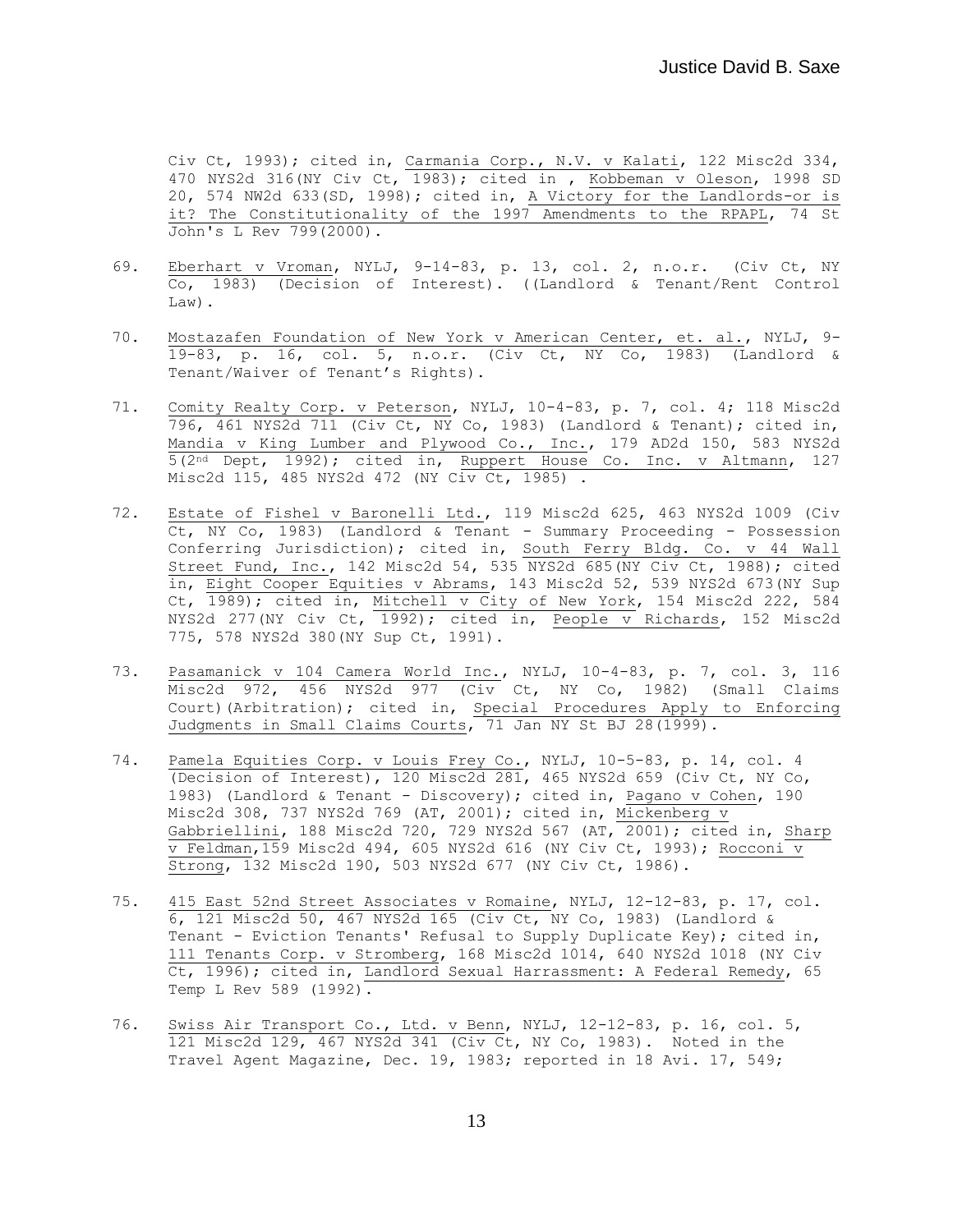reversed NYLJ, 3-29-85, p. 11, col. 5, 128 Misc2d 657, 494 NYS2d 781 (AT 1) (Aviation - Air Carriers - Altered Airlines Tickets); cited in, Tort Adjudication And The Emergence of Artificial Intelligence Software, 21 Suffolk U L Rev 623 (1987).

- 77. Dempsey v Rosenthal, 121 Misc2d 612, 468 NYS2d 441 (Civ Ct, NY Co, 1983) (Sales - Merchantability - Dog); cited in, Nuijens v Novy, 144 Misc2d 453, 543 NYS2d 887(NY Just Ct, 1989); cited in, Commercial Law,41 Syracuse L Rev 125 (1990); cited in, Commercial Codification As Negotiation, 32 UC Davis L Rev 17 (1998).
- 78. Goodman v Skovran, 121 Misc2d 512, 468 NYS2d 321 (Civ Ct, NY Co, 1983) (Landlord & Tenant - Rent Regulation); cited in Jambes v Veale, 132 Misc2d 481, 504 NYS2d 982(NY Civ Ct, 1986); cited in, Stein v Mauer, 130 Misc2d 619, 496 NYS2d 647 (NY Civ Ct, 1985).
- 79. N.Y.U. v Farkas, NYLJ, 12-13-83, p. 11, col. 1, 121 Misc2d 643, 468 NYS2d 808 (Civ Ct, NY Co, 1983); NYLJ, Real Estate Digest, 1-11-84, p. 4, col. 2; noted favorably by (AT 1) in Filali v Gronowicz, NYLJ, 11- 19-85, p. 7, col 1; and Matter of Shore, NYLJ, 3-21-85, p. 14, cols. 1 and 2, 109 AD2d 842, 486 NYS2d 368 (AD2d) (Landlord & Tenant - Summary Proceedings - Disclosure); cited in, Lonray, Inc. v Newhouse, 229 AD2d 440, 644 NYS2d 900(2nd Dept, 1996); cited in, Cox v J.D. Realty Associates, 217 AD2d 179, 637 NYS2d 27 (1st Dept, 1995); cited in, New York City Health and Hospitals Corp. v Local 2507 of Dist. Council 37 of American Federation of State, County, and Mun. Employees, 139 Misc2d 67, 526 NYS2d 999(NY Sup Ct, 1988); cited in, West 16th Realty Co. v Ali, 176 Misc2d 978, 676 NYS2d 401 (NY Civ Ct, 1998); cited in, King Enterprises, Ltd. v O'Connell, 172 Misc2d 925, 660 NYS2d 283 (NY Civ Ct, 1997); J.D. Realty Associates v. Jorrin, 166 Misc2d 175, 632 NYS2d 441 (NY Civ Ct, 1995); Benjamin Shapiro Realty Co. v. Henson, 162 Misc2d 1 (NY Civ Ct, 1994); cited in, Mitchell v. City of New York, 154 Misc2d 222, 584 NYS2d 277 (NY Civ Ct, 1992); cited in, Zirinsky v Violet Mills, Inc., 152 Misc2d 538, 578 NYS2d 88 (NY Civ Ct, 1991); cited in, 1675 Realty Co. v Quinones, 152 Misc2d 393, 576 NYS2d 995 (NY Civ Ct, 1991); cited in, London Terrace Gardens v Sacks, 149 Misc2d 292, 563 NYS2d 1017 (NY Civ Ct, 1990); cited in, Plaza Operating Partners Ltd. v IRM (U.S.A.) Inc., 143 Misc2d 22, 539 NYS2d 671 (NY Civ Ct, 1989); cited in, 65 Cent. Park West, Inc. v Greenwald, 127 Misc2d 547, 486 NYS2d 668 (NY Civ Ct, 1985); cited in, Park South Associates v Mason, 123 Misc2d 750, 474 NYS2d 672 (NY Civ Ct, 1984); cited in, McQueen v Grinker, 158 AD2d 355, 551 NYS2d 493 (1st Dept, 1990); cited in, 626 East 9 Street Housing Development Fund Corp. v Collins, 185 Misc2d 628, 712 NYS2d 261 (NY Civ Ct, 2000); cited in, Harris v Bigelow, 135 Misc2d 331, 515 NYS2d 176 (NY Civ Ct, 1987); cited in, The Application of the Fair Debt Collection Practices Act to Article 7 of the New York RPAPL, 74 St John's L Rev 451(2000).
- 80. Boston Old Colony Ins. Co. v Tanya Casuals Ltd., 121 Misc2d 734, 468 NYS2d 838 (Civ Ct, NY Co, 1983) (Process - Service of Process).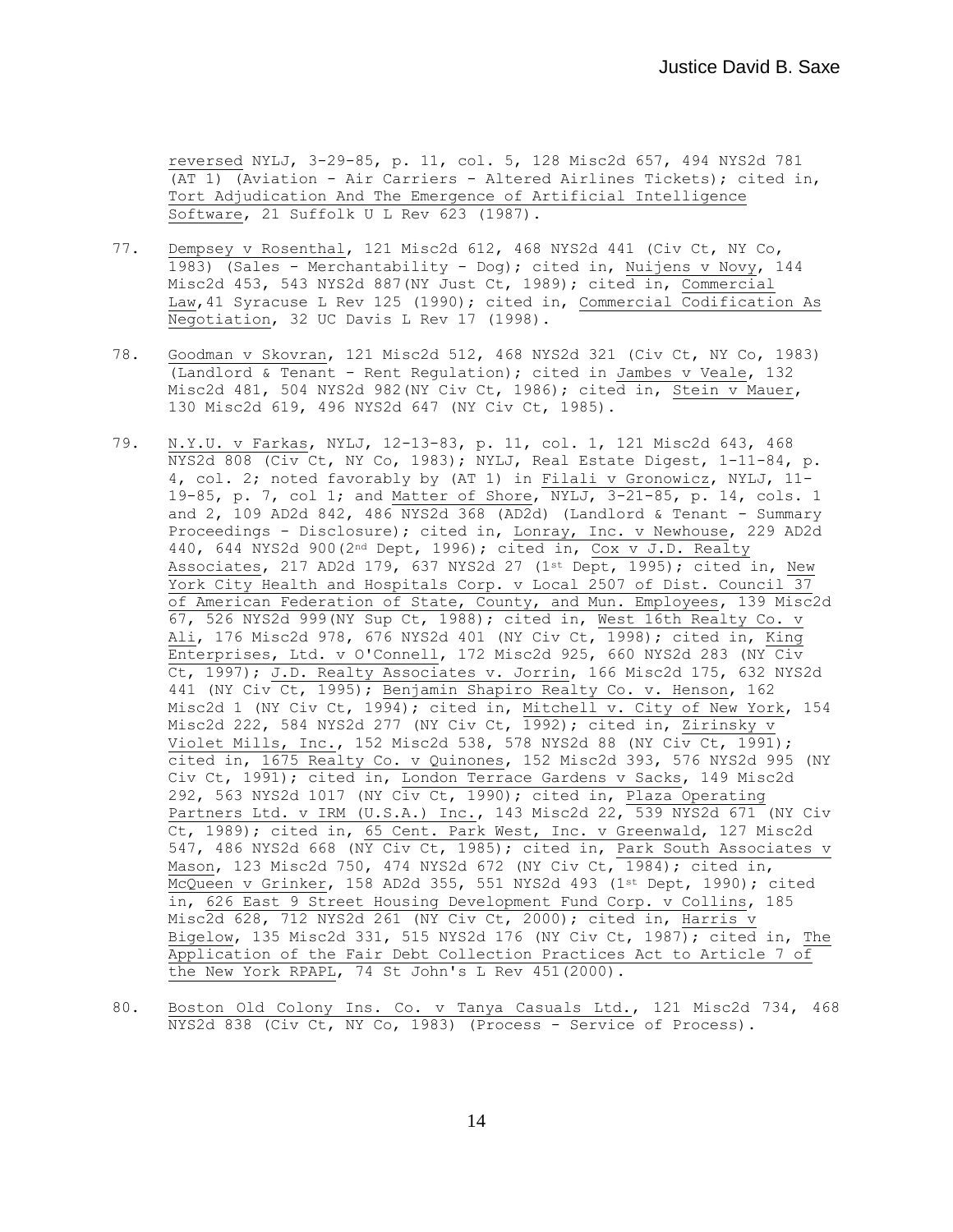- 81. Park South Assoc. v Daniels, 121 Misc2d 933, 469 NYS2d 319 (Civ Ct, NY Co, 1983) (Landlord & Tenant - Rent Regulation - Rights of Occupant Not Related to Tenant of Record); cited in, Langhorst v Guzzardo, 156 AD2d 272, 548 NYS2d 662 (1st Dept. 1989).
- 82. Brisbane House Inc. v Sims, 122 Misc2d 46, 469 NYS2d 561 (Civ Ct, NY Co, 1983); noted in NYLJ, Weekly Real Estate Law Digest, 3-14-84, p. 28, col. 2 (Condominiums and Cooperatives - Eviction of Shareholder - Necessity of Proving Underlying Charges in Court); cited in, Sherwood Village Co-op A, Inc. v Slovik, 134 Misc2d 922, 513 NYS2d 577 (NY Civ Ct, 1986).
- 83. East 55th Street Joint Venture v Litchman, 122 Misc2d 81, 469 NYS2d 1013 (Civ Ct, NY Co, 1983); affd, NYLJ, Nov 29, 1984, p. 10, col. 6; 126 Misc2d 1049, 487 NYS2d 256 (AT 1); feature article, NYLJ, 11-29-84, p. 1; featured case in NYLJ, Weekly Real Estate Law Digest, 2-6-85, p. 4, col. 1 (Landlord & Tenant - Rent Regulation - Recovery of Attorney's Fees by Prevailing Landlord); cited in, 119 Fifth Ave. Corp. v Berkhout, 134 Misc2d 963, 513 NYS2d 642(NY Civ Ct, 1987); cited in, The Reunification of Contract Law: The Objective Theory of Consumer Form Contracts, 47 U Miami L Rev 1263 (1993).
- 84. Fiona Press, Inc., v Hewig and Marvic, Inc., 122 Misc2d 680, 471 NYS2d 530 (Civ Ct, NY Co, 1983) (Civ Ct - Jurisdiction - Unjust Enrichment Claim); cited in, Binderman v Kazdan, 145 Misc2d 628, 547 NYS2d 984(NY Civ Ct, 1989); cited in, Tobet v New York City Transit Authority, 134 Misc2d 919, 512 NYS2d 770 (NY Civ, 1987).
- 85. Perrone v Porr, 117 Misc2d 565, 458 NYS2d 856 (Civ Ct, NY Co, 1983) (Trial - Adjournment).
- 86. Adler v Robson, Miller and Osserman, 121 Misc2d 411, 467 NYS2d 810 (Civ Ct, NY Co, 1983) (Costs - Transcription Costs).
- 87. Schrut v News America Pub. Inc., 123 Misc2d 845, 474 NYS2d 903 (Civ Ct, NY Co, 1984) (Copyrights - Jurisdiction - Action for Breach of Agreement Regarding Copyrighted Photograph); cited in, Maxey v. R.L. Bryan Co., Inc., 295 SC 334, 368 SE2d 466(SC App, 1988), cited in, Arising Under Jurisdiction and the Copyright Laws, 44 Hastings LJ 337 (1993); Procd, Inc. v Zeidenberg: Section 301 Copyright Preemption of Shrinkwrap Licenses--A Real Bargain for Consumers?, 29 U Tol L Rev 117(1997).
- 88. Greenview Trading Co., Inc. v Hershman & Leicher, P.C., NYLJ, 3-13-84, p. 5, col. 3; (Article), 123 Misc2d 152, 473 NYS2d 722 (Sup Ct, NY Co, Spec Term Part 1, 1984); featured article in The National Law Journal, Flaherty, "Two States Lay Claim to RICO," 5-7-84, p. 3, col. 1; cited approvingly in Ebnam Antique Rugs v N.Y. Marine Managers, Inc., NYLJ, 1-3-83, p. 14, col. 3 (Sup Ct, NY Co, Special Term Part 1); modified 108 AD2d 468, 489 NYS2d 502 (AD 1, 1985) (Courts - Jurisdiction - Civil Action under RICO Statute); cited in, Howard v Poseidon Pools, Inc., 133 Misc2d 43, 506 NYS2d 519(NY Sup Ct, 1986); cited in, Ebnan Antique Rugs and Tapestries, Inc. v New York Marine Managers, Inc., 128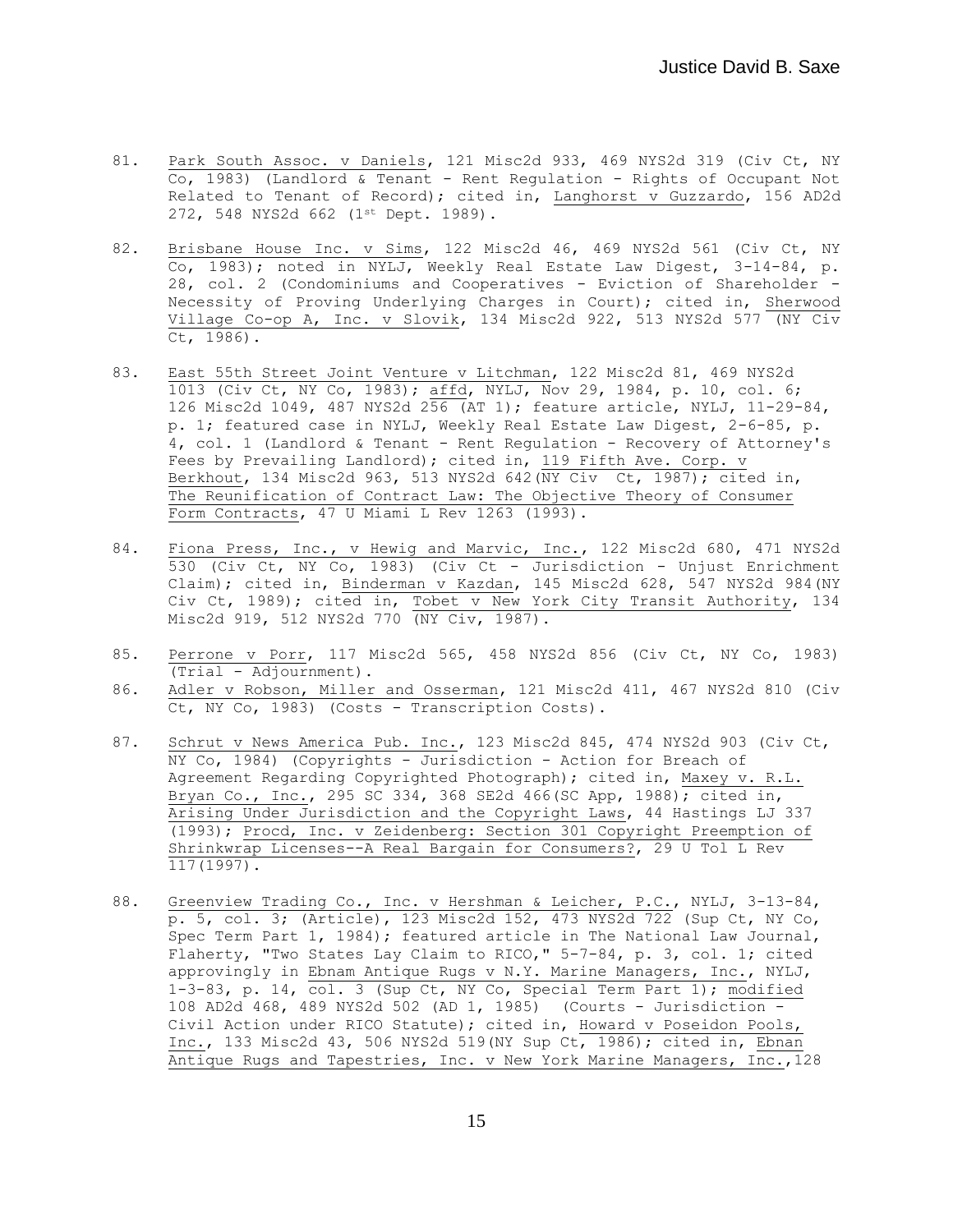Misc2d 84, 488 NYS2d 534(NY Sup Ct, 1984); cited in, Simpson Elec. Corp. v Leucadia, Inc., 126 Misc2d 312, 481 NYS2d 627 (NY Sup Ct, 1984); cited in, Sedima, S.P.R.L. v Imrex Co., Inc., 496 F2d 482, 486 Fed Sec L Rep 91,  $(NY \t{2^{nd} Cir, 1984})$ ; Hampton v Long, 686 FSupp 1202(ED Tex, 1988); Kinsey v Nestor Exploration Ltd. - 1981A, 604 Fsupp 1364, Fed Sec L Rep 92 (ED Wash, 1985); cited in, A Rico You Can't Refuse: New York's Organized Crime Control Act, 53 Brook L Rev 979 (1988); cited in, RICO: The Insurers Fight Back, 21 Tort & Ins LJ 1 (1985); cited in, Civil RICO–Limitations in Limbo, 21 Willamette L Rev 683 (1985).

- 89. De Gregorio v CBS Inc., NYLJ, 4-16-84, p. 14, col. 3 (Decision of Interest), 123 Misc2d 491, 473 NYS2d 922 (Sup Ct, NY Co, Special Term Part 1, 1984) (Civil Rights - Right of privacy - Torts Intentional Infliction of Emotional Distress, etc.); cited in, Netzer v Continuity Graphic Associates, Inc., 963 Fsupp 1308, 235 Copr L Dec 27 (SDNY, 1997); cited in, Preston v Martin Bregman Productions, Inc., 765 FSupp 116, (SDNY, 1991); cited in, Anonsen v Donahue, 857 SW2d 700(Tex App Hous, 1 Dist, 1993); cited in, Von Gerichten v Long Island Advance, 202 AD2d 495, 609 NYS2d 246 (2nd Dept, 1994); cited in, Love v. William Morrow and Co., Inc., 193 AD2d 586, 597 NYS2d 424  $(2^{nd}$  Dept, 1993); cited in, Han v State, 186 AD2dnd 536, 588 NYS2d 358(2<sup>nd</sup> Dept, 1992); cited in, Royal Abstract Corp. v. Golenbock and Barell, 129 Misc2d 929, 494 NYS2d 613(NY Sup Ct, 1985).; cited in, cited in, The Right to Solitude in the United States and Singapore: A Call For a Fundamental Reordering, 22 Loy LA Ent L Rev 443 (2002); cited in, Scowl Because You're on Candid Camera: Privacy and Video Surveillance, 31 Val U L Rev. 1079(1997)' cited in, Identity Crisis: A Vision For the Right of Publicity in the Year 2020, 20 Colum--VLA JL & Arts 1(1995).
- 90. Park South Associates v Mason, NYLJ, 5-3-84, p. 11, col. 4 (Decision of Interest), 123 Misc2d 750, 474 NYS2d 672 (Civ Ct, NY Co, 1984); featured in Apartment Law Insider and Weekly Real Estate Law Digest, NYLJ, 6-13-84; affd, NYLJ, 11-15-84, p. 6, col. 1 (AT 1) 126 Misc2d 945, 488 NYS2d 1020; mot. for lv to appeal (to AD 1) denied, NYLJ, 1- 15-85, p. 6 col. 2, (AT1); leave to appeal (to AD1) denied, NYLJ, 2-20- 85, p.11, col. 1 (AD 1) (Landlord & Tenant - Rent Regulation - Renewal Lease - Primary Residence); cited in, Hughes v. Lenox Hill Hosp., 226 AD2d 4, 651 NYS2d 418 (1st Dept, 1996); cited in, Cox v. J.D. Realty Associates, 217 AD2d 179, 637 NYS2d 27  $1^{st}$  Dept, 1995); cited in, Bruenn v Cole, 165 Ad2d 443, 568 NYS2d 351 1st Dept, 1991); cited in, Briar Hill Apartments Co. v Teperman, 165 AD2d 519, 568 NYS2d 50 (1st Dept, 1991); cited in, Kace Realty Co. v Levy, 130 Misc2d 858, 502 NYS2d 121 (AT, 1986); cited in, Madison Co. v Derderian,130 Misc2d 200, 498 NYS2d 665(AT, 1985); cited in, Ziess v Semenov, 126 Misc2d 917, 487 NYS2d 267(AT, 1985); cited in, Wonko Realty Corp. v Estate of Dreisch,150 Misc2d 1046, 572 NYS2d 276(NY Civ Ct, 1991); cited in, Stein v Mauer, 130 Misc2d 619, 496 NYS2d 647(NY Civ Ct, 1985); cited in, Tower 53 Associates v Bennett, 127 Misc2d 666, 487 NYS2d 299 (NY Civ Ct, 1985); cited in, Pamela Equities Corp. v Camp, 127 Misc2d 395, 486 NYS2d 149 (NY Civ Ct, 1985); cited in, Lufkin v Drago, 126 Misc2d 177, 481 NYS2d 850 (NY Civ Ct, 1984); cited in, Rocconi v Strong,132 Misc2d 190, 503 NYS2d 677 (NY Ct, 1986).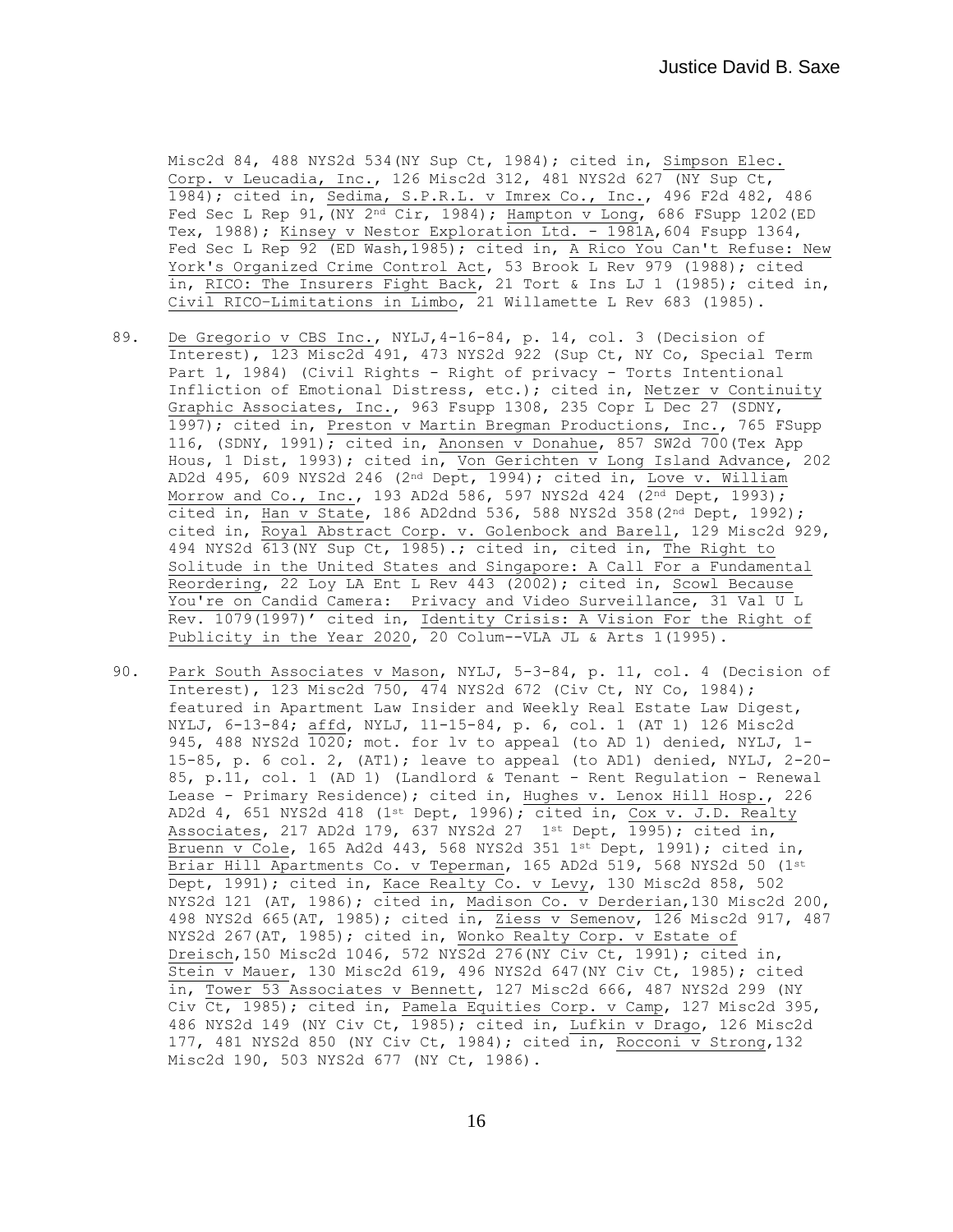- 91. Morrell & Co., The Wine Emporium v Richalan, NYLJ, 5-30-84, p.11, col. 3, n.o.r, (Decision of Interest) (Real Estate); featured in NYLJ, Weekly Real Estate Law Digest, 6-20-84, p. 4, col.1; modified, NYLJ, 12-13-84, p. 6, col. 1, 106 AD2d 270, 482 NYS2d 284 (1st Dept 1984).
- 92. Ciraldo v City of New York (Dept. of Finance), NYLJ, 6-5-84, p. 4, col. 3 (Decision of Interest), 123 Misc2d 602, 473 NYS2d 937 (Sup Ct, NY Co, Special Term Part 1, 1984) (Process - Service of Process); cited in, Fleisher v Crotty, 132 Misc2d 618, 504 NYS2d 974(NY Sup Ct, 1986).
- 93. Barbaro v Citibank N.A., 123 Misc2d 662, 474 NYS2d 251 (Civ Ct, NY Co, 1984) (Banks and Banking - Deposit Slip as Receipt); cited in, Where is a Bank Account?, 57 Md L Rev 1 (1998).
- 94. Consolidated Edison Co. of N.Y. v 1297 Realty, NYLJ, 6-22-84, p. 13, col. 5, 123 Misc2d 827, 474 NYS2d 679; (Civ Ct, NY Co, 1984),(Jury - Right to Jury Trial - Trial de Novo following Compulsory Arbitration); cited in, Lehrman Kronick & Lehrman v Mancuso, 146 Misc2d 837, 552 NYS2d 533 (NY Civ Ct, 1990).
- 95. Axelrod v Various Tenants of Delano Village, NYLJ, 6-22-84, p. 13, col. 6, 123 Misc2d 922, 474 NYS2d 951 (Civ Ct, NY Co, 1984); featured in Apartment Law Insider and on 5-16-84; NYLJ, Weekly Real Estate Digest, p. 4, col. 1; (Landlord & Tenant - Rent Regulations - Federal Preemption of Federally Insured Subsidized Housing Projects); cited in, Mott v New York State Div. of Housing and Community Renewal, 211 AD2d 147, 628 NYS2d 712 (2nd Dept, 1995); cited in, Fairview Co. v Idowu, 148 Misc2d 17, 559 NYS2d 925 (NY Civ Ct, 1990); cited in, Dick v Strachan,136 Misc2d 79, 517 NYS2d 894 (NY Civ Ct, 1987); Pleasant East Associates v Cabrera, 125 Misc2d 877, 480 NYS2d 693 (NH Civ Ct, 1984).
- 96. Matter of Hickman v Christian, NYLJ, 6-25-84, p. 13, col. 4; n.o.r. (Supreme Ct., NY Co, Spec. Term, Part 1, 1984) (Landlord & Tenant/Non-Desirability).
- 97. Forty Exchange Place Co. v Cohen, NYLJ, 7-2-84, p. 15, col. 4 (Decision of Interest), 125 Misc2d 475, 479 NYS2d 628 (Civ Ct, NY Co, 1984); cited extensively in 1985 Session Laws, Pamphlet No. 5, August 1985, Recommendation to the Law Revision Commission of the 1985 Legislature Relating to Mitigation of Damages under a Real Estate Lease (Torts - Interference with Contractual Relations - Lease) (Landlord & Tenant - Bad Faith Breach of Contract); cited in, Rubin v. Dondysh, 146 Misc2d 37, 549 NYS2d 579 (NY Civ Ct, 1989); cited in, Telerate Systems, Inc. v Caro, 689 FSupp 221, 8 USPQ2d 1740(SDNY, 1988); All State Vehicles v Allstate Ins. Co., 620 FSupp 444 (SDNY, 1985); Fanarjian v Moskowitz, 237 NJ Super 395, 568 A2d 94 (AD, 1989).
- 98. Beachum v Koch, NYLJ, 7-3-84, p. 6, col. 1, n.o.r. (Decision of Interest) (Sup Ct, NY Co, Special. Term, Part 1, 1984) (Administrative Law/Laches).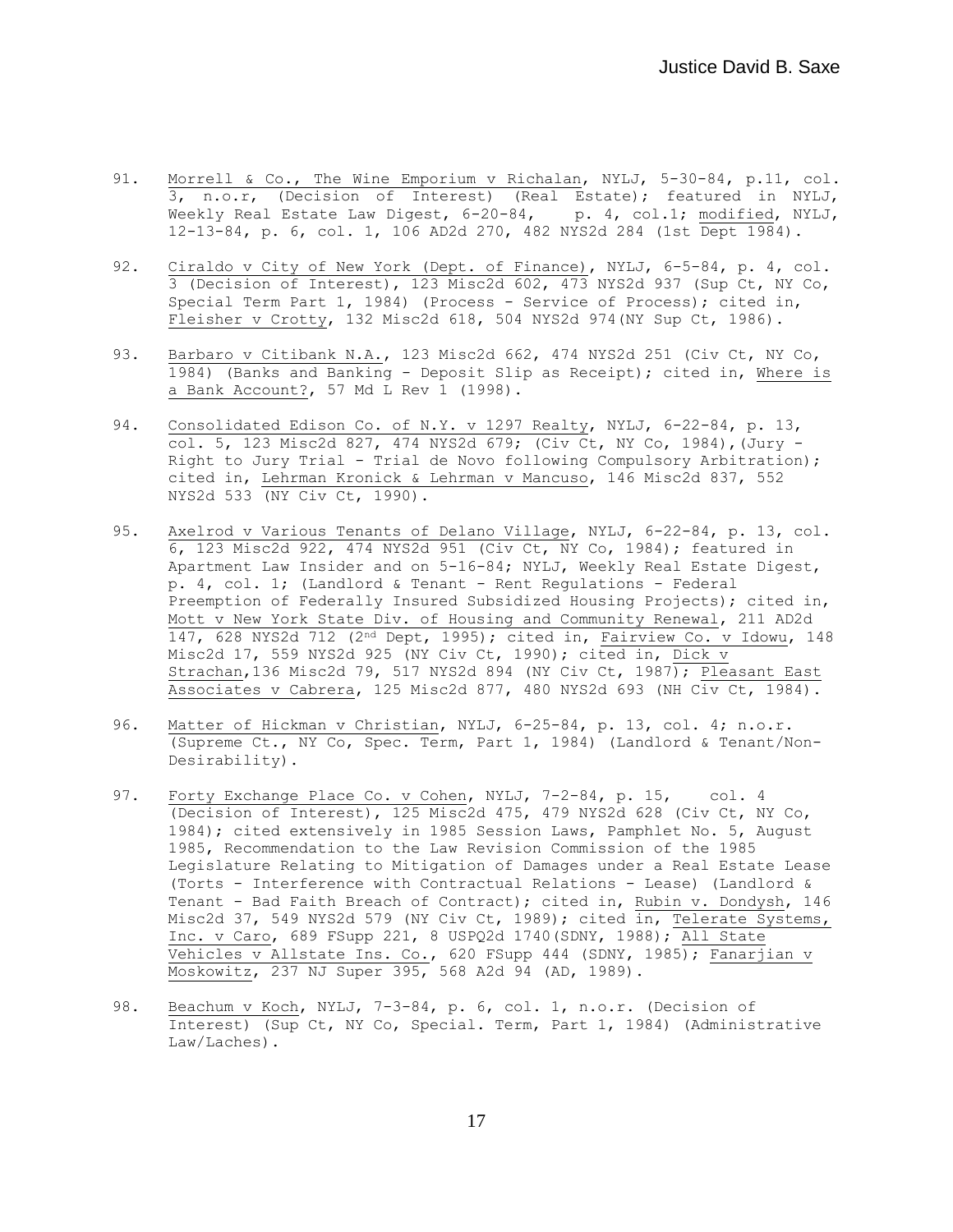- 99. Horn Waterproofing Corp. v Excelsior 57th Corp., NYLJ, 7-24-84, p. 6, col. 2, n.o.r (Decision of Interest) (Sup Ct, NY Co, Special Term Part 1, 1984); affd, NYLJ, 12-10-84, p. 12, col. 5 (AD 1). (Arbitration Issue).
- 100. Roman v McGuire, 123 Misc2d 1027, 475 NYS2d 222 (Sup Ct, NY Co, Special Term Part 1, 1984) (Searches & Seizures - Warrantless Search & Seizure - Admissibility of Items Seized at Civil Disciplinary Proceeding); cited in, Boyd v Constantine, 180 AD2d 186, 586 NYS2d 439 (4th Dept, 1992); cited in, Whitaker v. Prince George's County, 307 Md 368, 514 A2d 4 (1986).
- 101. Pasent Realty Co. v Sachellaridou, NYLJ, 12-27-84, p.6, col. 4, n.o.r. (Civ Ct, NY Co, Part 52, 1984) (Real Estate); affd, NYLJ, 12-5-84, p. 6, col. 3 (AT 1); featured in NYLJ, Weekly Real Estate Law Digest, 5- 16-84, p. 4, col. 2.
- 102. Cais v Pichler, 123 Misc2d 275, 473 NYS2d 719 (Civ Ct, NY Co, 1984); cited in Siegel, New York Practice, 1985 Pocket Part Section 508; cited also in Siegel; Practice Commentaries, McKinney's Consolidated Laws of New York, Book 7B, CPLR 5222:11, Supplement p. 40 (Execution - Notification of Seizure); cited in, People v. Cobb, 172 Misc2d 851, 661 NYS2d 903 (AT, 1997).
- 103. Ansonia Assoc. v Pearlstein, 122 Misc2d 566, 471 NYS2d 527 (Civ Ct,  $\overline{NY}$  Co, 1984) (Landlord & Tenant - Summary Proceedings); cited in, Glenbriar Co. v Nesbitt, 174 Misc2d 457, 665 NYS2d 1014 (NY Civ Ct, 1997); cited in, 780 P.P. Associates v Roth, 145 Misc2d 428, 546 NYS2d 806 (NY Civ Ct, 1989); Associated Blind Housing Development Fund Corp. v Katz, 161 AD2d 512, 555 NYS2d 802 (1st Dept, 1990); cited in, Bronx Dist. Atty. v Jackson, 173 Misc2d 676, 662 NYS2d 984 ( AT, 1997); Spirer v. Adams,144 Misc2d 903, 545 NYS2d 504 (NY Civ Ct, 1989); cited in, Harris v Timecraft Industries, Inc., 132 Misc2d 386, 503 NYS2d 987 (NY Civ Ct, 1986).
- 104. Travelers Indemnity Co. v Velez, 124 Misc2d 226, 476 NYS2d 48 (Sup Ct, NY Co, Special Term, Part 1, 1984) (Insurance).
- 105. Bernstein v Independence Properties Corp., 124 Misc2d 270, 476 NYS2d 251 (Civ Ct, NY Co., Special Term, Part 1, 1984) (Interpleader).
- 106. Bockian v Esanu Katsky, et. al, 124 Misc2d 607, 476 NYS2d 1009 (Sup Ct, NY Co., Special Term, Part 1, 1984) (Torts - Attorney's Liability for Acts of Process Server); cited in, Kleeman v Rheingold, 81 NY2d 270, 598 NYS2d 149 (NY Ct of App, 1993); cited in, Balzano v Lublin, 162 AD2d 252, 556 NYS2d 610 (1st Dept, 1990); cited in, Kleeman v. Rheingold, 148 Misc2d 853, 562 NYS2d 915 (NY Sup Ct, 1990); cited in, Feldman v Upton, Cohen & Slamowitz, 190 Misc2d 637, 740 NYS2d 790 (NY Dist Ct, 2002); cited in, Kleeman v Rheingold, 185 AD2d 118, 585 NYS2d 733 (1<sup>st</sup> Dept, 1992); Kersten v Van Grack, Axelson & Williamowsky, P.C.,92 MdApp 466, 608 A2d 1270, (Md App, 1992; cited in, Do Your Clients' Confidences Go Out The Window When Your Employees Go Out The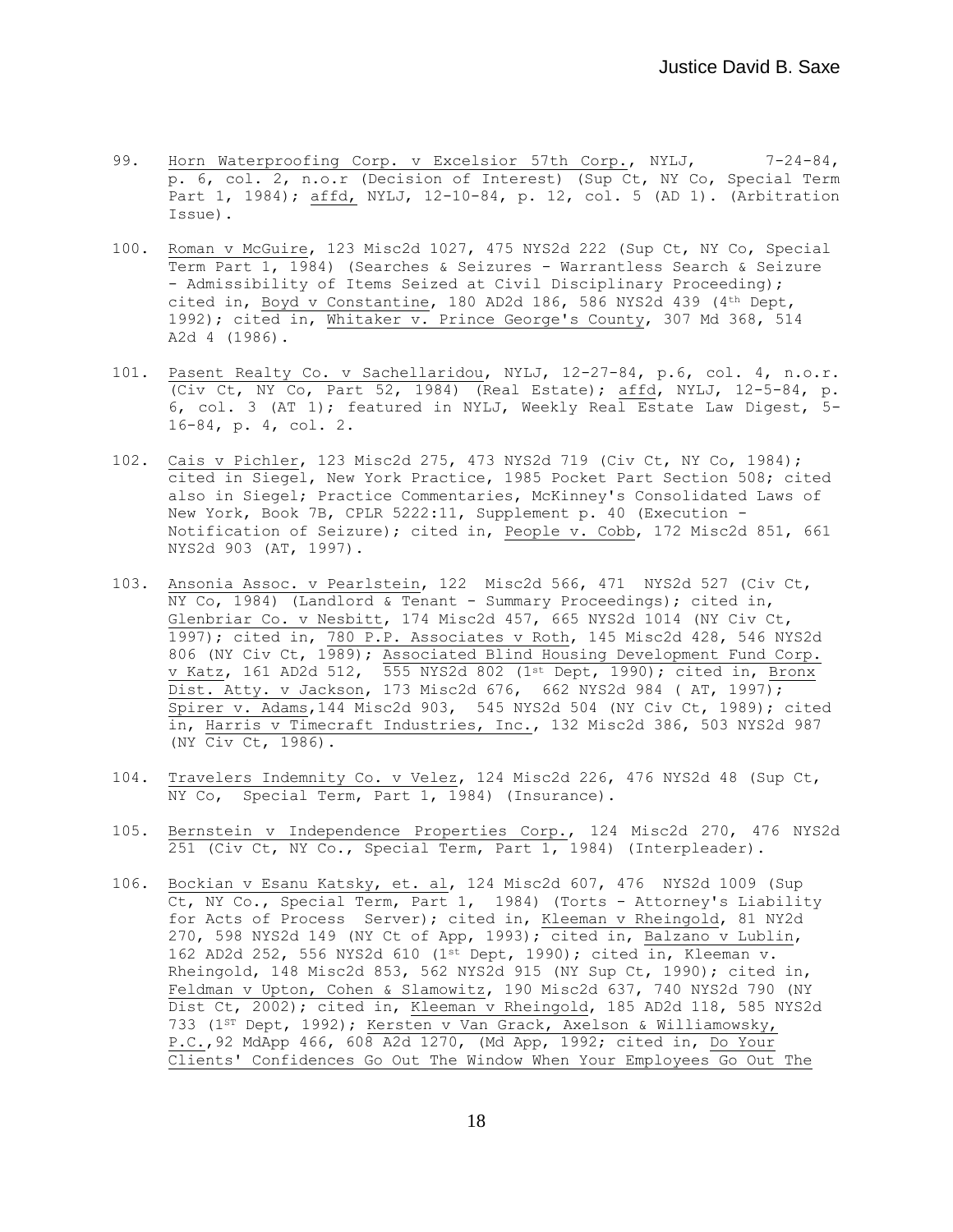Door?, 42 Hastings LJ 1667(1991); cited in, Kleeman v Rheingold: There Are No Small Mistakes - A Process Server's Negligence Leads to the Creation of a Nondelegable Duty, 15 Pac L Rev 871 (1995).

- 107. Georgette Ghica Designs v Bonanza Trucking, 124 Misc2d 1029, 478 NYS2d 531 (Sup Ct, NY Co, Special Term Part 1, 1984) (Dismissal and Nonsuit - Want of Prosecution).
- 108. 31 West 21 Street Assoc. v Evening of the Unusual, 125 Misc2d 661, 480 NYS2d 816 (Civ Ct, NY Co, Part 53, 1984) (Landlord & Tenant - Summary Proceedings - Use of Commercial Premises for Illegal Purposes); cited in, Recreational Developments of Phoenix, Inc. v City of Phoenix,83 FSupp2d 1072 (D Ariz, 1999); cited in, State v Long, 14 Fla L Weekly 824, 544 So2d 219 (Fla App, 2 Dist, 1989); cited in, City of New York v. 580 Bar Corp., 278 AD2d 40, 717 NYS2d 524 (1st Dept, 2000); cited in, Another Look at Economic Substantive Due Process, 1987 Wis L Rev 265 (1987).
- 109. Beauvallon Corp. v The Second Presbyterian Church, NYLJ, 10-17-84, p. 6, col. 3 n.o.r. (Decision of Interest) (Real Estate); featured in NY Magzine, 10-22-84, p. 15; featured in NYLJ, Weekly Real Estate Law Digest, 11-7-84; affd, NYLJ, 6-7-85, p. 12, col. 5, 111 AD2d 1882, 491 NYS2d 216 (AD 1).
- 110. Spiegel Novelty Co. Inc. v Bankers Trust Co., NYLJ, 10-24-84, p. 11, col. 1 (Article); feature article NYLJ, same day, p. 1, col. 3; n.o.r. (Letters of Credit) (Sup Ct, NY Co., Special Term Part 1, 1984); cited in Chiat/Day Inc. Advertising v Rouhollah Kalimian, NYLJ, 1-8-85, p. 1; discussed in International Financial Law Review, February 1985, "Letters of Credit," p. 38.
- 111. River Arts Apartments, Inc. v LeTam Realty Corp., NYLJ, 10-31-84, p. 11, col. 3, n.o.r. (Decision of Interest) (Sup Ct, NY Co, Special Term, Part 1, 1984)(Agency Law).
- 112. Mubarez v G-T Properties Associates, NYLJ, 11-2-84, p. 6, col. 2, n.o.r. (Decision of Interest) (Real Estate) (Sup Ct, NY Co., Special Term, Part 1, 1984); noted in NYLJ Weekly Real Estate Law Digest, 11-21-84, p. 4, col. 2.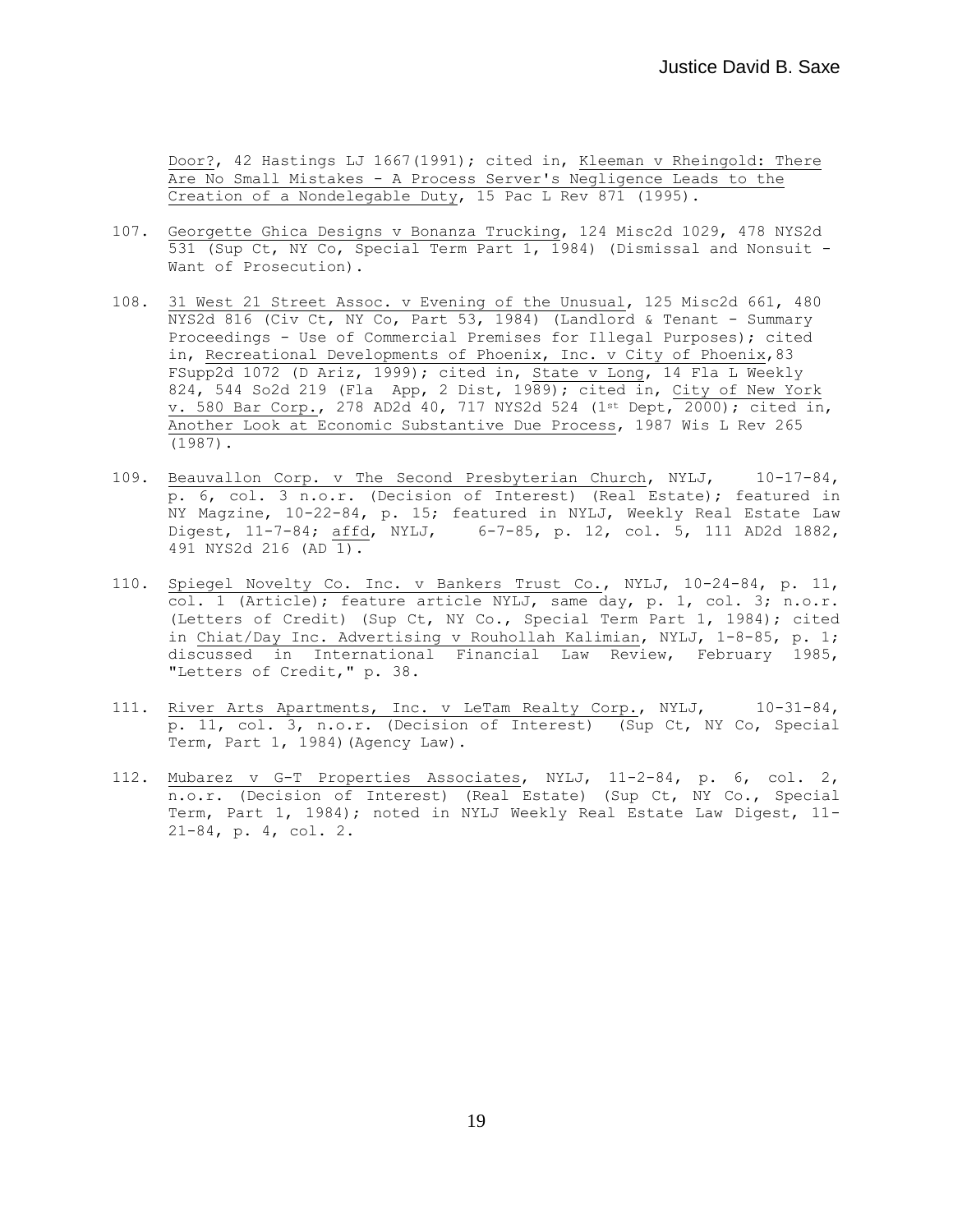- 113. Under 21 Catholic Home v City of New York, NYLJ, 11-19-84, p. 14, col. 4, (Special Term, Part 1, 1984); 126 Misc2d 629, 481 NYS2d 632 (Sup Ct, NY Co.). In this case, I upheld a Board of Estimate resolution forbidding discrimination in hiring based on sexual preference (i.e., homosexuality), in connection with certain social service projects involving the use of municipal funds. This case attracted wide attention in the press, television and radio. See e.g., NYLJ, 11-16- 84, Writ Denied To Upset Ban on Gay Job Bias, p. 5, col. 2; NY Post, Banner Headline, 11-15-84 (late Ed.), Story p. 5, NY Daily News, 11- 16-84, p. 22; NY Times, 11-16-84, p. B. 3; Newsday (NY Ed.), 11-16-84, p. 4; NY Times, Sunday, 11-18-84, Sec. 4, The Week in Review, p. E9, col. 4; NY Times, 12-14-84, p. A1 (Civil Rights - Discrimination Based on Sexual Preference - Homosexuality). Opinion selected for summarization in West Publishing Company's "Judicial Highlights", January 1985, p. 2; feature article); cited in, Assessing Children's Best Interests When A Parent Is Gay or Lesbian: Toward a Rational Custody Standard, 32 UCLA L Rev 852 (1985); cited in, a Proposal to Ban Sexual Orientation Discrimination in Private Employment in Vermont, 15 Vt L Rev 435 (1991).
- 114. The Stock Shop Inc. v Bozell & Jacobs Inc., NYLJ, 11-27-84, p. 6, col. 1 (Decision of Interest), 126 Misc2d 95, 481 NYS2d 269 (Sup Ct, NY Co, Special Term Part 1 (Damages - Liquidated Damages); cited in, Comind, Companhia de Seguros v Sikorsky Aircraft Div. of United Technologies Corp., 1988 AMC 1091, 116 FRD 397 (D Conn, 1987); cited in, Grossinger Motorcorp, Inc. v American Nat. Bank and Trust Co., 240 Ill App3d 607, NE2d 1337 (Ill App 1 Dist, 1992); cited in, Liquidated and Limited Damages and the Revision of Article 2: An Opportunity to Rethink The U.C.C.'s Treatment of Agreed Remedies, 27 Idaho L Rev. 427(1991); cited in, Damages in Breach of Contract Cases,76 Mich B J 1068 (1997)**;** cited in, Contractually Limiting Liability,72 Mich B J 546 (1993); cited in, Liquidated Damages under the Uniform Commercial Code, 41 Sw L J 1083 (1988); cited in, The Standby Letter of Credit And The Unsecured or Underliquidated Damages Clause,9 U Bridgeport L Rev 241 (1988); cited in, Mortgage Prepayment Clauses: An Economic And Legal Analysis, 40 UCLA  $\overline{L}$  Rev 851 (1993); cited in, The Myth That Promises Prefer Supracompensatory Remedies: an Analysis of Contracting For Damage Measures, 100 Yale L J 369 (1990).
- 115. Cerisoles v Usinor Steel Corporation, NYLJ, 11-30-84, p. 4, col. 5, n.o.r. (Decision of Interest) (Sup Ct, NY Co, Special Term, Part 1, 1984); affd NYLJ, 6-20-85, p. 4, col. 4 (AD 1); 111 AD2d 1081; mot. for leave to appeal to Ct of Appeals denied, NYLJ, 11-25-85, p. 5, col. 2; 66 NY2d 604 (Ct of Appeals) (Employment/Contracts).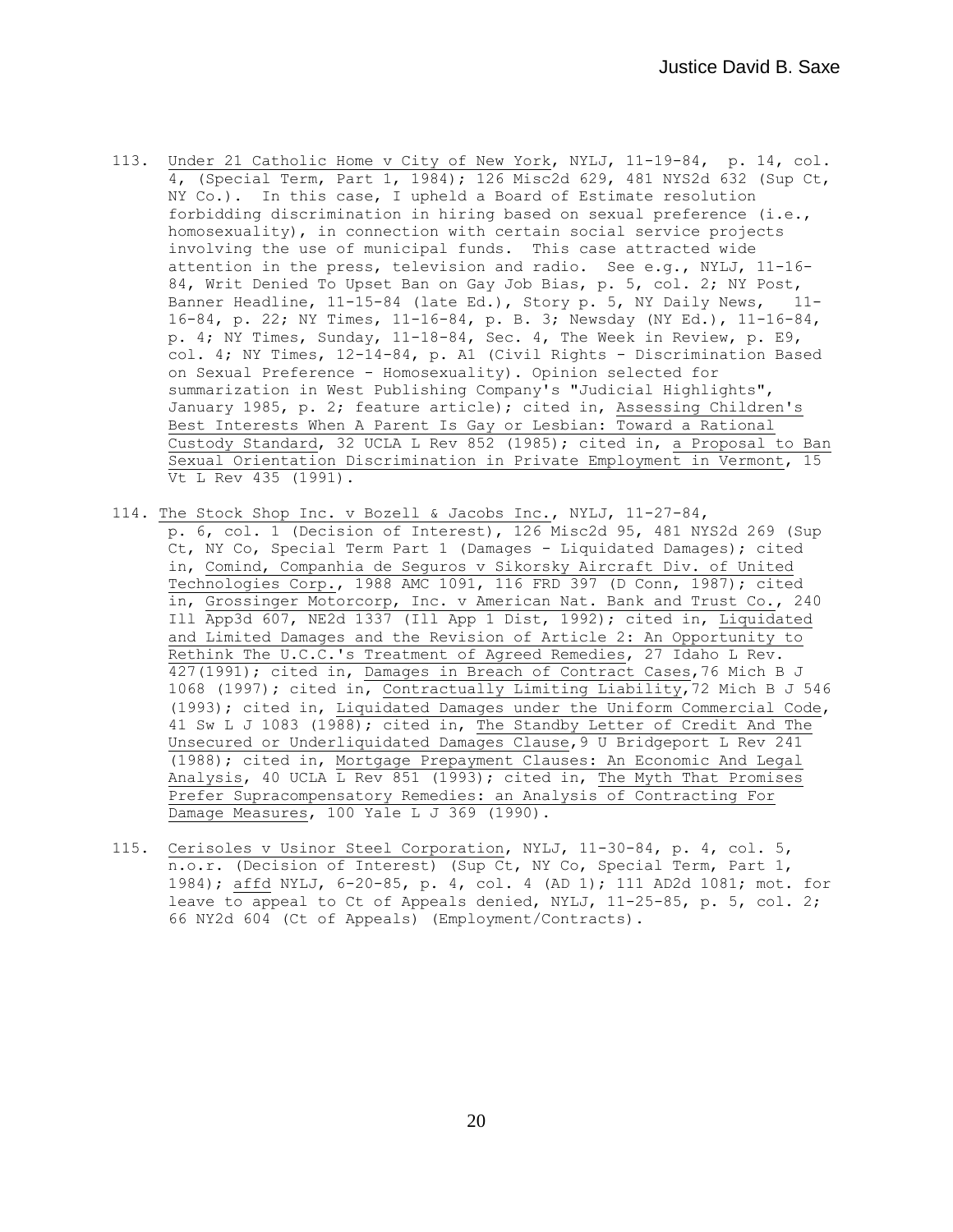- 116. Futterman v South African Airways, NYLJ, 12-14-84, p. 7, col. 6 (Sup Ct, NY Co, Special Term Part 1, 1984); featured in NYLJ, Weekly Real Estate Law Digest, 12-12-84, p. 4, col. 1, 126 Misc2d 90, 481 NYS2d 283; affd, NYLJ, 1-6-86, p. 6, col. 3 (AD 1) (Landlord & Tenant - Option to Renew Sublease) 116 AD2d 1048; cited in, Regional Pacesetters, Inc. v Eckerd Drugs of Georgia, Inc., 183 Ga App 196, 358 SE2d 481 (Ga App, 1987); cited in, Middle Village Associates v Pergament Home Centers, Inc., 184 Misc2d 552, 708 NYS2d 840 (NY Sup Ct, 2000); cited in, Revisiting Rejection: Secured Party Interests in Leases and Executory Contracts, 103 Dick L Rev 497 (1999); cited in, Right of Sublessee to Enforce Options in Sublease May Be Dependent Upon Exercise by Sandwich Lessor of Corresponding Options in Prime Lease, SA81 ALI-ABA 429 (1996); cited in, Right of Sublessee to Enforce Options in Sublease May Be Dependent Upon Exercise by Sandwich Lessor of Corresponding Options in Prime Lease, C121 ALI-ABA 457 (1995); cited in, Right of Sublessee to Enforce Options in Sublease May Be Dependent Upon Exercise by Sandwich Lessor of Corresponding Options in Prime Lease, C908 ALI-ABA 577 (1994); cited in, Right of Sublessee to Enforce Options in Sublease May Be Dependent Upon Exercise by Sandwich Lessor or Corresponding Options in Prime Lease, C845 ALI-ABA 407 (1993).
- 117. Cable Films v Ampro Video Productions, NYLJ, 12-27-84, p. 6, col.3; 125 Misc2d 874, 480 NYS2d 458 (Civ Ct, NY Co., Part 33, 1984) (Arbitration - Compulsory Arbitration - Right to Trial de Novo); cited in, Finamore v Huntington Cardiac Rehabilitation Ass'n, 150 AD2d 426, 541 NYS2d 36 (2nd Dept, 1989); cited in, Mandatory Arbitration of Civil Cases, 18 Westchester B J 113 (1991).
- 118. Brafman v Houghton-Mifflin Company, NYLJ, 12-28-84, p. 6, col. 3, n.o.r. (Supreme Court, N.Y. Co., Special Term Part 1, 1984)(Libel); cited in NY Post, 12-27-84, p. 6.
- 119. Lufkin v Drago, 126 Misc2d 177, 481 NYS2d 850 (Civ Ct, NY Co, 1984); feature case in January 1985, Apartment Law Insider, p. 1; affd, 129 Misc2d 1108, 498 NYS2d 334 (AT1, 1985), mot. for leave to appeal (from AT1) denied, NYLJ, 3-6-86, p. 6, col. 12 (AD1) (Landlord & Tenant - Primary Residence - Unauthorized Occupancy by Subtenant); cited in, Stahl Associates Co. v State Div. of Housing and Community Renewal, Office of Rent Admin., 148 AD2d 258, 542 NYS2d 982 (1st Dept, 1989); cited in, 45th Street Associates v. Spence, 180 Misc2d 93, 689 NYS2d 355 (AT, 1999); cited in, 444 W. 54th Street Tenants Assoc. v Costello, 138 Misc2d 5, 523 NYS2d 374 (NY Civ Ct, 1987); cited in, Stein v Mauer, 130 Misc2d 619, 496 NYS2d 647 (NY Civ Ct, 1985); cited in, Pamela Equities Corp. v Camp, 127 Misc2d 395, 486 NYS2d 149 (NY Civ Ct, 1985); cited in, Tuckahoe Road Partnership v. Giananti,135 Misc2d 780, 516 NYS2d 838 (NY Civ Ct, 1987); cited in, G. Warhit Real Estate, Inc. v Krauss, 127 Misc2d 845, 487 NYS2d 484 (NY Dist Ct, 1985); cited in, New York City Housing Authority v Velazquez, 191 Misc2d 15, 740 NYS2d 549 (AT, 2001).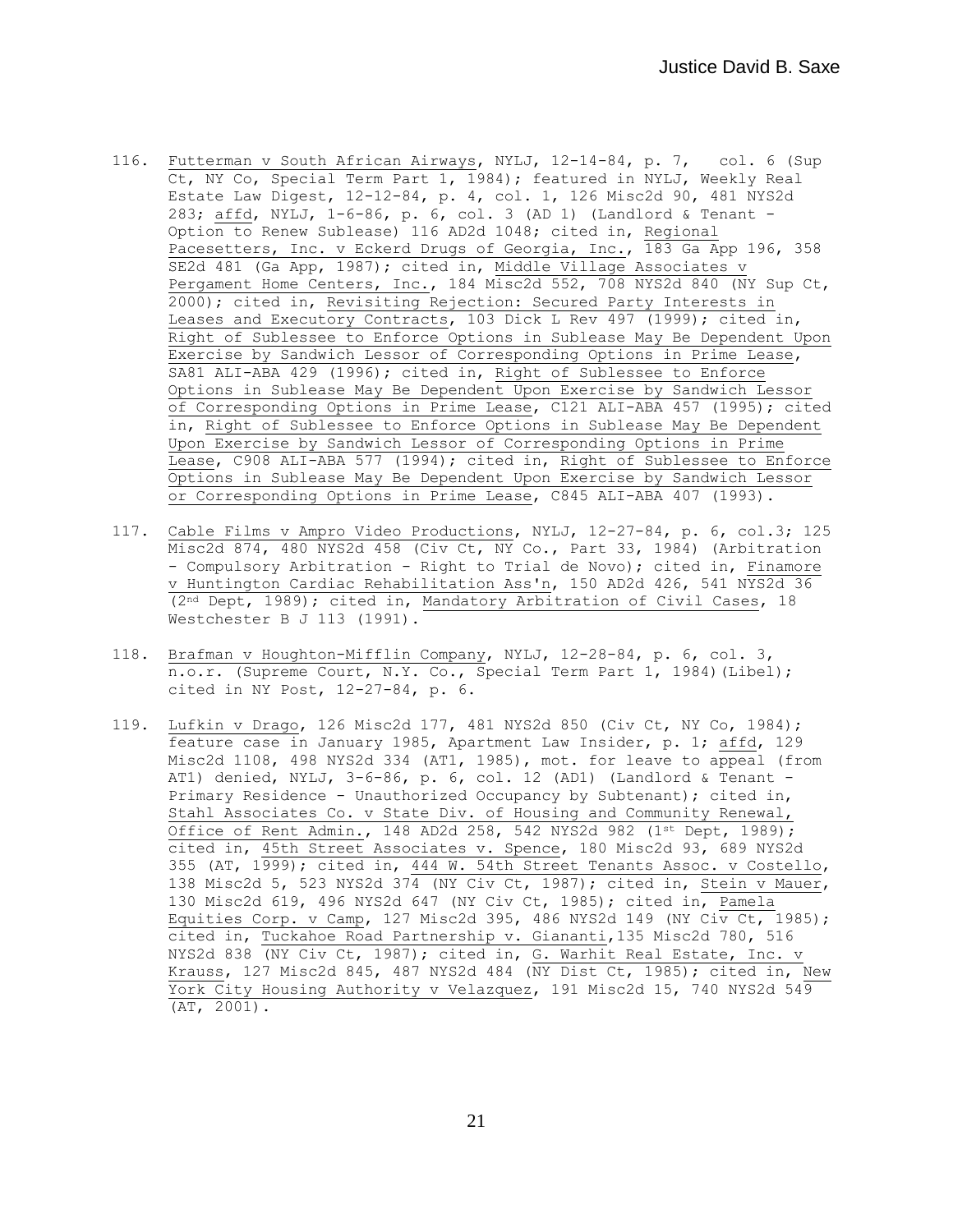- 120. Trustees of Columbia University v Lefkowitz, 126 Misc2d 319, 482 NYS2d 669 (Civ Ct, NY Co, 1984) (Landlord & Tenant - Rent Regulation - Notice of Intent Not to Renew Lease - Exemptions).
- 121. Silver v Wycombe Meyer & Co., Inc., 124 Misc2d 717, 477 NYS2d 288 (Civil Ct., N.Y. Co., 1984); affd, NYLJ, 10-4-85, p. 11, col. 5 (AT 1), 130 Misc2d 227 (Sales - Risk of Loss); cited in, The Risk of Loss in Electronic Transactions: Vintage Law For 21st Century Consumers, 6 Va J L & Tech 15 (2001).
- 122. Ruppert House Co. Inc. v Altmann, 127 Misc2d 115, 485 NYS2d 472, (Civ Ct, NY Co, 1984); appeared in NYLJ, Weekly Real Estate Law Digest, 2-27-85, p. 4, col. 1 (Stipulations); cited in, Noble v O'Leary,165 Misc2d 231, 628 NYS2d 930 (NY Sup Ct, 1995); cited in, 520 East 86th Street, Inc. v Leventritt, 127 Misc2d 566, 486 NYS2d 854 (NY Civ Ct, 1985).
- 123. Jones v NYCTA, NYLJ, 1-7-85, p.13, col. 1, 126 Misc2d 585, 483 NYS2d 623 (Civ Ct, NY Co, Part 33, 1984)(Blind juror); cited in, Com. v. Susi, 394 Mass 784, 477 NE2d 995 (Mass, 1985); cited in, Galloway v Superior Court of District of Columbia, 61 USLW 2568, 816 Fsupp (DDC, 1993); cited in, Jury Duty for the Blind in the Time of Reasonable Accommodations: The ADA's Interface With a Litigant's Right to a Fair Trial, 32 Creighton L Rev 849 (1999); cited in, Equal Protection and a Deaf Person's Right to Serve as a Juror, 17 NYU Rev L & Soc Change 81 (1990); cited in, The Disability-based Peremptory Challenge: Does it Validate Discrimination Against Blind Prospective Jurors?, 25 KY L Rev 531 (1998); cited in, Peremptory Challenges: the Last Barrier to Jury Service for People with Disabilities, 33 Willamette L Rev 1 (1997).
- 124. Gintzler v Schwarz, NYLJ, 1-31-85, p. 5, col. 1 (Decision of Interest), 126 Misc2d 491, 482 NYS2d 986 (Sup Ct, NY Co, Special Term, Part 1, 1984) (Process - Substituted Service - Due Diligence).
- 125. Radio City Music Hall Productions, Inc. v NYPD, NYLJ, 1-28-85, p. 13, col. 2 (Decision of Interest), 126 Misc2d 197, 481 NYS2d 612 (Sup Ct, NY Co, Special Term, Part 1, 1984); affd, NYLJ, 6- 12-86, p. 7 col. 1, 121 AD2d 230, 503 NYS2d 722 (Disclosure - Discovery and Inspection); cited in, Deborah S. v Diorio, 153 Misc2d 708, 583 NYS2d 872 (NY Civ Ct, 1992).
- 126. Siegfried v Madell, NYLJ, 1-22-85, p. 15, col. 4, n.o.r. (Decision of Interest) (Special Term, Part 1, 1984) (Torts-Physician's Behavior Toward Patient).
- 127. Struna v Wolf, NYLJ, 2-7-85, p. 7, col. 2, 126 Misc2d 1031, 484 NYS2d 392 (Sup Ct, NY Co, Special Term Part 1, 1984) (Negligent Appraisal of Art); cited in, Sadtler v Jackson-Cross Co., 402 Pa Super 492, 587 A2d 727 (Pa Super, 1991); cited in, Copyright Royalties for Visual Artists: A Display-based Alternative to the Droit De Suite, 76 Cornell L Rev 510 (1991); cited in, Rembrandt Portraits: Economic Negligence in Art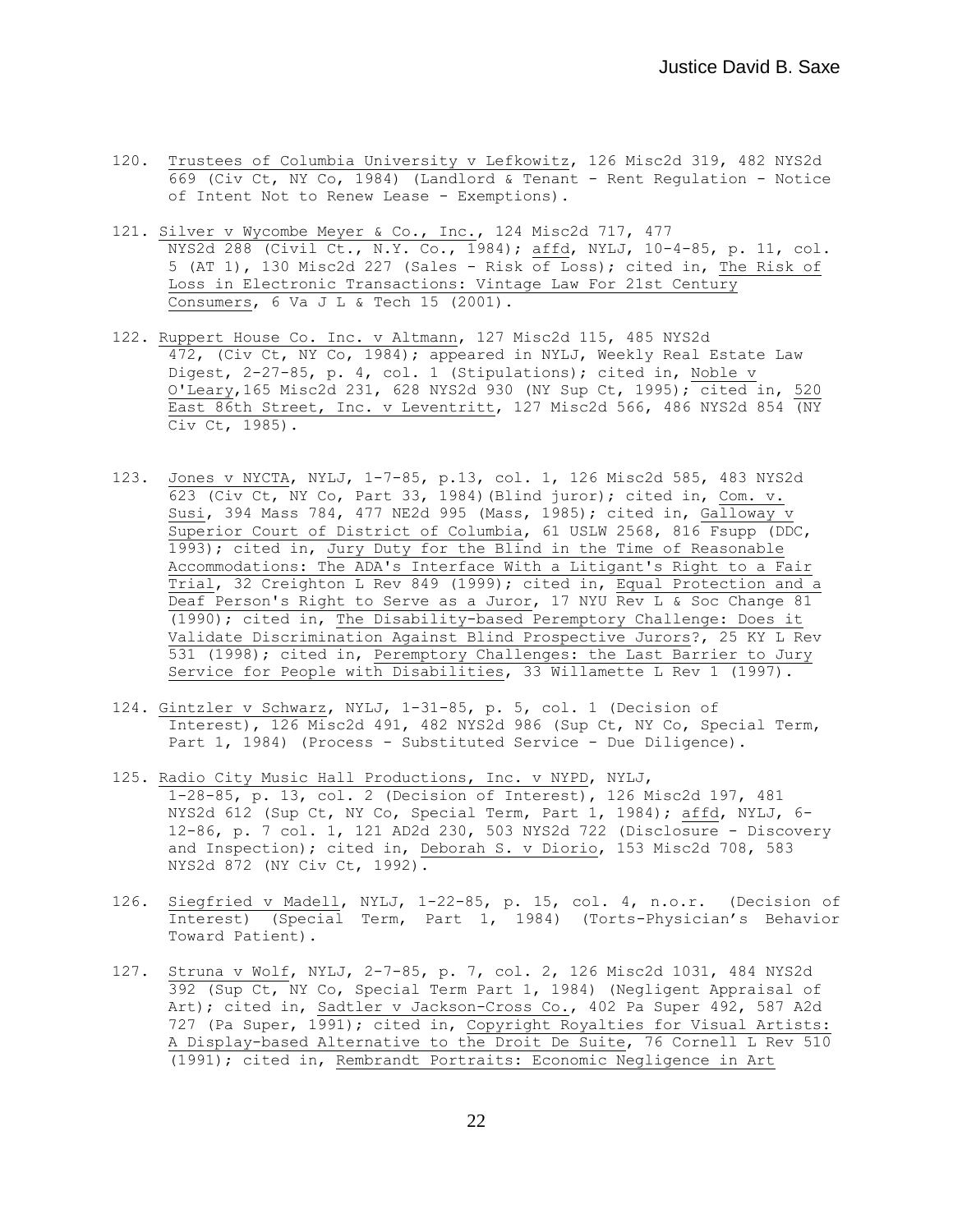Attribution, 44 UCLA L Rev 1947 (1997)**;** cited in, The Content of Museum Catalogues and Other Questions of Authenticity: When Can Museums Be Held Liable?, C794 ALI-ABA 413 (1993).

- 128. Pamela Equities Corp. v Camp, NYLJ, 3-5-85, p. 11, col. 1, (Article), p. 1, col. 2 (Decision), 127 Misc2d 395, 486 NYS2d 149, (Civ Ct, NY Co, Part 49, 1985); Weekly Real Estate Law Digest, NYLJ, 4-3-85, p. 6, col. 1 (Primary Residence; Subletting).
- 129. Maxwell v Cole, NYLJ, 3-11-85, p. 13, col. 1, (Article), 126 Misc2d 597, 482 NYS2d 1000, (Sup Ct, NY Co, Special Term, Part I, 1984) (Medical Malpractice); cited in, Mozingo by Thomas v Pitt County Memorial Hosp., Inc., 331 NC 182, 415 S.E.2d 341, (NC, 1992); Lownsbury v VanBuren,94 Ohio St3d 231, 762 NE2d 354 (OH, 2002); cited in, Rivera  $\overline{v}$  Prince George's County Health Dept., 102 Md App 456, 649 A2d 1212, (Md App, 1994); cited in, Latiff by Latiff v Wyckoff Heights Hosp., 144 AD2d 650, 535 NYS2d 2 (2nd Dept, 1988); cited in, Ellis v Brookdale Hosp. Medical Center, 122 AD2d 19, 504 NYS2d 189 (2<sup>nd</sup> Dept, 1986); cited in, Litigation in Medical Education: Retrospect And Prospect, 11 J Contemp Health L & Pol'y 317 (1995); cited in, Professional Liability in Postgraduate Medical Education; Who is Liable for Resident Negligence?, 15 J Legal Med 485 (1994); Liability in the Absence of a Traditional Physician-Patient Relationship: What Every "On Call" Doctor Should Know: Mozingo v Pitt County Memorial Hospital, 28 Wake Forest L Rev 747 (1993).
- 130. City of New York v Mississippi Holding Ltd., NYLJ, 3-12-85, p. 7, col. 4, 126 Misc2d 865, 483 NYS2d 956 (Civ Ct, NY Co, Part 52, 1984); NYLJ, Weekly Real Estate Law Digest 4-10-85, p. 4, col. 1 (Summary Proceedings; Jurisdiction); cited in, New York Overnight Partners, L.P. v Gordon, 217 AD2d 20, 633 NYS2d 288 (1st Dept, 1995).
- 131. West Coast Co. v Grafi, 127 Misc2d 49, 485 NYS2d 197, (Civ Ct, NY Co., Part 52, 1985) [prior order pending/CPLR 3211(a)(4)] (Landlord & Tenant).
- 132. 65 Central Park West Assoc. Inc. v Greenwald, NYLJ, 3-15-85, p. 12, col. 2 (Article), 127 Misc2d 547, 486 NYS2d 668, (Civ Ct, NY Co, Part 49, 1985); Weekly Real Estate Law Digest, NYLJ, 4-10-85, p. 4, col. 1 (Primary Residence, Nursing Home); cited in, Cox v J.D. Realty Associates, 217 AD2d 179, 637 NYS2d 27 (1st Dept, 1995); cited in, Parras v Ricciardi, 185 Misc2d 209, 710 NYS2d 792 (NY Civ Ct, 2000); cited in, Plaza Operating Partners Ltd. v IRM (U.S.A.) Inc., 143 Misc2d 22, 539 NYS2d 671 (NY Civ Ct, 1989); 444 W. 54th Street Tenants Assoc. v Costello,138 Misc2d 5, 523 NYS2d 374 (NY Civ Ct, 1987); cited in, Soybel v Gruber,132 Misc2d 343, 504 NYS2d 354 (NY Civ Ct, 1986); cited in, Resolution Trust Corp. v Diamond, 18 F3d 111 (2<sup>nd</sup> Cir, [NY] 1994); cited in, Brosnan v. Behette, 243 AD2d 524, 664 NYS2d 560 (2nd Dept, 1997); Katz v. Gelman, 177 Misc2d 83, 676 NYS2d 774 (AT, 1998).
- 133. Luisi v JWT Group Inc., NYLJ, 4-11-85, p. 6, col. 6 (Decision of Interest), 128 Misc2d 291, 488 NYS2d 554 (Sup Ct, NY Co, Special Term,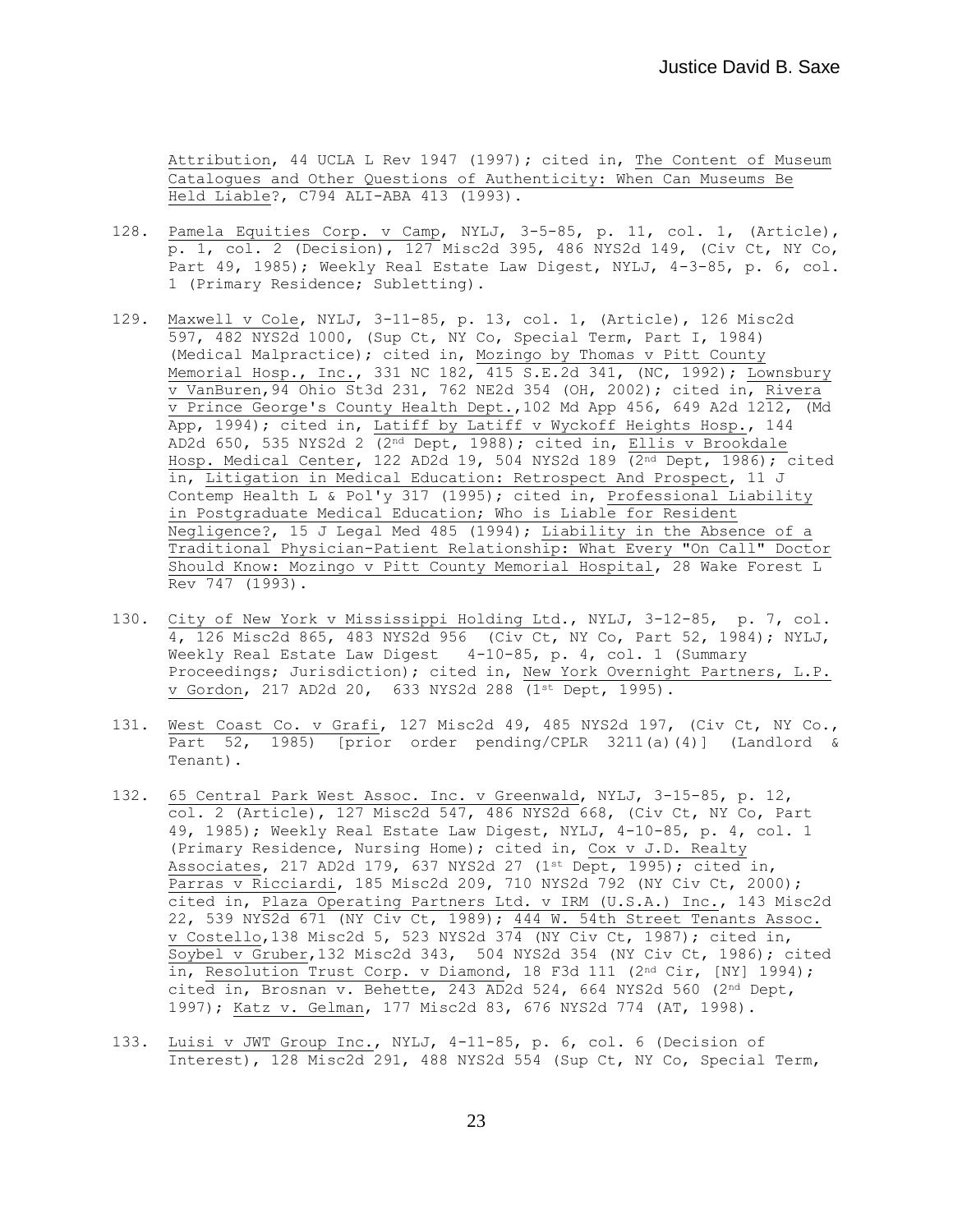Part I, 1985); discussed in Advertising Age, 3-21-85, p. 3 "Luisi Wins Libel Round;" Advertising Age, 3-25-85, p. 2 "'Scapegoat Luisi sues JWT on Libel;" Ad Week, 3-25-85, p. 3 "22 Luisi Suit Proceeds vs. JWT, Johnston"; affd, NYLJ, 2-6-86, p. 6, col. 4 (AD 1) (Libel and Slander); cited in, Netzer v. Continuity Graphic Associates, Inc., 963 FSupp. 1308 (SDNY, 1997); cited in, Giuntoli v. Garvin Guybutler Corp.,726 Fsupp 494 (SDNY, 1989); cited in, Gallagher v. Ashland Oil, Inc., 183 AD2d 1033, 583 NYS2d 624 (3rd Dept, 1992); cited in, Lawless v City of Buffalo, 177 AD2d 1007, 578 N.Y.S.2d 27 (4th Dept, 1991); cited in, Smith v New York State Elec. and Gas Corp., 155 AD2d 850, 548 NYS2d 117 (3rd Dept, 1989); cited in, Obsolute on its Face: The Libel per Quod Rule, 45 Ark L Rev 1 (1992); cited in, Employment At-Will in the Second Circuit, 52 Brook L Rev 913 (1986).

- 134. Kolbert v Clayton, NYLJ, 4-12-85, p. 1, col. 2 (Article); Weekly Real Estate Law Digest, NYLJ, 5-1-85, p. 42, col. 3, 127 Misc2d 1036, 487 NYS2d 995 (Civ Ct, NY Co, 1985) (Treble Damages; Rent Overcharge); cited in, Crimmins v Handler & Co., 249 AD2d 89, 671 NYS2d 469  $(1^{st}$ Dept, 1998).
- 135. Tower 53 Associates v Bennett, NYLJ, 4-24-85, p. 4, col. 2; (Weekly Real Estate Law Digest), 127 Misc2d 666, 487 NYS2d 299 (Civ Ct, NY Co, 1985) NYLJ, 5-2-85, p. 7, col. 6 (Article); NYLJ, 5-6, 1985, p. 14, col. 1 (Decision); General Business Law Section 352 [eeee] [2] [c] [i]; Co-ops; Non-eviction Plan/Primary Residence); reversal on legal grounds that were not the law at time of original decision, NYLJ, 10-2-86, p.5, col.3 (AT 1); 133 Misc2d 801, 509 NYS2d 695; cited in, 224 East 18th Street Associates v Sijacki, 138 Misc2d 494, 524 NYS2d 964 (NY Civ Ct, 1987); cited in, Tuba Corp. v Laurence S. Freundlich, Inc., 128 Misc2d 337, 489 NYS2d 834 (NY Civ Ct, 1985).
- 136. Baxter v Captain Crow Management Inc., NYLJ, 5-8-85, p. 11, col. 2 (Decision of Interest), 128 Misc2d 254, 487 NYS2d 997 (Sup Ct, NY Co, Special Term, Part I 1985) (Co-ops, Loft Law); cited in, Eastern Pork Products Co. v New York State Div. of Housing and Community Renewal, 187 AD2d 320, 590 NYS2d (1st Dept, 1992); cited in, Carcione v Rizzo, 154 Misc2d 13, 593 NYS2d 152 (AT, 1992); cited in, Suraci v Mucktar, 187 Misc2d 848, 725 NYS2d 155 (NY Civ Ct, 2000); cited in, 483 Court Street Assoc. v. Lunghi, 129 Misc2d 1044, 496 NYS2d 644 (NY Civ Ct, 1985).
- 137. 520 E. 86th Street Inc. v Leventritt, NYLJ, 5-22-85, p. 7, col. 4, 127 Misc2d 566, 486 NYS2d 854 (Civ Ct, NY Co. 1985) (Landlord & Tenant; Conditional Limitation); cited in, Seamans Family Ltd. Partnership v Kennedy, 177 Misc2d 345, 675 NYS2d 489 (NY Civ Ct, 1998); cited in, Law  $\overline{v}$  Franco, 180 Misc2d 737, 690 NYS2d 893 (NY Sup Ct, 1999); cited in, Saada v Master Apts. Inc., 152 Misc2d 861, 579 NYS2d 536 (NY Sup Ct, 1991).
- 138. Stitham v City of N.Y. (Dept of Probation), 127 Misc2d 906, 487 NYS2d 523 (Sup Ct, NY Co, Special Term, Part I, 1985) (Crimes - Sentence - Probation).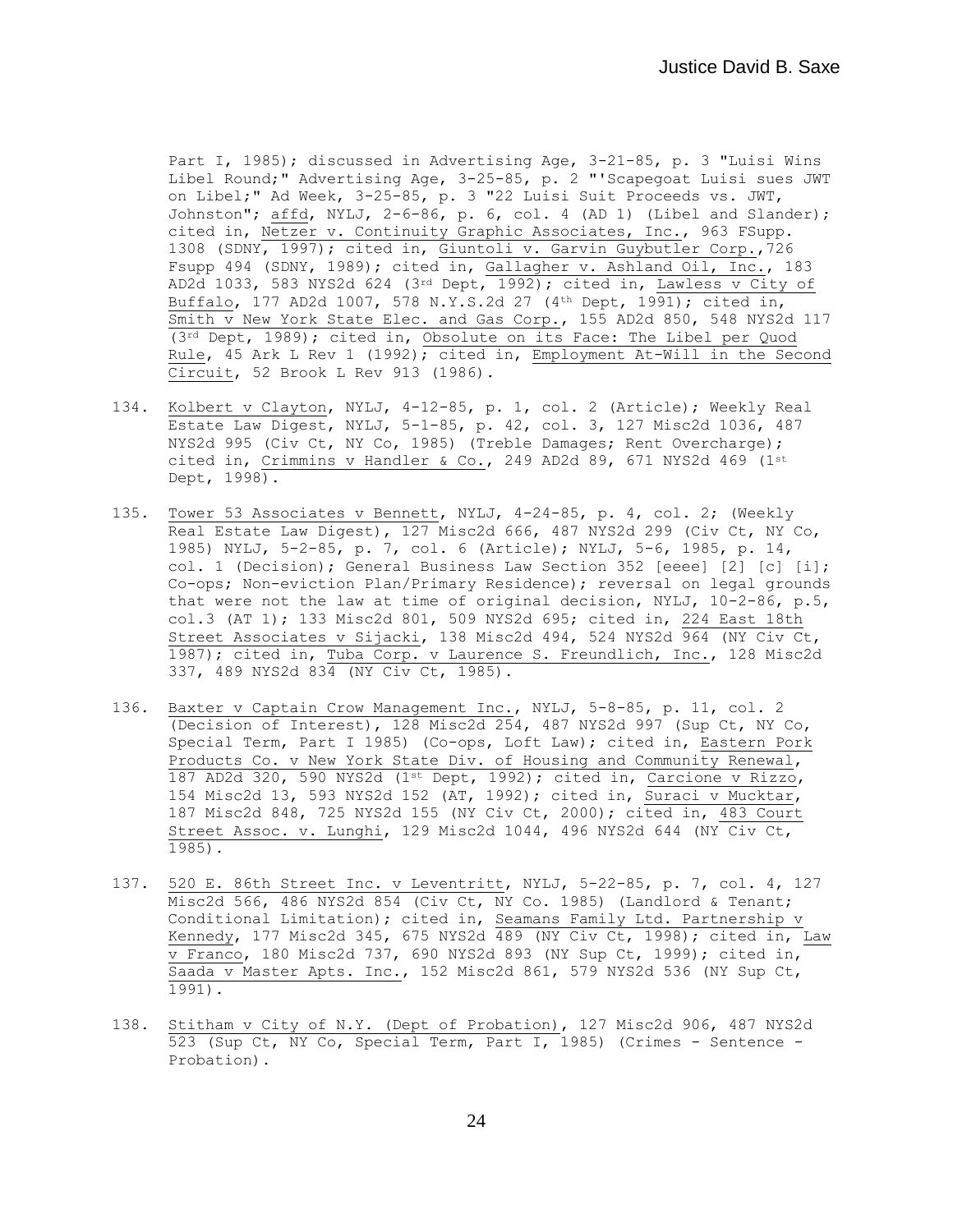- 139. Flum v Goldman Band Concerts Inc., 128 Misc2d 42, 487 NYS2d 1015 (Civ Ct, NY Co, Part 33 1985) (De Novo Review); cited in, Valler v Lee, 949 P2d 51, 190 Ariz. 391 (Ariz App Div 2, 1997); cited in, Brenhouse v Anthony Industries, Inc., 156 AD2d 411, 548 NYS2d 533 ( $2^{\overline{nd}}$  Dept, 1989); cited in, Brooklyn Caledonian Hosp. v Cintron, 147 Misc2d 498, 557 NYS2d 842 (NY Civ Ct, 1990); cited in, Allison v State Painting & Decorating Co., Inc., 141 Misc2d 797, 535 NYS2d 310 (NY Civ Ct, 1988); cited in, Mandatory Arbitration of Civil Cases, 18 Westchester B J 113 (1991).
- 140. Miller v Daub, (Feature Article), NYLJ, 8-6-85, p. 1, col. 3, p. 7, col. 6 (Decision), 128 Misc2d 1060, 492 NYS2d 703 (Civ Ct, NY Co, 1985); modified NYLJ, 1-23-87, p.7, col.3, 134 Misc2d 613, 513 NYS2d 583 (AT1, 1987) (Trial - Evidence - Admissibility of Deposition); cited in, Lawyers Need Detailed Knowledge of Rules for Using Depositions at Trial, 73-OCT NY St B J 27 (2001).
- 141. Asian Americans for Equality v Koch, NYLJ, 8-14-85, p. 1, col. 5 (Feature Article), p. 11, col. 6 (Decision); See also, NY Post, 8-7-85, p. 14, col. 2; NY Daily News, 8-7-85, p. 28, col. 1; Editorial on Decision, NY Post, 8-8-85, p. 34, col. 1; Cited in Dobkin, Smith & Tockman, "Symposium: Litigating and Legislating For Afford able Housing: Zoning for the General Welfare: A Constitutional Weapon for Lower-Income Tenants," XIII, NYU Rev of Law & Social Change (No. 4) (1984-1985) 911, 912, fn. 3; 129 Misc2d 67, 492 NYS2d 837 (Sup Ct, NY Co, Special Term, Part I, 1985); included in materials for "Local Government Law," course prepared by Prof. Kathleen Sullivan, Spring 1986, p. 732, The Harvard Law School; cited in Payne, From the Courts, 15 Real Estate Journal 62 (1986); cited and discussed in Nolan "Community Development Law NYLJ, 12-22-86, p.1, col.1 (et seq.); modified (AD 1) NYLJ, 5-7-87, p.13, col. 2 (3-2), NYLJ, 5-13-87, p. 1, et seq.; (Exclusionary Zoning - Failure to Provide for Low-Income Housing), 128 AD2d 99, 514 NYS2d 939, order of AD1; affd by Ct of Appeals, NYLJ, 7-15-88, p. 15, col. 5, 72 NY2d 121, 531 NYS2d 782; cited in, Chinese Staff and Workers Ass'n v City of New York, 69 NY2d 359, 509 NYS2d 499 (Ct of App, 1986); cited in, Rose v Village of Upper Nyack, N.Y., 669 F.Supp. 654 (SDNY, 1987); cited in, Northeast Sanitary Landfill, Inc. v South Carolina Dept. of Health and Environmental Control, 843 FSupp. 100 (DSC, 1992); cited in, From Litigation to Legislation in Exclusionary Zoning, 22 Harv C R-C L L Rev 623 (1987); cited in, Land Use-exclusionary Zoning-community Displacement Within New York City Not Actionable under New York Constitution-Asian Americans for Equality v Roch, 72 NY2d 121, 531 NYS2d 782 (1988), 102 Harv L Rev 1092 (1989).
- 142. The Squash Club v The New York Athletic Club of the City of N.Y., NYLJ, 9-20-85, p. 11, col. 5 (Sup Ct, NY Co. Special Term, Part I); NYLJ, 9-20-85, p. 1, col. 2, n.o.r.; Feature Article; noted in New York Magazine, 9-23-85, p. 9, col. 2 "Intelligencer." (Article 78/Corporate Decision-Making).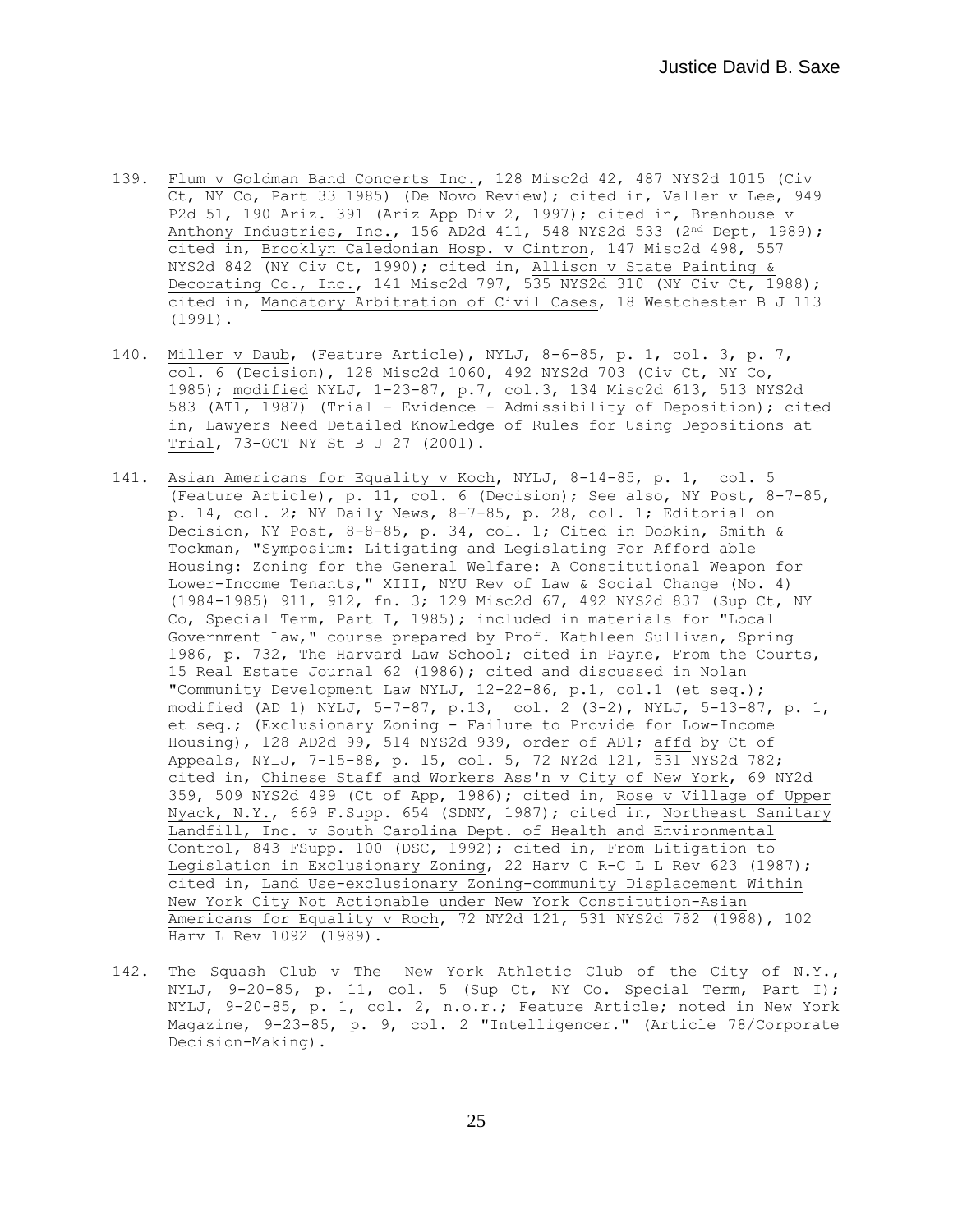- 143. Gintzler v Schwarz, (on reargument), 129 Misc2d 836, 494 NYS2d 649 (Sup Ct, NY Co, Special Term, Part I 1985) (Defamation); ; cited in, Reliance Audio Visual Corp. v Bronson, 141 Misc2d 671, 534 NYS2d 313 (NY Civ Ct, 1988); cited in, Reliance Audio Visual Corp. v Bronson,141 Misc2d 671, 534 NYS2d 313 (NY Civ Ct, 1988).
- 144. Vaccaro v Squibb Corp., NYLJ, 10-18-85, p. 1, col. 2 (Article), p. 11, col. 5, n.o.r. (Decision), (Sup Ct, NY Co, Special Term, Part I 1985) (Products Liability; Collateral Estoppel).
- 145. Theronier v Chemical Bank, NYLJ, 11-1-85, p. 1, col. 3 (Article), p. 11, col. 4, n.o.r. (Decision), (Sup Ct, NY Co, Special Term, Part I 1985) (Attorney Negligence; privity rule); affd for reasons stated by Saxe, J., NYLJ, 4-2-87, p. 14, col. 2, 128 AD2d 485, 513 NYS2d 341.
- 146. MRS Realty Co. v Higbee, NYLJ, 11-7-85, p. 1, col. 2 (Article), p. 6, col. 2 (Decision) (Sup Ct, NY Co, Special Term, Part I 1985), 130 Misc2d 763, 497 NYS2d 221 (Rent Strike, tenant collecting rent; motion for a preliminary injunction); noted in NYLJ, Weekly Real Estate Law Digest; cited in, Law v Franco, 180 Misc2d 737, 690 NYS2d 893 (NY Sup Ct, 1999); cited in, Prebble v U.S., 838 FSupp 36 (NDNY 1993).
- 147. Samuels v American Cyanamid Co., et. al., NYLJ, 12-6-85, p. 12, col. 3 (Decision of Interest), 130 Misc2d 175, 495 NYS2d 1006 (Sup Ct, NY Co, Trial Term, Part 27A) (Products Liability: Juror Misconduct); cited in, Saari v Merck & Co., Inc., 961 FSupp 387 (NDNY, 1997); cited in, Lacy v G.D. Searle & Co., 567 A2d 398 Del Supr, 1989); cited in, Perez v Wyeth Laboratories Inc., 734 A2d 1245 (NJ, 1999); cited in, Niemiera by Niemiera v Schneider, 555 A2d 1112 (NJ, 1989); cited in, Glucksman v Halsey Drug Co., Inc., 141 Misc2d 637, 533 NYS2d 827 (NY Sup Ct, 1988); cited in, Raney v Owens-Illinois, Inc., 897 F2d 94 (2nd Cir, NY, 1990); cited in, National Childhood Vaccine Injury Compensation Program: Is This the Best we can do for our Children?, 63 Geo Wash L Rev 144 (1994); cited in, Advertising Prescription Drugs to Consumers: Assessing the Regulatory and Liability Issues, 32 Ga L Rev 141 (1997); cited in, The Learned Intermediary Doctrine: Some New Medicine for an Old Ailment, 81 Iowa L Rev 1007 (1996).
- 148. Seagrave Establishment, Inc. v Goldberg, NYLJ, 12-13-85, p. 12, col. 4 (Civ Ct, NY Co, Part 49), 130 Misc2d 467, 497 NYS2d 287; (re: Golub v Frank); cited in NYLJ, Weekly Real Estate Law Digest, 1-29-86, p. 4, col. 2.
- 149. Drier v Broadway Hats & Caps, Inc., NYLJ, 12-16-85, p. 12, col. 6, n.o.r. (Sup Ct, NY Co, Special Term, Part I 1985) (Sales Commission Agreement - Statute of Frauds - Quantum Merit).
- 150. Cie Noga,S.A. v Heather Financial Corp., 130 Misc2d 1086, 498 NYS2d 985 (Sup Ct, NY Co, Special Term, Part I 1985) (Security for Costs - Foreign Corporation).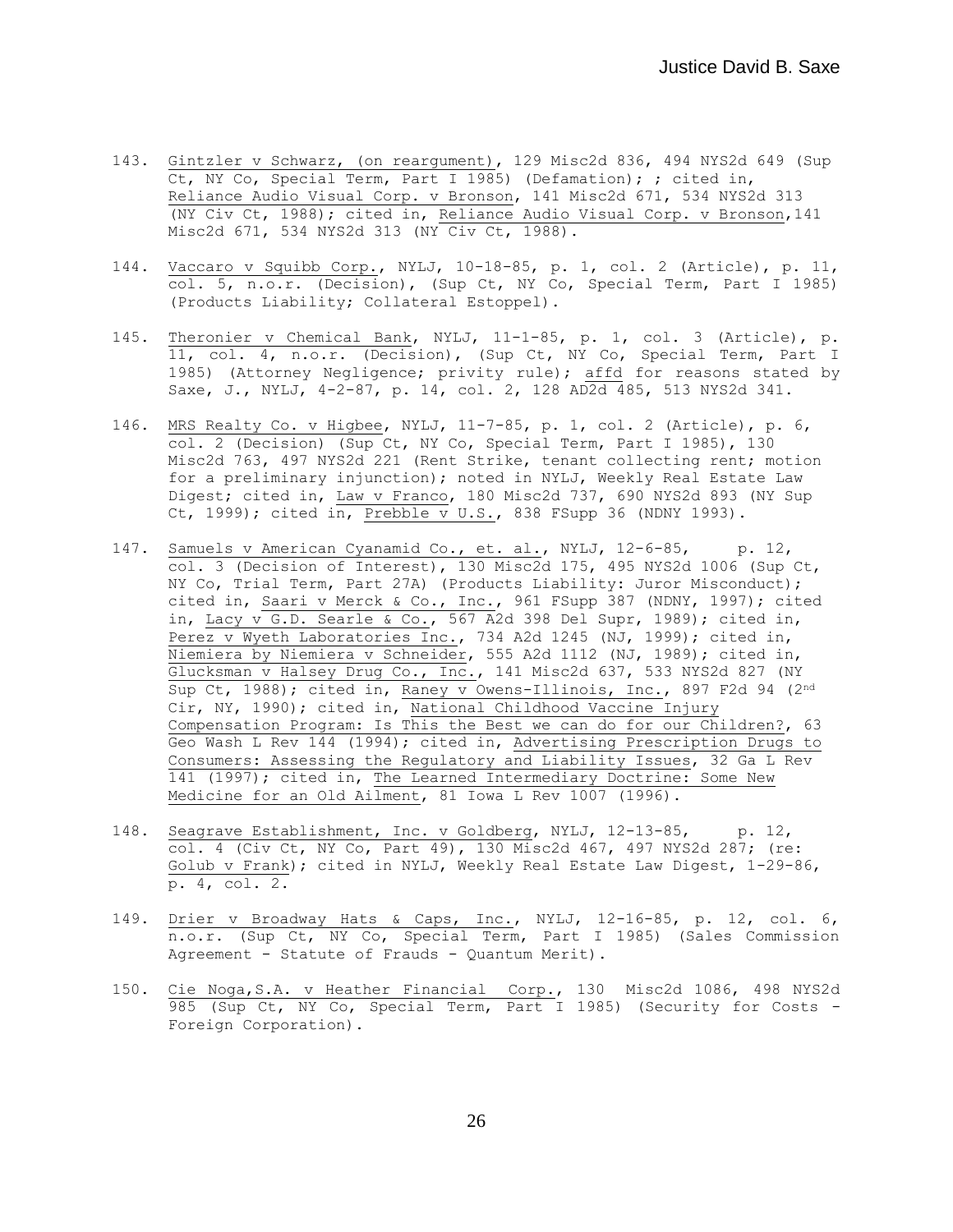- 151. European American Bank v Katz; Irving Trust Co. v Katz, NYLJ, 1-13-86, p. 1, col. 3 (Article), p. 6, col. 5 (Irving), p. 6, col. 6 (EAB) (Sup Ct, NY Co, Special Term, Part I 1986), n.o.r. (Order of Attachment-Preliminary Injunction).
- 152. Chase Manhattan Bank, N.A. v Hakimi, NYLJ, 1-16-86, p. 12, col. 5, n.o.r. (Supreme Court, N.Y. Co., Special Term, Part I 1986) (Decision of Interest) [Settlement of Note/U.C.C. Section 4-212(i)].
- 153. Cooky's Island Steak Pub. v Yorkville Elec. Co., NYLJ, 1-31-86, p. 1, col. 2 (Article), p. 12, col. 2 (Decision); (Sup Ct, NY Co, Special Term, Part I), 130 Misc2d 869, 497 NYS2d 1005 (Process - Service of Process - Pending Action); cited in, Rohany v State, 144 Misc2d 940, 545 NYS2d 513 (NY Ct Cl, 1989).
- 154. Jo & Wo Realty Corp. v City of New York, NYLJ, 2-5-86, p. 1, col. 2 (Article), p. 11, col. 4;(cited in Weekly Real Estate Law Digest, 4-9- 86, p. 5, col. 1), n.o.r. (Real Estate); affd NYLJ,4-24-86, p. 11, col. 1, 119 AD2d 1013, 501 NYS2d 547; lv to app. denied 68 NY2d 611, 510 NYS2d 1025 (1986).
- 155. Wayne Adams Corp. v Johnston, NYLJ, Weekly Real Estate Law Digest, 2- 13-86, p. 4, col. 2; Apartment Law Insider, n.o.r. (Attorney's Bad Faith).
- 156. Newmark, Posner and Mitchell, Inc. v Hudson and Filiberti,NYLJ, 2-14- 86, p. 1, (Lead Article), p. 14, col. 1, (Decision), n.o.r. (Sup Ct, NY Co, Special Term, Part I 1986)(Employment Law).
- 157. Stone v McLoughlin, NYLJ, 2-19-86, p.11, col. 6; cited in NYLJ, Weekly Real Estate Law Digest, p. 4, col. 4, n.o.r. (Decision of Interest) (Sup Ct, NY Co, Special Term, Part I 1986)(Action for Brokerage Commission, Statute of Frauds).
- 158. Ballet Oklahoma v All Arts Agency Inc., NYLJ, 2-21-86, p. 12, col. 5, n.o.r. (Sup Ct, NY Co, Special Term, Part I 1986) (Arbitration).
- 159. Korn v Batista, NYLJ, 2-26-86, p. 11, col. 3 (Decision of Interest), 131 Misc2d 196, 499 NYS2d 325 (Sup Ct, NY Co, Special Term, Part I) (Lofts); affd 123 AD2d 526, 506 NYS2d 656 (1986 AD1); lv denied 69 NY2d 602, 512 NYS2d 1025.
- 160. 66 Madison Avenue Realty Associates v Prince George Co., NYLJ, 3-12-86, p. 28, col. 3, Weekly Real Estate Digest, n.o.r.; NYLJ, 1-10-86, p. 11, col. 5 (Decision of Interest)(Sup Ct, NY Co, Special Term, Part I 1986).
- 161. Hacken v The United Station, NYLJ, 3-21-86, p. 12, col. 4, n.o.r. (Decision of Interest) (Supreme Court, NY Co, Special Term, Part I 1986) (Statute of Frauds).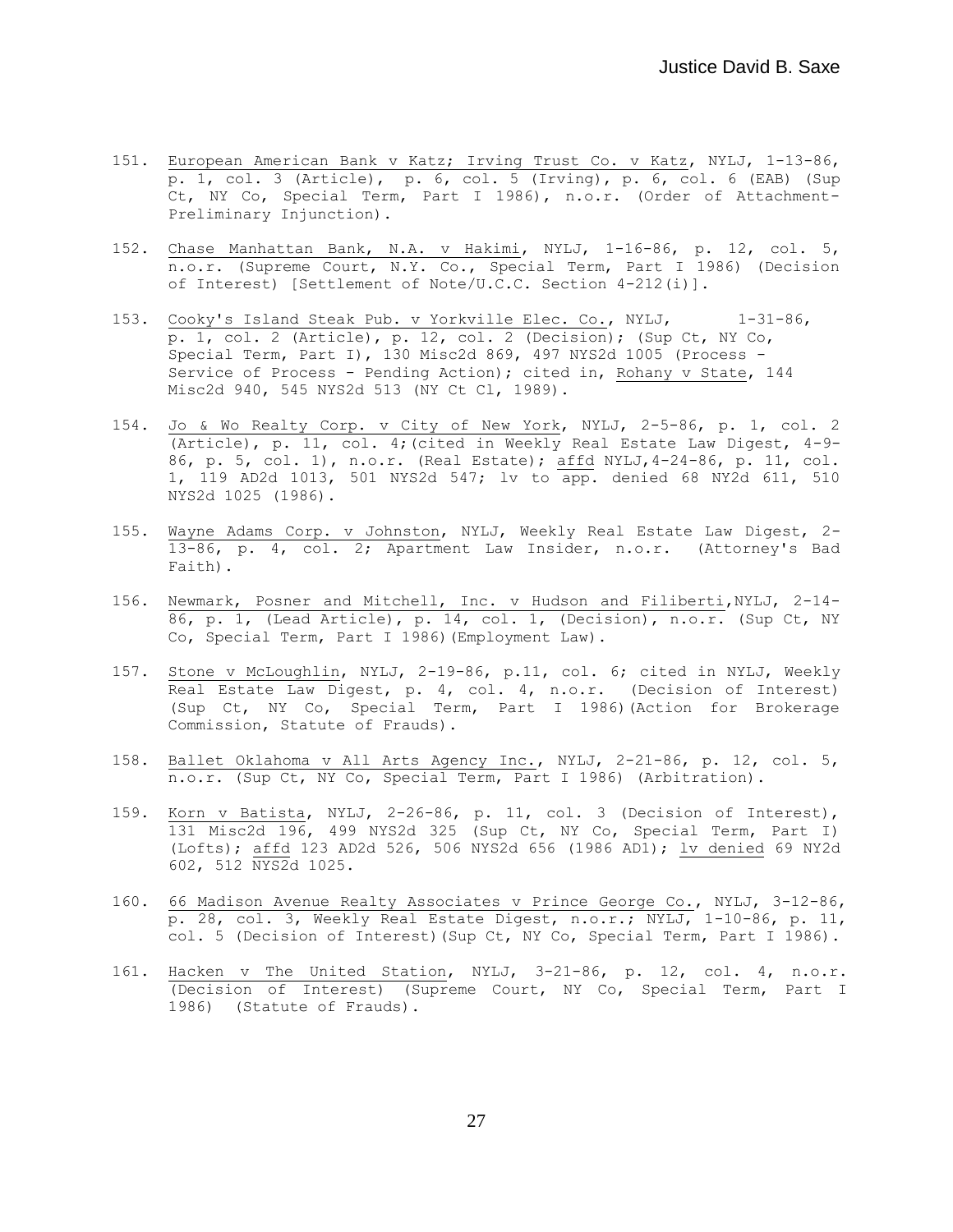- 162. Panel Realty Co. v Barclay's Bank of N.Y., NYLJ, 4-1-86, p. 6, col. 3 cited in NYLJ, Weekly Real Estate Law Digest, 3-26-86, p. 4, col. 4, n.o.r. (Sup Ct, NY Co, Special Term, Part I 1986); affd for reasons stated by Saxe, J., NYLJ, 5-27-87, p. 14, col. 2, 130 AD2d 427, 514 NYS2d 1010.
- 163. Guillet v City of New York, NYLJ, 4-3-86, p. 7, col. 2, 131 Misc2d 578, 500 NYS2d 946; (Decision of Interest) (Hiking, Definition, Negligence); cited in, Coote v Niagara Mohawk Power Corp., 234 AD2d 907, 651 NYS2d 799 (4th Dept, 1996); cited in, Into the Wild: A Review of the Recreational Use Statute, 70-AUG NY St B J 22 `(1998); cited in, Outdoor Sports and Torts: An Analysis of Utah's Recreational Use Act, 1988 Utah L Rev 47 (1988).
- 164. Gerney v Tishman Construction Corp., NYLJ, 4-9-86, p. 1, col. 2 (Article), p. 13, col. 5, n.o.r. (IAS Part 21, Sup Ct, NY Co, 1986) (Personal Injury/Discovery-Municipal Immunity).
- 165. Cohen v Brown, Harris, Stevens, Inc., NYLJ, 6-11-86, p. 11, col. 6 (Decision of Interest) (Supreme Co., N.Y. Co.), 132 Misc2d 85, 502 NYS2d 941; cited in NYLJ, Weekly Real Estate Law Digest, 6-23-86, p.4, col. 4 (Damages re: use and occupancy on month-to-month tenancy and co-op conversion); cited in, NY Co-op & Condo Law Insider, August 1986, p. 2; cited in, People v Racine, 132 AD2d 899, 518 NYS2d 458 (3rd Dept, 1987).
- 166. Santana v New York City Transit Authority, NYLJ, 6-23-86, p.1, col. 3 (Article), p. 11, col.2 (Decision) 132 Misc2d 777; 505 NYS2d 775 (Sup Ct, NY Co) (Trial Practice - "Spanglish"); cited in, Report of the Working Committees to the Second Circuit Task Force on Gender, Racial and Ethnic Fairness in the Courts, 1997 Ann Surv Am L 117 (1997); cited in, Protecting the Rights of Linguistic Minorities: Challenges to Court Interpretation,30 New Eng L Rev 227 (1996); cited in, Understanding Testimony: Official Translation aAnd Bilingual Jurors in Hernandez v New York, 23 U Miami Inter-Am L Rev 515 (1992); cited in, Inadequate Interpreting Services in Courts and the Rules of Admissibility of Testimony on Extrajudicial Interpretations, 48 U Miami L Rev 399 (1993); cited in, The Role of Counsel and the Courts in Addressing Foreign Language and Cultural Barriers at Different Stages of a Criminal Proceeding, 19 W New Eng L Rev 193 (1997).
- 167. Chiasson v New York City Department of Consumer Affairs, NYLJ, 6-30-86, p. 1 (Article), p. 14, col. 1 (Decision), 132 Misc2d 640, 505 NYS2d 499, (Sup Ct, NY Co)(Declaratory and Injunctive Relief re: Unconstitutionality of Zoning Resolutions involving Jazz Musicians); cited in, Incorporated Village of Hempstead v Jablonsky, 187 Misc2d 792, 724 NYS2d 808, (NY Sup Ct, 2001); cited in, Gigs: Jazz and the Cabaret Laws in New York City. Paul Chevigny. New York: Routledge, 27 Harv CR-CL L Rev 303 (1992).
- 168. Matter of Mahon v Ward, NYLJ, 7-11-86, p. 6, col. 3 (Article), n.o.r. (Article 78: dismissal of police officer because of misconduct and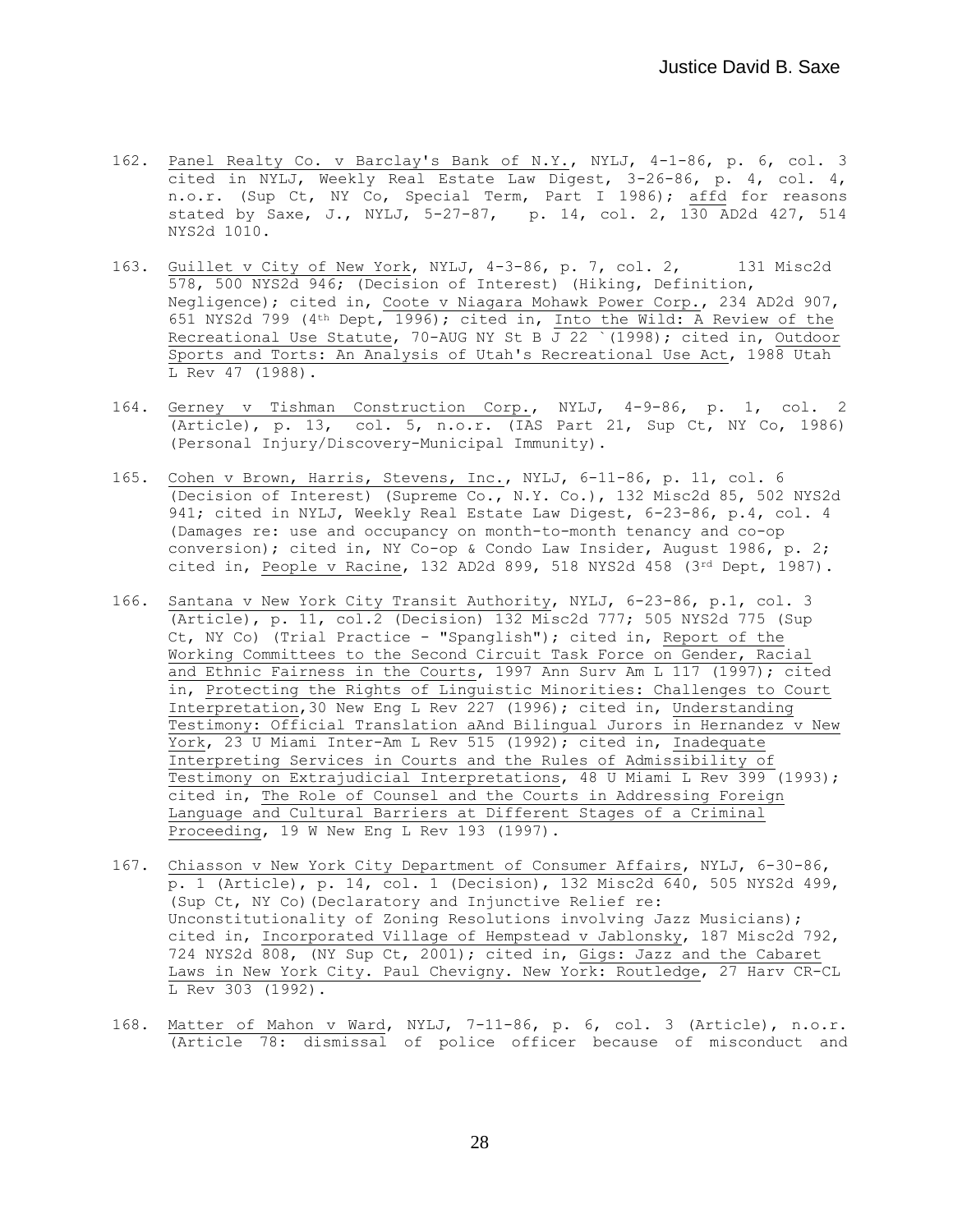alcoholism); affd, NYLJ, 6-4-87, p. 14, col. 3, 131 AD2d 980, 515 NYS2d 941.

- 169. Rubin v Locust Taxi Co. Inc., NYLJ, 7-17-86, p.1, col.2, (Article of Interest), p.7, col. 2 (Decision), 133 Misc2d 297, 506 NYS2d 800 (Sup Ct, NY Co) (Trial Adjournments - IAS Rules).
- 170. Fleischer v Crotty, 132 Misc2d 618, 504 NYS2d 974 (Sup Co, NY Co 1986) (Article 78 proceeding re: tax assessments and service of notice of hearing).
- 171. Weinberg v Norson Realty Corp., NYLJ, 8-20-86, p.6, col. 1, (Decision of Interest); cited in NYLJ, Weekly Real Estate Digest, 10-22-86, p.4, col.4, 132 Misc2d 1055; 506 NYS2d 504 (Co-op; injunctive relief; illegal subletting); cited in, The Yellowstone Injunction, or "How to Vex Your Landlord Without Really Trying", 58 Brook L Rev 155 (1992).
- 172. Manolovici v 136 East 64th Street Associates, Order Sup Ct, NY Co, 9-6- 85; reversed in part, modified in part, NYLJ, 8-11-86, p. 6, col. 3, 122 AD2d 649; order of (AD 1) reversed by Ct of Appeals, 70 NY2d 785, and order of Special Term reinstated: Decision noted in NYLJ, Weekly Real Estate Law Digest, 11-4-87, p. 4, col. 2, (Declaratory Judgment -Condominiums and Cooperatives/Right of Tenant in Occupancy to Purchase Shares).
- 173. Matter of O'Quinn v N.Y. State Board of Parole, 132 Misc2d 92, 503 NYS2d 483 (Sup Ct, NY Co, 1986) (Penal Law); cited in, Pierre v Rodriguez, 131 AD2d 763, 517 NYS2d 61 (2<sup>nd</sup> Dept, 1987); cited in, Alevras v Neubert, 727 FSupp 852, (SDNY, 1990).
- 174. Landsdown Entertainment Corp. v New York City Department of Consumer Affairs, NYLJ, 9-26-86, p.1, col. 2 (Article), p. 13, col. 2 (Decision), 133 Misc2d 206; 506 NYS2d 825 (Sup Ct, NY Co) (Pre-emption; State and local legislation); cited in New York Law Journal's Review of 1986, (Hochberger, p.1 et. seq.); modified NYLJ, 7-5-88, p.22, col. 6, 141 AD2d 468, 530 NYS $\overline{2d}$  574;  $\overline{affd}$  by Ct of Appeals, NYLJ, 7-13-89, pg 18, col 2; NYLJ, 7-14,-89, p. 25, col. 2 (Decision), 74 NY2d 761, 250 NYS2d 801; cited in, Lansdown Entertainment Corp. v New York City Dept. of Consumer Affairs, 74 NY2d 761, 545 NYS2d 82 (1989); cited in, Wittenberg  $\overline{v}$  City of New York, 134 Misc2d 363, 511 NYS2d 492 (NY Sup Ct,  $\overline{1987}$ ); cited in, Seawall Associates v City of New York, 134 Misc2d 187, 510 NYS2d 435 (NY Sup Ct, 1986).
- 175. New York Public Interest Research Group, Inc. v Governor's Advisory Commission, NYLJ, 10-22-86, p. 1, col. 2 (Article), p.12, col. 5 (Decision) (Sup Ct, NY Co), 133 Misc2d 613; 507 NYS2d 798; (Municipal Home Rule Law); affd 135 AD2d 1149, 523 NYS2d 21 (AD1 1987); lv denied 71 NY2d 964, 529 NYS2d 74 (Ct of Appeals, 1988); cited in, Poughkeepsie Newspaper Div. of Gannett Satellite Information Network v Mayor's Intergovernmental Task Force on New York City Water Supply Needs, 145 AD2d 65, 537 NYS2d 582 (2nd Dept, 1989); cited in, Goodson Todman Enterprises, Ltd. v Town Bd. of Milan, 151 Ad2d 642, 542 NYS2d 373 (2nd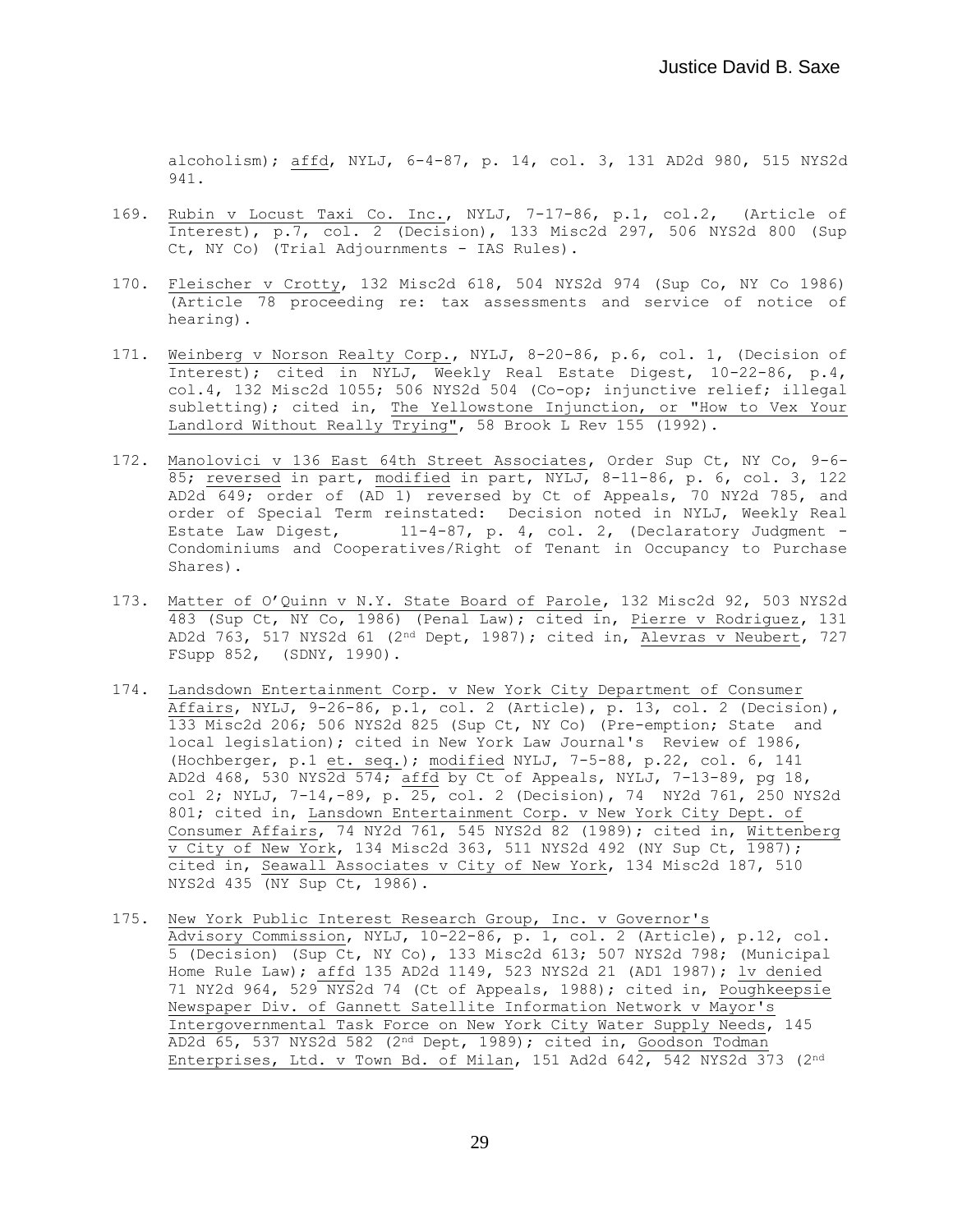Dept, 1989); cited in, Smith v City University of New York, 241 AD2d 410, 661 NYS2d 599 (1<sup>st</sup> Dept, 1997); American Soc. for Prevention of Cruelty to Animals v Board of Trustees of State University of New York, 165 AD2d 561, 568 NYS2d 631 (2nd Dept, 1991).

- 176. Williams v Axelrod, NYLJ, 11-21-86, p. 6, col. 5 (Decision of Interest); 133 Misc2d 817; 508 NYS2d 371 (1986) (Article 78; Benefits to son cannot be cut off because of unruly mother); cited in, Clinical Scholarship: Improving the Practice of Law, 2 Clinical L Rev 385 (1996); cited in, The Antinomies of Poverty Law and a Theory of Dialogic Empowerment, 16 NYU Rev L & Soc Change (1988).
- 177. Matter of Perez (City of N.Y.), NYLJ, 12-15-86, p. 15, col. 3 (Decision), 133 Misc2d 1083, 509 NYS2d 289, (Sup Ct, NY Co) (Notice of Claim); cited in, Lurie v New York City Office of Comptroller, 154 Misc2d 950, 587 NYS2d (NY Civ Ct, 1992).
- 178. City of New York v Southern Associates, NYLJ, 12-17-86, p. 12, col. 2 (Decision), 134 Misc2d 10, 509 NYS2d 997 (Facade Law); cited in NYLJ, Weekly Real Estate Law Digest, 2-11-87, p. 4, col. 2 (Sup Ct, NY Co); affd NYLJ, 10-3-88, p. 21, col. 6, 143 AD2d 544; mot for lv to appeal to Ct of Appeals, denied, NYLJ, 3-30-89, p. 21 col. 4.
- 179. New York City Health & Hospitals Corp. v State of New Jersey, NYLJ, 12- 18-86, p. 14, col. 5, n.o.r. (Decision)(Medicaid payments: Contracts between two state officials).
- 180. Seawall Associates v City of New York, NYLJ, 12-26-86, p. 10, col. 4, 134 Misc2d 187, 510 NYS2d 435; Decision widely reported in NY Post, 12- 23-86, p. 19; Daily News, 12-23-86, p. 20, NY Times, 1-23-87 p. B1;(Constitutionality of SRO Law) (Sup Ct, NY Co); cited in, Seawall Associates v City of New York, 74 NY2d 92, 544 NYS2d 542 (1989); cited in, City of New York v 17 Vista Associates, 84 NY2d 299, 618 NYS2d 249 (1994); cited in, City of New York v 17 Vista Associates, 153 Misc2d 194, 580 NYS2d 963 (NY Sup Ct, 1991); cited in, Cier Industries Co. v New York State Div. of Housing and Community Renewal, 135 Misc2d 1003, 517 NYS2d 660 (NY Sup Ct, 1987); cited in, 459 West 43rd Street Corp. v Corn, 139 Misc2d 856, 528 NYS2d 977 (NY Civ Ct, 1988); cited in, Akpan v Koch, 152 AD2d 113, 547 NYS2d 852 (1st Dept, 1989); cited in, Takings Jurisprudence Comes in from the Cold: Preserving Interiors Through Landmark Designation, 26 Conn L Rev 1105 (1994); cited in, Are Standing Requirements Becoming a Great Barrier Reef Against Environmental Actions?, 7 NYU Envtl L J 1 (1999); cited in, Environmental Law, 42 Syracuse L Rev 535 (1991); cited in, Homeless Families: Do They Have a Right to Integrity?, 35 UCLA L Rev 159 (1987) ; cited in, Stonewalled by Seawall: New York Decision Impedes Legislative Solutions to Affordable Housing Shortage, 45 U Miami L Rev 467 (1991).
- 181. City of New York v David Siegel, NYLJ, 12-31-86, p. 10, col. 4; 134 Misc2d 172; 509 NYS2d 1021 (Forfeiture of Property) (Sup Ct, NY Co); cited in, Frank Santora Equipment Corp. v City of New York, 138 Misc2d 631, 524 NYS2d 663 (NY Sup Ct, 1988); cited in, Attorney-General of the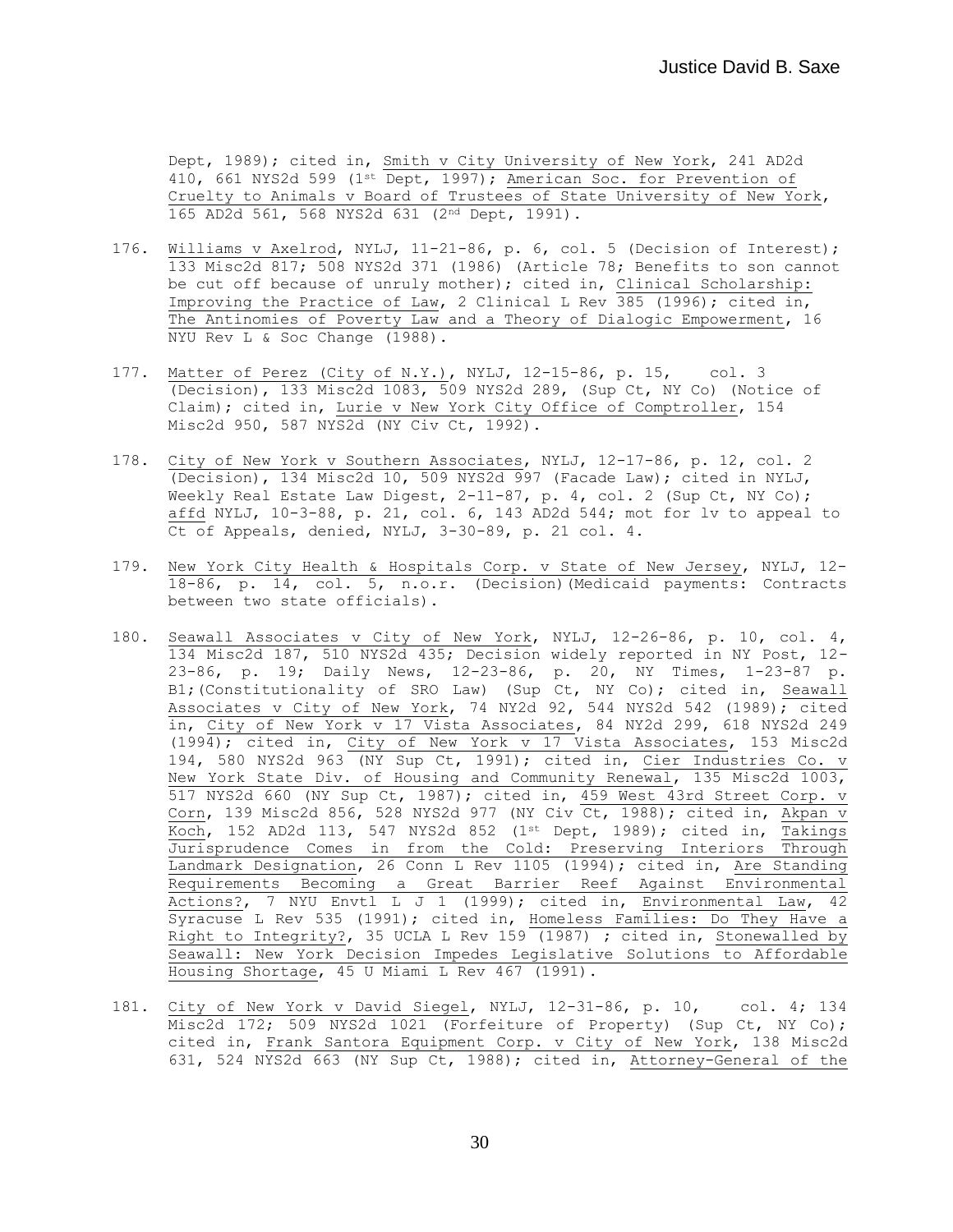State of New York v One Green 1993 Four Door Chrysler: Does The Punishment Fit the Crime?, 12 Touro L Rev 715 (1996).

- 182. Scott v Carter-Wallace Inc., NYLJ, 1-2-87, p. 12, col. 2, (Discrimination, Human Rights Law), 134 Misc2d 458, 511 NYS2d 767; modified NYLJ, 5-25-89, p. 23, col. 2, 147 AD2d 33, 541 NYS2d 780; appeal dismissed, 75 NY2d 764, 551 NYS2d 104 (Ct of Appeals, 1989); cited in, Bawa v Brookhaven Nat. Laboratory, Associated Universities, Inc., 968 FSupp 865 (SDNY 1997).
- 183. Wittenberg v City of New York, et al., NYLJ, 1-21-87, p.13, col.1 (Lead Article p.1, et seq.); 134 Misc2d 363, 511 NYS2d 492 (Constitutionality of Retroactive Fee) (Supreme Court, NY Co.); reversed NYLJ, February 4, 1988, p.1 col. 6; 135 AD2d 132; Order (AD1) affd by Ct of Appeals, NYLJ, 11-25-88, p. 21, col 2; (1988); motion for leave to appeal to Ct of Appeals granted; affd Ct of Appeals, 73 NY2d 753, 536 NYS2d 57 (1988); cited in, Frontier Ins. Co. v State,160 Misc2d 437, 609 NYS2d 748, (NY Ct Cl, 1993).
- 184. Harris v MABSTOA, NYLJ, 1-26-87, p. 6, col. 6, n.o.r. (Decision of Interest); modified NYLJ, 6-13-88, p. 25, col. 3, 138 AD2d 56, 529 NYS2d 290 (Personal Injury).
- 185. Feld v Khamooshpoar, NYLJ, 2-4-87, p. 14, col. 3; n.o.r. (Co-op shares/Divorce).
- 186. Archer v Ward, 133 Misc2d 909, 508 NYS2d 877 (Article 78: Police Pension - Psychiatric Disability).
- 187. Bukovsky v Trud, NYLJ, 3-12-87, p. 14, col. 5; n.o.r. (Defamation); affd NYLJ, 2-11-88, p. 6, col. 5, 136 AD2d 976, 523 NYS2d 332; appeal dismissed by Ct of Appeals, NYLJ, 6-2-88, p. 21, col. 3, 72 NY2d 839, 530 NYS2d 554.
- 188. Wade v Clemenza, NYLJ, 3-12-87, p. 14, col. 6, n.o.r. (Injunction Transit Service).
- 189. Drive Trans Corp. v N.Y.C. Taxi and Limousine Commission, NYLJ, 3-17-87, p. 12, col. 3, 134 Misc2d 1035, 513 NYS2d 920 (Article 78: Random Stop Searches of Taxis); cited in, McCauley v Com., 17 Va App 150, 435 SE2d 891 (1993); cited in, V-1 Oil  $\overline{Co. v}$  Means, 94 F3d 1420 (10th Cir, WY, 1996).
- 190. Beharry v O'Grady, NYLJ, 4-3-87, p. 13, col. 1, n.o.r. (Trial Practice); affd (AD1), NYLJ, 2-22-88, p. 6, col. 3, 137 AD2d 970, 524 NYS2d 313.
- 191. Sanders v City of New York, NYLJ, 4-21-87, p. 11, col. 1; n.o.r. (Sup Ct, NY Co) (Justiciability).
- 192. Federation of New York State Rifle and Pistol Clubs, Inc. v N.Y.C. Police Dept., et. al. Order and Judgment (one paper) (Sup Ct, NY Co, 3-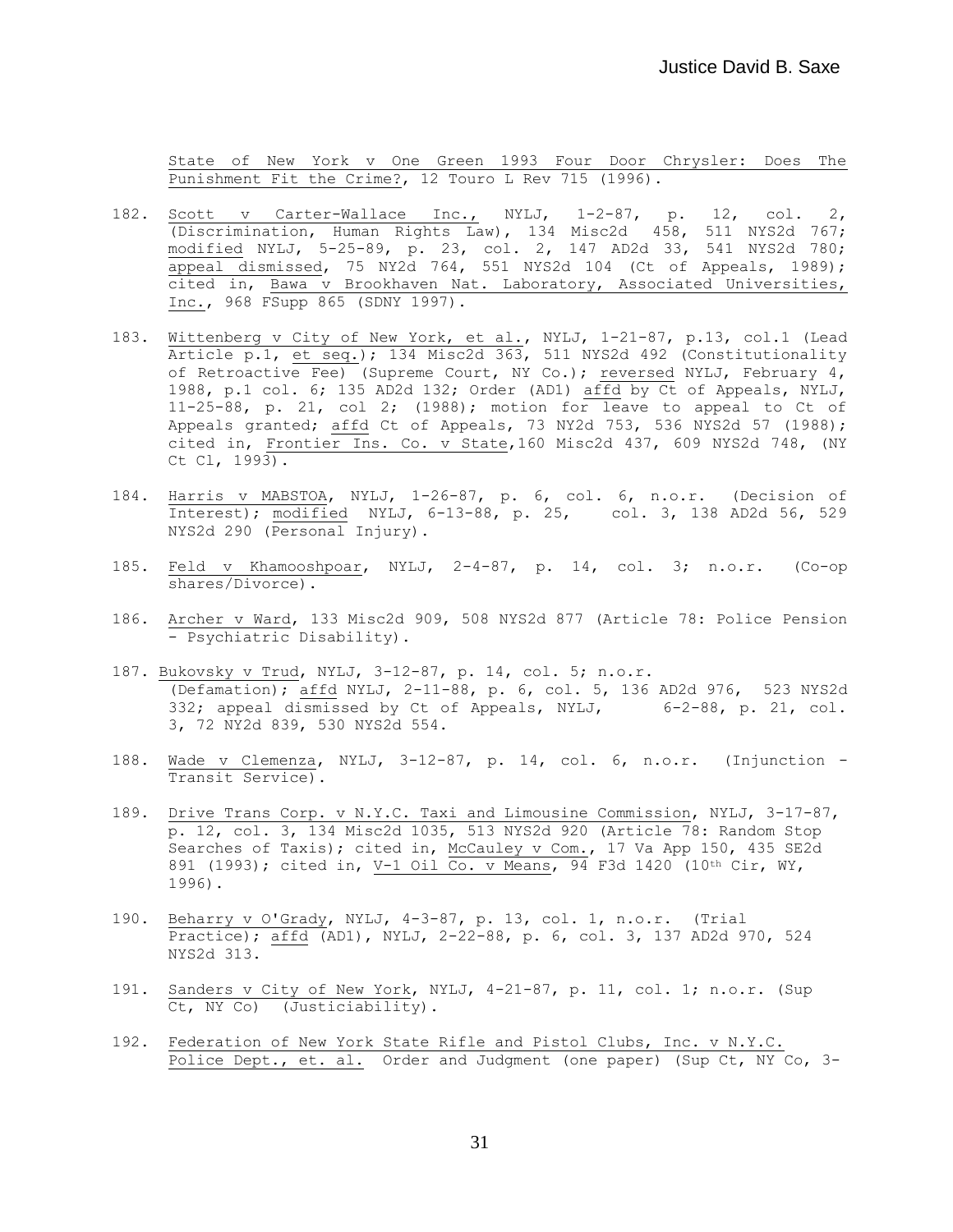27-87 (AD1); affd NYLJ, 3-14-88, p. 14, col 4, 138 AD2d 988, 525 NYS2d 455; reversed 73 NY2d 92, 535 NYS2d 226 (1989).

- 193. Coe et al. v LaGuardia Airport Hotel Associates, Inc.d/b/a Sheraton Inn-LaGuardia, 134 Misc2d 579, 511 NYS2d 1004 (Sup Ct, NY Co, 1987) (Pleading - Names of Parties - Use of Fictitious Names).
- 194. Kaufman v Axelrod, NYLJ, 5-12-1987, p. 2, col. 3 (Article) p. 12, col. 5 (Decision) (Sup Ct, NY Co), 135 Misc2d 293, 515 NYS2d 202 (Rights of Patients).
- 195. Pascarella v City of New York, NYLJ, 5-20-87, p. 1, col. 3 (Article), p. 12, col. 3 (Decision), 135 Misc2d 719, 516 NYS2d 579 (Sup Ct, NY Co) (Torts - "Special Duty" Rule); reversed NYLJ, 3-20-89, p. 22, col. 3; printed in full NYLJ, 3-21-89, p. 21, col 3, 146 AD2d 61, 538 NYS2d 815; mot. for leave to appeal den., NYLJ, 9-14-89, p. 21, col 4.; lv denied 74 NY2d 610, 546 NY2d 554 (Ct of Appeals); cited in, Cooper  $\overline{v}$  City of New York: The Fellow Servant Rule - Wanted Dead or Alive, 15 Pace L Rev 911 (1995).
- 196. Mass Transportation Electrical Constr. Corp. v Penta Constr. Corp., NYLJ, 5-27-87, p. 12, col. 5, n.o.r. (Sup Ct, NY Co) (Surety Bonds - Construction), modified 140 AD2d 174, 527 NYS2d 422 (1988).
- 197. Matter of Cier Industries Co. (State Division of Housing and Community Renewal), NYLJ, 6-3-87, p. 1, col. 2 (Article), p. 11, col. 4 (Sup Ct, NY Co), 135 Misc2d 1003, 517 NYS2d 660 (Coops/Condominiums; "Hardship" Increases); cited in, Grand Leasing Co. v New York State Div. of Housing and Community Renewal, 147 AD2d 562, 537 NYS2d 855 (2nd Dept, 1989).
- 198. D'Ambrogio v Morgenstern, NYLJ, 6-5-87, p. 1. col. 3 (Article), p. 12,  $\overline{col.}$  5 (Decision), 135 Misc2d 643, 516 NYS2d 447 (Sup Ct, NY Co)(Coops/Condominiums - Down Payment); appeal dismissed (AD1) NYLJ, 11-7-88, p. 22, col. 3; cited in, Friend v McGarry, 141 Misc2d 479, 533 NYS2d 357 (NY Sup Ct, 1988); cited in, Lang v Blumenthal, 203 AD2d 252, 609 NYS2d 336 (2nd Dept, 1994); cited in, Rivas Paniagua Inc. v World Airways, Inc., 673 FSupp 708 SDNY, 1987).
- 199. Miller v Gloda/Briarwood Corp., NYLJ, 7-9-87, p. 1 (Article), p. 12, col. 1 (Decision), 136 Misc2d 155; 518 NYS2d 340 (Sup Ct, NY Co) (Prima Facie Tort); cited in, Varela v Investors Ins. Holding Corp., 185 AD2d 309, 586 NYS2d 272 (2nd Dept, 1992); cited in, Constant v Hallmark Cards, Inc., 172 AD2d 641, 568 NYS2d 441 (2<sup>nd</sup> Dept, 1991); cited in, The Economics of Enmity, 69 U Chi L Rev 211 (2002).
- 200. Gerney v Tishman Construction Co., et. al., NYLJ, 7-23-87, p. 1, col. 2 (Article), p. 11, col. 3, 136 Misc2d 1051, 518 NYS2d 564 (Sup Ct, NY Co) (Collateral Estoppel); cited approvingly in Banker, New York Practice - Recent Developments, NYLJ, 3-28-88, p. 1, col. 5; cited in, Burks v Jakubowski, 837 FSupp. 48(NDNY, 1993); cited in, Grayes v DiStasio, 166 AD2d 261, 560 NYS2d 636, 637, 263 (1ST Dept, 1990); cited in, U.S. v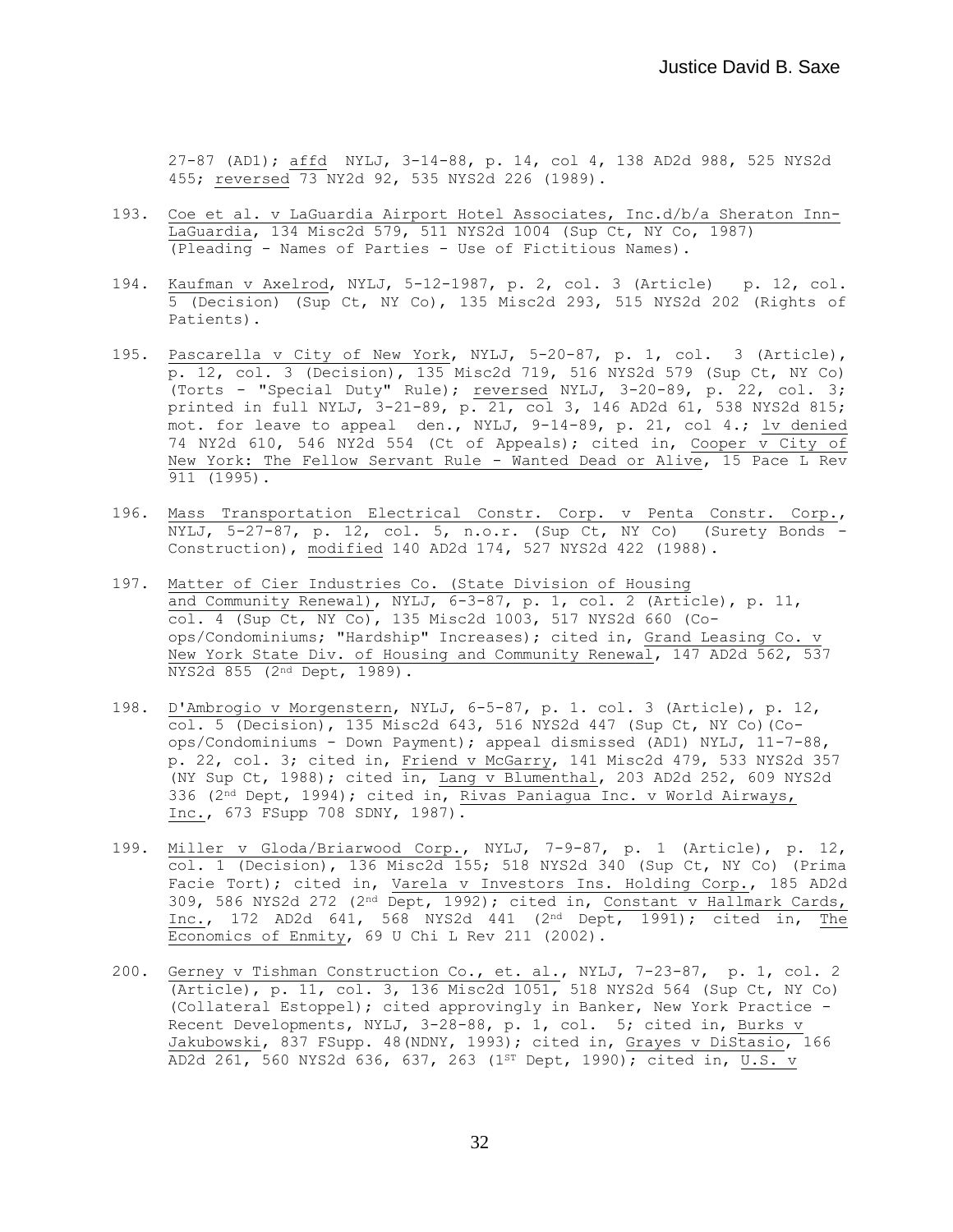Private Sanitation Industry Ass'n of Nassau/Suffolk, Inc., 811 F.Supp. 808 (EDNY, 1992); cited in, National Union Fire Ins. Co. of Pittsburgh, Pa. v Mason, Perrin & Kanovsky, 765 FSupp. 15 (DDC, 1991); cited in, Levitin v Rosenthal, 903 FSupp. 400 (EDNY, 1995); cited in, U.S. v Private Sanitation Industry Ass'n of Nassau/Suffolk, Inc., 899 FSupp. 974 (EDNY, 1994); cited in, Issue Preclusion Affect of Criminal Convictions in Subsequent Civil Litigation, 17 Westchester B J 207 (1990).

- 201. In Rem Tax Foreclosure Action No. 31, Borough of Manhattan[Block 2133, Lot 1,(Light Land Realty Co.)], NYLJ, 8-7-87, p. 1 (Article), p. 12, col. 5 (Decision); and  $8-26-87$ , p. 7, col. 2, n.o.r. (Decision of Interest)(Sup Ct, NY Co) (In rem Foreclosure).
- 202. In Rem Tax Foreclosure Action No. 31, Borough of Manhattan, Block 1981, Lot 14 and 15 (Patco Real Estate Investors, Inc.); Supreme Court, N.Y. County, NYLJ, 8-7-87, p. 12, col. 6 Decision), 136 Misc2d 522, 518 NYS2d 916 (In rem Foreclosure).
- 203. Sene v NYCTA, NYLJ, 8-21-87, p. 1 (Decision of Interest), p. 6, col. 5, n.o.r. (Decision)(Sup Ct, NY Co)(Concepts of Negligence Comparative Negligence/Last Clear Chance).
- 204. Matter of Lagrua (Ward), NYLJ, 8-28-87, p. 1 (Decision of Interest), p. 6, col. 5 (Sup Ct, NY Co), 136 Misc2d 655, 519 NYS2d 98 (Ethnic Classification/Article 78 proceeding); affd NYLJ, 10-27-88, p. 22, col. 8 (Decision), 143 AD2d 604, 533 NYS2d 419; cited in, Blake v Sanchez, 155 AD2d 364, 547 NYS2d 332 (1st Dept, 1989); cited in, Hispanics: Not a Cognizable Ethnic Group, 63 U Cin L Rev 497 (1994).
- 205. Ortiz v City of New York, NYLJ, 8-27-87, p. 1 (Decision of Interest), p. 11, col. 3 (Decision), 136 Misc2d 500, 518 NYS2d 913 (Sup Ct, NY Co) (Recusal-Judicial); cited in, Hop Wah v State, 137 Misc2d 751, 522 NYS2d 413 (NY Ct Cl, 1987); cited in, Demoulas v Demoulas, 432 Mass 43, 732 NE2d 875 (Mass, 2000); cited in, EECP Centers of America, Inc. v Vasomedical, Inc., 277 AD2d 349, 717 NYS2d 897 (2nd Dept, 2000).
- 206. McAvity v Mirabel, NYLJ, 9-21-87, p. 9, col. 3 (Decision of Interest), 136 Misc2d 823, 519 NYS2d 206; (Sup Ct, NY Co)(Co-op Conversion/Rent Stabilization).
- 207. Smith v Ortiz, 136 Misc2d 110; 517 NYS2d 352 (Sup Ct, NY Co, 1987) (Alcoholism as Disability/Article 78 Proceeding); cited in, Beyond Reasonable Accommodation: The Availability and Structure of a Cause of Action for Workplace Harassment Under The Americans With Disabilities Act, 15 Cardozo L Rev 1475 (1994); cited in, No One is Above the Law When it Comes to the ADA and the Rehabilitation Act-not Even Federal, State, or Local Law Enforcement Agencies, 30 Loy L A L Rev 977 (1997); cited in, The Americans with Disabilities Act, its Antecedents, and its Impact on Law Enforcement Employment, 58 Mo L Rev 869 (1993); cited in, Fit for Duty? Cops, Choirpractice, and Another Chance for Healing, 47 U Miami L Rev 1079 (1993).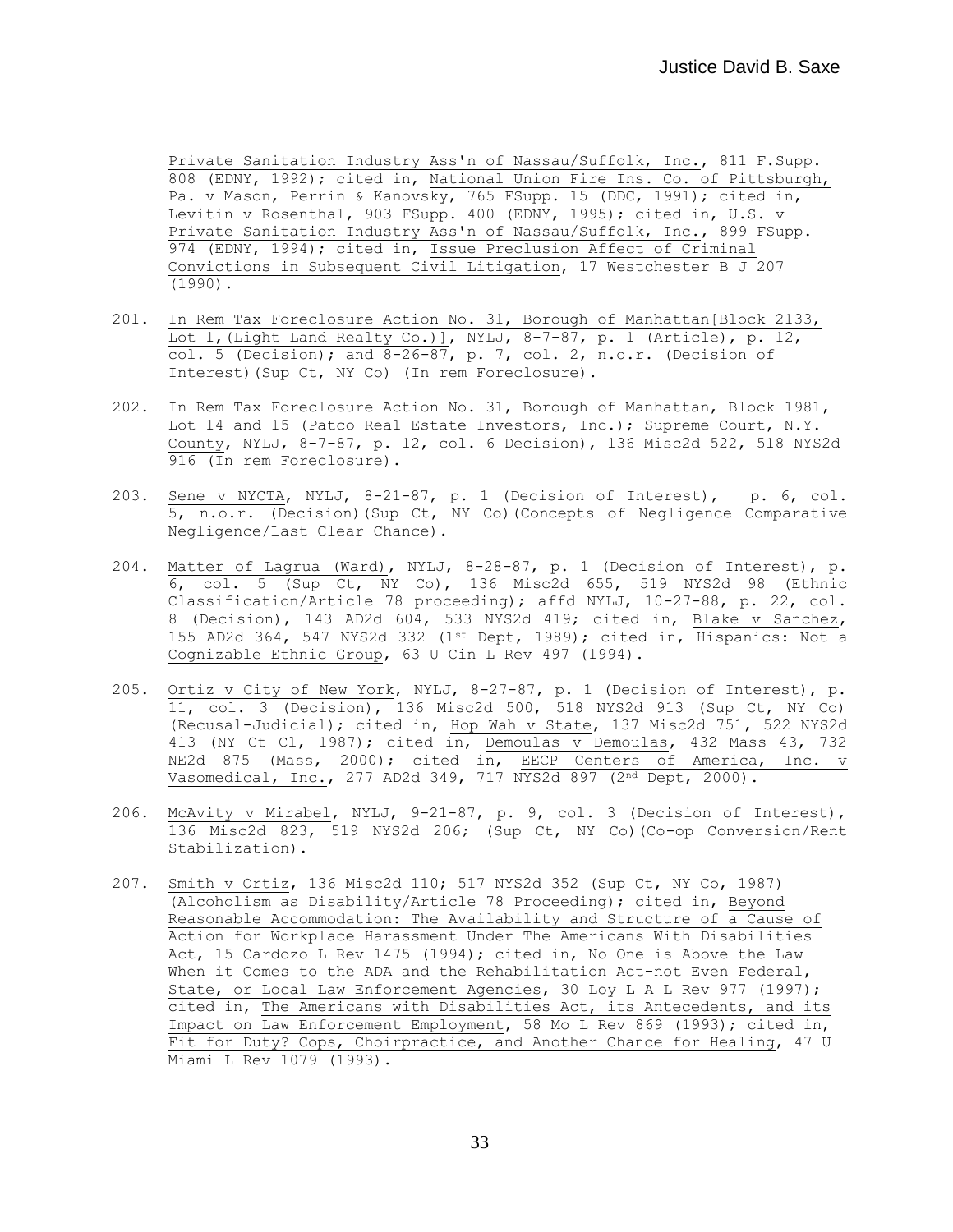- 208. Lincoln First Commercial Corp. v New York State Tax Comm., 136 Misc2d 478, 518 NYS2d 904 (Sup Ct, NY Co, 1987) (U.C.C./Conflicting Priorities).
- 209. 77 East 12 Owners, Inc. v Yager, NYLJ, 10-16-87, p. 1 (Article), p. 13, col. 4 (Decision); discussed in the NY Times (Sunday) 12-12-87 Real Estate Section, p. 1, 137 Misc2d 138, 520 NYS2d 132 (Sup Ct, NY Co)(Condominiums and Cooperatives - Actions of the Board of Directors); cited in, An Exception to the Levandusky Business Judgment Rule: Owner and Shareholder Interests in Condominium and Cooperative Board Decisions, 14 Cardozo L Rev 1021 (1993).
- 210. Cameron v Knapp, NYLJ, 10-29-87, p. 14, col. 6 (Decision of Interest), 137 Misc2d 373, 520 NYS2d 917 (Sup Ct, NY Co)(Medical Malpractice - Evidence); cited in, Zafran v Zafran, 191 Misc2d 60, 740 NYS2d 596 (NY Sup Ct, 2002); cited in, Selig v Pfizer, Inc., 185 Misc2d 600, 713 NYS2d 898 (NY Sup Ct, 2000); cited in, Matter of Palmentiere, 171 AD2d 871, 567 NYS2d 797 (2nd Dept, 1991); cited in, Keene Corp., Inc. v Hall, 96 Md App 644, 626 A2d 997 (Md App, 1993); cited in, Frye, Frye, Again: the Past, Present, and Future of the General Acceptance Test, 41 Jurimetrics  $\overline{J}$  385 (2001); cited in, The Case for Recognizing a New Constitutional Entitlement: the Right to Present Favorable Evidence in Civil Cases, 1990 Utah L Rev 1 (1990).
- 211. Caruso v Anderson, NYLJ, 11-9-87, p. 14, col. 4 (Decision of Interest), (Sup Ct, NY Co) (Article 78; Collective Bargaining), 138 Misc2d 719, 525 NYS2d 109; affd NYLJ, 12-27-88, p. 23, col. 2; affd 145 AD2d 1004, 536 NYS2d 689; cited in, Caruso v MacDonald, 169 AD2d 644, 564 NYS2d 776 (1st Dept, 1991).
- 212. Ortiz v City of New York (II), NYLJ, 11-16-87, p. 18, col. 3. n.o.r. (Decision of Interest) (Sup Ct, NY Co) (Wrongful Death).
- 213. Blackstar Pub. Co. Inc. v 460 Park Associates, NYLJ, 11-17-87, p. 12, col. 6, (Decision of Interest), 137 Misc2d 414, 520 NYS2d 922 (Sup Ct, NY Co); discussed in Manhattan Lawyer issue of 12-17- 87 (Landlord Tenant - Lease/Tax Escalation Clause).
- 214. Scott v Carter-Wallace,Inc.(II) (Reargument), NYLJ, 11-19-87, p. 13, col. 3 (Decision of Interest), 137 Misc2d 672, 521 NYS2d 614 (Sup Ct, NY Co); modified NYLJ, 5-30-89, p. 22 col. 3; affd as modified 147 AD2d 33, 541 NYS2d 780 (1st Dept, 1989); lv denied 75 NY2d 764, 551 NYS2d 963 (Civil Rights/Discrimination); cited in, Giuntoli v Garvin Guybutler Corp., 726 FSupp 494, (SDNY, 1989); Brunson v Wall, 405 Mass 446, 541 NE2d 338 (Mass, 1989).
- 215. 340 St. John's Place Associates Inc. v Crotty, NYLJ, 11-20-87, p. 13, col. 4, n.o.r. (Decision of Interest)(Sup Ct, NY Co) (HPD Repair/Vacate Order - Article 78); cited approvingly in Robbins, "Powerbrokering for the Gentry - The Saga of a Sacking, The Village Voice, 3-22-88, p. 10.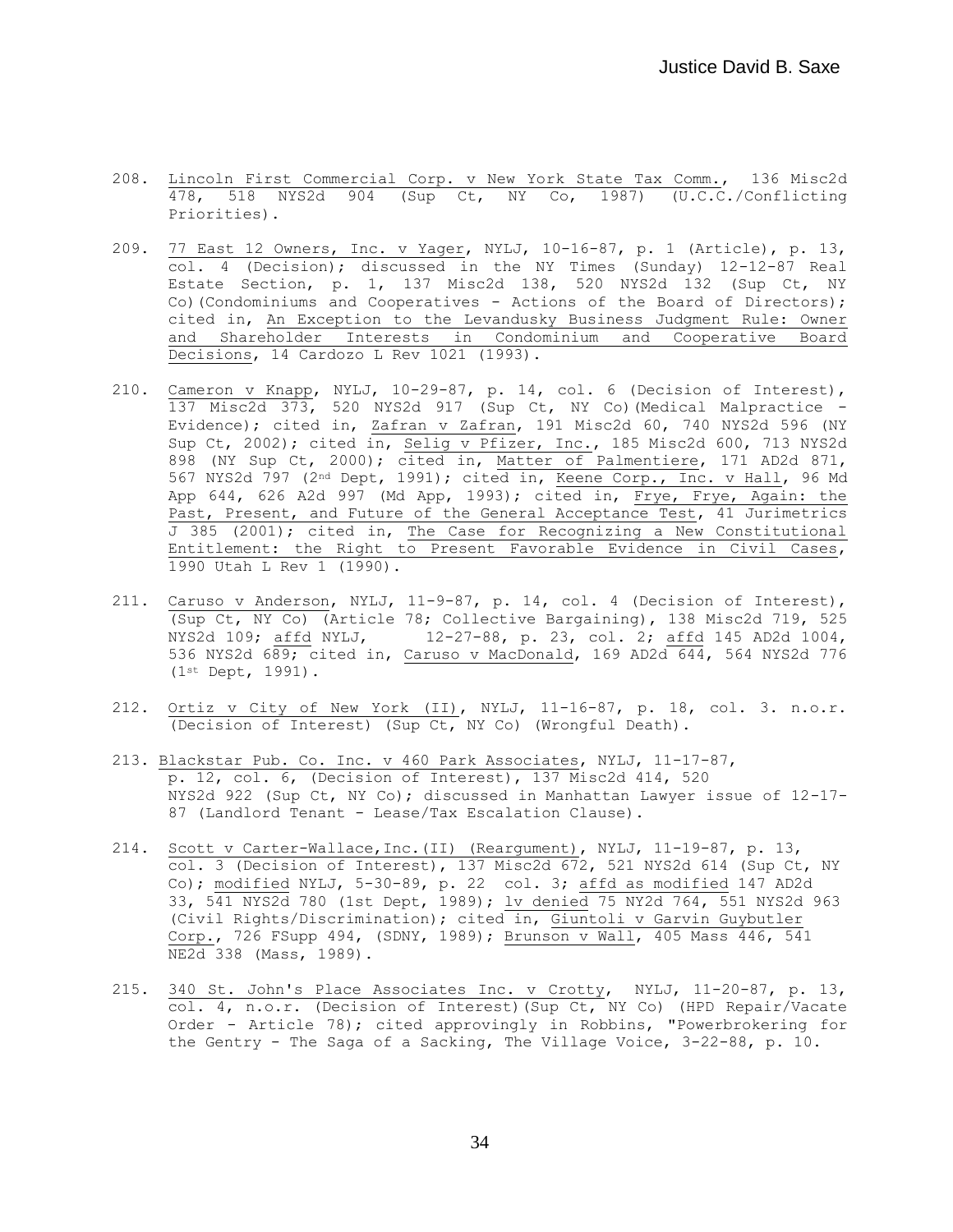- 216. Seawall Associates v City of New York (II), NYLJ, 11-24-87, p. 1. col. 3 (Article), 11-25-87, p. 7, col 1 (Decision), 138 Misc2d 96, 523 NYS2d 353; NY Post, 11-23-87, pg 10 and 22; decision cited in the NY Times, 11-24-87; Crain's New York, 11-30-87, p. 1; p. 1 et seq; The New York Observer, 11-30-87, p. 7; New York Post,  $12-1-87$ , p. 26 (Editorial); Daily News, 12-1-87, p. 26 (Editorial); New York Post, 12-16-87, p. 34 (Editorial Page); cited and summarized in NYLJ, Weekly Real Estate Law Digest, 12-16-87, p. 4, col. 1; Insight, 1-11-88, p. 55; Order and Judgment entered on 3-16-88; affirmed in part, reversed in part, NYLJ, 12-5-88, p. 27, col. 1, NYLJ, 12-7-88, p. 21, col. 2 (Decision of Interest); 142 AD2d 72, 534 NYS2d 958; Order reversed by the Ct of Appeals, NYLJ, 7-10-89, p. 24, col 3. The Ct of Appeals noted at col 4: "Supreme Court, in another thorough opinion by Justice David B. Saxe, held that the so-called "buy-out," "replacement," and "hardship" exemptions failed to save Local Law No. 9 from the infirmities of its predecessor, and concluded that the law was invalid as a taking without just compensation in violation of both the federal and state constitution, the Appellate Division disagreed, declaring the law constitutional in all respects. For the following reasons, we now reverse" (emphasis added); New York Times, 7-7-89, p. B1; Article; NYLJ, 7-7-89, p. 1; analyzed and commented upon favorably in "Sweeney, Seawall Decision; An Important Essay on Land Use and Fundamental Fairness," NYLJ, 9-6-89, p. 1; 74 NY2d 92, 544 NYS2d 542; cert denied, US Sup Ct, NY Times, Justice David B. Saxe, 11-28-89, p. B1; NYLJ, 11-28-89, p. 1, col. 2, 110 SCt 500, 107 LE2d 503; cited in, Tanney v Greaux,174 AD2d 728, 571 NYS2d 765 (2nd Dept, 1991); cited in, Akpan v Koch,152 AD2d 113, 547 NYS2d 852 (1<sup>st</sup> Dept, 1989); cited in, City of New York v 17 Vista Associates,153 Misc2d 194, 580 NYS2d 963 (NY Sup Ct, 1991); cited in, Forced Tenancies as Takings of Property in Seawall Associates v City of New York: Expanding on Loretto and Nollan, 40 DePaul L Rev 245 (1990); cited in, Local Government Environmental Mitigation Fees: Development Exactions, the Next Generation, 45 Fla L Rev 835(1993); cited in, Why Rent Control is a Regulatory Taking, 6 Fordham Envtl L J 755 (1995); cited in, The First Applications of the Nollan Nexus Test: Observations and Comments, 13 Harv Envtl L Rev 13 Harv Envtl L Rev 585 (1989); cited in, Zoning and Land Use, 42 Syracuse L Rev 761 (1991); cited in, Stonewalled by Seawall: New York Decision Impedes Legislative Solutions to Affordable Housing Shortage, 45 U Miami L Rev 467 (1991); cited in, Impact Fees in Pennsylvania: Requiring Land Developers to Bear Development-related Costs, 50 U Pitt L Rev 1101 (1989).
- 217. Textron v Unisys Corp., NYLJ, 11-27-87, p. 14, col. 5 (Decision of Interest)(Sup Ct, NY Co) 138 Misc2d 124, 523 NYS2d 715 (Arbitration).
- 218. Jo & Wo Realty Corp. v City of New York, (II), NYLJ, 12-11-87, p. 13, col. 4, n.o.r. (Sup Ct, NY Co)(Consolidation within IAS Guidelines).
- 219. Lane Bryant Inc., v Republic National Bank, NYLJ, 12-23-87, p. 11, col. 6, n.o.r.; noted in NYLJ, Weekly Real Estate Law Digest, 1-13-88, p. 4, col. 1 (Sup Ct NY Co) (Reformation/Mutual Mistake).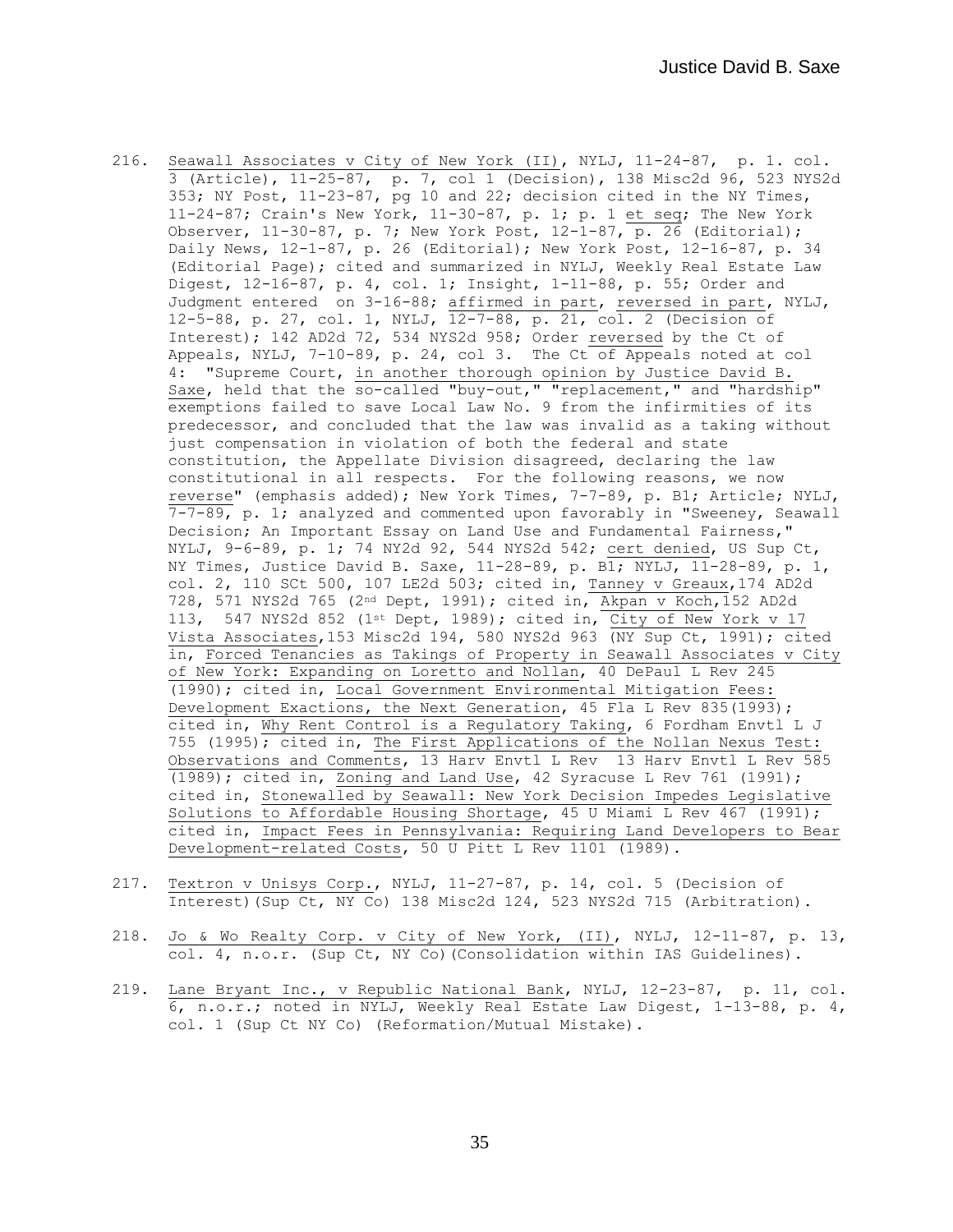- 220. Rodriquez v City of New York, NYLJ, 1-13-88, p. 12, col. 5, n.o.r. (Sup Ct, NY Co) (Grand Jury Minutes).
- 221. Santiago v New York City Housing Authority, NYLJ, 2-2-88, p. 7, col.  $\overline{2, n.o.r.}$  (Decision of Interest) (Sup Ct, NY Co) (Notice of Claim).
- 222. Chiasson v New York City Department of Consumer Affairs, et. al., NYLJ, 1-29-88, p. 1, col. 5; NY Times, 1-29-88, p. 1, col. 1; Daily News, 1- 29-88, p. 3, col. 1-5 and Editorial, "Jammin' with Justice Saxe," 1-29- 88, p. 42; NY Post, 1-29-88' commented on favorably in the New York Times, Topics of the Times; NY Times, 2-1-88, p. B1, B7; NYLJ, 2-2-88, p. 7, col. 1 (Decision of Interest)(Sup Ct, NY Co) (Unconstitutionality of 'Incidental Music Exception' - NYC Cabaret Law); cited in "Backstage," 2-5-88, Sec. 2, p. 1; also cited and discussed, NY Times, Topics of the Times, p. 3, col. 1-4; 2-8-88, p.18; cited in National Law Journal, 2-22-88, p. 13, "City Lawyers Should Listen to the Music"; cited in Cylkowski," Musicians May Now Toot Their Horns," NYLJ, 3-25-88, p. 5; cited in "Governing," April 1988, Vol. 1, No. 7, p. 10 (a Publication of Congressional Quarterly, Inc.): featured in West Publishing Company's "Judicial Highlights," Advance Sheets, week of 4-4- 88; 138 Misc2d 394, 524 NYS2d 649; cited extensively in Chevigny "Gigs, Jazz and the Cabaret Laws in New York City" (1991), pp. 114, 115-16, pp. 127-131, 131-134, 138, 152, 176; cited in Dawson v Village of Spring Valley, 151 Misc2d 128, 572 NYS2d 1000 (Sup Co Rockland Co 1991); cited in, Dawson v Village of Spring Valley, 151 Misc2d 128, 572 NYS2d 1000 (NY Sup Ct, 1991); cited in, People v Caroline's for Comedy, Inc., 141 Misc2d 1061, 535 NYS2d 904 (NY Crim Ct, 1988).
- 223. Gerney v Tishman Construction Corp. of N.Y. et. al., (II), NYLJ, 2-4-88, p. 13, col. 5, n.o.r. (Decision of Interest)(Sup Ct, NY Co) (Procedure - Severance).
- 224. Nelson v F.J. Wilkes & Co., Inc., NYLJ, 2-16-88, p. 14, col. 5, n.o.r. (Article of Interest)(Administrative action/collateral estoppel); also appeared in, NYLJ, 3-3-88, p. 13, col. 4 (Decision).
- 225. Frank Santora Equipment Corp. v City of New York, NYLJ, 2-18-88, p. 12, col. 1 (Decision of Interest), 138 Misc2d 631, 524 NYS2d 663 (Civil Forfeiture); cited in, Property Clerk, New York City Police Dept. v Molomo, 179 AD2d 210, 583 NYS2d 251 (1st Dept, 1992); cited in, Property Clerk, New York City Police Dept. v Bauman,146 Misc2d 874, 552 NYS2d 1015 (NY Sup Ct, 1990); cited in, Chrysler Credit Corp. v Shaw, 139 Misc2d 154, 527 NYS2d 172 (NY Civ Ct, 1988); cited in, Property Clerk of New York City Police Dept. v Molomo, 81 NY2d 936, 597 NYS2d 661 (1993); cited in, City of New York v East New York Wrecking Corp.,161 AD2d 489, 555 NYS2d 755 (1st Dept, 1990); cited in, City of New York v Salamon, 161 AD2d 470, 555 NYS2d 380 (1st Dept, 1990); cited in, New York Coalition of Recycling Enterprises, Inc. v City of New York, 158 Misc2d 1, 598 NYS2d 649 NY, Sup Ct, 1992); cited in, The New York City Civil Forfeiture Law: Is it Going Too Far?, 5 Hofstra Prop L J 457 (1993). 226. In re Atkinson, Order, entered 2-24-88 (Sup Ct, NY Co);
- reversed NYLJ, 5-3-90, p. 24, col. 1, 161 AD2d 152, 554 NYS2d 554.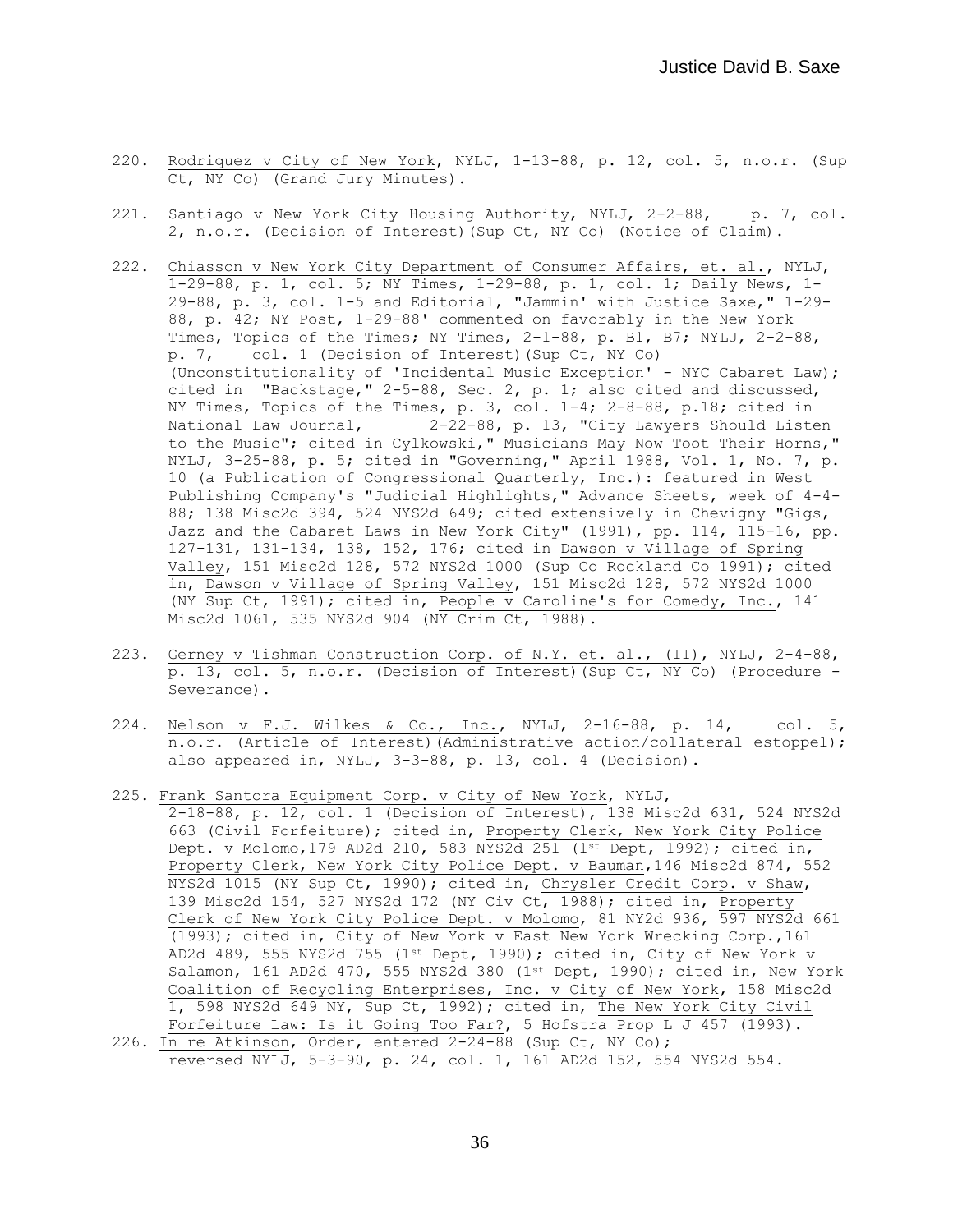- 227. Akpan, et. al., v Koch, NYLJ, 3-28-88, p. 15, col. 2, n.o.r. (Decision of Interest) (Environmental Conservation Law - Atlantic Terminal Project Withstand Environmental Challenge Under SEQRA); affd NYLJ, 11-24-89, p. 25, col. 1; 11-29-89, p. 23; noted in NYLJ, Weekly Realty Law Digest, 1-3-90, p. 4, col. 4, 152 AD2d 113, 547 NYS2d 852 (AD-1) (3-2); affd NYLJ, 4-11-90, p. 22, col. 1, 75 NY2d 561, 555 NYS2d 16.
- 228. 144 East 24th Street Corp. v Powell, NYLJ, 3-29-88, p. 7, col. 4, n.o.r. (Decision of Interest); cited and discussed in NYLJ, Weekly Real Estate Law Digest, 5-4-88, p. 4, col. 6 (Landlord & Tenant: Rent Stabilization: Illusory Prime Tenant).
- 229. Avaq Industries, Inc., v Gates Corp., NYLJ, 4-5-88, p. 11, col. 1, n.o.r. (Decision of Interest)(Fraud, etc.).
- 230. Giovia v Wald, NYLJ, 4-5-88, p. 11, col. 4, n.o.r. (Decision of Interest) (Actions/prior action pending).
- 231. Kilcommons v City of New York, NYLJ, 4-5-88, p. 11, col. 5 (Decision of Interest), 138 Misc2d 815, 525 NYS2d 145 (NYS Retirement Fund; Civil Service - Retirement and Pension Benefits - Transfer of Member Between Systems); affd NYLJ, 11-15-88, p. 22, col. 1, 144 AD2d 1047, 553 NYS2d 642 (AD1); Mot for lv to appeal den., NYLJ, 9-19-89, p. 21, col 3, 74 NY2d 605, 543 NYS2d 398 (Ct of Appeals).
- 232. Aradi v City of New York, NYLJ, 4-8-88, p. 13, col. 3 (Decision of Interest), 139 Misc2d 148, 527 NYS2d 160 (Civil Service Law/Seniority Ranking); affd 158 AD2d 409, 551 NYS2d 522 (AD1); cited in, Civil Service Employees Ass'n Inc., Local 1000 AFSCME AFL-CIO v New York State Office of Mental Health, 196 AD2d 276, 609 NYS2d 403 (3rd Dept, 1994); cited in, Telink, Inc. v U.S., 24 F3d 42 (9th Cir, Cal, 1994).
- 233. Nuez v New York City Health & Hospitals Corp., NYLJ, 4-22-88, p. 7, col. 2, n.o.r. (Decision of Interest) (Late Notice of Claim - Child with Down's Syndrome May File Late Notice of Claim - GML 50-e [5]).
- 234. Citibank, N.A. v Press Realty Corp. Inc., NYLJ, 5-5-88, p. 14, col. 4 (Decision of Interest), 139 Misc2d 558, 528 NYS2d 307 (Mortgagor's Right of Redemption - RPAPL 1341); cited in, Trustco Bank v 11 North Pearl Associates, 153 Misc2d 340, 580 NYS2d 847 (NY Sup Ct, 1992); cited in, Bowery Sav. Bank v Harbert Offset Corp., 147 Misc2d 633, 558 NYS2d 821 (NY Sup Ct, 1990).
- 235. Iwankow v Mobil Corporation, NYLJ, 5-10-88, p. 6, col. 6 (Decision of Interest), 139 Misc2d 728, 528 NYS2d 313 (NY Civil Rights Law - Jurisdiction); modified NYLJ, 5-30-89, p. 22, col.2, 150 AD2d 272, 541 NY2d 428 (AD1).
- 236. 421 Hudson Street Tenants Association v Abrams, NYLJ, 5-11-88, p. 13, col. 1 (Decision of Interest) (Co-op Conversion - Warehousing); noted in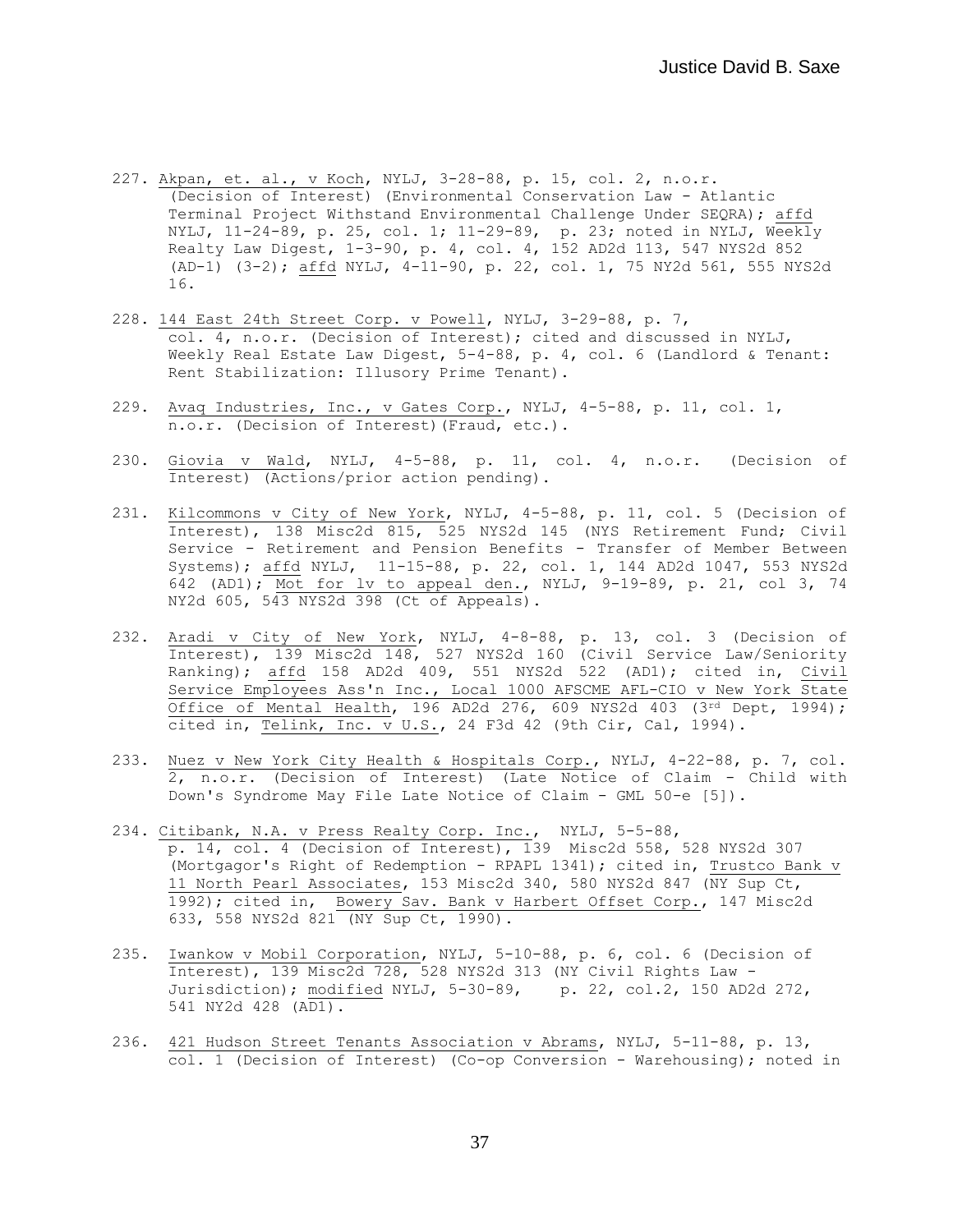NYLJ, Weekly Realty Law Digest, 6-22-88, p. 41, col. 4, 140 Misc2d 166, 530 NYS2d 441; cited in, Liberman v Gelstein,80 NY2d 429, 590 NYS2d 857 (1992).

- 237. R. K. Chevrolet, Inc., v Barron's Limousine Services, Inc., NYLJ, 5-18-88, p. 12, col 2 (Decision of Interest), 139 Misc2d 251, 528 NYS 2d 315 (Default Judgment).
- 238. J. R. Cummings Company, Inc. v Barron's Limousine Services, Inc., NYLJ, 5-18-88, p. 12, col 1, n.o.r. (Decision of Interest) (Brokerage Fees).
- 239. Rainbow Travel, Inc. v Omabuild N.V, NYLJ, 5-25-88, p. 23, col 3, (Decision of Interest), 139 Misc2d 279, 528 NYS2d 791, (Commercial Leasing - "Yellowstone Injunction").
- 240. Epstein Becker Borsody & Green, P.C., v Soltzer, NYLJ, 5-31-88, p. 23, col 3, n.o.r. (Decision of Interest) (Account Stated).
- 241. Jo & Wo Realty Corp. v City of New York (II), case cited in NY Times, 6- 18-88, p. 50; Newsday, 6-18-88, p. 15; NYLJ, 6-22-88, p. 1, col. 3 (Article), p. 23, col 1 (Decision)(Competitive Bidding - Urban Renewal Exception), 140 Misc2d 154; 530 NYS2d 479; decision discussed in NYLJ, Realty Law Digest, 7-23-88, p. 4, col 3; affd NYLJ, 5-11-90, p. 21, col. 3 (Article of Interest), 157 AD2d 205, 555 NYS2d 271 (AD I); affd Ct of Appeals, NYLJ, 11-29-90, p. 21, col. 5 (Decision); 76 NY2d 962, 563 NYS2d 727.
- 242. Nemser v New York City Transit Authority, NYLJ, 7-1-88, p. 22, col. 3 (Decision of Interest), 140 Misc2d 369, 530 NYS2d 493 (Legal Tender Statute); affd NYLJ, 5-4-89, p. 23, col. 4 (Decision), 150 AD2d 993, 542 NYS2d 1003 (AD 1); lv denied NYLJ, 9-14-89, p. 21, col. 3 (Decision), 75 NY2d 610, 546 NYS2d 554.
- 243. Rieara v City of New York, Order, 7-5-88, affd 156 AD2d 206, 548 NYS2d 466 (AD1, 1989) (Late Notice of Claim/Personal Injury).
- 244. Levin v Department of Housing Preservation and Development of the City of New York, NYLJ, 7-13-88, p. 31, col 3 (Decision of Interest), 140 Misc2d  $110, 529$  NYS2d 973 (Article 78: Inheriting Public Housing); noted in NYLJ, Realty Law Digest, 8-17-88, p. 4, col 6; modified NYLJ, 6-12- 89, p. 29, col 2; favorably noted, NY Times,  $2-3-90$ , p. 29, col. 2 (Decision), 151 AD2d 264, 543 NYS2d 897.
- 245. City of New York v S & G Hotel Corp., NYLJ, 7-20-88, p. 22, col 4, n.o.r. (Decision of Interest) (Public Nuisance/Preliminary Injunction).
- 246. Kaminsky v Carnegie Park Associates, NYLJ, 8-17-88, p. 14, col. 4, n.o.r. (Decision of Interest) (Error in Certificate of Occupancy Does not Preclude Rent Collection).
- 247 Matter of Mason & Sharpton (CBS Inc.), NYLJ, 9-13-88, p. 18, col. 4, n.o.r. (Decision of Interest) (Pre- action disclosure).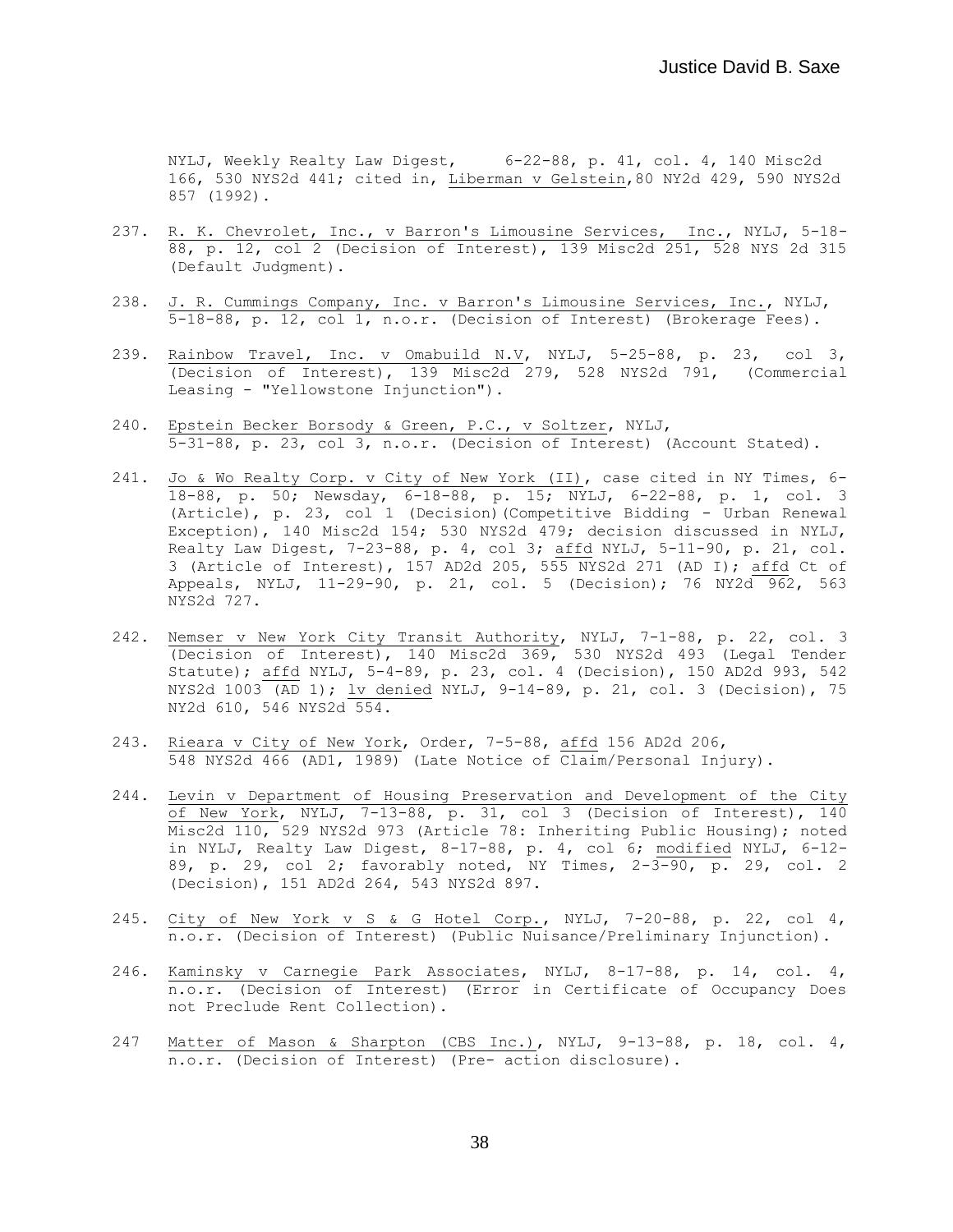- 248. Friend v McGarry et. al., NYLJ, 9-23-88, p. 22, col 3 (Article of Interest), 141 Misc2d 479, 533 NYS2d 357 (Cooperative Contract - Letter of Commitment).
- 249. Ameruso v City of New York, NYLJ, 9-27-88, p. 1 (Article of Interest),  $\overline{p}$ . 18, col. 6 (Decision); mentioned in NY Post, 9-28-88, p. 14 (Pensions - Lump Sum - Accrued Annual Leave), 141 Misc2d 389, 532 NYS2d 992.
- 250. 2550 Olinville Ave., Inc. v Crotty, NYLJ, 10-12-88, p. 22, col. 3 (Article of Interest), 141 Misc2d 238, 532 NYS2d 996 (Mitchell-Lama Mortgage Prepayments); cited and discussed in NYLJ, Weekly Realty Law Digest, 11-2-88, p. 4, col. 3.
- 251. Presidents' Council of Trade Waste Association Inc., v City of New York, NYLJ, 10-27-88, p. 24, col. 5 (Decision of Interest) (Statute Imposing Dumping Fees Challenged as Unconstitutional); Article/Update, NYLJ, 12- 15-88, p. 23, col.4, 142 Misc2d 135, 536 NYS2d 656; affd NYLJ, 4-2- 90, p. 24, col. 3, 159 AD2d 428, 553 NYS2d 665.
- 252. Frazier v City of New York, NYLJ, 10-28-88, p. 22, col. 6 (Decision of Interest) 141 Misc2d 536 533 NYS2d 680 (Evidence).
- 253. Heitner v Heitner, NYLJ, 10-31-88, p. 30 col. 1 (Decision of Interest) (Retirement Benefits: Ex-wife may not Claim Retirement Benefits), 141 Misc2d 557, 533 NYS2d 812; affd NYLJ, 11-14-89, p. 23, col. 3, 155 AD2d 282, 547 NYS2d 45 (AD1).
- 254. Property Clerk, N.Y. City Police Department v Santana, NYLJ, 11-1-88, p. 22, col. 4, n.o.r. (Decision of Interest) (Criminal Law: Money is not Proceed of Crime in Drug Possession Case).
- 255. Jackson v Jackson, NYLJ, 11-3-88, p. 24, col.3 (Decision of Interest) (Domestic Relations - Tax Liability Clause); cited in Manhattan Lawyer Weekly Opinion Service, 11-29 through 12-5-88, p. 25, 142 Misc2d 73, 535 NYS2d 878; NYLJ, 4-3-92, p. 30, col. 4 (Decision of Interest), affd 157 AD2d 577, 550 NYS2d 300 (AD1).
- 256. Valerio v City of New York, NYLJ, 11-4-88, p. 22, col. 6, n.o.r. (Decision of Interest)(Personal Injury; TA not Liable for Defect on Sidewalk Abutting Station).
- 257. Glucksman v Halsey Drug Co., Inc., NYLJ, 11-7-88, p. 23, col. 1 (Decision of Interest), 141 Misc2d 637, 549 NYS2d 317 (Products Liability - Cause of Injury is Doctor's Failure to Warn of Drug's Side Effects); order (upon reargument) entered 7-10-89, reargument granted 145 Misc2d, 549 NYS2d 317; reversed NYLJ, 4-22-90, p. 26, col. 2 (Decision of Interst), 160 AD2 $\overline{d}$  305, 553 NYS2d 724; reargument granted 163 AD2d 163, 553 NYS2d 724.
- 258. Greenfield v Philles Records, Inc., NYLJ, 11-14-88, p. 22,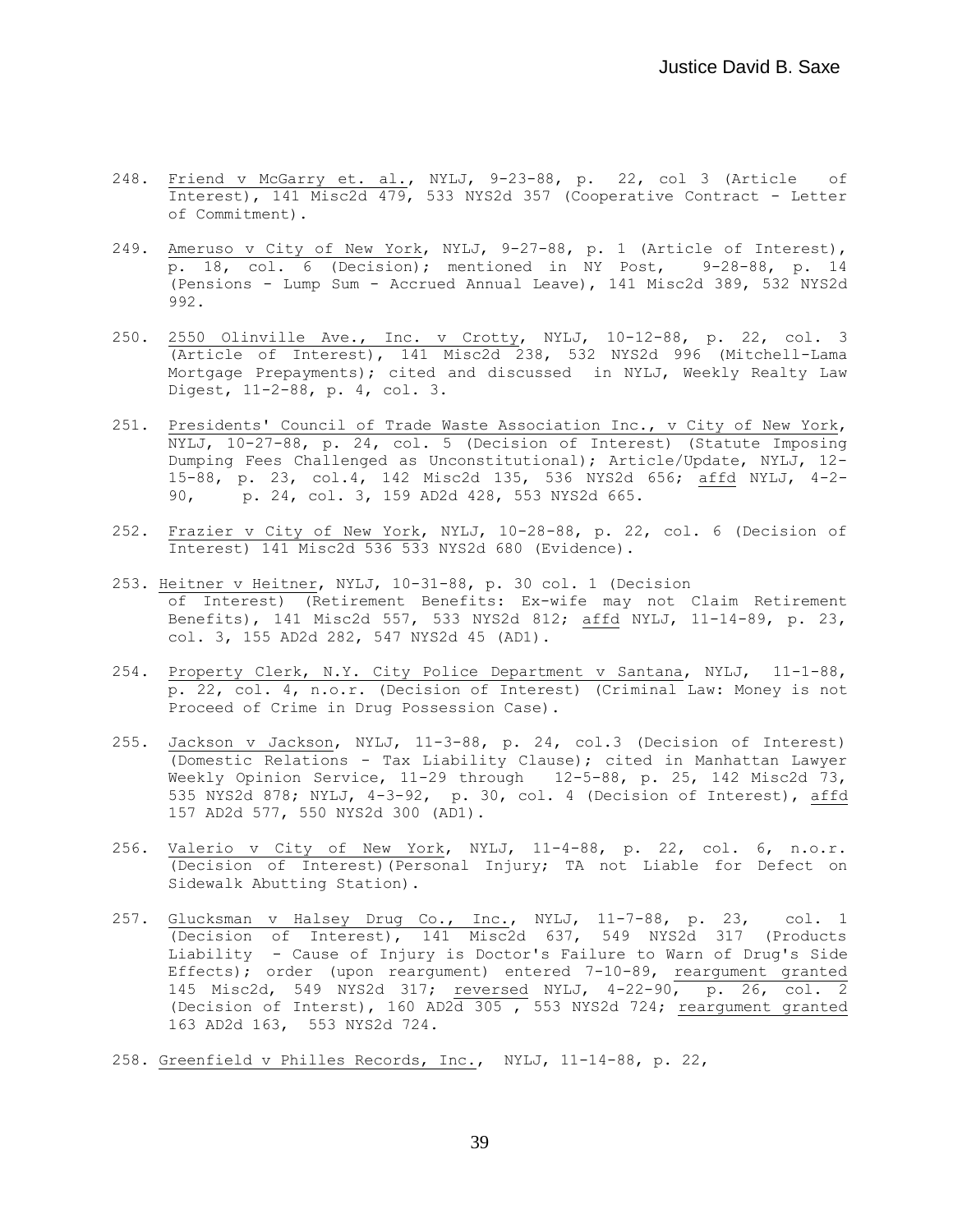col. 1, n.o.r. (Decision of Interest) (Civil Procedure - Royalty Claims are subject to Statute of Limitations); affd NYLJ, 11-19-90, p. 25, col. 5, 160 AD2d 458, 553 NYS2d 771.

- 259. Anderson v Consolidated Rail Corporation, NYLJ, 11-23-88, p. 23, col. 2, n.o.r. (Decision of Interest)(Forum non conveniens).
- 260. 207 Realty Associates v 210 Central Park North Realty Corp., et. al. 140 Misc2d 684, 531 NYS2d 712 (1988) (Mortgages).
- 261. Seelig v Koehler, Article 78/Judgment, 1-6-89, affd NYLJ, 2-23-90, p. 23, col. 3, 160 AD2d 550, 554 NYS2d 201.
- 262. Bijan Designer for Men v St. Regis Sheraton, NYLJ, 1-18-89, p. 22, col. 5 (Decision of Interest) (Partial Constructive Eviction), 142 Misc2d 175, 536 NYS2d 951; cited in McCain, "Renovations Often Leads to Tenant-Owner Disputes," NY Times, Sunday Real Estate Section, 1-29-89, p. 20; cited in NYLJ, Realty Law Digest, 2-1-89, p. 4, col. 3; affd for reasons stated below, NYLJ, 5-22-89, p. 22, col. 4; 150 AD2d 244, 543 NYS2d 296 (AD1).
- 263. Matter of O'Brien, NYLJ, 1-19-89, p. 23, col. 3, n.o.r. (Decision of Interest) (Article 78).
- 264. M. J. Raynes, Inc. v James A. Pepitone Corp., NYLJ, 1-20-89, p. 22, col. 4, n.o.r. (Decision of Interest) (Real Estate Brokers); NYLJ, Realty Law Digest, 2-1-89, pg 4, col. 3; reversed NYLJ, 7-24-89, p. 22, col. 2, 152 AD2d 492, 544 NYS2d 349 (AD1, 3-2).
- 265. Ruskin v Ward, NYLJ, 2-2-89, p. 23, col. 1 (Decision of Interest) (Civil Procedure) n.o.r.; affd 167 AD2d 261, 561 NYS2d 241 (AD1, 1990).
- 266. Jerry Kindman & Co. v Stollar, NYLJ, 2-15-89, p. 22, col. 3 (Decision of Interest) (Trial by Jury; Interrelationship of Legal & Equitable Claims), 142 Misc2d 603, 537 NYS2d 785.
- 267. Arthur Young & Co. v Galasso, NYLJ, 3-3-89, p. 22, col. 4 (Decision of Interest) (Restrictive Covenants) 142 Misc2d 738, 538 NYS2d 424.
- 268. Matter of Macholda, (Computecture, Inc.), NYLJ, 3-28-89, p. 1, col. 2 (Article), p. 23, col. 3, n.o.r. (Decision of Interest) (Shareholder Status/Corporate Dissolution).
- 269. Botkin v United Federation of Teachers, NYLJ, 3-31-89, p. 24, col. 4 (Article); also NYLJ,  $4-10-89$ , p.  $24$ , col. 4, n.o.r. (Decision of Interest) (Collective Bargaining/Res Judicata); affd NYLJ, 11-19-90, p. 23, col. 4; 167 AD2d 233, 561 NYS2d 730.
- 270. Cowen & Co. v Anderson, noted in NY Times, 3-31-89, p. 20; The Wall Street Journal, 4-3-89, p. 15 (Arbitration), NYLJ, 4-4-89, p. 22, col. 4, n.o.r. (Decision of Interest);  $\frac{\text{affd}}{\text{affd}}$  NYLJ, 11-6-89, p. 22, col. 5, 155 AD2d 243, 546 NYS2d 621 (AD1); affd NYLJ, 7-11-90, p. 1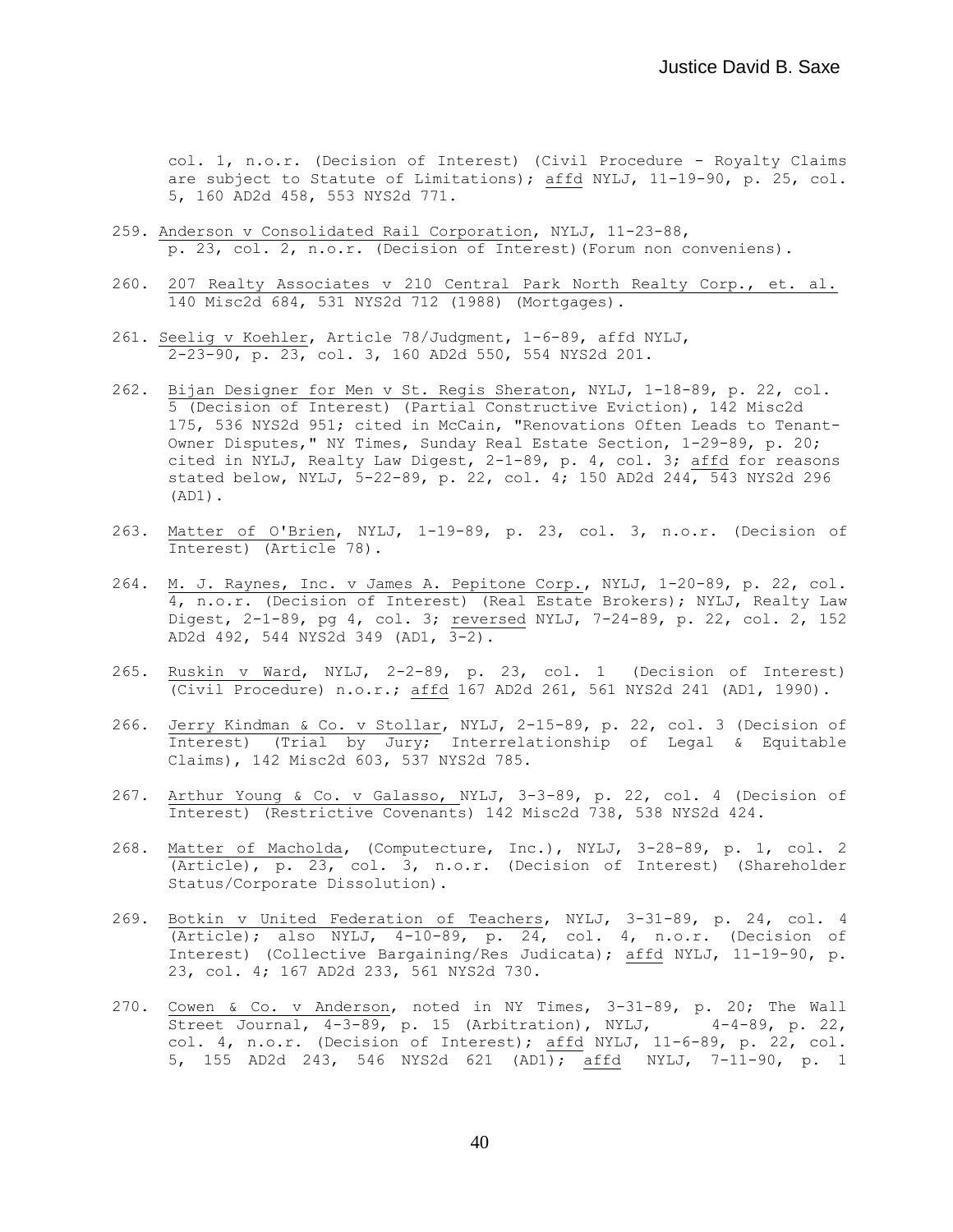(Article), 7-12-90, p. 21 col. 3 (Decision of Interest), 176 NY2d 318, 559 NYS2d 225.

- 271. Sieratzki v Jacobs & Zinns, NYLJ, 4-3-89, p. 24, col. 3, n.o.r. (Decision of Interest) (Transactional Res Judicata).
- 272. Levin v Kasmir World Travel, Inc. 143 Misc2d 245, 540 NYS2d 245 (Civ Ct, City of NY, NY Co., Small Claims Part, 1989) (Duties of Travel Agent).
- 273. Barzilay v Siegman, NYLJ, 4-11-89, p. 22, col. 2, n.o.r. (Decision of Interest)(Arbitration/Diamond Club); affd, NYLJ, 5-21-90, p. 25, col. 6, 161 AD2d 427, 555 NYS2d 726.
- 274. Abbey v Montedison S.P.A., NYLJ, 4-13-89, p. 1, col. 3 (Article of Interest), p. 23, col. 4 (Decision), 143 Misc2d 72, 539 NYS 2d 862 (Corporate Tender Offers).
- 275. Rand v National Broadcasting Co., Inc., NYLJ, 4-19-89, p 1 (Article of Interest), p. 22, col. 1, n.o.r. (Decision) (Privacy; Civil Rights; Defamation).
- 276. Ellivkroy Realty Corp. v HDA Sponsor Corp., Order), 4-20-89, affd NYLJ, 6-18-90, p. 24, col. 2, (Decision), 162 AD2d 238, 556 NYS2d 339 (Co-op Law/Summary Judgment).
- 278. Butler v Primavera, Order, 4-20-89, affd NYLJ, 8-20-90, p. 21, col. 1 (Decision) (Third-Party Dismissal/Summary Judgment), 164 AD2d 794, 559 NYS2d 532.
- 279. Gratz v Century Apartment Associates, NYLJ, 4-25-89, p. 22, col. 1 (Decision of Interest); NYLJ, Weekly Realty Law Digest, 5-17-89, pg 4, col. 5, 143 Misc2d 423, 540 NYS2d 940 (Condominiums and Cooperatives).
- 280. Louis Saunders Company, Inc. v Chase Manhattan Bank, N.A., NYLJ, 5-1-89, p. 23, col. 2, n.o.r. (Decision of Interest)(Real Estate Brokers).
- 281. Ambassador Assocs. v Corcoran, NYLJ, 5-12-89, p. 24, col. 4 (Decision of Interest) (Excess Insurance Coverage - "Drop-Down"), 143 Misc2d 706, 541 NYS2d 715, affd. NYLJ, 12-13-90, p. 22, col. 3 (Decision of Interest), 168 AD2d 281, 562 NYS2d 507; affd. for the reasons stated in the opinion by Saxe, J., and reasons stated by (AD1) in memorandum decision, NYLJ, 2-18-92, p. 25, col. 4, 79 NY2d 871, 581 NYS2d 276.
- 282. Piedmont Steel Corp. v Gotham Construction Corp., NYLJ, 5-25-89, p. 25, col. 2, n.o.r. (Decision of Interest) (Liquidating Agreements).
- 283. McGowan v New York Telephone Co. NYLJ, 6-27-89, p. 1, (Article of Interest, p. 22, col. 1 (Decision) (Revival Statute), 144 Misc2d 625, 544 NYS2d 423.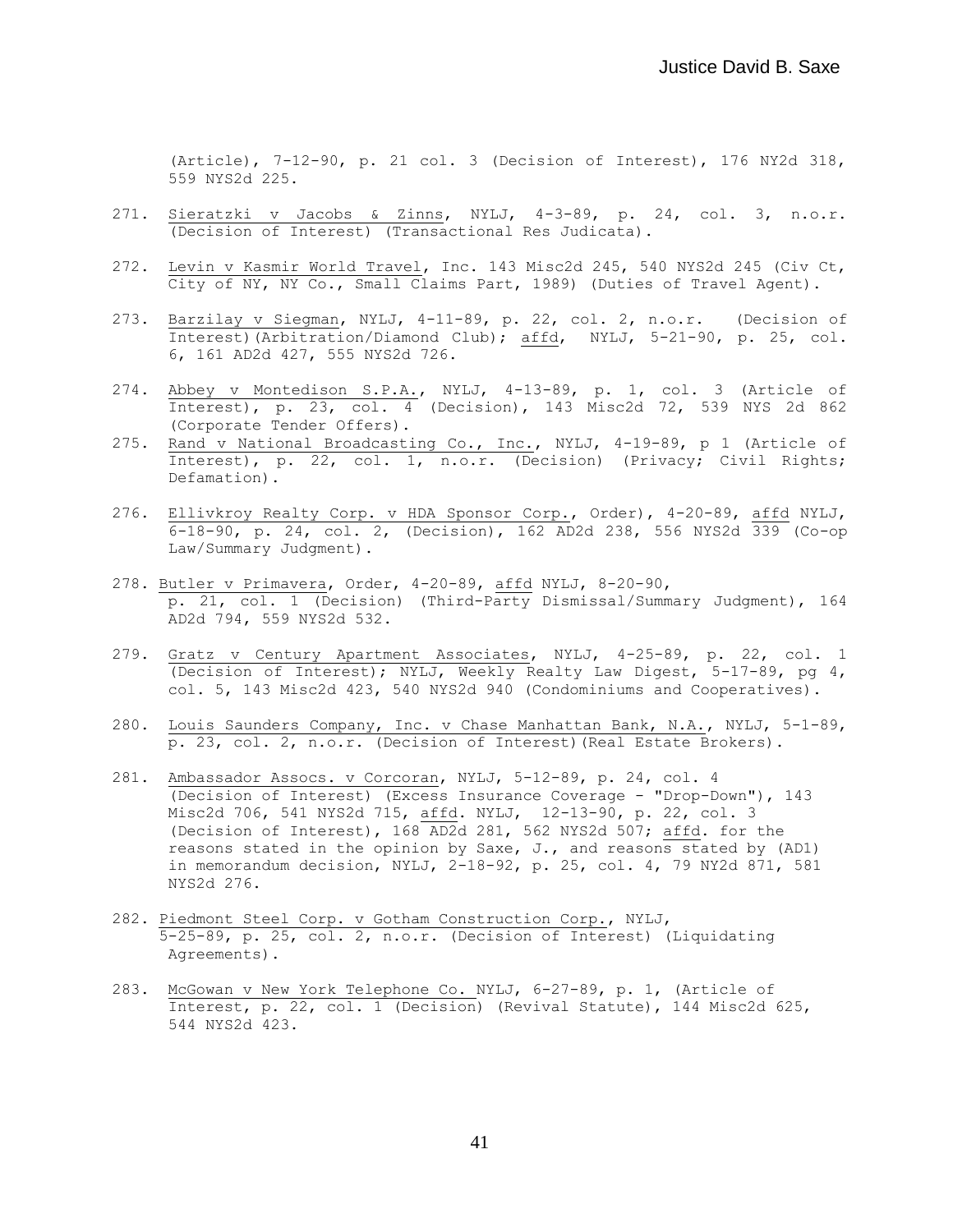- 284. Offenhartz v Cohen, 144 Misc2d 130, 543 NYS2d 867 (1989) (Kidnapping/Prima Facie Tort); NYLJ, 7-10-89, p. 31, col. 2; affd NYLJ, 12-10-90, p. 24, cols. 3 and 4, 168 AD2d 268, 562 NYS2d 507.
- 285. Gordon v Gordon, NYLJ, 7-12-89, p. 23, col. 1 (Decision of Interest) (Domestic Relations/Sale of Co-op), 144 Misc2d 27, 543 NYS2d 638.
- 286. In re Science Development Corp. (Schonberger), NYLJ, 7-14-89, pg 27, col. 2, n.o.r. (Decision of Interest) (Attorney's Fees/Charging Liens/Intervention); affd NYLJ, 12-21-89, p. 22, col. 1; order modified 159 AD2d 343; Order  $10-3-91$  affd for reasons stated by Saxe, J. NYLJ, 3-5-92, p. 22, col. 1, 181 AD2d 407, 580 NYS2d 1013.
- 287. Warshaw v Warshaw, NYLJ, 7-18-89, pg 18, col. 4, n.o.r. (Decision of Interest)(Domestic Relations/Corroboration Requirement/Fault/ non-Working Spouse - Maintenance); affirmed as modified NYLJ, 1-10-91, p. 22, col. 5, 169 AD2d 408, 564 NYS2d 137 (AD1).
- 288. Rosenfeld v Bower & Gardner, Order entered on or about 7-18-89; affd NYLJ, 5-17-90, p. 21, col. 5, 161 AD2d 374, 555 NYS2d 320 (Defendant's Non-Compliance of Discovery) (AD1).
- 289. League of Voluntary Hospitals & Homes of New York v Local 1199 et. al., NYLJ, 8-18-89, pg 17, col. 5, (Decision of Interest); 8-18-89, pg 1, col 2 (Decision of Interest), 144 Misc2d 433, 545 NYS2d 244 (Labor Law - Enjoining Union from Mass Picketing at Hospital).
- 290. Doe v Axelrod, NYLJ, 8-16-89, p. 1, col. 3 (Article of Interest) p. 18, col. 1 (Decision), 144 Misc2d 777, 545 NYS2d 490 (Challenge to Tranquilizer Regulation).
- 291. Powers v Strohm et. al., NYLJ, 8-22-89, p. 21, col. 5, n.o.r. (Decision of Interest) (Election Law).
- 292. Harden v Board of Elections, NYLJ, 8-24-89, p. 22, col. 2 (Decision of Interest) (Election Law/Write in Balloting); affd NYLJ, 8-30-89 p. 22, col. 3 (Decision of Interest), 153 AD2d 540, 544 NYS2d 899; reversed 9- 1-89, pg 1, col. 2 (Article of Interest), 74 NY2d 796, 545 NYS2d 686 (Ct of Appeals, 5-1).
- 293. Matter of Bradlow (NYC Board of Elections), NYLJ, 8-28-89, p. 23, col. 1 (Decision of Interest), 144 Misc2d 793, 545 NYS2d 247 (Election Law).
- 294. Leeds v Welt, NYLJ, 9-13-89, p. 1, col. 2 (Article of Interest), p. 22, col. 4, n.o.r. (Decision)(Statute of Frauds).
- 295. Greengard v Edelstein, NYLJ, 9-26-89, pg 22, col. 2, n.o.r. (Decision of Interest)(Civil Procedure/Action will not be Dismissed if Amendment will Cure Defect).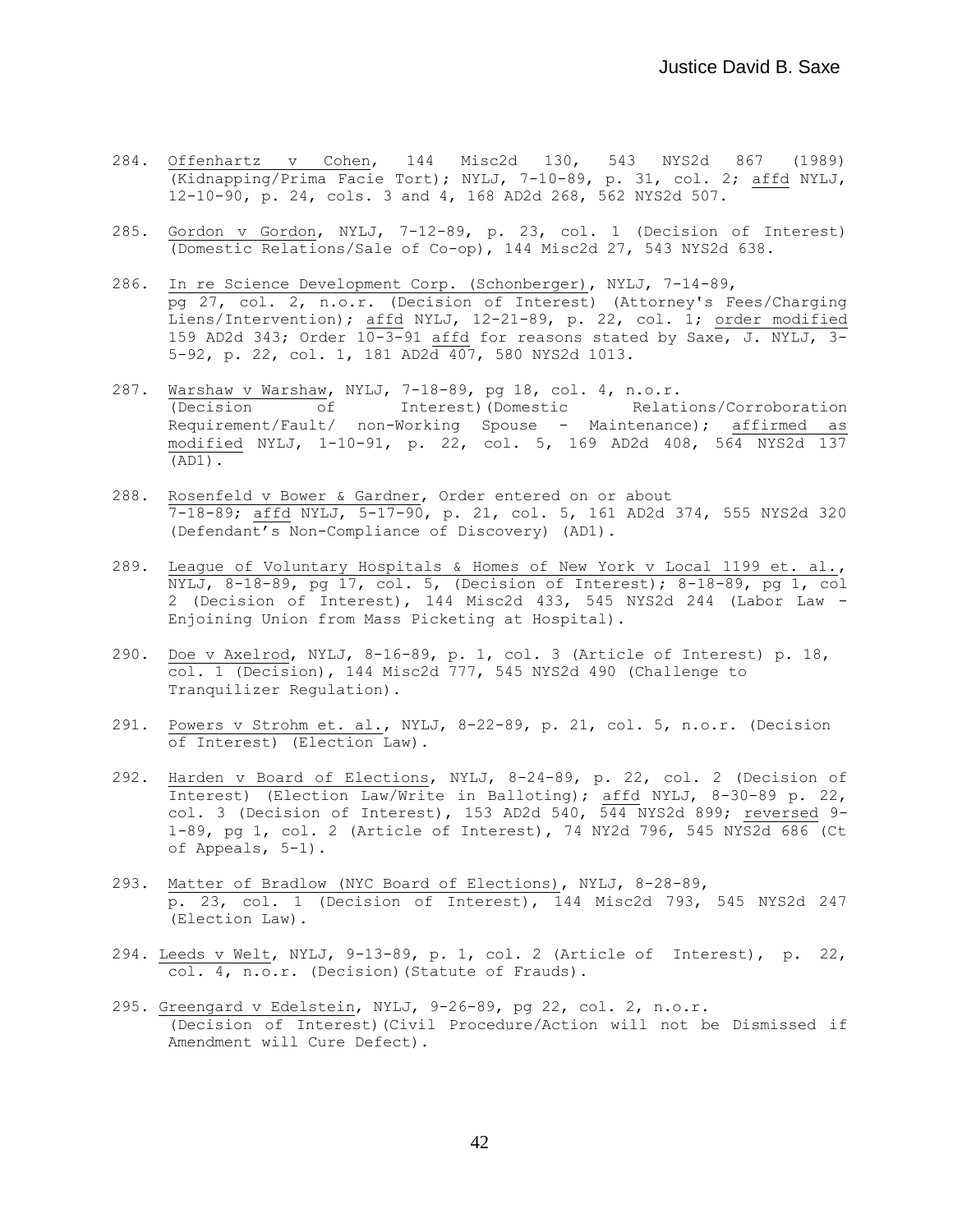- 296. Naco Construction Corp. v Hargate Bldg. Corp., NYLJ, 10-4-89, p. 23, col. 2, n.o.r. (Decision of Interest)(Foreclosure of Liens).
- 297. Noonan v New York Telephone Co., NYLJ, 10-12-89, p. 23, col. 2, n.o.r. (Decision of Interest) (Toxic Torts/Revival Statute).
- 298. Lichtenstein v Nager Electric Co., NYLJ, 10-27-89, p. 1 (Article of Interest), p. 23, col. 1 (Gifts); affd NYLJ,  $5-17-90$ , p. 22, col. 4, 161 AD2d 397, 555 NYS2d 331.
- 299. Parker Chapin Flattau & Klimpl v Fzus, Inc., NYLJ, 11-2-89, p. 24, col. 4, n.o.r. (Decision of Interest) (Withdrawal of Counsel).
- 300. Prewitt v Beverly-50th Street Corp., NYLJ, 11-3-89, p. 1 (Article of Interest), p. 24, col. 5 (Decision)(Videotape), 145 Misc2d 25, 546 NYS2d 815.
- 301. Roberts v Gin Realty Corp., NYLJ, 11-3-89, p. 22, col. 2 (Decision of Interest), 145 Misc2d 618, 547 NYS2d 527 (Broker's Commissions); cited in NYLJ, Realty Law Digest 11-29-89 p. 5, p. 32, col. 4.
- 302. Nassau Federal Savings & Loan Assn. v CLU Assoc., NYLJ, 11-6-89, p. 24, col. 5, n.o.r. (Decision of Interest) (Mortgage Foreclosure - Intervention).
- 303. Waller v 79th Realty Co., NYLJ, 11-22-89, p. 22, col. 1 (Article of Interest); cited in NYLJ, Weekly Realty Law Digest, 12-13- 89, p.27, col. 6, n.o.r. (Preliminary Injunction/ Construction).
- 304. Federal Insurance Company v Cowan, NYLJ, 12-13-89, p. 22, col. 1, n.o.r., 145 Misc2d 992, 549 NYS2d 338 (Decision of Interest) (Property Insurance).
- 305. Walker v Sperry & Hutchinson Co., Inc., 144 Misc2d 308, 544 NYS2d 958 (1989) (Retirement and Pension Benefits - Right to Jury Trial).
- 306. Matter of Fraioli's Hydro-Power v Department of Environmental Protection of the City of New York, 143 Misc2d 866, 542 NYS2d 944 (1989) (Emergency Drought Regulations-Challenge).
- 307. Weinroth v Weinroth, NYLJ, 1-5-90, p. 22, col. 2 (Decision of Interest), 146 Misc2d 98, 549 NYS2d 576 (Date of Valuation - Equitable Distribution).
- 308. Bankers Trust Company v Sommer, NYLJ, 1-10-90, p. 1, col. 3 (Article of Interest), p. 22, col. 1, n.o.r. (Local Law 5); affd. for reasons stated by Saxe, J. NYLJ, 4-25-91, p. 25, col. 2, 172 AD2d 391, 568 NYS2d 877.
- 309. Napoli v Napoli, NYLJ, 1-12-90, p. 22, col. 4 (Decision of Interest), 146 Misc2d 152, 549 NYS2d 577 (Income Execution).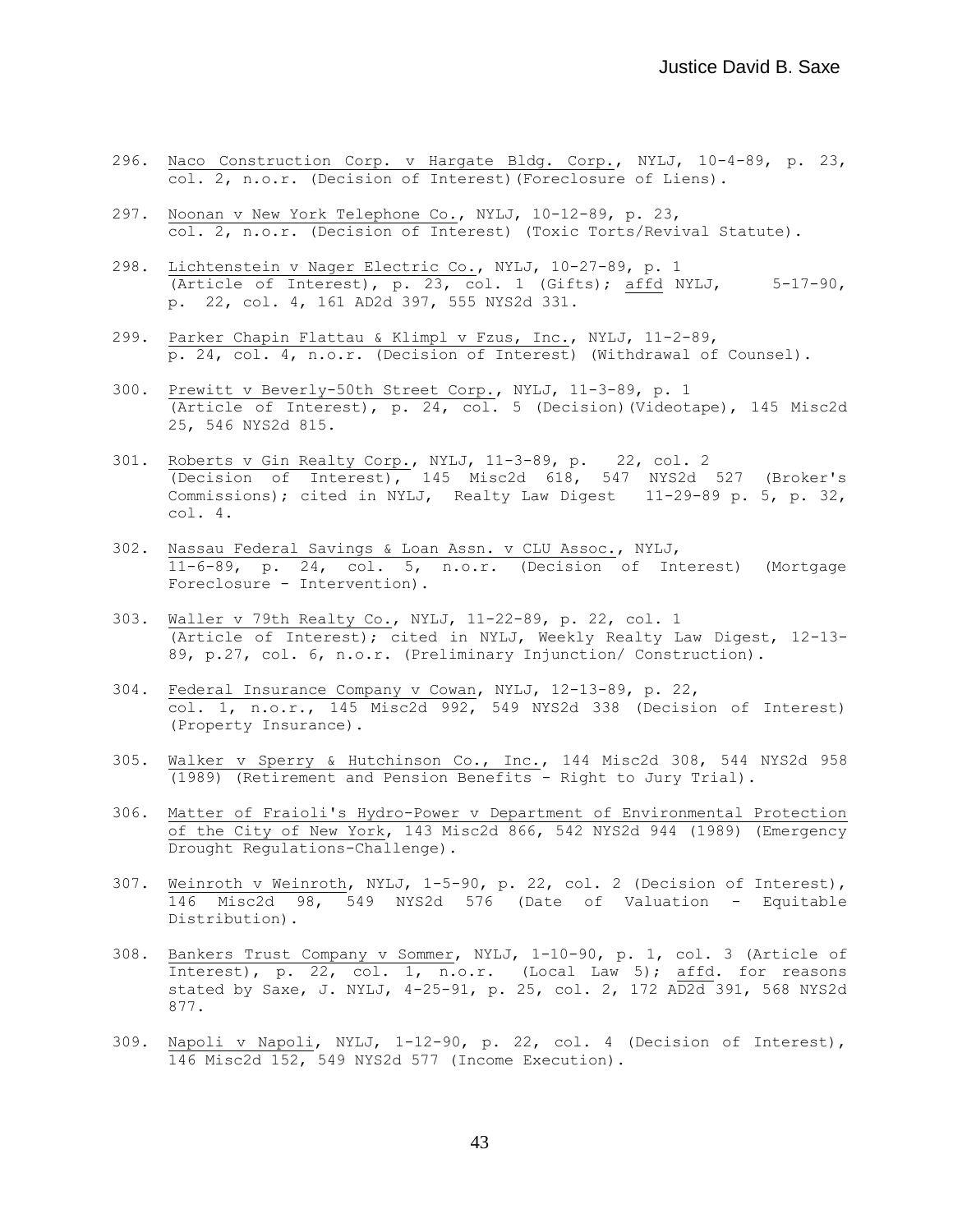- 310. Dennis v 5 Worth Street Corp., NYLJ, 1-16-90, p. 28, col. 3, n.o.r. (Decision of Interest)(Condominiums); noted in NYLJ, Weekly Realty Law Digest, 2-14-90, p. 4, col. 3.
- 311. Klein v Deveney, NYLJ, 1-23-90, p. 1 (Article of Interest), p. 22, col. 3, n.o.r. (Decision) (AIDS/Release).
- 312. Matter of Brownstone Publishers, Inc. v N.Y.C. Department of Bldgs., NYLJ, 2-5-90, p. 25, col. 1 (Decision of Interest) (FOIL), 146 Misc2d 376, 550 NYS2d 564; affd NYLJ, 10-22-90, p. 22, col. 5, 166 AD2d 294, 560 NYS2d 642.
- 313. Guttman v National Westminster Bank USA, NYLJ, 2-8-90, p. 25, col. 2 (Decision of Interest) (U.C.C.), 146 Misc2d 391, 550 NYS2d 812.
- 314. New Jersey Steel Acquisition Corp. v Von Roll A.G., et al., Order, entered 3-5-90 (on renewal); affd NYLJ,. 6-25-90, p. 22, col. 4, 162 AD2d 297, 556 NYS2d 644; unanimous affd with costs NYLJ, 12-3-92, p. 23, col. 3. (Grounds for Summary Judgment/Stock Purchase Agreement).
- 315. Magier v Abrams, Order and Judgment (one paper) entered on or about 3-6- 90; affd NYLJ, 6-18-90, p. 24, col. 4 (Decision), 162 AD2d 244, 556 NYS2d 604 (Landord & Tenant/Conversion to Co-op).
- 316. Tele-Pac Inc. v Grainger, NYLJ, 3-23-90, p. 22, col. 1 (Decision of Interest) (Contracts), 146 Misc2d 1088, 552 NYS2d 550; order reversed NYLJ, 6-3-91, p. 1, col. 2 (Article of Interest), p. 27, col. 2 (Decision)(AD1,4-1); cited Rudell, "The Language of Videocassette Rights," (Entertainment Law, NYLJ, 6-28-91, p. 3; 168 AD2d 11, 570 NYS2d 521; mot for lv to appeal to Ct. of Appeals denied (no final order), NYLJ, 12-23-91, p. 22, col. 6, 79 NY2d 822, 580 NYS2d 201.
- 317. Caruso v Board of Managers, Murray Hill Terrace, 146 Misc2d 405, 550 NYS2d 548 (1990) (Condominiums).
- 318. Schmidt v The Park Avenue Bank, N.A., NYLJ, 3-26-90, p. 25, col. 5 (Decision of Interest) (Employment Contracts), 147 Misc2d 1043, 558 NYS2d 779.
- 319. Sergio v Benjolo, NYLJ, 4-3/-0, p. 1, col. 3 (Article of Interest), p. 26, col. 5, 146 Misc2d 1011, 553 NYS2d 978 (Premises Liability); affd NYLJ, 12-10-90, p. 22, col. 2, 168 AD2d 235, 562 NYS2d 476.
- 320. Greenberg v Coronet Properties Co., Order, 4-4-90, modified NYLJ, 11-29- 90, p. 22, col. 5 (Decision of Interest), 167 AD2d 291, 562 NYS2d 33 (Landlord & Tenant).
- 321. Rose v Elias, NYLJ, 5-4-90, p. 1, col. 2 (Article of Interest), p. 23, col. 1(Contracts); cited in Donnell v Stogel, NYLJ, 9-26-90, p. 21, col.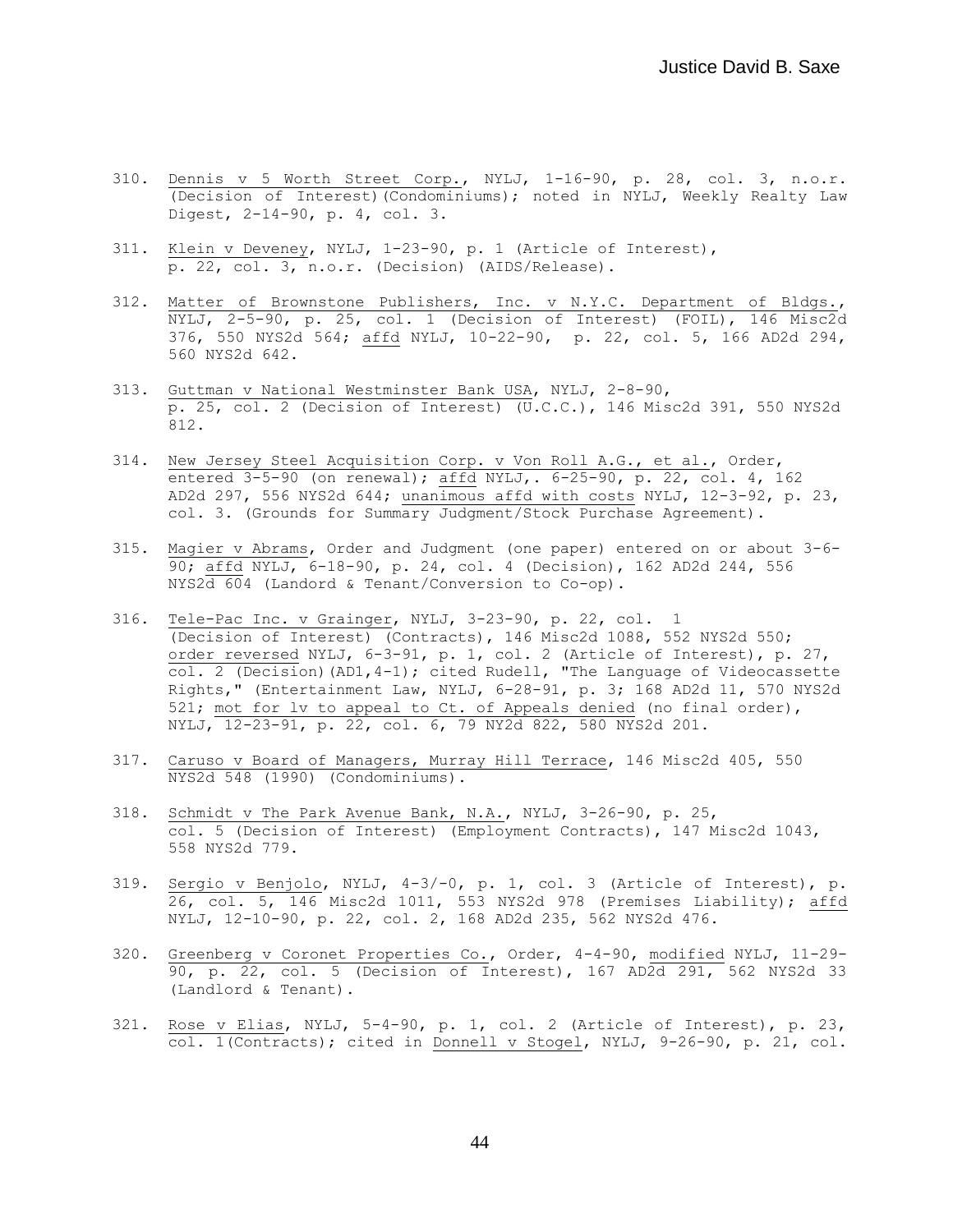2 (AD2); affd NYLJ, 11-25-91, p. 22, col. 6, 177 AD2d 415, 576 NYS2d 257.

- 322. Sacks v Rubin, NYLJ, 6-15-90, p. 22, col. 1, n.o.r. (Decision of Interest) (Entertainment Law).
- 323. Kahn v Kahn, NYLJ, 7-6-90, p. 1 (Article of Interest), p. 27, col. 1, (Domestic Relations), 147 Misc2d 954, 559 NYS2d 103.
- 324. Holzberg v Tourneau, NYLJ, 7-13-90, p. 22, col. 1 (Decision of Interest)(Consumer Protection/Disclosure of Refund Policy), 147 Misc2d 987, 558 NYS2d 830.
- 325. Jimenez v Chasen, Levine & Ross, NYLJ, 7-19-90, p. 24, col 3, n.o.r. (Decision of Interest)(Civil Practice).
- 326. Laing v Laing, NYLJ, 7-23-90, p. 24, col. 2, n.o.r. (Decision of Interest) (Antenuptial Agreements).
- 327. Biamonte v 55-57 East 76 St., Inc., NYLJ, 7-25-90, p. 18, col. 2, n.o.r. (Decision of Interest) (Cooperatives); NYLJ, Weekly Realty Digest, 8-22-90, p. 4, col. 8; affd. for reasons stated by Saxe, J., NYLJ, 2-10-92, p. 26, col. 2 (Decision), 180 AD2d 440, 580 NYS2d 652.
- 328. Cuillo v Shupnick, NYLJ, 7-27-90, p. 18, col. 5, n.o.r. (Decision of Interest) (Injunction).
- 329. Livingston v City of New York, NYLJ, 7-30-90, p. 23, col. 1, n.o.r. (Decision of Interest) (Land Use).
- 330. Kahn v Kahn (II), NYLJ, 7-31-90, p. 17, col. 5, n.o.r. (Decision of Interest)(Counsel Fees).
- 331. Nagourney v Celnik, NYLJ, 9-3-90, p. 25, col. 1, n.o.r. (Decision of Interest)(Trade Secrets/Business Law).
- 332. Wing Ming Properties (USA) Ltd. v Mott Operating Corp., NYLJ, 9-5-90, p. 18, col. 3 (Decision of Interest) (Air Development Rights), 148 Misc2d 680, 561 NYS2d 337; NYLJ, Weekly Realty Law Digest, 9-12-90, p. 4, col. 4; affd. NYLJ, 4-18-91, p. 23, col. 1 (Decision), 172 AD2d 301, 568 NYS2d 605; affd 79 NY2d 1021, 584 NYS2d 427 (1992).
- 333. Gangitano v TCI Construction Corp., NYLJ, 9-6-90, p. 18, col 2. n.o.r. (Decision of Interest) (Set-off's/Mechanic's Liens).
- 334. Matter of Northern Piping & Sprinkler Corp. v Tri-Equities, Inc., NYLJ, 9-11-90, p. 22, col. 4 (Decision of Interest) (Liens) 148 Misc2d 293; 560 NYS2d 262.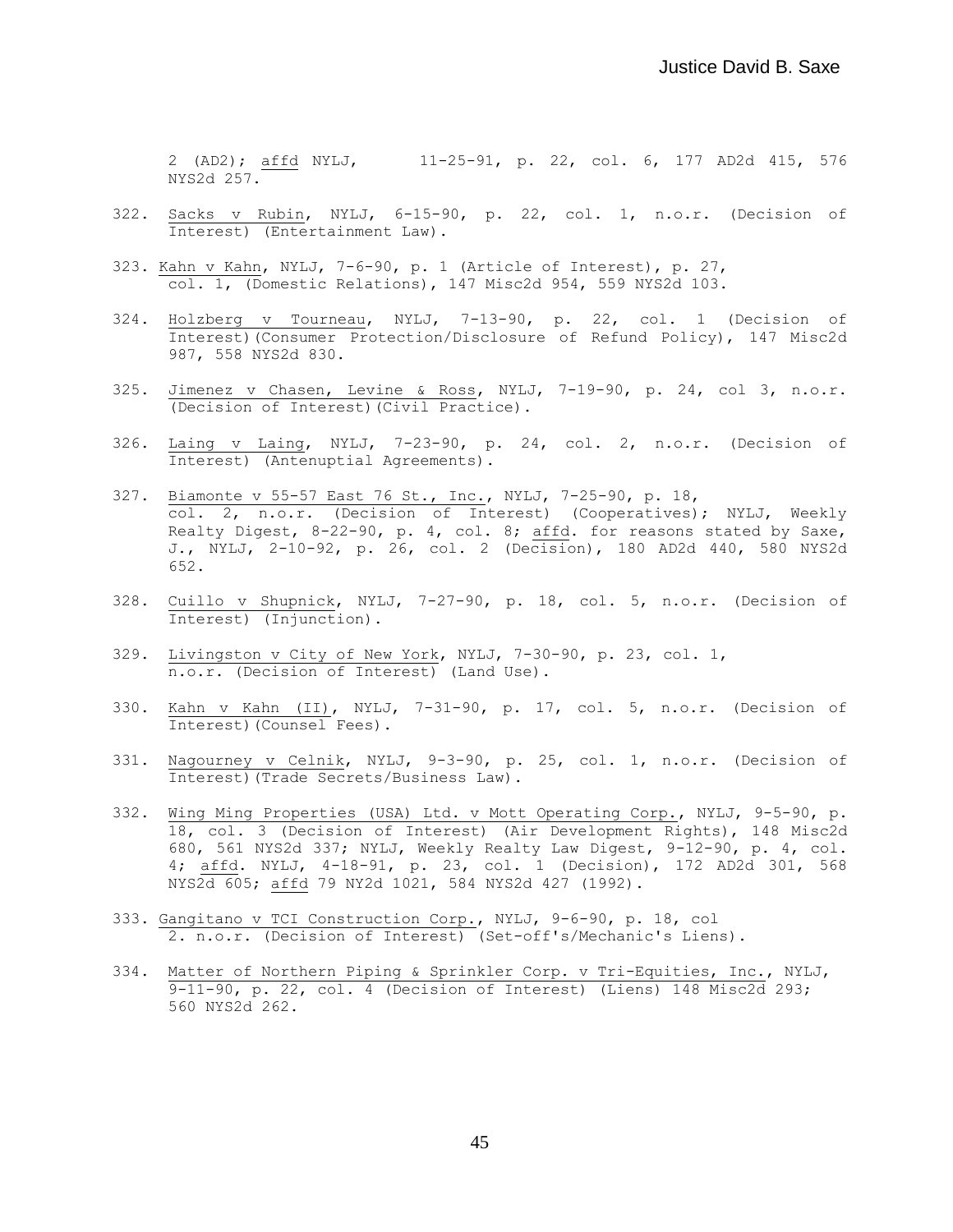- 335. The Residences of World Wide Plaza & Tax Commission of the City of New York, NYLJ, 9-12-90, p. 22, col. 1, n.o.r. (Decision of Interest) (Attorney Disqualification).
- 336. Sorrendeguy v Cobham Ent. Inc., NYLJ, 9-17-90, p 24, col. 3, n.o.r. (Decision of Interest)(Medical Malpractice).
- 337. Condom Sense Inc. v New York Telephone Co., NYLJ, 9-20-90, p. 1 (Article of Interest), p. 25, col. 4 (Decision) (Preliminary Injunction), 148 Misc2d 354; 560 NYS2d 385.
- 338. Security Pacific Business Credit Inc. v Peat Marwick Main & Co., NYLJ,  $9-20-90$ , p. 25, col. 5 (Decision of Interest); reversed NYLJ,  $5-1-91$  p. 1, col. 3 (Article of Interest) (Tort Law/Negligence); NYLJ, 5-6-91, p. 21, col. 3, 165 AD2d 622, 569 NYS2d 57 (AD1, 3-2); lv granted 175 AD2d 685, 573 NYS2d 894 (1991); order reversed NYLJ, 7-2-92, p. 1, col. 3 (Article of Interest); NYLJ,  $\overline{7-8-92}$  p. 23, col. 5 (Decision), et seq, 80 NY2d 918, 589, NYS2d 302; analyzed "Arnoff & Klampert, Professional Liability--Accountants: The Privity--Causation Equation," NYLJ, 8-25- 92, p. 3 col. 3.
- 339. 31-32 Gourmet Corp. v Cable Bldg. Assoc., NYLJ, 9-6-90, p. 1, col. 3 (Article of Interest), n.o.r.; 9-27-90, p. 17, col. 1 (Decision) (Real Estate/Commercial Lease).
- 340. Liberman v Gelstein, NYLJ, 10-3-90, p. 21, col. 5 n.o.r. (Decision of Interest); noted in Weekly Realty Law Digest, NYLJ, 10-24-90, p. 4, col. 3; affd NYLJ, 12-16-91, p. 26, col. 6 (Decision), 178 AD2d 215, 577 NYS2d 271; affd 80 NY2d 429, 590 NYS2d 857 (Real Estate Law).
- 341. Phibro Distributors Corp. v Fidelity International Bank, NYLJ, 10-11-90, p. 23, col. 6 (Decision of Interest) (Letter of Credit Issue), 148 Misc2d 498, 560 NYS2d 952; reversed NYLJ, 9-3-91, p. 22, col. 3 (Decision), 175 AD2d 777, 573 NYS2d 617; lv denied 79 NY2d 755, 583 NYS2d 191.
- 342. Ganson v Goldfader, NYLJ, 10-22-90, p. 24, col. 4 (Decsion); NYLJ, 10- 31-90, p. 4, col. 5 (Weekly Realty Law Digest), 148 Misc2d 608, 561 NYS2d 366 (Real Estate Law).
- 343. Robin v Cook, NYLJ, 10-30-90, p. 22, col. 1, n.o.r. (Decision of Interest)(Contracts).
- 344. Sommer v Dreyer & Traub, NYLJ, 10-23-90, p. 1, col. 3 (Article of Interest); NYLJ, 10-24-90, p. 22, col. 4, n.o.r. (Decision) (Temporary Restraining Order).
- 345. Weidman v Fuchsberg, NYLJ, 10-25-90, p. 30, col. 2 (Article of Interest) (Arbitration/Bad Faith), n.o.r.; modified NYLJ, 11-15-91, p. 1, col. 3 (Article of Interest); NYLJ,  $11\overline{-18-91}$ , p. 21, col. 1 (Decision of Interest), 177 AD2d 342, 576 NYS2d 232; lv denied 79 NY2d 758, 583 NYS2d 193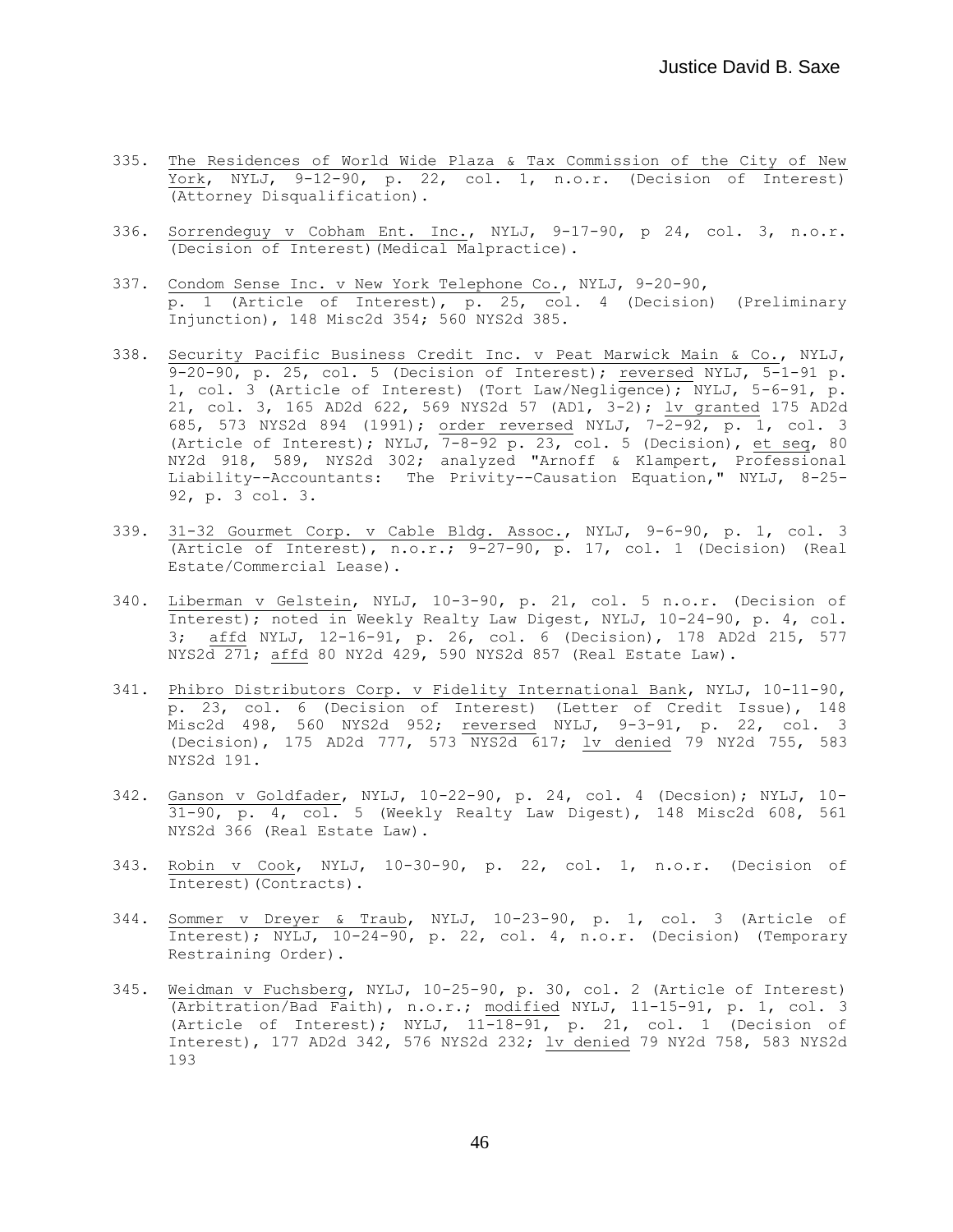- 346. Matter of Allstate Ins. Co., NYLJ, 10-25-90, p. 30, col. 4 (Decision of Interest) (Insurance Law), 148 Misc2d 759, 561 NYS2d 362; NYLJ, 10-29- 90, p. 26, col. 1 (Decision); affd NYLJ, 12-5-91, p. 24, col. 4 (Decision); 178 AD2d 142, 576 NYS2d 577; lv denied 79 NY2d 756, 583 NYS2d 191.
- 347. Marcus v Zenith Travel, Inc., NYLJ, 11-19-90, p. 25, col. 3 (Decision of Interest) (Travel Law); affd NYLJ, 1-3-92, p. 22, col. 5, 178 AD2d 372, 577 NYS2d 820.
- 348. Baskin & Sears v Lyons, NYLJ, 11-21-90, p. 23, col. 1, n.o.r. (Decision of Interest) (Summary Judgment); affd 188 AD2d 307, 590 NYS2d 475 (AD1, 1992).
- 349. Tarigo v Tarigo, NYLJ, 11-23-90, p. 27, col. 1, n.o.r. (Decision of Interest)(Landlord & Tenant/Succession).
- 350. Newmark & Co. Real Estate v Murray Feiss Lamp Corp., NYLJ, 11-28-90, p. 22, col. 3, n.o.r. (Decision of Interest)(Real Estate).
- 351. Ansonia Tenants' Coalition Inc. v Ansonia Associates, NYLJ, 12-4-90, p. 28, col. 2 (Decision of Interest); Realty Law Digest; NYLJ, 12-19-90, p. 4. col. 3 (denying tenants' motion for injunction against co-op conversion), 151 Misc2d 213, 573 NYS2d 211; affd for the reasons stated by Saxe, J.; NYLJ, 5-29-91, p. 22, col. 2 (Decision of Interest)(Coops); noted in NYLJ, Realty Law Digest, 6-5-91, p. 4, col. 5; NYLJ, 2-3-92, p. 23, col. 3, AD2d 594, 580 NYS2d 649.
- 352. Brockman v Frank, NYLJ, 1-25-91, p. 1, col. 3 (Article of Interest), p. 22, col. 3 (Decision), 149 Misc2d 399, 565 NYS2d 426 (Defamation).
- 353. Jeffries Avlon, Inc. v Gallagher, NYLJ, 2-7-91, p. 24, col. 2 (Decision of Interest), 149 Misc2d 552; 567 NYS2d 339; (Defamation, Punitive Damages).
- 354. Gracie Associates v Marine Midland Bank, N.A., NYLJ, 2-25-91, p. 1, col. 3, (Article of Interest), n.o.r.; 2-26-91, p. 21, col. 5, (Decision of Interest)(Co-ops; Insolvency).
- 355. Murnane v Olympia & York Battery Co., NYLJ, 4-5-91, p. 28, col. 1, n.o.r. (Decision of Interest)(Labor Law § 240).
- 356. Siegel v Sulfonic Intermediates, NYLJ, 4-9-91, p. 25, col. 6, n.o.r. (Decision of Interest)(Personal Jurisdiction).
- 357. Rentschler v Rentschler, NYLJ, 3-8-91, p. 22, col. 1, n.o.r. (Decision of Interest)(Domestic Relations).
- 358. Katell v Morgan Stanley Group, Inc., NYLJ, 6-24-91, p. 25, col. 2, n.o.r. (Decision of Interest)(Partnership Law).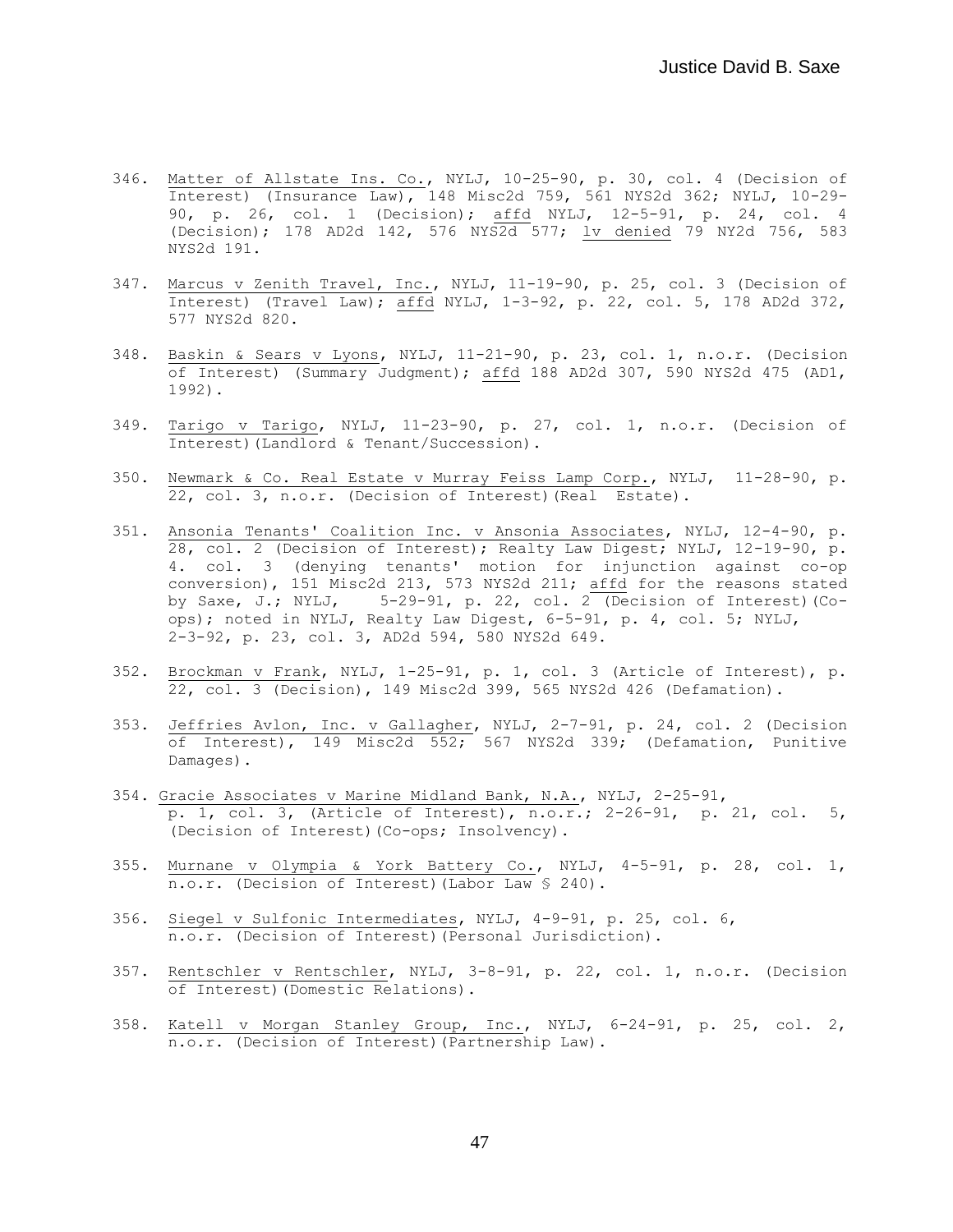- 359. Denburg v Parker Chapin Flattau & Klimpl, NYLJ, 4-2-91, p. 1, col. 3 (Article of Interest), p. 22, col. 4, n.o.r (Decision)(Partnership Law); modified NYLJ, 6-22-92. p. 25, col. 1, 184 AD2d 343, 586 NYS2d 107; modified 82 NY2d 375, 604 NYS2d 900 (1993).
- 360. Klaperman v Klaperman, NYLJ, 4-12-91, p. 21, col. 2 (Decision of Interest), 151 Misc2d 36, 571 NYS2d 863 (Domestic Relations).
- 361. Rattner v Rattner, NYLJ, 4-25-91, p. 26, col. 2, n.o.r. (Decision of Interest)(Domestic Relations).
- 362. 69/70 Street Assoc. v Board of Managers of Kingsley Condominiums, NYLJ, 5-1-90, p. 21, col. 6, n.o.r. (Decision of Interest); noted in NYLJ, Realty Law Digest, 5-15-91 (Condominiums).
- 363. Prudential Insurance v Ward, NYLJ, 5-15-91, p. 22, col. 2 (Decision of Interest); noted in NYLJ, Realty Law Digest, 5-29-91, p. 4. col. 6, 150 Misc2d 591, 570 NYS2d 264 (Real Property).
- 364. Confrerie de la Chaine des Rotisseins Ltd. v Chase, NYLJ, 5-23-91, p. 24, col. 5, n.o.r. (Decision) (Association Members Rights).
- 365. Thomson U.S. Inc. v Gosnell, NYLJ, 6-27-91, p. 24, col. 2 (Decision), 151 Misc2d 249, 573 NYS2d 375, aff'd, 181 AD2d 558, 581 NYS2d 764 (Commercial Law).
- 366. Beigel v Cohen, NYLJ, 7-11-91, p. 22, col. 2 (Decision); 7-12-91, p. 2, col. 3 (Article of Interest), n.o.r. (Dismissal with and without Prejudice).
- 367. Abramowitz v Woodner, NYLJ, 7-17-91, p. 22, col. 2, n.o.r. (Decision of Interest)(Storage Room) (Landlord & Tenant).
- 368. Septimo v Monaco, NYLJ, 7-24-91, p. 22, col. 2, n.o.r (Decision of Interest)(Estate Law).
- 369. Glasser v Liberty Travel Service, Inc., NYLJ, 9-6-91, p. 21, col. 5, n.o.r. (Decision) (Contract Law); affd 190 AD2d 616, 593 NYS2d 820 (AD1).
- 370. Norwood v Cicatelli, NYLJ, 9-12-91, p. 22, col. 5, n.o.r. (Decision of Interest)(Employment Law).
- 371. Bell v Allen, NYLJ, 9-18-91, p. 22, col. 4, n.o.r. (Decision of Interest); noted NYLJ, Weekly Realty Law Digest, 10-9-91, p. 4. col. 6 (Real Estate Law).
- 372. DeSantis v White Rose Assoc., NYLJ, 9-11-91, p. 1, col. 3 (Article of Interest) (Real Estate Law); p. 21, col. 3 (Decision); noted in NYLJ, Realty Law Digest, 9-25-91, p. 7; noted in NY Times, Sunday Real Estate Section, 10-6-91, p. 1; 152 Misc2d 567, 578 NYS2d 363; cited in Federal Mtge. Corp. v DHCR, 87 NY2d 325 (1995).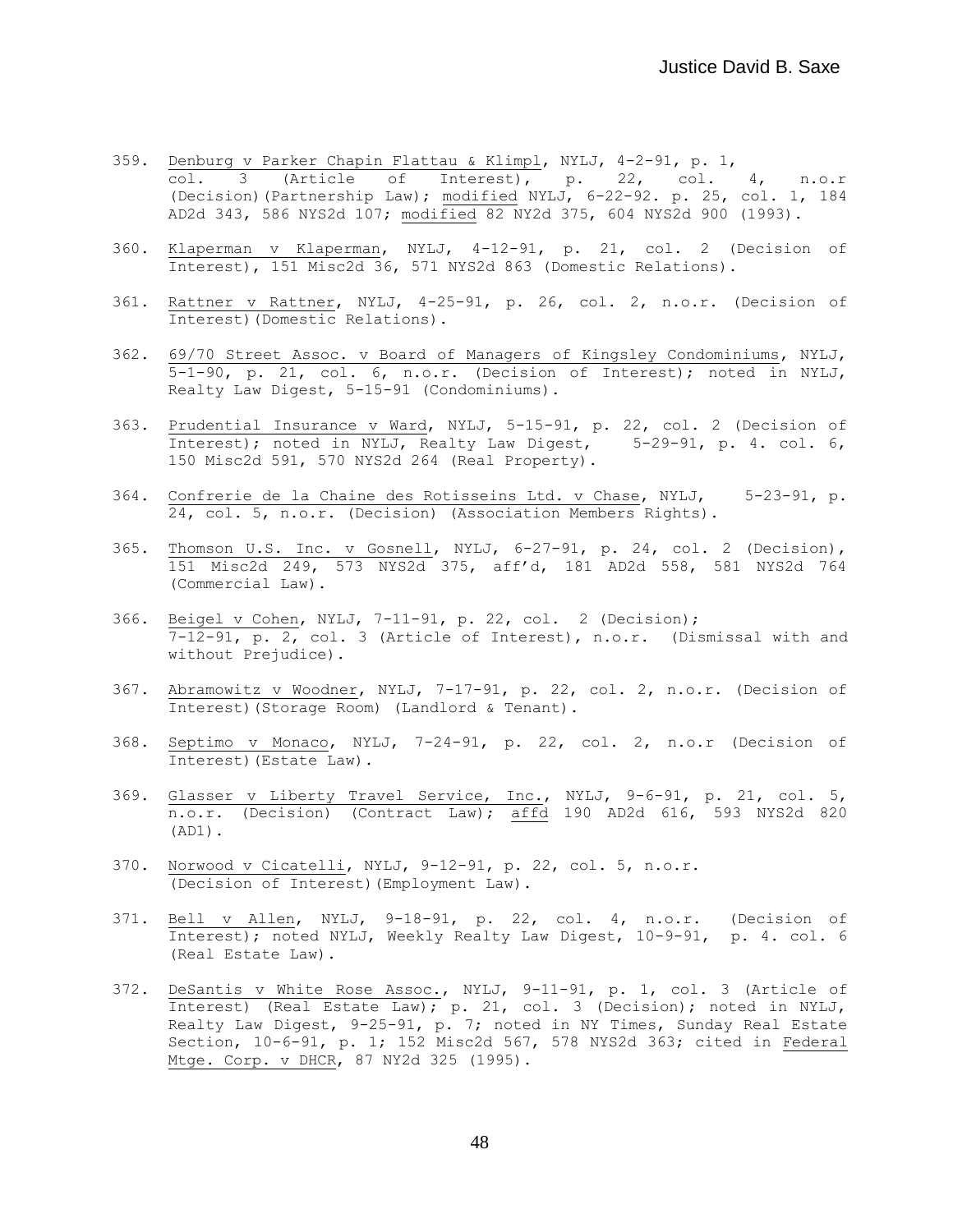- 373. Matter of Zaretsky (NYCH & HC), NYLJ, 9-24-91, p. 21, col. 6, n.o.r. (Decision of Interest) (Employment Law); reversed 196 AD2d 454, 601 NYS2d 290; affd NYLJ, 7-7-94, p. 25, col. 2, 84 NY2d 140, 615 NYS2d 341.
- 374. Manning v Ritter, NYLJ, 10-3-91, p. 1, col. 3, n.o.r. (Article of Interest)  $(Co-op Law)$ ; 10-4-91, p. 22, col. 1 (Decision).
- 375. Drexel Burnham Lambert, Inc. v Telex Corp., NYLJ, 10-31-91, p. 24, col. 2, n.o.r. (Decision of Interest)(Bankruptcy Law).
- 376. Association of Surrogates and Supreme Court Reporters v Office of Court Administration, [decision dictated into the record]) NYLJ, 10-31-91, p. 1, col. 3 (Article), n.o.r.; affd NYLJ, 12-23-91, p. 1, col. 2 (Article), 178 AD2d 314, 577 NYS2d 386 (AD 1); 12-30-91, p. 29, col. 1 (Decision); affd NYLJ, 1-22-92, p. 22, col. 2, 79 NY2d 39, 580 NYS2d 153 (Lag-payroll Case) (Civil Service Law).
- 377. Levine v Gottlieb, NYLJ, 11-27-91, p. 22, col. 4, n.o.r. (Decision of Interest) (Co-op Law); noted, NYLJ, Realty Law Digest,1-8- 92, p. 4, col. 5.
- 378. MK West Street Co. v Imperial Equipment Corp., NYLJ, 12-3-91, p. 25, col. 3, n.o.r. (Decision of Interest)(UCC Law).
- 379. The Original Homestead Restaurant Inc v 58 & 60 Ninth Avenue Realty Corp., NYLJ, 12-11-91, p. 22, col. 4, n.o.r. (Decision of Interest) (Real Estate Law); noted in New York Law Journal Weekly Realty Law Digest, NYLJ, 1-22-92, p. 5, col. 3.
- 380. Sacks v Rubin, NYLJ, 12-10-91, p. 1 col. 3 (Article of Interest), n.o.r;  $\overline{12-11-91}$ , p. 22, col. 5 (Decision) (Contract Law).
- 381. Albrecht Advertising & Design, Inc. v Lear Publishing Inc., NYLJ, 12-19- 91, p. 25, col. 6, n.o.r. (Decision of Interest) (Commercial Law).
- 382. North River Ins. Co. v United National Ins. Co., NYLJ, 3-7-91, p. 25, col. 1 (Decision), n.o.r.; modified NYLJ, 12-10-91, p. 21, col. 3, 172 AD2d 46, 577 NYS2d 588 (AD1); lv dismissed 75 NY2d865, 552 NYS2d 930; lv granted NYLJ, 7-6-92, p. 25, col. 6 (Insurance) (Ct of Appeals), 80 NY2d 753, 587 NYS2d 904; and order reversed 81 NY2d 812, 595 NYS2d 377 (1993).
- 383. Weiss v Alterman, NYLJ, 12-27-91, p. 23, col. 3 (Decision of Interest), 152 Misc2d 629, 577 NYS2d 768 (Secured Transactions).
- 384. Cooke v Wozencraft, NYLJ, 12-16-91, p. 31, col. 3, n.o.r. (Decision of Interest)(Civic RICO).
- 385. Mendez v HRH Construction Co. Inc., NYLJ, 12-30-91, p. 29, col. 3 (Decision of Interest), 152 Misc2d 610, 578 NYS2d 383 (Personal Injury).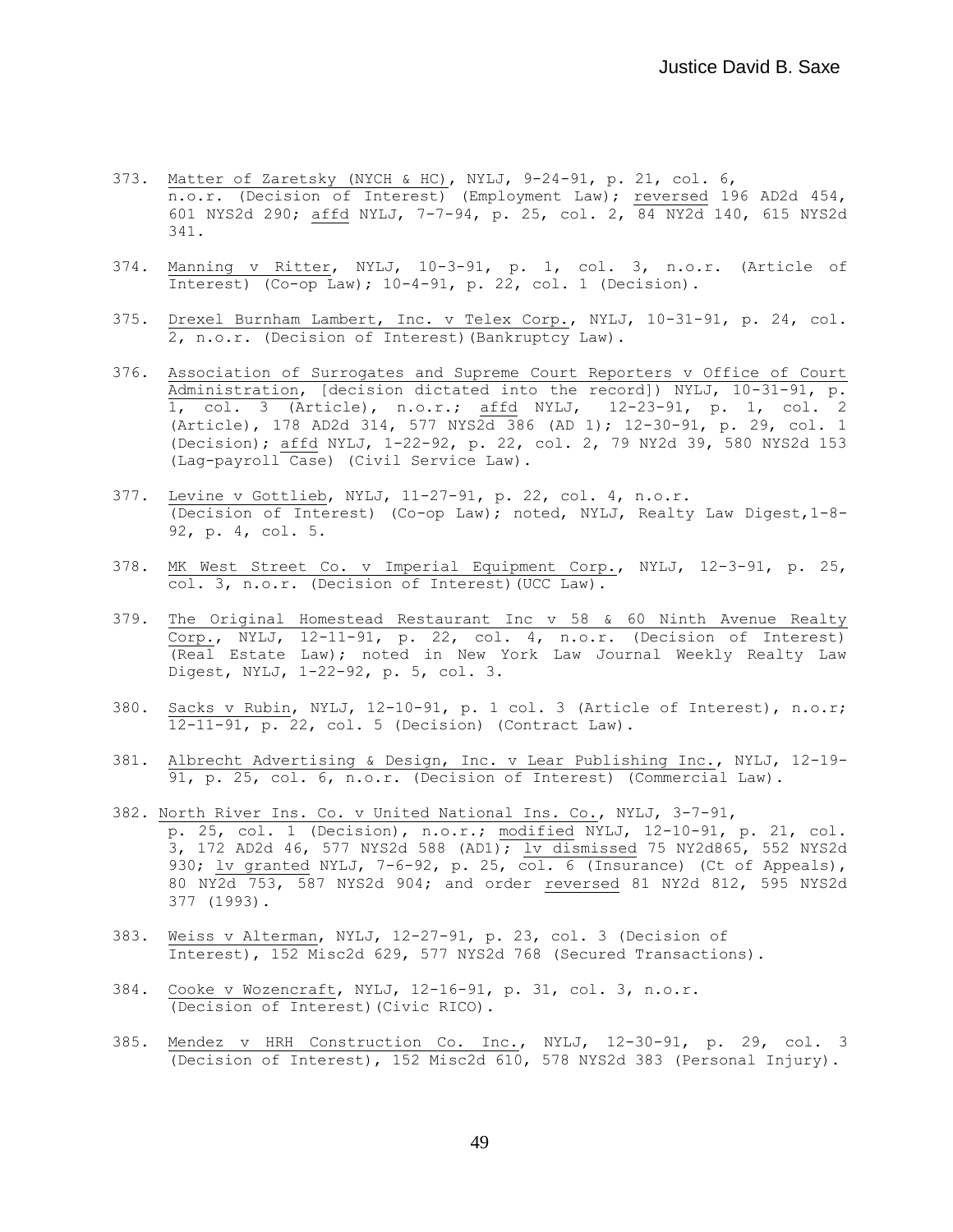- 386. Omabuild Corp. v Dolron Restaurant, NYLJ, 1-8-92, p. 22, col. 2, n.o.r. (Decision of Interest) (Landlord & Tenant); appeal dismissed 198 AD2d 922, 603 NYS2d 936 (1993).
- 387. Rosenberg v Showa Denko K.K., NYLJ, 1-13-92, p. 24, col. 6, n.o.r. (Decision of Interest)(Consolidation).
- 388. Paul Stuart, Inc. v Individualized Shirt Co., NYLJ, 1-16-92, p. 24 col. 5, n.o.r. (Decision of Interest)(Trade Regulation).
- 389. Morgan v Commonwealth Land Title Insurance Co., NYLJ, 1-22-92, p. 25, col. 1, n.o.r. (Decision of Interest) (Title Insurance); noted in NYLJ, Realty Law Digest, 3-18-92, p. 5, col. 2
- 390. Ansonia Associates v New York State Division of Housing and Community Renewal, NYLJ, 1-29-92, p. 21, col. 6 (Decision of Interest), n.o.r.; modified NYLJ, 6-24-93, p. 21, col. 5; 194 AD2d 446, 599 NYS2d 275 (AD1, 1993); lv appeal dismissed 82 NY2d 875, 610 NYS2d 138; lv appeal denied 82 NY2d 662, 610 NYS2d 149; rearg denied 83 NY2d 801, 611 NYS2d 137 (Landlord & Tenant).
- 391. Weiss v Alterman, NYLJ, 2-4-92, p. 22, col. 2 (Decision of Interest), 152 Misc2d 629, 577 NYS2d 768 (Debtor and Creditor).
- 392. Zemar Nuova SRL v Monique Shoes, Inc., NYLJ, 2-10-92, p. 28, col. 2, n.o.r. (Decision of Interest)(Fraudulent Conveyance).
- 393. South Street Seaport L.P. v Jade Sea Restaurant, Inc., NYLJ, 2-11-92, p. 22, col. 5, n.o.r. (Decision of Interest)(Landlord & Tenant).
- 394. Matter of J.L. (McBarnette), NYLJ, 2-20-92, p. 23, col. 3, n.o.r. (Decision of Interest) (Administrative Law).
- 395. New Connecticut Bank & Trust, N.A. v Gross, NYLJ, 2-27-92, p. 25, col. 3, n.o.r. (Decision) (Commercial Law).
- 396. Commissioner of the State Insurance Fund v Global Distributors Inc., NYLJ, 2-24-92, p. 35, col. 5, n.o.r. (Decision of Interest)(Workers' Compensation).
- 397. Gordon v Gordon, NYLJ, 3-9-92, p. 1, col. 3 (Article of Interest) (Domestic Relations), n.o.r.; 3-10-92, p. 22, col. 5, (Decision of Interest); affd 205 AD2d 446, 614 NYS2d 904 (AD1, 1994).
- 398. Hakim v Hakim, NYLJ, 3-16-92, P. 27, col. 5, n.o.r. (Decision) (Domestic Relations).
- 399. S.B.S. Assoc. v Weissman-Heller Inc., NYLJ, 3-18-92, p. 22, col. 2, n.o.r. (Decision of Interest)(Real Property Tax).

50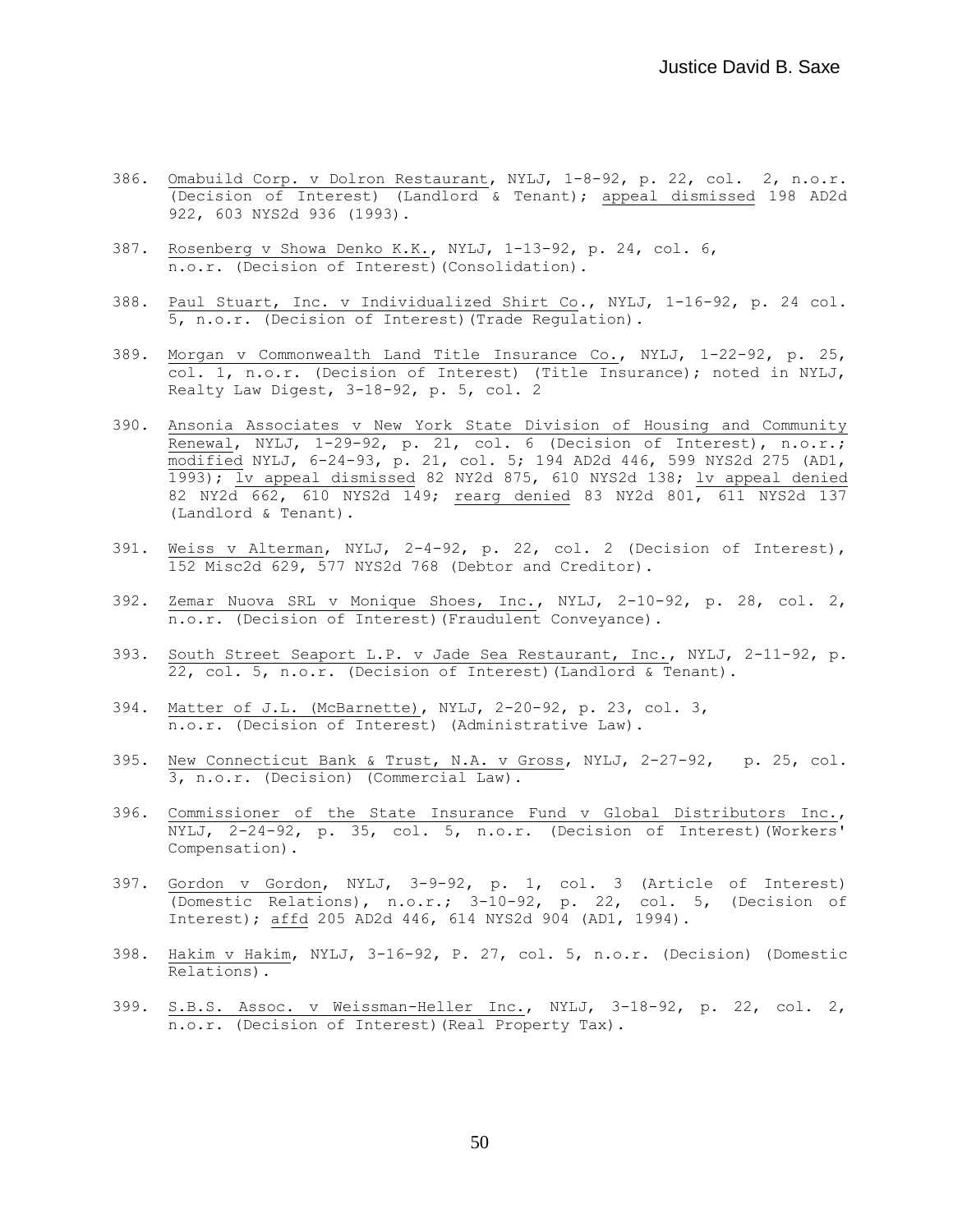- 400. Board of Managers of the Seaport South Condominium v 130 Water St. Assoc., NYLJ, 4-8-92, p. 28, col. 5 (Decision of Interest) (Condominiums); discussed and reported in NYLJ, Realty Law Digest, 5-13- 92, p. 4. col. 6, 153 Misc2d 813, 583 NYS2d 142.
- 401. Flax v Flax, NYLJ, 4-20-92, p. 28, col. 1, n.o.r. (Decision of Interest)(Fixing of Valuation Date).
- 402. Matter of Duane St. Assocs., NYLJ, 4-29-92, p. 22, col. 5, n.o.r. (Decision of Interest)(Real Property Law).
- 403. Relide Realty v Bernard Lang & Co., NYLJ, 5-6-92, p. 22, col. 1 (Decision of Interest), n.o.r..
- 404. Kipper v Kipper, NYLJ, 5-13-92, p. 21, col. 5, n.o.r. (Decision of Interest)(Domestic Relations).
- 405. Backe v Young Broadcasting, Inc., NYLJ, 5-22-92, p. 22, col. 3, n.o.r. (Decision of Interest)(Contracts).
- 406. Bernard v Nash, NYLJ, 6-3-92, p. 22, col. 3, n.o.r. (Decision of Interest)(Landlord & Tenant).
- 407. Merrick v Merrick, NYLJ, 6-5-92, p. 27, col. 2, 154 Misc2d 559, 585 NYS2d 989 (Domestic Relations); affd 190 AD2d 516, 593 NYS2d 192 (AD1, 1993).
- 408. Uboh-Abiola v Abiola, NYLJ, 6-11-92, p. 1, col. 2 (Article of Interest); 6-12-92, p. 22, col. 1, n.o.r. (Decision) (Domestic Relations).
- 409. Chin v Lau, NYLJ, 7-24-92, p. 21, col. 6, n.o.r. (Decision of Interest)(Evidence-Domestic Relations).
- 410. McCarthy v McCarthy, NYLJ, 7-13-92, p. 32, col. 3, n.o.r. (Decision of Interest)(Child Custody).
- 411. Matter of Dentom Transportation Inc., NYLJ, 7-31-92, p. 22, col. 2, n.o.r. (Decision of Interest)(City Charter).
- 412. Sullivan v Sullivan, NYLJ, 9-22-92, p. 1, col. 3 (Article/Equitable Distribution);  $9-23-92$ , p. 22, col. 1 (Decision of Interest), 155 Misc2d 440, 588 NYS2d 232; affd 201 AD2d 417, 607 NYS2d 937 (AD1, 1995).
- 413. Rentschler v Rentschler, NYLJ, 9-22-92, p. 22, col. 1 (Decision of Interest) (Child Custody); modified NYLJ, 5-5-94, p. 26, col. 5 (Decision), 204 AD2d 60, 611 NYS2d 523 (AD 1, 1994); dismissed NYLJ, 1- 19-95, p. 25, col. 4, 84 NY2d 1027, 623 NYS2d 182 (Ct of Appeals).
- 414. Patibandla Pharmacy Inc. v Perales, NYLJ, 9-24-92, p. 25, col. 2, n.o.r. (Decision of Interest)(Medicaid Law).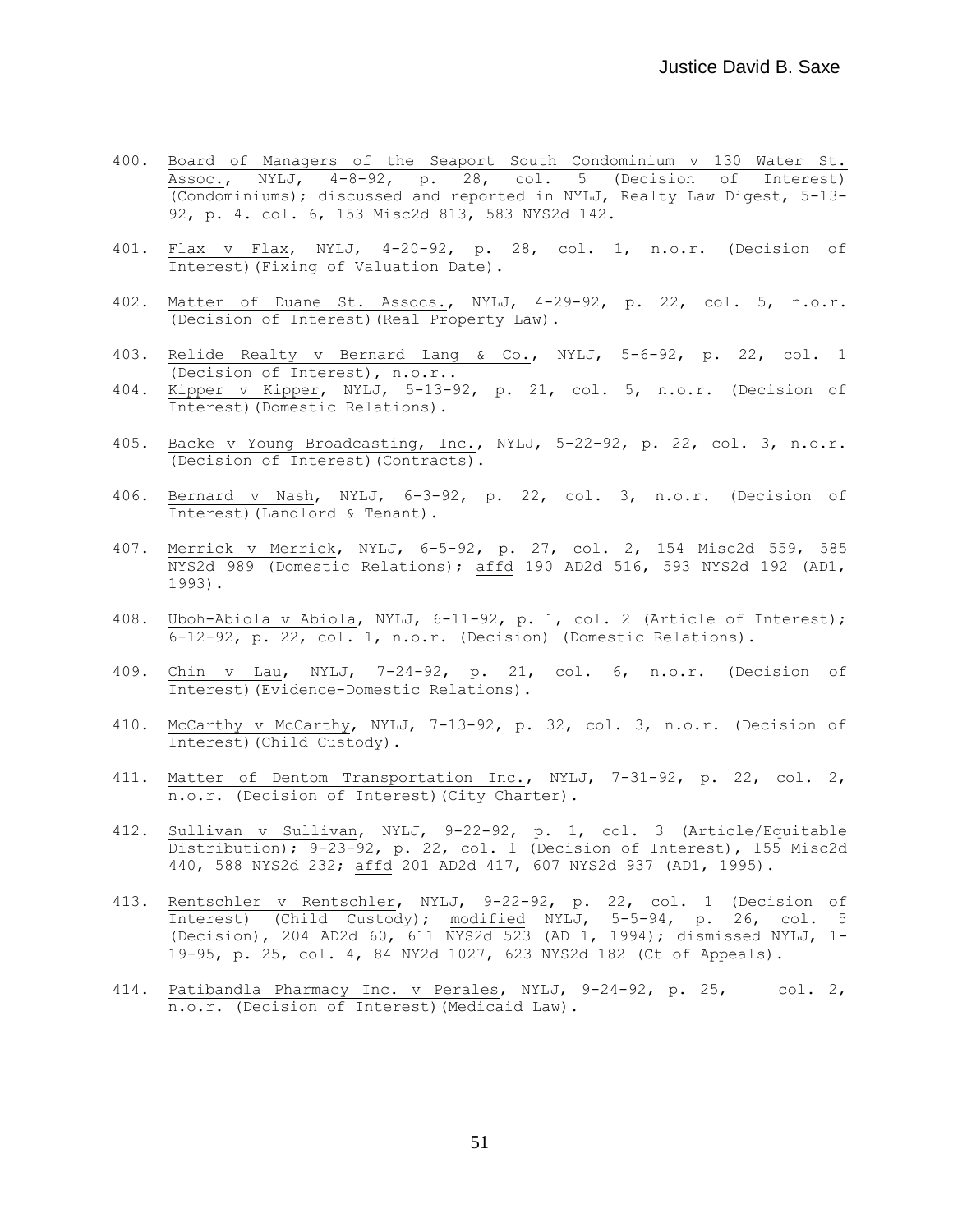- 415. Matter of Jackson (Triborough Bridge & Tunnel Authority, NYLJ, 10-19-92, p. 28, col. 6 (Decision of Interest), 155 Misc2d 715, 589 NYS2d 748 (Civil Service Law).
- 416. Marjorie G. v Stephen G., NYLJ, 10-29-92, p. 24, col. 1 (Decision of Interest), 156 Misc2d 198, 592 NYS2d 209 (Domestic Relations).
- 417. Peterson v Peterson, NYLJ, 11-18-92, p. 22, col. 1 (Decision of Interest); affd 199 AD2d 100, 605 NYS2d 865 (Domestic Relations) (AD1, 1993).
- 418. Merrick v Merrick, NYLJ, 11-23-92, p. 1, col. 3 (Article of Interest); 11-24-92, p. 31, col. 4 (Decision), 163 Misc2d 929, 622 NYS2d 852 (Matrimonial Law - Attorney Disqualification).
- 419. Anonymous v Anonymous, NYLJ, 12-14-92, p. 28, col. 2, (Decision of Interest) (Matrimonial Law).
- 420. Carleton Woolen Mills Inc. v Richman Brothers Co., NYLJ, 12-28-92, p. 22, col. 2, n.o.r. (Decision of Interest)(Arbitration Law).
- 421. Matter of Antelis (Dept. of Sanitation), NYLJ, 1-8-93, p. 21, col. 6, n.o.r. (Decision of Interest)(Administrative Code).
- 422. McCann v McCann, NYLJ, 1-15-93, p. 22, col. 1 (Decision of Interest) (Domestic Relations), 156 Misc2d 540, 593 NYS2d 917.
- 423. Zelnik v Zelnik, NYLJ, 2-9-93, p. 1, col. 6 (Article of Interest); 2-10-93, p. 22, col. 1 (Decision); 196 AD2d 700, 601 NYS2d 701 (Domestic Relations) (AD1).
- 424. Matter of Baines (Shapiro), NYLJ, 4-8-93, p. 24, col. 1, n.o.r. (Decision of Interest)(Partnership).
- 425. Horton v Horton, NYLJ, 4-8-93, p. 1, col. 6 (Decision of Interest); NYLJ, p. 22, col. 1 (Decision); 157 Misc2d 480; 597 NYS2d 564 (Domestic Relations).
- 426. Barrett v Barrett, NYLJ, 4-20-93, p. 22, col. 5, n.o.r. (Decision of Interest)(Domestic Relations).
- 427. Merrick v Merrick, NYLJ, 5-3-93, p. 1, col. 1 (Today's News Update); 5-3-93, p. 28, col. 1 (Decision), 154 Misc2d 559, 585 NYS2d 989 (Domestic Relations); affd 190 AD2d 516, 593 NYS2d 192 (AD1, 1993).
- 428. Encore College Bookstores, Inc. v State University of New York Fashion Institute of Technology, New York, NYLJ, 5-20-93, p. 29, col. 3, n.o.r. (Decision of Interest)(Domestic Relations).
- 429. Schapiro v Schapiro, NYLJ, 5-24-93, p. 27, col. 3 (Decision of Interest),n.o.r.; affd 5-9-94, p. 26, col. 3 (Decision), 204 AD2d 87, 612 NYS2d 6 (Domestic Relations).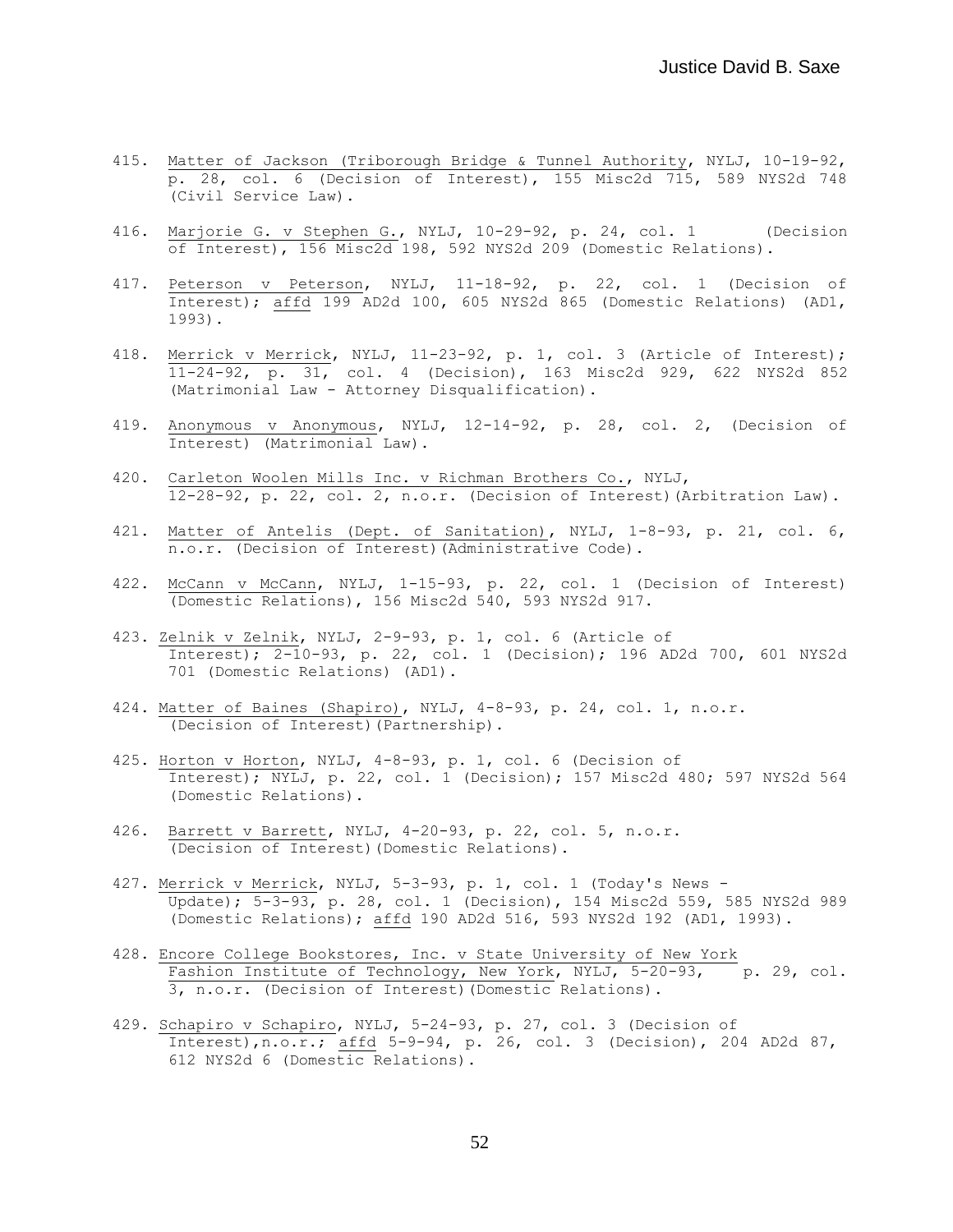- 430. Greer v Bane, NYLJ, 6-2-93, p. 1, col. 3 (Article of Interest); 6-3-93, p. 22, col. 5 (Decision of Interest), 158 Misc2d 486, 600 NYS2d 607 (Claim for Foster-Care Funds).
- 431. Ballschmieder v New York City Employees Retirement System, affd NYLJ, 6- 8-93, p. 23, col. 3 (Decision of Interest), 205 AD2d 363, 614 NYS2d 900 (Administrative Law).
- 432. Meyheroff v Meyerhoff, NYLJ, 6-17-93, p. 24, col. 4, n.o.r. (Decision of Interest)(Jurisdiction).
- 433. Cohen v Cohen, affd NYLJ, 6-28-93, p. 23, col. 1 (Decision of Interest), 209 AD2d 329, 619 NYS2d 546 (Mental Hygiene of Law) (AD1, 1994).
- 434. Matter of Early, NYLJ, 7-1-93, p. 1 col. 3, (Article of Interest); 7-2- 93, p. 22, col. 2, n.o.r. (Decision)(Mental Hygiene of Law).
- 435. Ewerse v Elghanayan, NYLJ, 8-3-93, p. 22, col. 2, n.o.r. (Decision of Interest)(Contracts).
- 436. Lenczycki v Shearson Lehman Hutton, NYLJ, 8-3-93, p. 1, col. 3 (Article of Interest);  $8-4-93$ , p. 22, col. 3, n.o.r. (Decision)(Contracts).
- 437. Baritz v Haber, NYLJ, 8-16-93, p. 23, col. 4 (Decision of Interest), 198 AD2d 922, 603 NYS2d 936 (Domestic Relations).
- 438. Ward v Ward, NYLJ, 8-27-93, p. 22, col. 5, n.o.r. (Decision of Interest)(Domestic Relations).
- 439. Matter of Ansonia Associates v NYS Division of Housing, NYLJ, 9-1- 93, p. 21, col. 5, n.o.r. (Decision) (Landlord & Tenant).
- 440. Landa v Landa, NYLJ, 9-1-93, p. 21, col. 6, n.o.r. (Decision) (Domestic Relations).
- 441. Flashner v Harvis, NYLJ, 9-3-93, p. 22, col. 1, n.o.r. (Decision of Interest)(Domestic Relations).
- 442. Baines v Shapiro, NYLJ, 9-13-93, p. 1, col, 3, n.o.r. (Article of Interest); 9-14-93, p. 21, col. 6(Decision) (Partnership Law).
- 443. Anonymous v Anonymous, NYLJ, 9-23-93, p. 1, col. 6, (Article of Interest); 9-24-93, p. 22, col.1.. n.o.r. (Domestic Relations); discussed at length in Florescue, "Distribution of a Law Partnership" (Domestic Relations Law Column) 10-29-93, p. 3, col. 1; affd NYLJ, 12- 21-95, p. 25, col. 3 (Decision), 222 AD2d 305, 636 NYS2d 12.
- 444. Cooke v Cooke, NYLJ, 9-24-93, p. 21, col. 5 (Decision of Interest), 201 AD2d 400, 607 NYS2d 662 (Domestic Relations).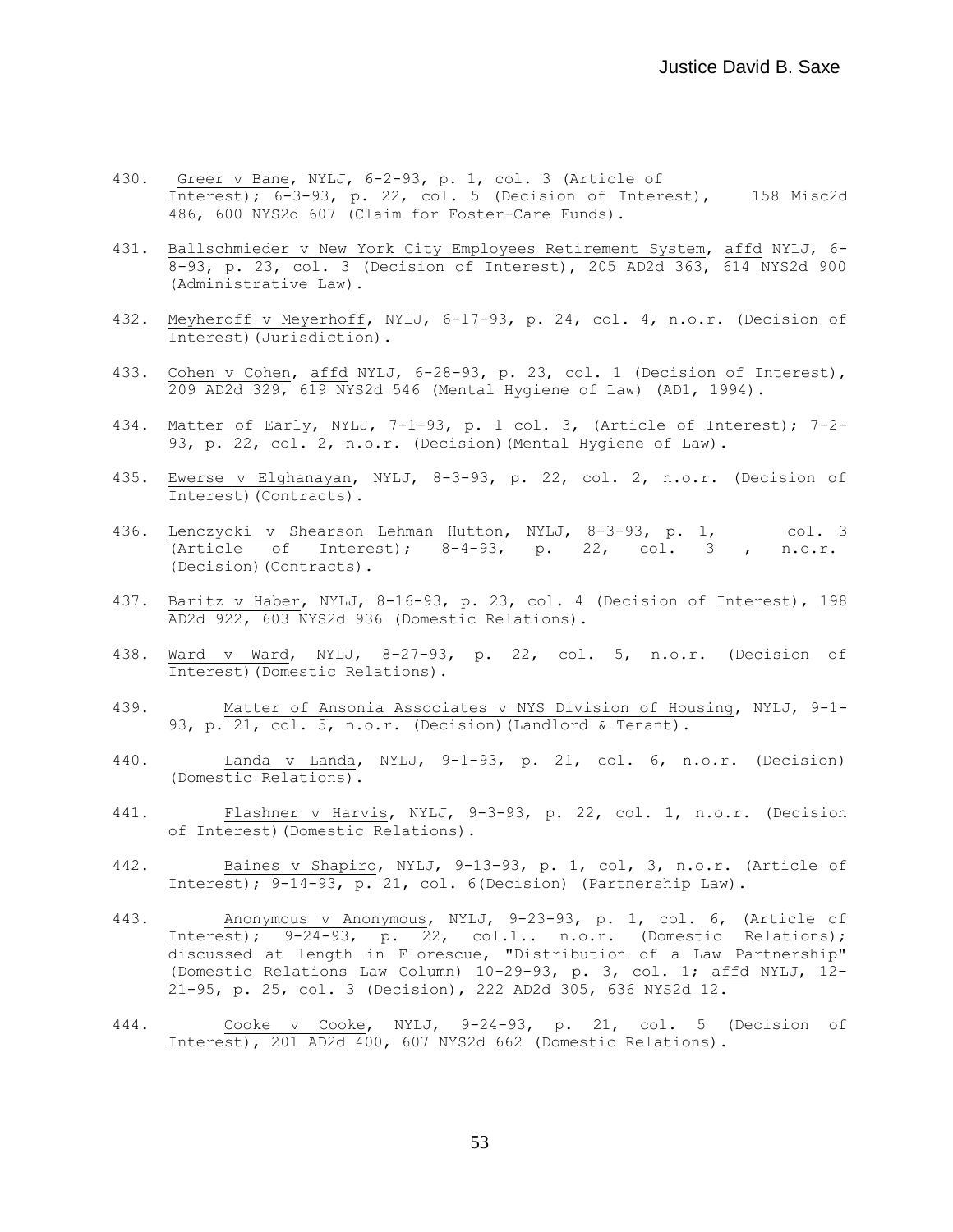- 445. Kerzner v Kerzner, NYLJ, 10-4-93, p. 24, col. 2, n.o.r. (Decision of Interest)(Domestic Relations).
- 446. Rivera v Bane, NYLJ, 10-15-93, p. 22, col. 1, n.o.r. (Decision of Interest)(Civil Procedure).
- 447. Glass v Glass, NYLJ, 11-1-93, p. 29, col. 1, n.o.r. (Decision of Interest)(Domestic Relations).
- 448. Meikle v Soft Sheen Products, Inc., NYLJ, 11-17-93, p. 28, col. 5, n.o.r. (Decision of Interest)(Insurance Law).
- 449. Goldstein v Goldstein, NYLJ, 12-2-93, p. 24, col. 5 (Decision); affd, for the reasons stated by Saxe, J.,  $6-20-94$ , p. 26 col. 5, 205 AD2d 375, 614 NYS2d 126 (Domestic Relations) (AD1).
- 450. Merrick v Merrick, NYLJ, 12-9-93, p. 1, col. 6 (Article of Interest); 12-10-93, p. 26, col. 3 (Decision), 165 Misc2d 180, 627 NYS2d 884 (Domestic Relations); affd 223 AD2d 373, 636 NYS2d 1006 (for reasons stated by Saxe, J.).
- 451. Matter of Gilchinsky (Rodgers & Hammerstein), NYLJ, 12-21-93, p. 21, col. 6, n.o.r. (Decision of Interest)(Civil Rights); affd 4-20-95, p. 26, col. 6 (Decision), 214 AD2d 421, 625 NYS2d 184.
- 452. Anonymous v Anonymous, NYLJ, 1-3-94, p. 1, col. 1 (Article of Interest), n.o.r.; 1-4-94, p. 34, col. 5 (Decision), affd 213 AD2d 183, 623 NYS2d 576 (Domestic Relations).
- 453. Matter of Gloria R. and Alfred R. v Jane R., NYLJ, 1-10-94, p. 1, col. 3 (Article of Interest); 1-11-94, p. 22, col. 4 (Decision), n.o.r. (Grandparent Visitation); affd 209 AD2d 179, 618 NYS2d 24; lv dismissed in part, lv denied in part 85 NY2d 882, 626 NYS2d 752 ( Ct of Appeals, 1995).
- 454. Mongelli v Mongelli, NYLJ, 1-18-94, p. 1, col. 3 (Article of Interest); 1-19-94, p. 22, col. 4, n.o.r. (Decision) (Sequestration of Assets/Divorce).
- 455. McCarthy v McCarthy, NYLJ, 1-12-94, p. 21, col. 6, n.o.r. (Decision of Interest)(Relocation).
- 456. Matter of Nadelson (Citibank, N.A.), NYLJ, 2-4-94, p. 22, col. 3, n.o.r. (Decision of Interest)(Real Property).
- 457. Gorelik v Gorelik, NYLJ, 2-14-94, p. 26, col. 3, n.o.r. (Decision of Interest); republished NYLJ, 2-16-94, p. 21, col. 5 (Domestic Relations).
- 458. Fisher v Fisher, NYLJ, 2-17-94, p. 24, col. 5 (Decision of

54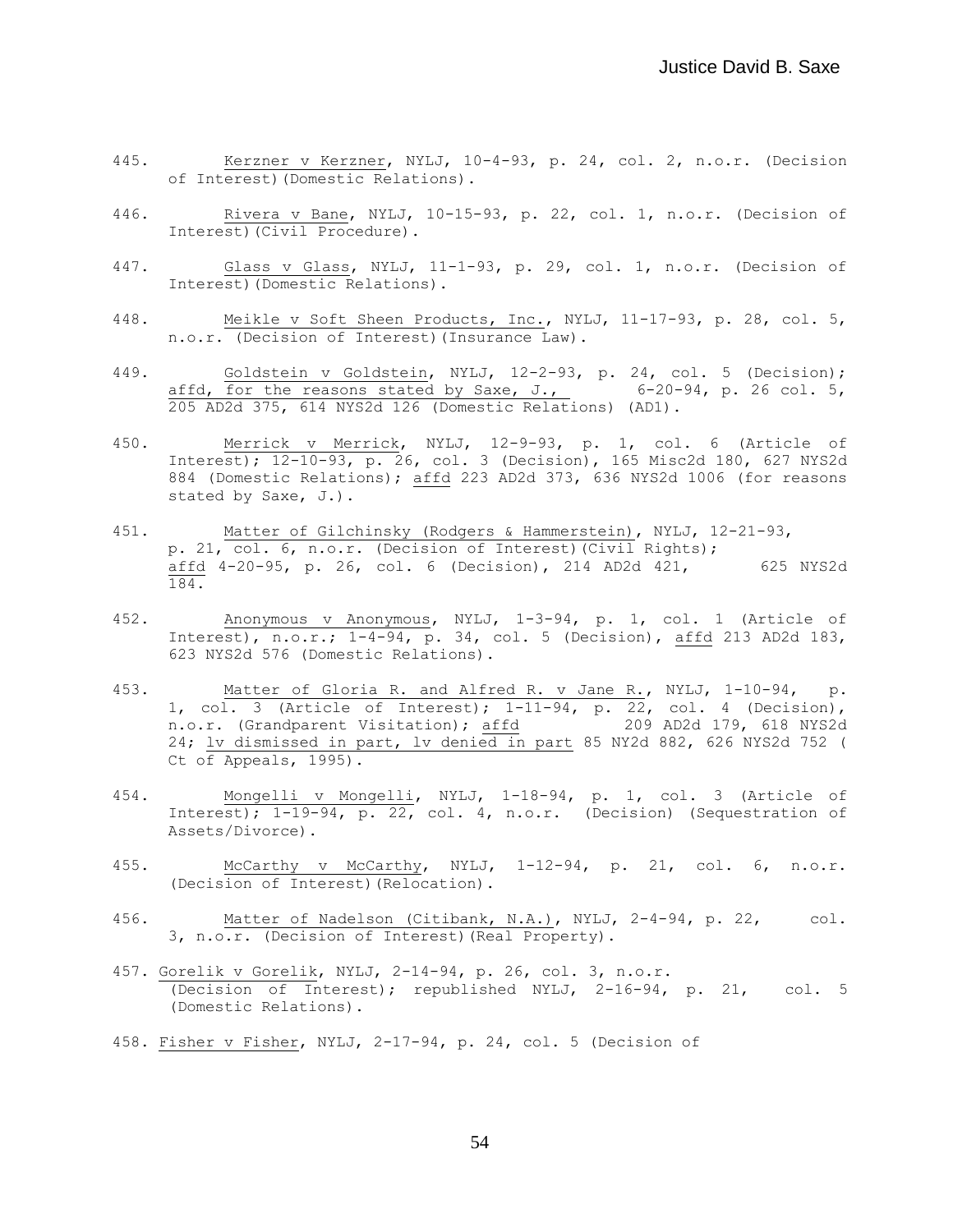Interest), 159 Misc2d 1115, 608 NYS2d 383 (Domestic Relations); affd. 202 AD2d 255, 609 NYS2d 782 (AD1, 1994).

- 459. Proner v Julien & Schlesinger PC, NYLJ, 3-8-94, p. 26, col. 1, n.o.r. (Decision of Interest)(Evidence); affd 4-24-95, p. 27, col. 1 (Decision), 214 AD2d 460, 625 NYS2d 207 (AD1).
- 460. Matter of Manners, NYLJ, 3-31-94, p. 32, col. 5, n.o.r. (Decision of Interest)(Sanctions).
- 461. Kanbar v Ka Wah Bank, NYLJ, 4-22-94, p. 22, col. 3, n.o.r. (Decision of Interest)(Real Property).
- 462. Matter of Abrams (Bistricer), NYLJ, 4-28-94, p. 28, col. 1 (Decision of Interest), 160 Misc2d 824; 611 NYS2d 422 (Business Law).
- 463. W. 47th Associates v 426 W. 47th St. Inc., NYLJ, 5-4-94, p. 29, col. 5, n.o.r. (Decision of Interest) (Real Property Law).
- 464. Kosovsky v Zahl, NYLJ, 5-6-94, p. 29, col. 6, n.o.r. (Decision of Interest)(Domestic Relations); affd, 10-11-94, p. 26, col. 6, 208 AD2d 831, 618 NYS2d 204 (AD1).
- 465. Megibow v Megibow, NYLJ, 5-17-94, p. 21, col. 5 (Decision of Interest), 161 Misc2d 69, 612 NYS2d 758 (Domestic Relations).
- 466. Wittich v Wittich, NYLJ, 6-10-94, p. 29, col. 1 (Decision of Interest) (Domestic Relations); affd, NYLJ, 12-22-94, p. 27, col. 2, 210 AD2d 138, 620 NYS2d 351 (AD1).
- 467. Koons v Koons, NYLJ, 6-17-94, p. 1, col. 1 (Article of Interest) (Domestic Relations); 6-20-94, p. 28, col. 5, 161 Misc2d 842, 615 NYS2d 563; affd NYLJ, 2-6-95, p. 27, col. 1, 212 AD2d 370, 622 NYS2d 242.
- 468. Cappiello v Cappiello, NYLJ, 6-20-94, p. 28, col. 4, n.o.r. (Decision of Interest)(Domestic Relations).
- 469. Matter of Fondacaro (Kelly), NYLJ, 6-24-94, p. 26, col. 4 (Decision of Interest) (Article 78), n.o.r.; reversed, 12-23-96, p. 32, col. 3, 234 AD2d 173, 652 NYS2d 604 (AD1).
- 470. Mahony v Mahony III, NYLJ, 6-30-94, p. 28, col. 1, n.o.r. (Decision of Interest)(Domestic Relations).
- 471. Peress v Peress, NYLJ, 7-12-94, p. 26, col. 2, n.o.r. (Decision of Interest)(Domestic Relations).
- 472. Baum v Baum, NYLJ, 8-8-94, p. 28, col. 1 (Decision of Interest), 162 Misc2d 123, 615 NYS2d 955 (Domestic Relations).
- 473. Prudential Insurance Co. v Ward, NYLJ, 8-16-94, p. 22, col. 6, n.o.r. (Decision of Interest)(Real Property).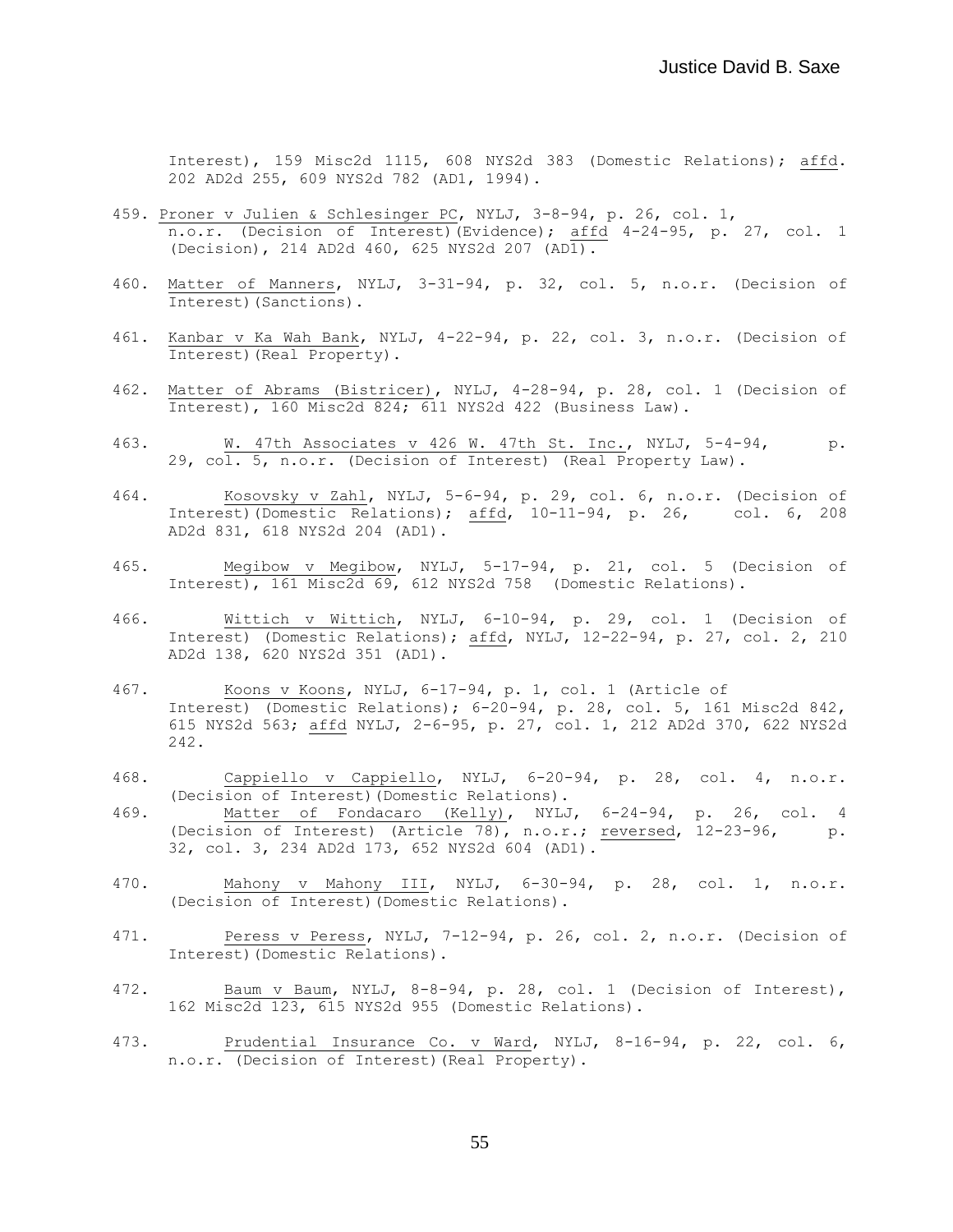- 474. Silverman v Silverman, NYLJ, 10-11-94, p. 28, col. 3 (Decision of Interest), n.o.r. (Domestic Relations).
- 475. Jordan v Richardson, NYLJ, 11-1-94, p. 26, col. 2, n.o.r. (Decision of Interest)(Domestic Relations).
- 476. Matter of Farbstein, NYLJ, 11-7-94, p. 1, col.3 (Article of Interest); 11-8-94, p. 26, col. 4 (Decision), 163 Misc2d 26, 619 NYS2d 239 (Mental Hygiene Law).
- 477. Koons v Koons, NYLJ, 11-16-94, p. 1 col. 2 (Today's News Update), p. 22, col. 2 (Decision) n.o.r.(Domestic Relations/Custody).
- 478. Shugar v Shugar, NYLJ, 12-1-94, p. 28, col. 4, n.o.r. (Decision of Interest)(Domestic Relations).
- 479. Morrison v Shen, NYLJ, 12-5-94, p. 29, col. 3 (Decision); featured in Today's News, NYLJ, 12-5-94, p. 1, col. 2, n.o.r. (Lawyer Criticized for Sexist Affidavit) (Domestic Relations).
- 480. Bland v Bland, NYLJ, 12-16-94, p. 26, col. 3, n.o.r. (Decision of Interest)(Equitable Distribution - Trial Decision); discussed at length in Florescue, "Appreciation in Value of a Practice," 1-9-95, p. 3, col. 1.
- 481. Curry v Curry, NYLJ, 12-21-94, p. 21, col. 5, n.o.r. (Decision of Interest)(Domestic Relations/Equitable Distribution).
- 482. Gann v Gann, NYLJ, 12-27-94, p. 27, col. 4 (Decision of Interest); 163 Misc2d345, 620 NYS2d 707 (Equitable Distribution - Trial Decision); affd NYLJ, 11-18-96, p. 28, col. 3, 233 AD2d 188, 649 NYS2d 154.
- 483. Bond v Bond, NYLJ, 1-3-95, p. 26, col. 4, n.o.r. (Decision of Interest)(Domestic Relations); affid NYLJ, 1-3-95, p. 25, col. 3l, 210 AD2d 189, 621 NYS2d 27.
- 484. Mann v Mann, NYLJ, 1-9-95, p. 1, col. 5, n.o.r. (Article of Interest);  $\overline{1-10-95}$ , p. 26, col. 1 (Trial Decision - Equitable Distribution).
- 485. Matter of Travers (Bratton), NYLJ, 1-27-95, p. 26, col. 3, n.o.r. (Decision of Interest) (Civil Procedure - Article 78 Proceeding).
- 486. Merrick v Merrick, NYLJ, 1-31-95, p. 1, col.3 (Article of Interest); NYLJ, 2-1-95, p. 27, col. 2; 163 Misc2d 929, 622 NYS2d 852 (Domestic Relations; Necessaries-Legal Fees); affd NYLJ, 4-1-96, p. 26, col. 2, 225 AD2d 491, 639 NYS2d 818.
- 487. Manor v Manor, NYLJ, 3-7-95, p. 26, col. 1, n.o.r. (Decision of Interest) (Foreign Country, Child Support Award).
- 488. Matter of Abel (New York City Council), NYLJ, 3-14-95, p. 26, col. 2, n.o,r. (Decision of Interest) (Constitutional Law).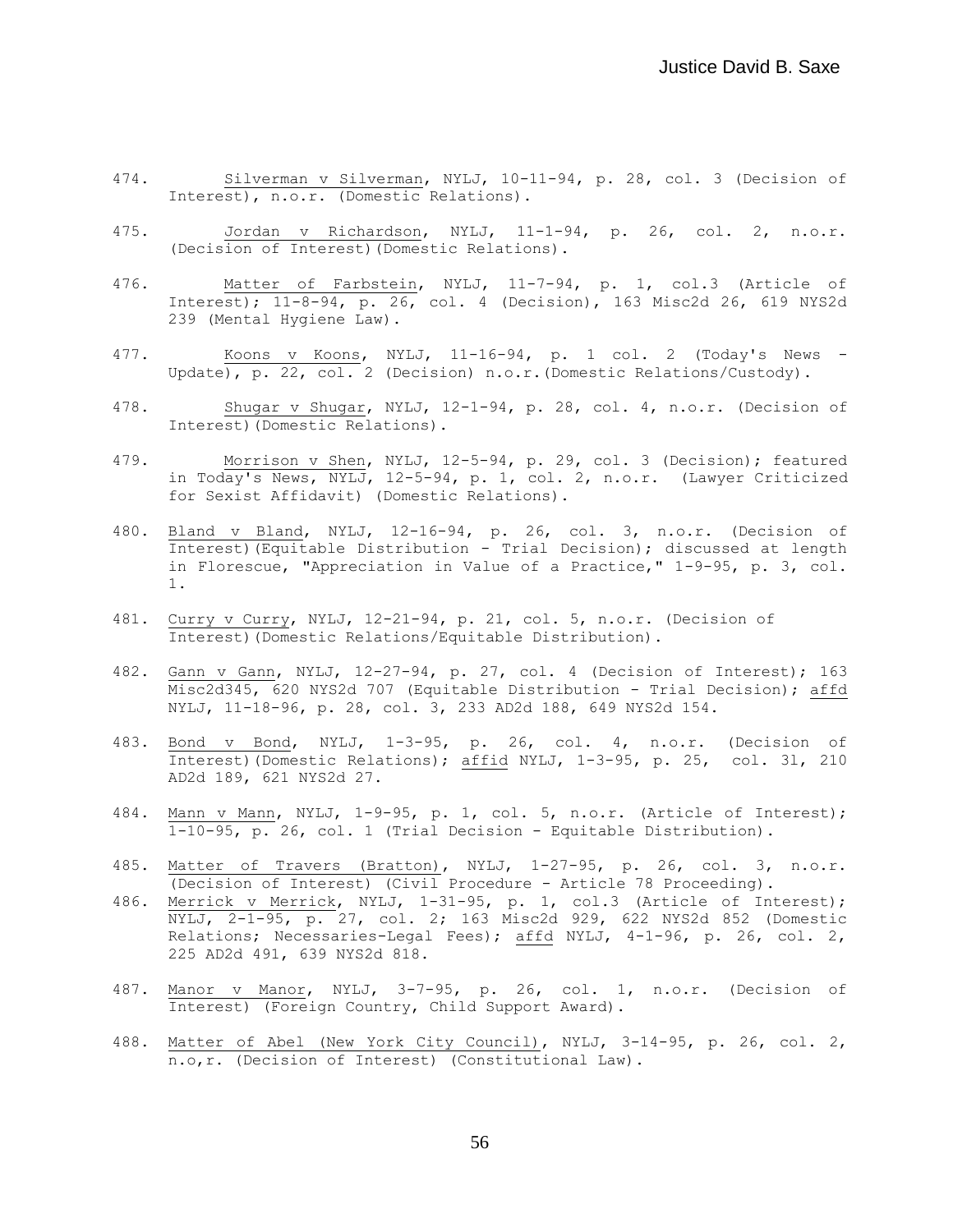- 489. Key Bank of NY v Mahl, NYLJ, 3-22-95, p. 26, col. 5, n.o.r. (Decision of Interest) (Commercial Law).
- 490. Mayer v Mayer, NYLJ, 3-27-95, p. 28, col. 2 (Decision of Interest), 164 Misc2d 320, 624 NYS2d 749 (Domestic Relations).
- 491. Goldstein v Goldstein, NYLJ, 4-14-95, p. 26, col. 1, n.o.r. (Decision of Interest) (Domestic Relations).
- 492. Joy Silverman v Jeffrey Silverman, NYLJ, 4-19-95, p. 26, col. 3, n.o.r. (Decision of Interest)(Domestic Relations).
- 493. Maresca v Maresca, NYLJ, 4-24-95, p. 28, col.2, n.o.r. (Decision of Interest)(Domestic Relations-Civil Procedure).
- 494. Gittens v Gittens, NYLJ, 5-9-95, p. 26, col. 2,.n.o.r. (Decision of Interest)(Domestic Relations).
- 495. Kosovsky v Zahl, NYLJ, 5-16-95, p. 25, col. 5 (Decision of Interest) 165 Misc2d 164, 627 NYS2d 523 (Surveillance tapes/custody trial); affd 208 AD2d 381, 61 NYS2d 204.
- 496. Silverman v Silverman, affd NYLJ, 5-23-95, p. 26, col. 3, 219 AD2d 550, 632 NYS2d 65 (Domestic Relations - Adultery or Cruel and Inhuman Treatment).
- 497. Merrick v Merrick, NYLJ, 5-24-95, p. 1, col. 5 (Article of Interst); referred to in NY Times, 5-14-95, p. B.7, col. 3 (Chronicles); NY Post, 5-24-95, p. 20, col. 4; NY Daily News, 5-24-95, p. 6 (Early Edition); NYLJ, 5-26-95, p. 26, col. 1, 165 Misc2d 180, 627 NYS2d 884 (Domestic Relations - Abandonment); affd for the reasons stated by Saxe, J., NYLJ, 1-11-96, p. 26, col. 3, 223 AD2d 373, 636 NYS2d 1006 (AD1 1996).
- 498. Matter of Fondacaro (Kelley), NYLJ, 6-13-95, p. 26, col. 3, n.o.r. (Decision of Interest)(Civil Procedure) (Contempt Application).
- 499. Apple Bank v One Arden Street Assoc., NYLJ, 6-14-95, p. 31, col. 5 (Decision of Interest), 165 Misc2d 1011, 630 NYS2d 1012 (Real Property).
- 500. Brentrup v Culkin, Order of Temporary Joint Custody issued on the record, 6-26-95 (Part 18, Sup Ct, NY Co; in NY Post, 6-22-95, p. 8; NY Daily News, 6-22-95, p. 24; 6-23-95, p. 17; NY Times, 6-22-95, Metro, p. B5; NY Times, 6-27-95, Metro, p. B2; NYLJ, 6-27-95, p. 1 col. 2 (Article); NY Daily News, 6-27-95, p. 5; NY Newsday, 6-27-95, p. A8, n.o.r. (Domestic Relations).
- 501. Willow Funding Co. LP v Blum. NYLJ, 6-28-95, p. 27, col. 1, n.o.r. (Decision of Interest)(Real Property).

57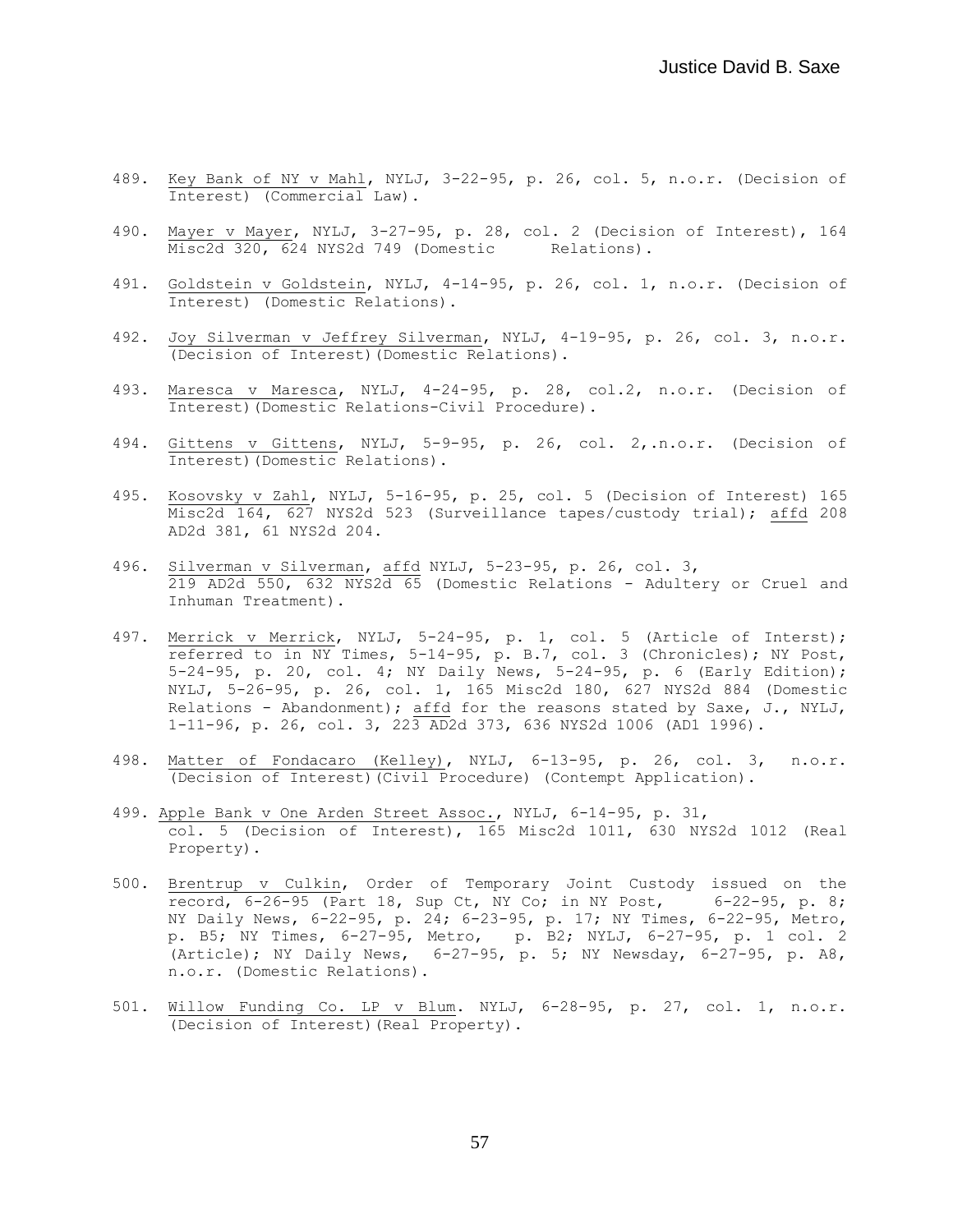- 502. Joy Silverman v Jeffrey Silverman, NYLJ, 7-14-95, p. 1, col. 2 (Update); 7-17-95, p. 30, col. 1 (Decision), 166 Misc2d, 400, 632 NYS2d 393 (Domestic Relations/Adultery).
- 503. Matter of Spruils v NYC Housing Authority Police Dept, New York, NYLJ, 7-28-95, p. 21, col. 6, n.o.r. (Decision of Interest)(Freedom of Information Law).
- 504. DiSalvo v Graff, NYLJ, 8-4-95, p. 22, col. 5, n.o.r. (Decision of Interest)(Domestic Relations).
- 505. Richardson v Richardson, NYLJ, 8-11-95, p. 26, col. 4, n.o.r.(Decision of Interest) (Domestic/Discovery).
- 506. Goldman v Hansen, NYLJ, 9-15-95, p. 25, col. 5, n.o.r. (Decision of Interest)(Civil Procedure).
- 507. Matter of Gloria R., NYLJ, 9-19-95, p. 26, col. 6 (Decision of Interest), 166 Misc2d 141, 631 NYS2d 1011 (Domestic Relations-Grandmother Visitation), affd NYLJ, 5-13-96, p. 29, col. 3, 227 AD2d 207, 642 NYS2d 511.
- 508. Matter of Lloyd, NYLJ, 10-11-95, p. 25, col.6, n.o.r. (Decision)(Domestic Relations)(Change of Name/Merrick's Paramour).
- 509. Sabella v Sabella, NYLJ, 11-17-95, p. 25, col. 6, n.o.r. (Domestic Relations)(Civil Procedure).
- 510. Silverman v Silverman, NYLJ, 11-21-95, p. 1, col. 1. (Today's News-Update); affd 11-22-95, p. 26, col.1 (Decision), 219 AD2d 550, 732 NYS2d 65 (Domestic Relations/Contempt).
- 511. Brentrup v Culkin, NYLJ, 12-5-95, p. 26, col. 1 (Decision) (Family Law); 12-1-95 p. 1, col. 2 (Today's News-Update), 166 Misc2d 870, 635 NYS2d 1016 (Custody, Sealing Courtroom); reversed 9-20-96, p. 1, col. 3 (Article of Interest) 9-23-96, p. 25, col. 2 (Decision), 223 AD2d 294, 647 NYS2d 732 (AD1).
- 512. O'Brien v O'Brien, NYLJ, 1-11-96, p. 28, col. 2, n.o.r. (Decision of Interest)(Family Law).
- 513. Toys "R" Us v Silva, et al., NYLJ, 1-22-96, p. 1, col. 5 (Article of Interest); 1-23-96, p. 25, col. 4 (Decision), 167 Misc2d 897, 639 NYS2d 881 (Real Estate/Zoning Law);  $\frac{\text{affd}}{ }$  7-5-96, p. 26, col. 3 (Decision), 229 AD2d 308, 646 NYS2d 91; reversed, 12-23-96, p. 1, col. 3 (Article of Interest); 12-20-96 p. 25, col. 1 (Decision), 89 NY2d 411, 654 NYS2d 100 (Ct of Appeals).
- 514. Edgerly v Moore, NYLJ, 2-9-96, p. 29, col. 3, n.o.r. (Decision of Interest) (Domestic Relations); modified on the law 10-10-96, p. 22, col. 5 (Decision), 232 AD2d 214, 647 NYS2d 773.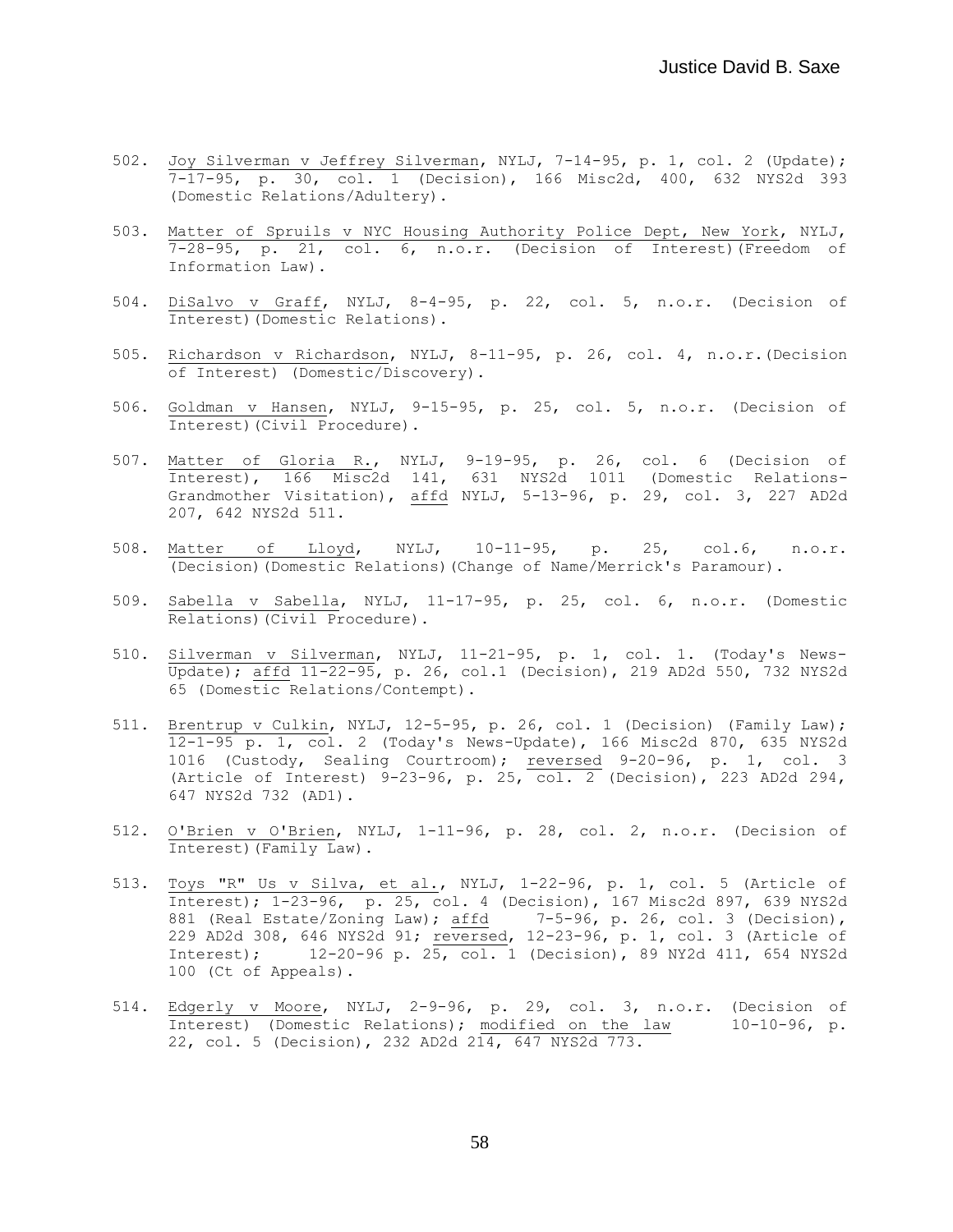- 515. Kosovsky v Zahl, NYLJ, 3-1-96, p. 26, col. 1, n.o.r. (Decision of Interest)(Domestic Relations).
- 516. Raskopf v Raskopf, NYLJ, 3-4-96, p. 1, col. 3 (Article of Interest) 3-5- 96, p. 25, col. 6, 167 Misc2d 1017, 641 NYS2d 993 (Equitable Distribution-Defunct Law Firm).
- 517. Brentrup v Culkin, NYLJ, 3-7-96, p. 27, col. 4 (Decision of Interest), 167 Misc2d 211, 639 NYS2d 247 (Domestic Relations/Custody-Support).
- 518. Shteyn v Shteyn, NYLJ, 3-11-96, p. 28, col. 4, n.o.r. (Decision of Interest) (Domestic Relations-Custody).
- 519. Matter of Brown v Franco, NYLJ, 3-13-96, p. 25, col. 5,(Decision of Interest), (Landlord-Tenant), n.o.r.
- 520. Ferguson v Barrios-Paoli, NYLJ, 3-21-96, p. 1, col. 3 (Article of Interest);  $3-22-96$ , p.  $28$ , col. 1 (Decision) (Article 78), n.o.r..
- 521. Campbell v Fine, Olin & Anderman, NYLJ, 5-2-96, p. 1, col. 3 (Article of Interest); 5-3-96, p. 29, col. 6 (Decision), 168 Misc2d 365, 642 NYS2d 819 (Legal Malpractice/Limited Retainer Issue).
- 522. Druva v Buckley, NYLJ, 5-3-96, p. 29, col. 5, n.o.r. (Decision of Interest) (Domestic Relations).
- 523. Matter of Winner International Corp., NYLJ, 5-9-96, p. 30, col. 3, n.o.r. (Decision of Interest) (Civil Rights Law).
- 524. Cullen v 350-52-54 W. 12th St. Owners Corp., NYLJ, 6-5-96, p. 26, col. 2, n.o.r. (Decision of Interest) (Real Property), n.o.r.
- 525. Sherman v Jackson, NYLJ, 6-14-96, p. 33, col. 2. n.o.r. (Decision of Interest) (Constitutional Law); appeal dismissed 88 NY2d 972, 648 NYS2d 877 (Ct of Appeals, 1996).
- 526. Johnson v Birchett, NYLJ, 6-18-96, p. 25, col. 4, n.o.r. (Decision of Interest) (Civil Procedure).
- 527. Kaston v Schambach, NYLJ, 6-28-96, p. 26, col. 2, n.o.r. (Decision of Interest) (Contracts).
- 528. Ansonia Associates Limited Partnership v Ansonia Tenants' Coalition, et al., NYLJ, 8-6-96, p. 1, col. 1, n.o.r. (Article), 8-7-96, p. 22, col. 1,(Decision)(Landlord & Tenant).
- 529. MCEG Sterling, Inc. v Phillips Nizer, et al., NYLJ, 8-8-96, p. 22, col. 1, (Decision of Interest), 169 Misc2d 625, 646 NYS2d 778 (Legal Malpractice).
- 530. GSL Enterprises Inc. v Bella Carla Fashions, Inc., NYLJ, 8-28-96, p. 22, col. 2, n.o.r. (Decision of Interest) (Landlord-Tenant).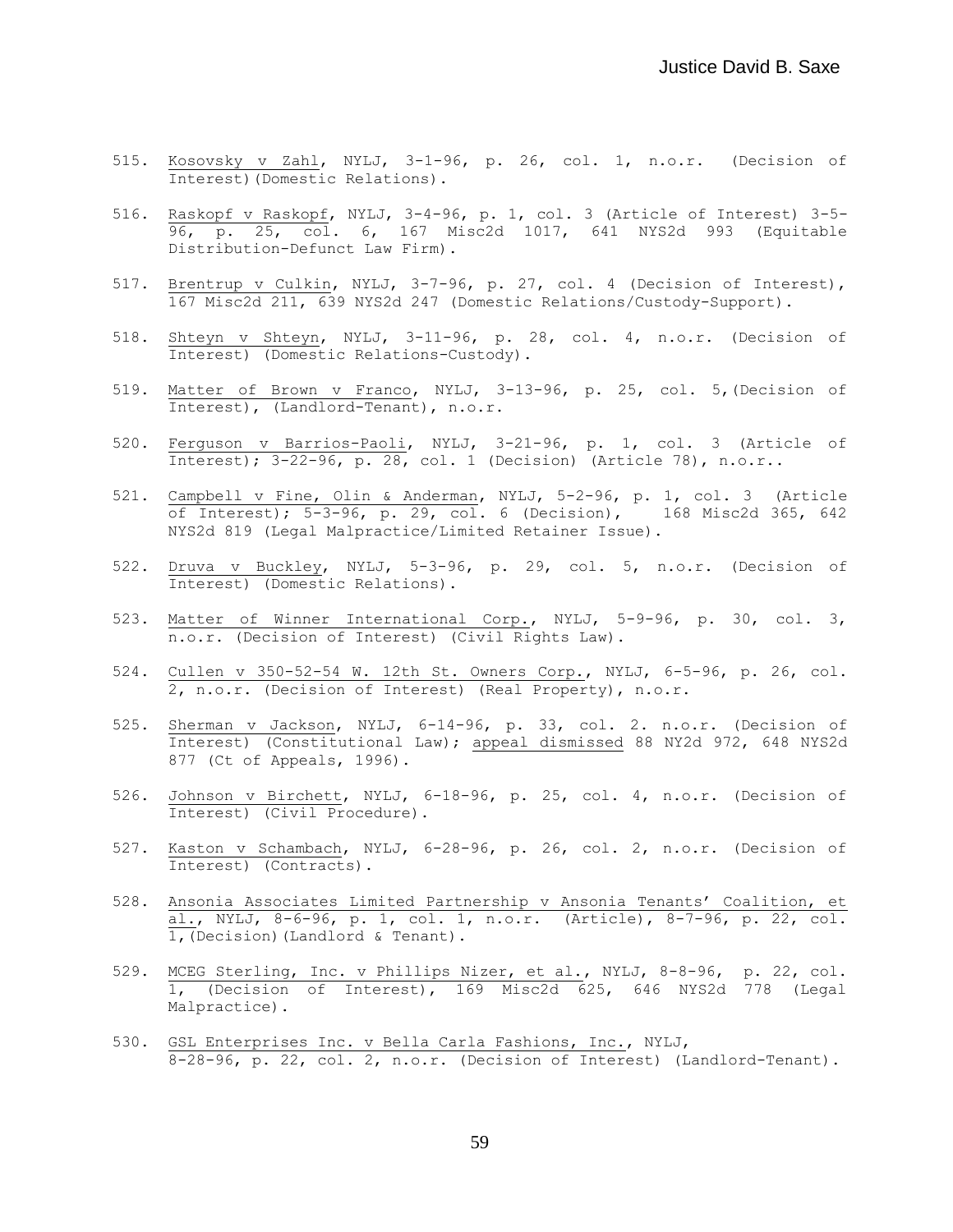- 531. IBJ Schroder Bank & Trust Company v Bank for Foreign Economic Affairs of the USSR, NYLJ, 9-11-96, p. 1, col. 3 (Article of Interest), 9-12-96, p.  $\overline{22, \text{ col.}}$  6 (Decision), 170 Misc2d 294, 647 NYS2d 930 (International Commerce).
- 532. Lange v Roman Catholic Diocese of Dallas, NYLJ, 10-10-96, p. 24, col. 4 (Decision of Interest), 170 Misc2d 43, 648 NYS2d 265 (Civil Procedure).
- 533. Ansonia Tenants' Coalition Inc. v Ansonia Goons, NYLJ, 10-15-96, p. 28, col. 6, n.o.r. (Decision of Interest) (Real Property).
- 534. 801 Gourmet Food v Crystal Realty Associates, NYLJ, 12-11-96, p. 26, col. 4, n.o.r. (Decision of Interest)(Landlord-Tenant) Noted in NYLJ, 6- 3-98, p. 5, col. 4, Weekly Landlord Tenant Law column (Yellowstone Injunctions).
- 535. Kerzner v Kerzner, NYLJ, 12-17-96, p. 25, col. 6 (Decision of Interest), 170 Misc2d 1006, 653 NYS2d 219 (Domestic Relations) (Trial Decision).
- 536. Senft v Halperin, NYLJ, 12-18-96, p. 25, col. 5, n.o.r. (Decision of Interest) (Real Property).
- 537. Kerzner v Kerzner, NYLJ, 1-14-97, p. 29, col. 3, n.o.r. (Decision of Interest) (Attorneys Fee-Domestic Relations).
- 538. Gearns v Gearns, NYLJ, 2-4-97, p. 1, col. 3, n.o.r. (Article of Interest); 2-5-97, p. 26, col. 5, (Decision)(Domestic Relations-Equitable Distribution).
- 539. Nacinovich v Tullett & Tokyo Forex, New York, NYLJ, 2-6-97, p. 28, col. 1, n.o.r. (Decision of Interest)(Defamation).
- 540. Straker v Giuliani, NYLJ, 2-14-97, p. 30, col. 2, n.o.r. (Decision of Interest)(Civil Service Law).
- 541. State of New York v Metz, NYLJ, 2-13-97, p. 1, col. 1 (Article of Interest); 2-14-97 p. 30, col. 4 (Decision), 2-18-97, p. 26, col. 5 (Decision of Interest), 171 Misc2d 525, 654 NYS2d 989 (Civil Procedure).
- 542. Bank of New York v Ansonia Associates, NYLJ, 2-27-97, p. 1, col. 6 (Article of Interest); 2-28-97, p. 26, col. 1 (Decision) 172 Misc2d 70, 656 NYS2d 813 (Trial Practice/Case Management).
- 543. Matter of Culkin, NYLJ, 3-5-97, p. 1, col. 3, n.o.r. (Article of Interest); 3-6-97, p. 28, col. 1 (Decision)(Custody/Property Guardianship).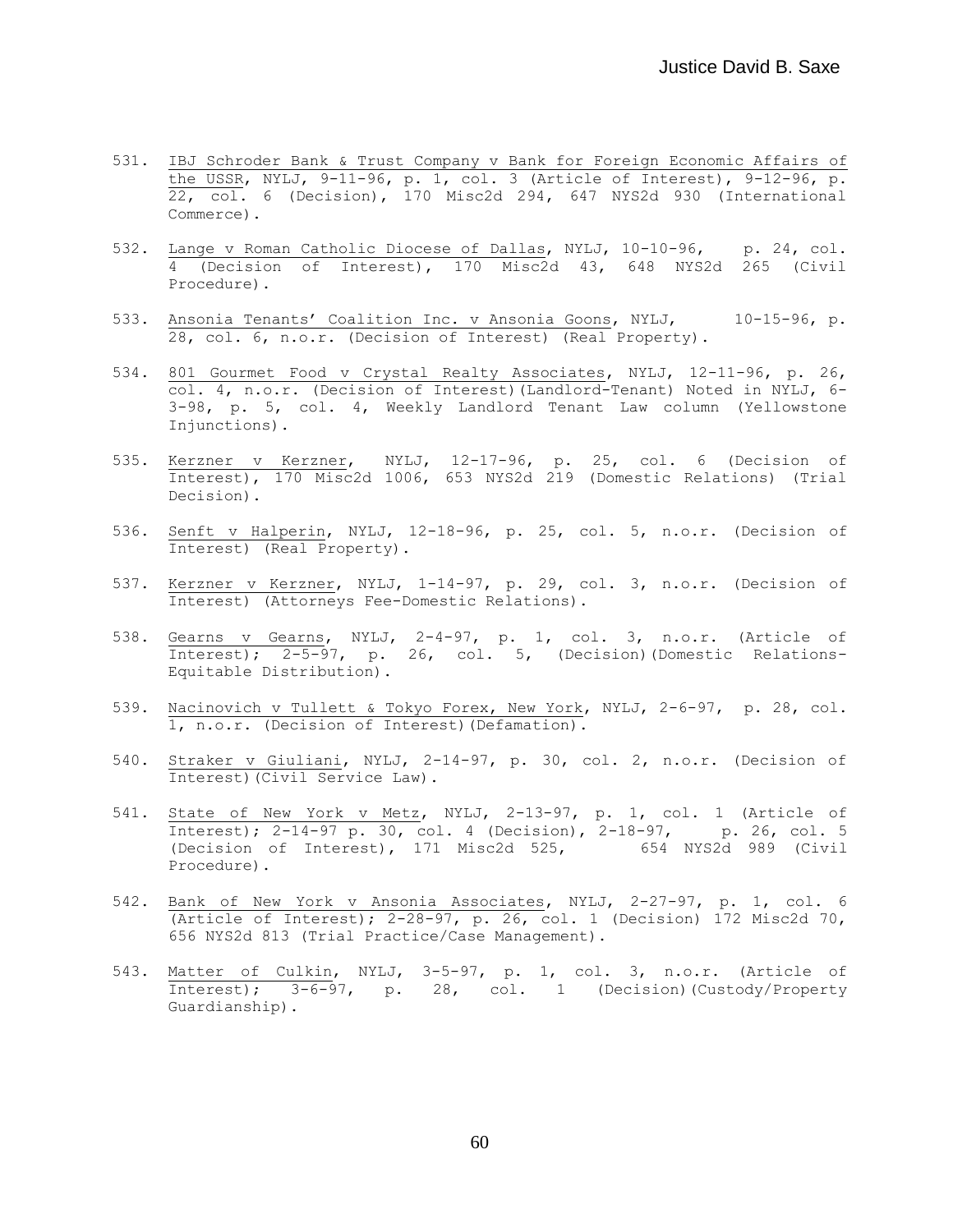- 544. Matter of Bleiburg Restaurant, Inc. v New York City Department of Health, NYLJ, 3-7-97, p. 26, col. 2 (Decision of Interest) 172 Misc2d 495, 658 NYS2d 574 (Administrative Law).
- 545. Yanchewski v Amex Assurance Co., NYLJ, p. 29, col. 2, n.o.r. (Decision of Interest)(Insurance Law).
- 546. Bankers Federal Savings v Windsor Apartments, Inc., NYLJ, 3-12-97, p. 26, col. 1, n.o.r. (Decision of Interest)(Landlord-Tenant).
- 547. V Marangi Carting Corp. v Judex Enterprises, Inc., NYLJ, 3-13-97, p. 1, col. 3 (Article of Interest); 3-14-97, p. 26. col. 4 (Decision), 171 Misc2d 820, 655 NYS2d 832 (Tortious Interference with Contract Limited).
- 548. Brause v Polonez Press Box, NYLJ, 3-19-97, p. 25, col. 6 (Decision of Interest), 171 Misc2d 957, 656 NYS2d 132 (Landlord-Tenant).
- 549. Miller v American Foreign Steamship, NYLJ, 3-20-97, p. 29, col. 1, n.o.r. (Decision of Interest)(Products Liability).
- 550. Matter of Amalgamated Transit Union v Amboy Bus Co., NYLJ, 3-25-97, p. 27, col. 1, n.o.r. (Decision of Interest)(Arbitration).
- 551. Samsung v Yugoslav-Korean Consulting & Trading Co., NYLJ, 4-3-97, p. 28, col. 5, n.o.r. (Decision of Interest)(Contracts); modified on the law, NYLJ, 3-30-98, p. 26, col. 2, 248 AD2d 290, 670 NYS2d 466.
- 552. Brentrup v Culkin, NYLJ, 4-7-97, p. 28, col. 2 (Trial Decision), n.o.r. (Domestic Relations/Custody).
- 553. Robles v New York City Department of Health, NYLJ, 4-8-97, p. 25, col. 5, n.o.r. (Decision of Interest)(Administrative Law).
- 554. Sid Deutsch Gallery, Inc. v Dintenfass, Inc., NYLJ, 4-10-97, p. 26, col. 3, n.o.r. (Decision of Interest)(Fraud).
- 555. D & D Carting Co. v NYC, NYLJ, 4-24-97, p. 29, col. 4 (Decision of Interest), 172 Misc2d 544, 658 NYS2d 825 (Administrative Law).
- 556. SoHo Alliance v World Farm Inc., NYLJ, 5-14-97, p. 29, col. 1, n.o.r. (Decision of Interest)(Torts).
- 557. Miller v American Export Lines, NYLJ, 5-15-97, p. 28, col. 2, n.o.r. (Decision of Interest)(Torts).
- 558. Ansonia Tenants' Coalition Inc. v Ansonia Goons, NYLJ, 5-16-97, p. 26, col. 2 (Decision of Interest), n.o.r.; affd NYLJ, 6-22-98, p. 27, col. 1, 251 AD2d 163, 673 NYS2d 1002 (Defamation).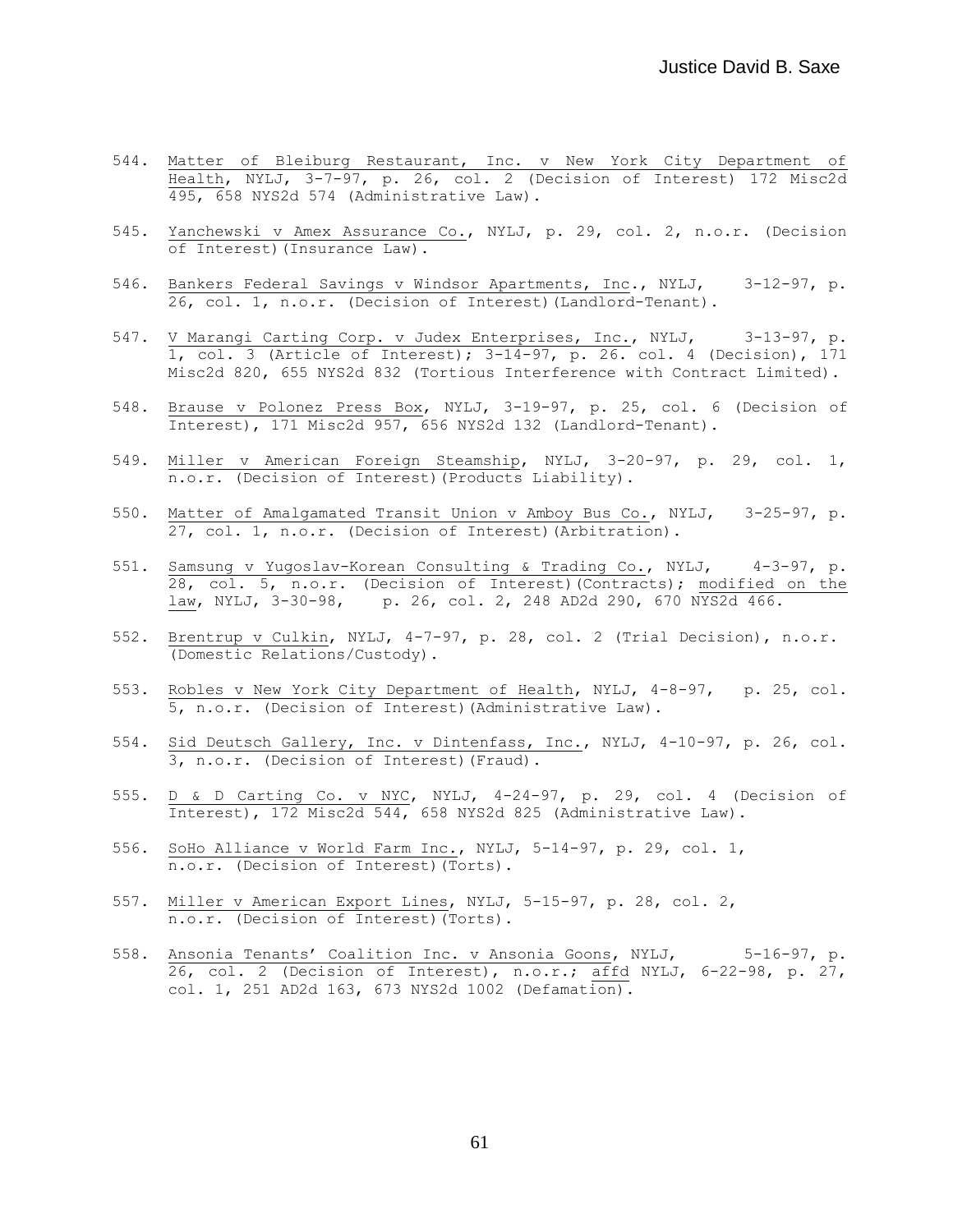- 559. Matter of Bleiburg Restaurant Inc. v NYC Department of Health, NYLJ, 6- 4-97, p. 26, col. 4 (Decision of Interest), 172 Misc2d 495, 658 NYS2d 574 (Personal Injury).
- 560. Oppenheim v United Charities of New York, NYLJ, 7-3-97, p. 32, col. 3, n.o.r. (Decision of Interest)(Personal Injury).
- 561. Raji v Nejad, NYLJ, 7-10-97, p. 1, col. 1, n.o.r. (Article of Interest); 7-11-97, p. 26, col. 2 (Domestic Relations).
- 562. People v Spain, NYLJ, 7-18-97, p. 1, col. 4, n.o.r. (Decision of Interest)(Criminal Law/Drug Sale/Criminal Possession).
- 563. Republic National Bank of NY v Nagel Hillside Development Corp., NYLJ, 7-23-97, p. 22, col. 5, n.o.r. (Decision of Interest)(Social Services Law).
- 564. Moore v Dormin, NYLJ, 7-29-97, p. 1, col. 6, (Article of Interest); 7- 30-97, p. 22, col. 1 (Decision) 173 Misc2d 836, 662 NYS2d 239 (Civil Rights/Defamation).
- 565. Matter of Smith v Wing, NYLJ, 7-31-97, p. 22, col. 3, n.o.r. (Decision of Interest) (Social Services Law).
- 566. People v Collazo, NYLJ, 8-8-97, p. 22, col. 3, n.o.r. (Decision of Interest)(Criminal Law-Jury Issue).
- 567. Rekrem, Inc. v Soho Development Corp.., NYLJ, 8-13-97, p. 1, col. 3 (Decison of Interest) p. 21, col. 6 (Decision), n.o.r. (Real Estate/Yellowstone Injuction); Noted in NYLJ, Weekly Real Estate Law Digest, 9-24-97, p. 5, col. 1; Noted in NYLJ, Weekly Landlord Tenant Law column, 6-3-98, p. 7, col. 1., (Yellowstone Injunctions).
- 568. Porter v Parker, Chapin, Flattau & Kimpl, NYLJ, 9-11-97, p. 28, col. 1, n.o.r. (Decision of Interest) 9-16-97, p. 27, col. 4 (Decision/republished)(Arbitration).
- 569. People v McKenzie. MYLJ, 9-25-97, p. 29, col. 3, n.o.r. (Decison of Interest)(Criminal Procedure).
- 570. Matter of Van Ness v Cuevas, NYLJ, 10-6-97, p. 1, col. 2 (Article of Interest) NYLJ, 10-7-97, p. 26, col. 2, n.o.r; (Animal Protection/1997 Election Ballot Issue); affd for reasons stated by Saxe, J., NYLJ, 10-14-97, p. 26, col. 4, 243 AD2d 283, 669 NYS2d 510; 90 NY2d 963, 665 NYS2d 400 (Ct of Appeals, 1997).
- 571. People v Paz, NYLJ, 10-10-97, p. 26, col. 1, n.o.r. (Decision of Interst)(Criminal Procedure).
- 572. Colton, Harnick, Yamin & Sheresky v Feinberg, NYLJ, 10-24-97, p. 29, col. 5, n.o.r. (Decision of Interest)(Civil Procedure).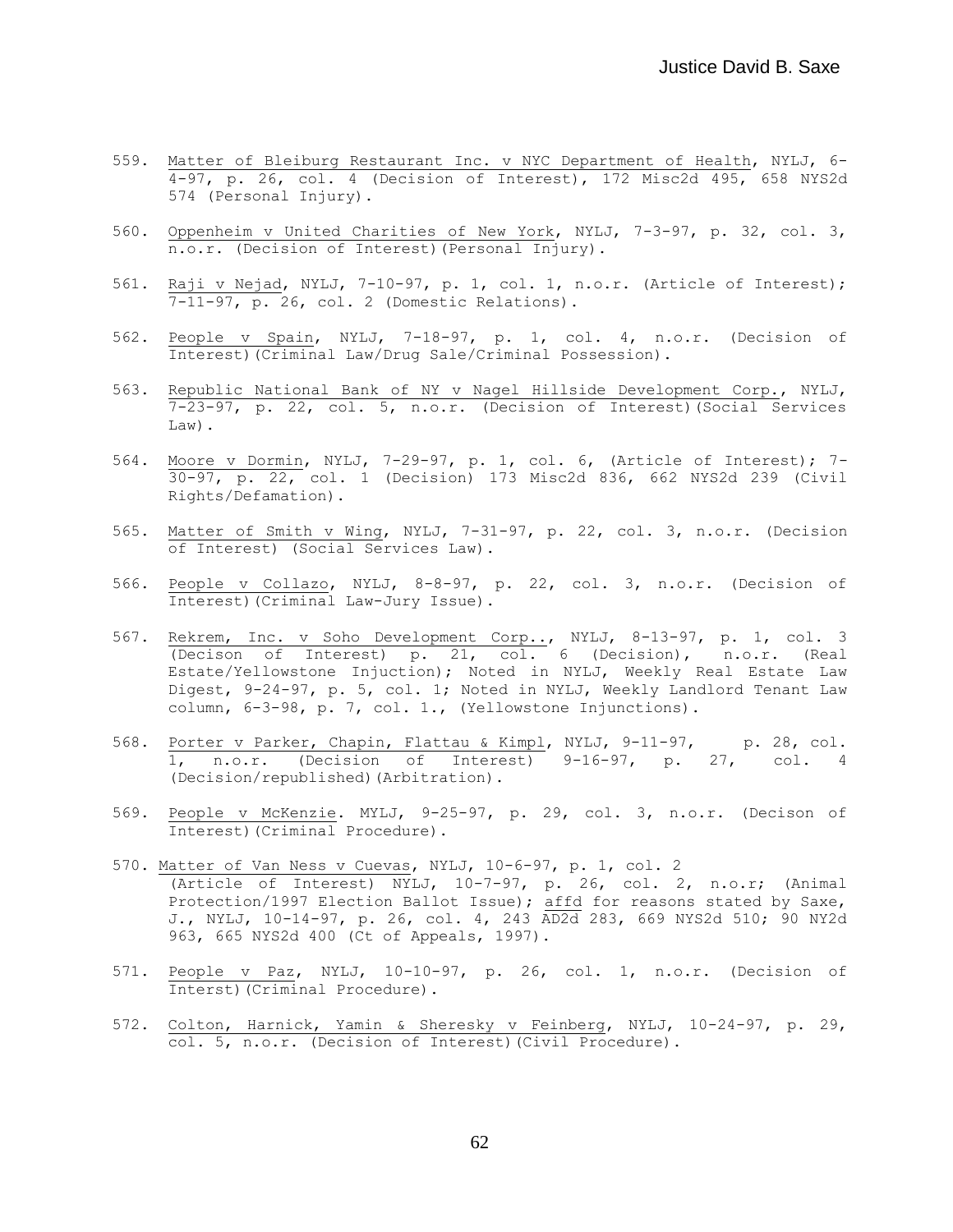- 573. ML/Lutz LLC v NLI Lutz LLC, NYLJ, 11-12-97, p. 26, col. 2. n.o.r. (Decision of Interest) (Landlord-Tenant).
- 574. Mont v Goldman, NYLJ, 11-19-97, p. 26, col. 2 (Decision of Interest), 174 Misc2d 857, 666 NYS2d 386 (Civil Procedure).
- 575. RKO Century Warner Theatres Inc. v Morris Industrial Builders, NYLJ, 11-  $\overline{24-97}$ , (Article of Interest) NYLJ, p. 26, col. 3, 11-25-97 (Decision), 174 Misc2d 954, 667 NYS2d 217 (Yellowstone Injunction Issue); reargument and renewal, NYLJ, 1-14-98, (Article of Interst) NYLJ, p. 26, col. 6, (Decision of Interest), n.o.r. (Yellowstone Injunction Issue); Noted in NYLJ, Weekly Landlord Tenant Law column 6-3-98, p. 5, col. 2, (Yellowstone Injunctions).
- 576. People v Singletary, NYLJ, 12-31-97, p. 22, col. 5, n.o.r. (Decision of Interest)(Criminal Procedure).
- 577. Benetar Bernstein Schair & Stein v New Direction Color Inc., NYLJ, 1-2- 98, p. 25, col. 3, n.o.r. (Decision of Interest) (Evidence).
- 578. Matter of Mayo v Roberts, NYLJ, 1-6-98, p. 22, col. 2, n.o.r. (Decision of Interest)(Administrative Law).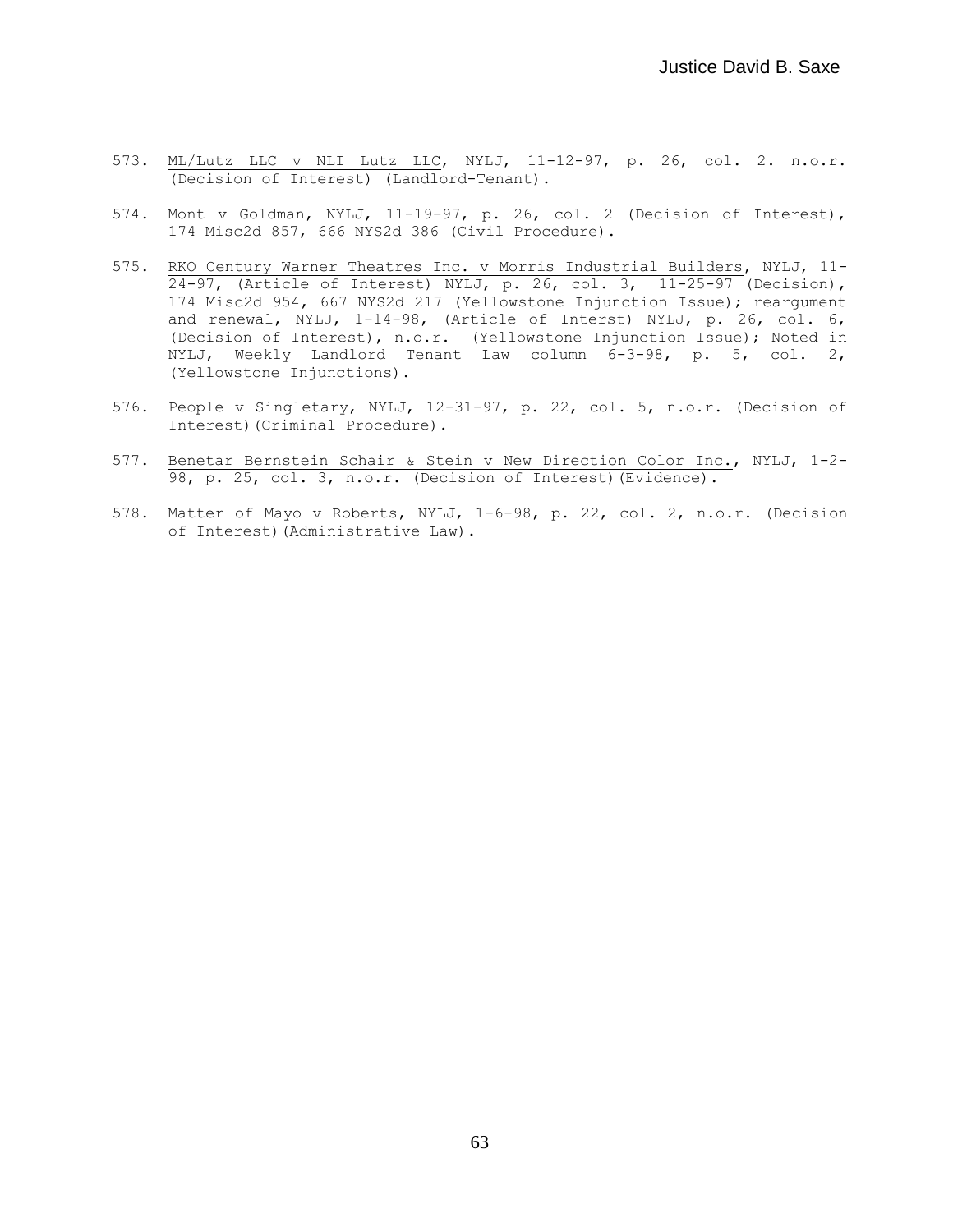## **APPELLATE DIVISION FIRST DEPARTMENT OPINIONS**

- 579. Matter of Kimberly H., NYLJ, 5-13-98, p. 1, col. 3 (Article of Interest), NYLJ 5-14-98, p. 25, col. 3 (Decision), 242 AD2d 35, 673 NYS2d 96 (Family Law, Parental Rights).
- 580. Swift v Choe, NYLJ, 6-8-98, p. 1, col. 3 (Article of Interest), p. 25, col. 3 (Decision), 242 AD2d 188, 674 NYS2d 17 (Attorney Malpractice).
- 581. Seinfeld v Robinson and American Express Co., NYLJ, 8-28-98, p. 1, col. 5 (Article of Interest), NYLJ, 8-31-98, p. 25 col. 2 (Decision), 246 AD2d 291, 676 NYS2d 579 (Derivative Suit/Attorneys' Fees).
- 582. Mercado v New York City Health and Hospitals Corporation, NYLJ,9-9-98, p. 1, col. 3 (Article of Interest), 9-9-98, p. 21, col. 3 (Decision), 247 AD2d 55, 677 NYS2d 314 (Municipal Corporations/Notice of Claim).
- 583. Aviles v Crystal Management, dissenting opinion, NYLJ, 9-14-98, p. 26, col. 1, 253 AD2d 607, 677 NYS2d 330 (Negligence); lv to appeal denied, 93 NY2d 804, 689 NYS2d 16 (1999).
- 584. Elkins v Ferencz, dissenting opinion, NYLJ, 9-14-98, p. 26, col. 1, 253 AD2d 601, 677 NYS2d 342 (Dental Malpractice/Jury Verdict); **reversed** (remitted to AD1 for disposition), 93 NY2d 938, 693 NYS2d 502 (1999).
- 585. New York Telephone Company v AAER Sprayed Insulations, et al., NYLJ, 10-22-98, p. 1, col. 3 (Article of Interest), NYLJ, 10-22-98, p. 25, col. 3 (Decision), 250 AD2d 49, 679 NYS2d 21 (Products Liability).
- 586. Mendez v Reynolds, NYLJ, 12-9-98, p. 1,, col. 3 (Article of Interest), NYLJ, 12-11-98, p. 25, col. 3 (Decision), 248 AD2d 62, 681 NYS2d 494 (Education Law).
- 587. Garrett v Twin Parks Northeast Site 2 Houses, Inc., concurring opinion, NYLJ, 12-31-98, p. 22, col. 1, 256 AD2d 224, 682 NYS2d 349 (Landlord's Duty of Security).
- 588. Soho Generation of New York, Inc. v Tri-City Insurance Brokers, Inc., dissenting opinion, NYLJ, 12-31-98, p. 23, col. 2, 256 AD2d 229, 683 NYS2d 31 (Sufficiency of Trial Verdict).
- 589. People v Samuel Butler, dissenting opinion, NYLJ, 2-24-99, p. 1, col. 3 (Article of Interest); NYLJ, 2-26-99, p. 25, col. 2 (Decision), 258 AD2d 368, 686 NYS2d 372 (jury challenge).
- 590. Commissioner of the Administration for Children's Services of the City of New York on Behalf of A.G., NYLJ, 3-10-99, p. 25, col. 2 (Decision of the Day), 253 AD2d 318, 686 NYS2d 396 (Sexual Abuse & Neglect).
- 591. Schwartz v Armand Erpf Estate, NYLJ, 4-14-99, p. 1, col. 5 (Article of Interest); NYLJ, 4-15-99, p. 25, col. 2 (Decision), 255 AD2d 35, 688 NYS2d 55 (Personal Injury/Animals).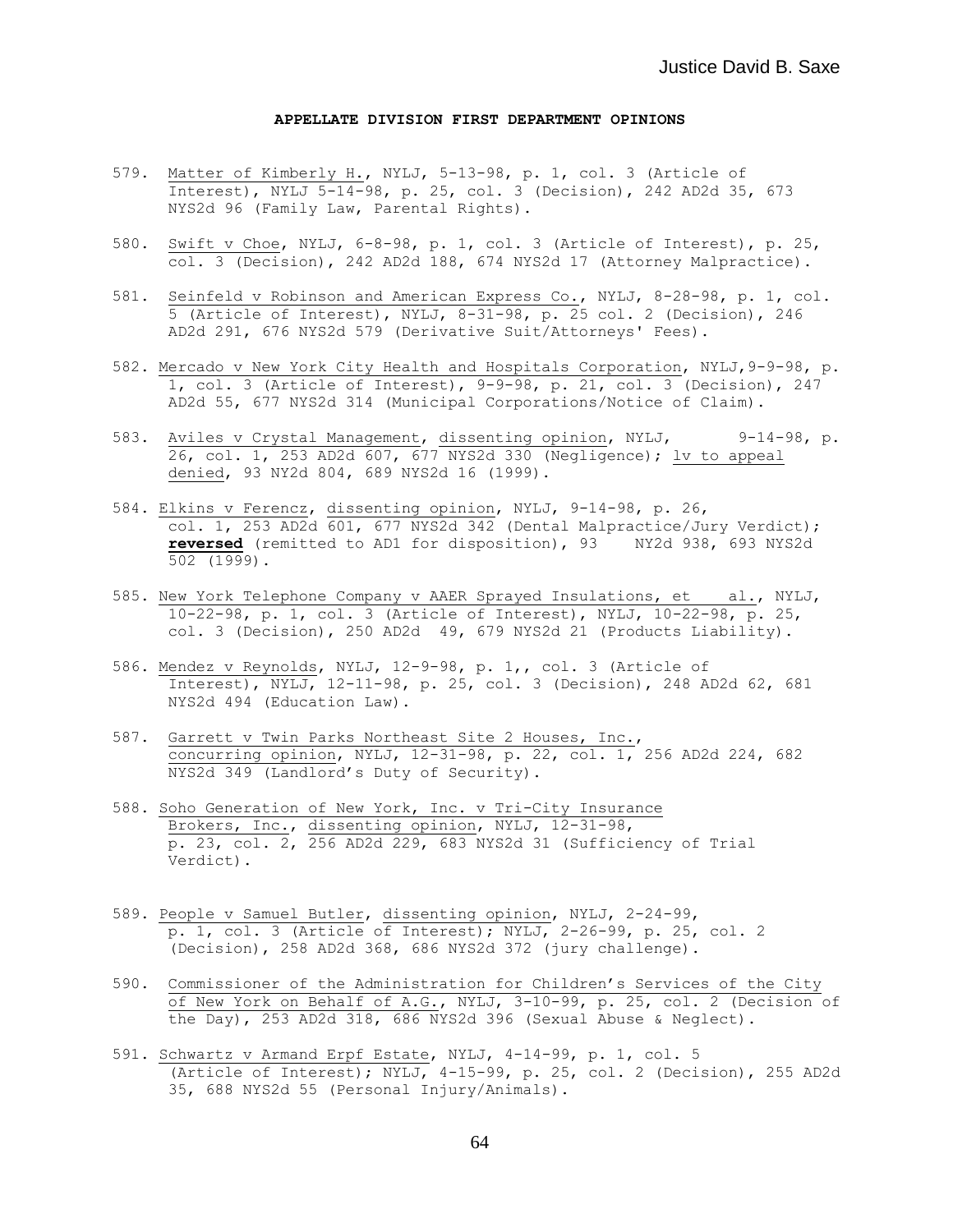- 592. Grunfeld v Grunfeld, NYLJ, 4-16-99, p. 1, col. 3 (Article of Interest), NYLJ,  $4-19-99$ , p. 25, col. 3 (Decision), 255 AD2d 12, 688 NYS2d 77 (Family Law/Equitable Distribution); **modified** NYLJ, 5-12-2000, p. 1, col. 3 (Article of Interest); NYLJ, p.  $27$ , col. 3 (Decision), 94 NY2d 696, 731 NYS2d 142.
- 593. Jones v Maples, NYLJ, 5-28-99, p. 1, col. 3 (Article of Interest), NYLJ, 6-1-99, p. 25. col. 3 (Decision), 257 AD2d 53, 691 NYS2d 429 (Discovery/Video Tape Deposition).
- 594. Rybka v NYC Health and Hospitals Corporation, dissenting opinion, NYLJ, 7-26-99, p. 26, col. 2 (Decision), 263 AD2d 403, 693 NYS2d 566 (Notice of Claim/Statute of Limitations).
- 595. Kapur v Stiefel, dissenting opinion, NYLJ, 9-20-99, p. 25, col. 2 (Decision of the Day), 264 AD2d 602, 695 NYS2d 330 (Co-op Law).
- 596. Finkelstein v Tainter, dissenting opinion, NYLJ, 9-20-99, p. 26, col. 4 (Decision of the Day),  $\overline{264}$  AD2d 587, 695 NYS2d 336 (Co-op Law).
- 597. Kiamos & Tooker, Inc. v Zelis Florist, Inc., dissenting opinion, NYLJ, 9-20-99, p. 28, col. 6 (Decision), 264 AD2d 623, 695 NYS2d 86 (Trial Practice).
- 598. The Diversified Group Inc. v Sahn, NYLJ, 10-8-99, p. 25, col. 2 (Decision of the Day), 259 AD2d 47, 696 NYS2d 133 (Consumer Law).
- 599. People v Redd, concurring opinion, NYLJ, 11-5-99, p. 1, col. 1 (Article), NYLJ, 11-8-99, p.27, col. 3 (Decision), 266 AD2d 12, 698 NYS2d 214 (Jury Charges).
- 600. People v Jovanovic, NYLJ, 12-22-99, p. 1, col. 3 (Article), NYLJ, 12-23-99 (Decision of the Day), p. 25, col. 3 263 AD2d 182, 700 NYS2d 156 (Criminal Law/Rape Shield Law).
- 601. Alvarez v Snyder, concurring opinion, NYLJ, 1-14-2000, p. 1, col. 3 (Article),  $NTLJ$ ,  $1-18-2000$ , p. 25, col. 3, (Decision of the Day), 264 AD2d 27, 702 NYS2d 5 (Criminal Law).
- 602. People v Darby, NYLJ, 1-19-2000, p. 1, col. 5 (Article), NYLJ, 1-20-2000, p. 25, col. 3 (Decision of the Day), 263 AD2d 112, 701 NYS2d 395 (Criminal Law/Evidence).
- 603. People v Mason, dissenting opinion, NYLJ, 3-1-2000, p. 1, col. 3 (Article), NYLJ, 3-2-2000, p. 25, col. 3 (Decision), 263 AD2d 73, 706 NYS2d 1 (Criminal Procedure).
- 604. Dilluvio v City of NY, dissenting opinion, NYLJ, 3-3-2000, p. 1, col. 3 (Article), NYLJ, 3/6/2000, p. 21, col. 3 (Decision) 264 AD2d 115, 704 NYS2d 550 (Labor Law); **affirmed** 95 NY2d 928, 721 NYS2d 603
- 605. Inchaustegui v 666 5th Avenue Limited Partnership, NYLJ, 4-14-2000, p. 1, col. 3 (Article), NYLJ, 4-18-2000, p. 25, col.2 (Decision), 268 AD2d 121, 706 NYS2d 396 (Landlord-Tenant); **affirmed** NYLJ, 4-27-01, p. 20, col. 1 (Decision), 96 NY2d 111, 725 NYS2d 627.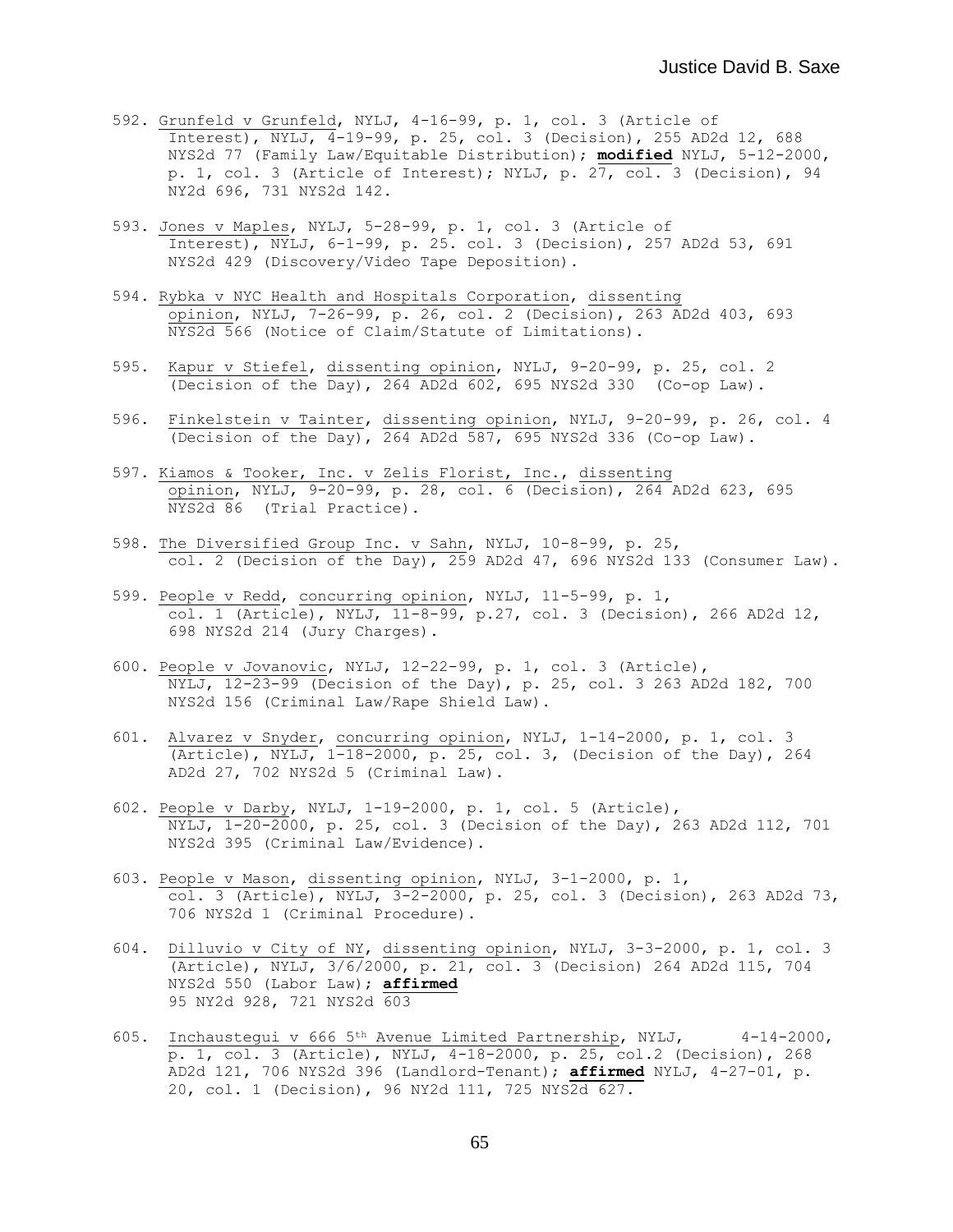- 606. Salichs v James, NYLJ, 6-1-2000, p. 25, col. 3 (Decision of the Day), 268 AD2d 168, 708 NYS2d 385 (Family Law).
- 607. Ohdan v The City of New York, et al., NYLJ, 4-28-2000, p. 1, col. 1 (Article), NYLJ, 5-1-2000, p. 21, col. 3 (Decision), 268 AD2d 86, 706 NYS2d 419 (Negligence/Trial Practice).
- 608. Gibbs and Robert W. Sheehan v Breed Abott, et al., dissenting opinion, NYLJ, 7-14-2000, p. 1, col. 5 (Article), NYLJ, p. 21, col. 2 (Decision), 271 AD2d 180, 710 NYS2d 578 (Law Firm Dissolution).
- 609. Charpie v Charpie, NYLJ, 7-17-2000, p. 1, col. 5 (Article), NYLJ, p. 25, col. 2 (Decision), 271 AD2d 169, 710 NYS2d 363 (Matrimonial/Counsel Fees).
- 610. Dubbs v Stribling & Associates, et al., dissenting opinion, NYLJ, 7-28- 2000, p. 1, col. 5 (Article), NYLJ, 7-31-2000. p. 25, col. 3 (Decision), 274 AD2d 32, 712 NYS2d 19 (Real Estate-Broker's Duty); **affirmed** NYLJ, 6- 14-01, p. 19, 96 NY2d 337, 728 NYS2d 413.
- 611. Crucey v Jackall, concurring opinion, NYLJ, 8-28-2000, p. 22, col. 2, 275 AD2d 258, 713 NYS2d 20.
- 612. Perry-Rogers v Fasano, NYLJ, 10-27-2000, p. 1, col. 5 (Article), NYLJ, 10-31-2000, p. 25, col. 3 (Decision), 276 AD2d 67, 715 NYS2d 19 (Family Law).
- 613. Reiss v Financial Performance Corp., dissenting opinion, NYLJ, 11-7-2000, p. 1, col. 3 (Article), p. 25, col. 3 (Decision), 279 AD2d 13, 715 NYS2d 29 (Business Law); **reversed** NYLJ, 12-19-01, p. 20, col. 3, 97 NY2d 195, 738 NYS2d 658.
- 614. People v Perez, concurring opinion, NYLJ, 11-6-2000, p. 22, col. 1 (Decision), 277 AD2d 1, 715 NYS2d 398 (Criminal Law/Drug Sale).
- 615. Gibli v Kadosh, NYLJ, 12-7-2000, p. 25, col. 3 (Decision of the Day), 279 AD2d 35, 717 NYS2d 553 (Torts-Dental Malpractice).
- 616. Baez v City of New York, dissenting opinion, NYLJ, 12-18-2000,p. 23, col. 6 (Decision), 278 AD2d 83, 717 NYS2d 584 (Personal Injury).
- 617. Petrosky v Brasner, dissenting opinion, NYLJ, 1-5-01. P. 1, col. 3 (Article of Interest), NYLJ, 1-8-01, p. 21, col. 3 (Decision), 279 AD2d 75, 718 NYS2d 340 (Duty of Insurer).
- 618. N.X. v Cabrini Medical Center, dissenting opinion, NYLJ, 1-22-01, p. 21, col. 3 (Decision of Interest), 280 AD2d 34, 719 NYS2d 60 (Torts); **modified** NYLJ, 2-15-02, p. 1, col. 5 (Article of Interest), 97 NY2d 247, 739 NYS2d 348; cited in Medical Malpractice by Thomas A. Moore & Matthew Gaier, "Hospital Liability for Security of Patients," NYLJ, 3- 5-02, p. 3, col. 1.
- 619. Romero v Martinez, NYLJ, 2-9-01, p. 1, col. 3 (Article of Interest), NYLJ, 2-13-01, p. 21, col. 3 (Decision), 280 AD2d 58, 721 NYS2d 17 (Landlord-Tenant).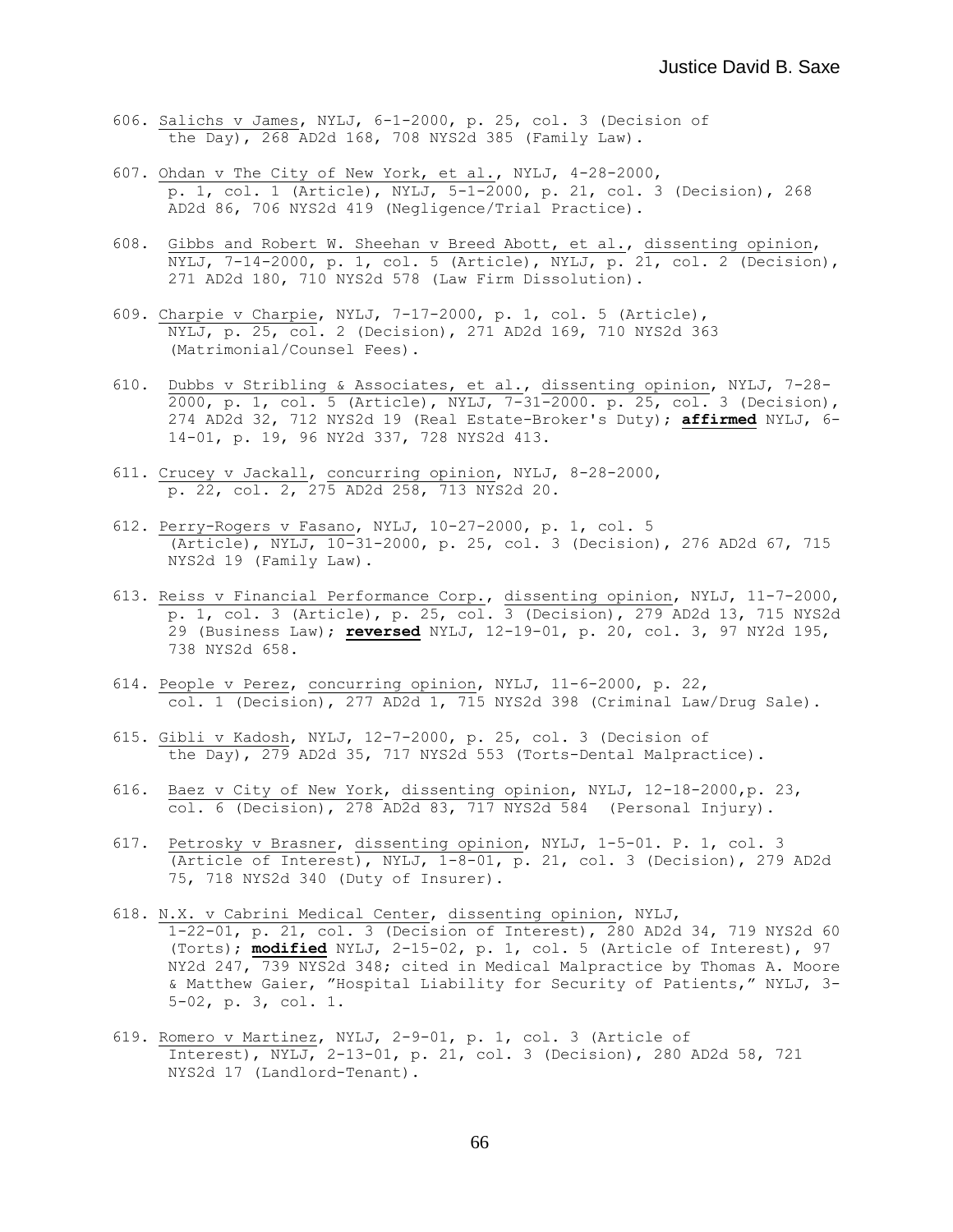- 620. Batas v Prudential Insurance Co., dissenting opinion, NYLJ, 3-21-01, p. 1, col. 6 (Article of Interest), NYLJ, 3-23-01, p. 17, col. 3 (Decision), 281 AD2d 260, 724 NYS2d 3 (Bad Faith HMO/Insurance Law); The National Law Journal, 4-2-01, p. B6, col. 1 (Article).
- 621. Board of Managers of the Europa Condominiun v Orenstein, dissenting opinion, NYLJ, 4-2-01, p. 23, col. 1 (Decision), 281 AD2d 354, 722 NYS2d 527 (Real Estate/Co-op/Condo Law).
- 622. People v Napolitano, dissenting opinion, NYLJ, 4-13-01, p. 1,col. 3 (Article), NYLJ, 4-16-01, p. 23, col. 1 (Decision), 282 AD2d 49, 724 NYS2d 702 (Criminal Law/Martin Act Conviction).
- 623. People v Robinson, NYLJ, 5-25-01, p. 1, col. 5 (Article), NYLJ, 6-1-01, p. 17, col. 3 (Decision), 282 AD2d 75, 728 NYS2d 421 (Criminal Law/Probable Cause).
- 624. Acquista v New York Life Insurance Co., NYLJ, 7-6-01, p. 1, col. 3 (Article), NYLJ,  $7-10-01$ , p. 17, col.3 (Decision of the Day), 285 AD2d 73, 730 NYS2d 272 (Insurance Law); NYLJ, 3-13-02, p. 1, col. 1, Outside Counsel by Mahler & Gillett, "Acquista Expands Remedies for Breach by Insurer," (Article); cited in, commented and discussed in, Comment, Acquista v New York Life Insurance Company, "Consequential Damages, Emotional Distress, and Projecting the Insured and the Insurer," (John U. Bauco), 76 St. John's L. Rev. 201 (2002). The same reasoning used in this decision was employed by the Court of Appeals in Bi-Economy Market, Inc. v Harleysville Ins. Co. of N.Y. ( \_\_ NY3d \_\_ , 2008 WL 423451, 2008 NY Slip Op 01418 [Feb 19, 2008]) and *Panasia Estates, Inc. v Hudson Ins. Co.* (\_\_ NY3d \_\_, 2008 WL 420014, 2008 NY Slip Op 01419 [Feb 19, 2008]), albeit without acknowledgment of it by the majority. However, in each of those cases the dissenting opinion filed by Smith, J., explains that the majority was implicitly adopting the reasoning of this decision ("With less frankness than the *Acquista* court -- indeed, without even citing either *Rocanova* or *Acquista* -- the majority here reaches the same result").
- 625. People v Hausman, concurring opinion, NYLJ, 7-9-01 p. 1, col. 2 (Today's News/Update), NYLJ, 7-9-01, p. 18, col. 2 (Decision) 285 AD2d 352, 727 NYS2d 109 (Criminal Law/Jury Selection).
- 626. Chianese v Meier, NYLJ, 8-3-01, p. 1, col. 3 (Article), NYLJ, 8-7-01, p. 17, col. 3, 285 AD2d 315, 729 NYS2d 460 (Tort Liability); **reversed**, NYLJ, 6-14-02, p. 1, col. 3 (Article), 98 NY2d 270, 746 NYS2d 657.
- 627. Stankowski v Kim, dissenting opinion, NYLJ, 8-30-01, p. 26, col. 1 (Decision), 286 AD2d 282, 730 NYS2d 288 (Torts).
- 628. Ober v Ober, dissenting opinion, NYLJ, 10-11-01, p. 18, col. 5 (Decision), 287 AD2d 282, 731 NYS2d 7 (Domestic Relations Law).
- 629. Point O'Woods Association v Those Underwriters of Lloyd's, London, etc., dissenting opinion, NYLJ, 11-19-01, p. 23, col. 1 (Decision), 288 AD2d 78, 733 NYS2d 146 (Insurance Law).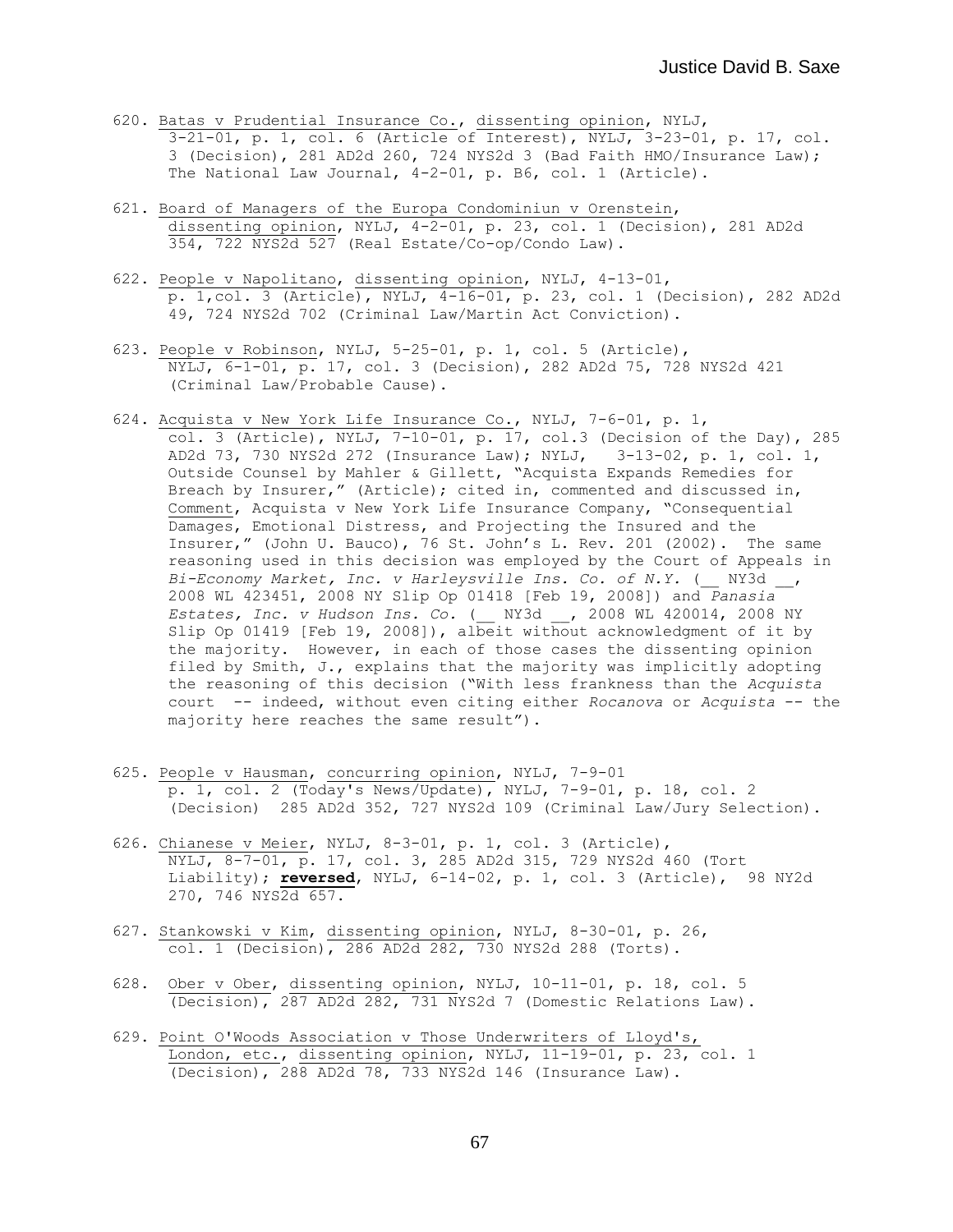- 630. D&L Holdings, LLC v RCG Goldman Company, LLC, NYLJ, 12-10-01, p. 1, col. 3 (Article), NYLJ, 12-12-01, p. 17, col. 3 (Decision), 287 AD2d 65, 734 NYS2d 25 (Real Estate Law).
- 631. Bates Advertising USA, Inc. v 498 Seventh, LLC, NYLJ, 3-21-01, p. 1, col. 3 (Article), 3-25-01, p. 17, col. 3, (Decision of Interest), 291 AD2d 179, 739 NYS2d 71 (Commercial Leases/Rent Abatement Clauses); cited & discussed in Realty Law Digest by Scott E. Mollen, NYLJ, 5-22-02, p. 5, col. 1.
- 632. Theatre Row Phase II Associates v National Recording Studios,Inc., NYLJ, 3-22-02, p. 17, col. 3 (Decision of Interest); 3-26-02, p. 1, col. 1 (Article), 291 AD2d 172, 739 NYS2d 671 (Landlord & Tenant/Illegal Sublet of Recording Studio); cited & discussed in Estis & Robbins, A New Viewpoint, "Rethinking Consequential Damages from Illegal Sublets"/ Landlord-Tenant, NYLJ, 4-3-02, p. 5 col. 1.
- 633. Gottlieb v Such, dissenting opinion, NYLJ, 4-8-02, p. 18, col.2 (Decision), 293 AD2d 267, 740 NYS2d 44 (Attorney Fees/ Domestic Relations).
- 634. Revill et al. v Boston Post Road Development Corp., et al., dissenting opinion, NYLJ,  $5-7-02$ , p. 1, col. 1 (Article); p. 17,  $\overline{col.}$  3 (Decision), 293 AD2d 138, 741 NYS2d 223 (Jury Ruling, Landlord & Tenant Law).
- 635. NY County Lawyers Association v State of New York, NYLJ, 5-10-02, p. 1, col. 4 (Article); 5-14-02, p. 18, col 1, (Decision of the Day), 294 AD2d 69, 742 NYS2d 16 (18-B Fees, Constitutionality); discussed in, NYLJ, 7-8-02, p. 2, col. 6, Letters to the Editor, "18-B Rates Reflect Lack of Concern."
- 636. McNulty v the City of NY, NYLJ, dissenting opinion, NYLJ, 5-22-02, p. 1, col. 5 (Article); 5-24-02, p. 18, col. 1 (Decision of the Day), 295 AD2d 42, 742 NYS2d 242 (Medical Malpractice/Liability of Physicians); **reversed** 100 NY2d 227, 762 NYS2d 12.
- 637. 40 West 67th Street v Pullman, dissenting opinion, NYLJ, 5-24-02, p. 1, col. 3 (Article), 5-29-02, p. 18, col. 1 (Decision), 296 AD2d 120, 742 NYS2d 264 (Eviction of Co-op Shareholder); **affirmed** 100 NY2d 147. Cited in NYLJ, 6-7-02, p. 4, col 5, column of Peter H. Herman, "No Judicial Review for Co-op's Eviction of 'Objectionable' Tenant"; discussed in Romano, "Court Backs an Eviction from Co-op," NY Times, Sunday Real Estate Section, 6-9-02, pg. 5, col. 1; discussed in Mollen, "Realty Law Digest," Real Estate Update, NYLJ, 8-14-02, p. 5, col. 1.
- 638. CIBC Mellon Trust Company, etc. v Mora Hotel Coporation N.V., NYLJ, 5-31-02, p. 1, col. 3 (Article); 6-3-02, p. 18, col. 1 (Decision of the Day), 296 AD2d 81, 743 NYS2d 408, **affirmed** 100 NY2d 215, 762 NYS2d 5 (Jurisdiction).
- 639. Bonifacio v 910-930 Southern Boulevard LLC, NYLJ, 6-18-02, p. 1, col. 3 (Article); 6-19-02, p. 18, col. 1 (Decision), 295 AD2d 86, 743 NYS2d 105 (Premises Liability); cited and discussed in Estis & Robbins, "Owner's Liability [Issue of First Impression Involving MDL § 78]," NYLJ 10-2-02, Real Estate Update, pg. 5.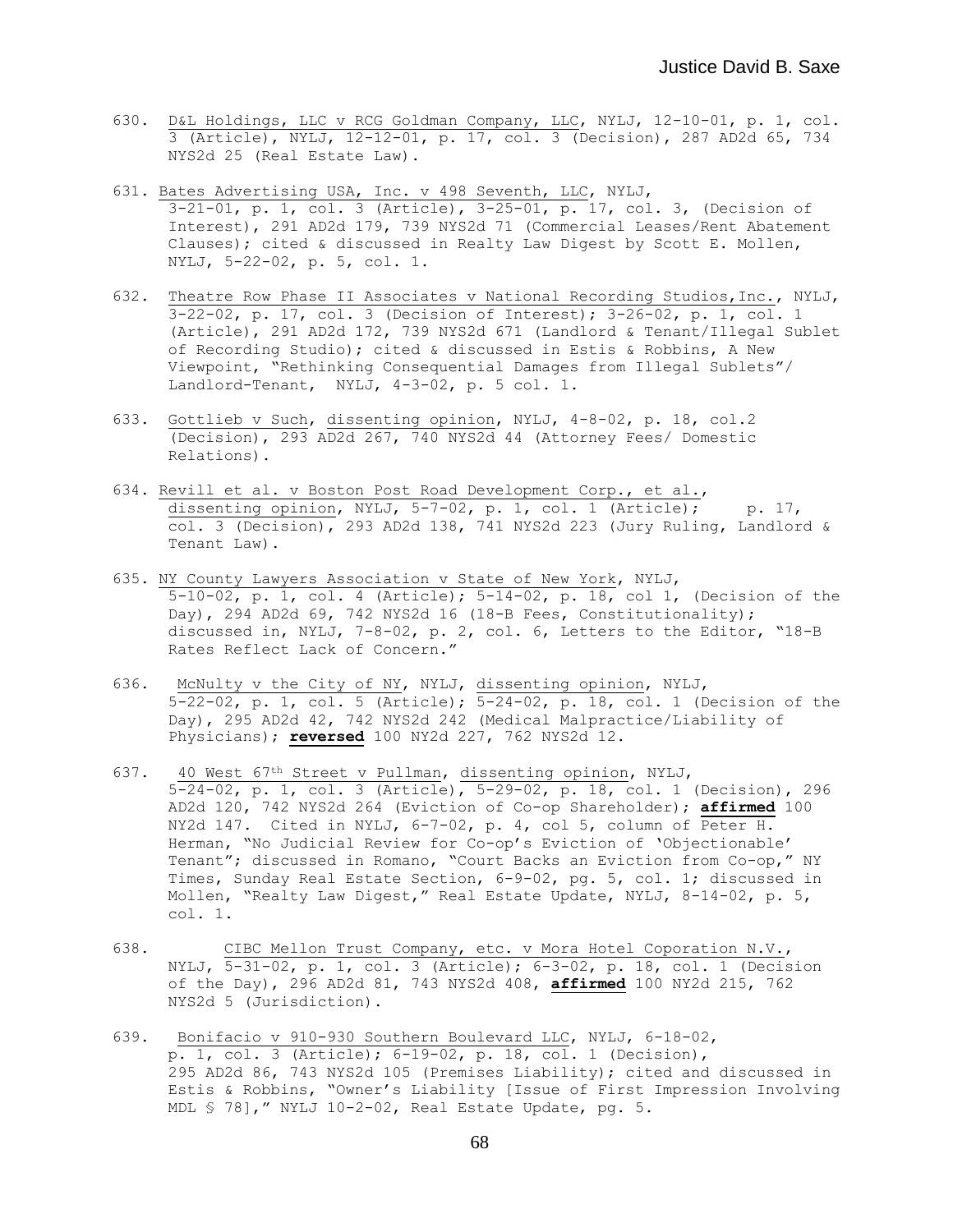- 640. Campaign for Fiscal Equity v State of New York, dissenting opinion, NYLJ, 6-26-02, p. 1, col. 5 (Article); p. 18 (Decision), 295 AD2d 1, 744 NYS2d 130, **modified** 100 NY2d 893, 769 NYS2d 106 (Constitutional Law/School Financing). Discussed in, NY Times, 6-26-02, "Court Reverses Finance Ruling on City Schools," by Richard Perez-Pena; Editorial Page, p. A22, col. 1, editorial entitled, "Blaming the Victim," stated that Justice David B. Saxe's writing was a "forceful dissent"; discussed in, NY Times, 6-27-02, p. A29, col. 5, Op-Ed, "The Bare Minimum," by Bob Herbert; discussed in, NY Daily News, 6-26-02, p. 10, col. 6, "Courts KOs Funding Fix for Schools, by Joanne Wasserman and Allison Gendar; discussed in, NY Post, 6-26-02, p. 2, col. 2, "9th Grade Good Enough for City Kids, Court Says," by Kenneth Lovett, Carl Campanile and Dareh Gregorian; discussed in, NY Post, 6-26-02, p. 28, col. 1, Editorial, "DeGrasse Denied".
- 641. Block v Block, dissenting opinion, NYLJ, 7-22-02, p. 1, col. 3 (Article), p. 18, col. 1 (Decision), 296 AD2d 343, 746 NYS2d 15 (Attorney's Fees/Domestic Relations Law).
- 642. In re: Applic. of Rivera v Espada, dissenting opinion, NYLJ, 9-3- 02, p. 20, col. 2 (Decision) (Election Law); 297 AD2d 251, 747 NYS2d 1; **reversed**, incorporating the recent dissent of J. Saxe, NYLJ, 9-3-02, p. 18, col. 1 (Decision), 98 NY2d 422, 748 NYS2d 343.
- 643. Houbigant Inc. v Deloitte & Touche LLP, NYLJ, 1-24-03, p. 18 (Featured Decision); Article of Interest, p. 1 (Pleading Fraud); 303 AD2d 92, 753 NYS2d 494.
- 644. Silverman v Silverman, NYLJ, 2-25-03 p. 18, col. 1; 304 AD2d 41, 756 NYS2d 14.
- 645. Hammer v American Kennel Club, NYLJ, 2-28-03 p. 1; 304 AD2d 74, 758 NYS2d 276 (Challenge to Tail Docking Rule), **affirmed** 1 NY3d 294.
- 646. In Re Judy Keele, An Incapacitated Person, dissenting opinion, NYLJ p. 13, col 5, 305 AD2d 145, 760 NYS2d 24 (Fee for Guardian).
- 647. The Vermont Teddy Bear Co., Inc. v 538 Madison Realty Company, NYLJ, 6-9-03, p. 18, col. 1 (Featured Decision); Article of Interest, p.1; 308 AD2d 33, 761 NYS2d 620 (Lease Interpretation); **reversed** 1 NY3d 470. Cited and discussed in Mollen, "Realty Law Digest Real Estate Update," New York Law Journal, July 23, 2003, p. 5.
- 648. Maheshwari v City of New York, dissenting opinion, cited and discussed in "In Brief," NYLJ 8-11-03, p.1, col. 1; 307 AD2d 797, 763 NYS2d 287 (Concert Security); **affirmed** 2 NY3d 288, 778 NYS2d 442, 2004 NY LEXIS 978.
- 650. Richbell v Jupiter, NYLJ, 9-26-03, p. 18, col. 1, 309 AD2d 288, 765 NYS2d 575 (Formation of Joint Venture).
- 651. ABS Partnership v Airtran Airways, Inc., NYLJ, 10-27-03, p. 18, col. 1, 1 AD3d 24, 765 NYS2d 616 (Contract Construction).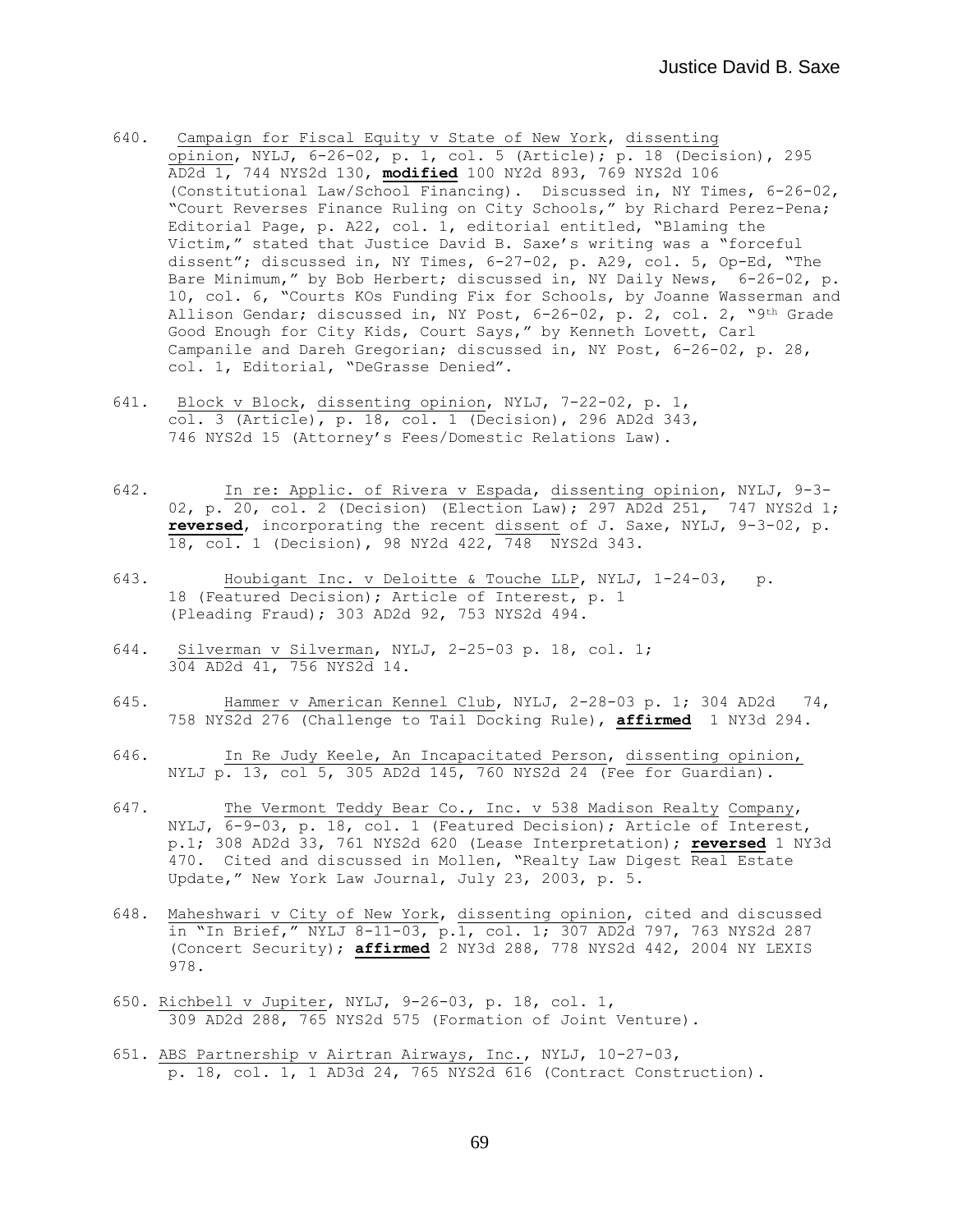- 652. In re Adoption of Madeline S., NYLJ, 12-16-03, p. 1 (Article), NYLJ, 12-18-03, (Decisions of Interest), p. 18, col. 1; 3 AD3d 13, 769 NYS2d 22.
- 653. People v Darryl Stephens, NYLJ, 12-26-03, p. 18, col. 1 (Decision of the Day), 3 AD3d 57, 769 NYS2d 249.
- 654. Michele M. v Board of Education, dissenting opinion, NYLJ, 1-20-04, p. 20, col. 1, 3 AD3d 370, 771 NYS2d 89 (Duty to Supervise).
- 655. Mahase v Manhattan and Bronx Surface Transit Operating Authority, dissenting opinion, NYLJ, 1-22-04, p. 27, col. 5; 3 AD3d 410, 771 NYS2d 99 (Tort Liability).
- 656. Jones v Presbyterian Hosp., dissenting opinion, NYLJ, 1-29-04, p. 18, col. 4 (Decision of the Day), 3 AD3d 225, 771 NYS2d 109 (Premises Liability).
- 657. Ruth Westbrook v WR Activities-Cabrera Markets, NYLJ, 3-10-04, p. 1 (Article); NYLJ,  $3-15-04$ , p. 18, col. 1 (Decision of the Day), 5 AD3d 69, 773 NYS2d 38 (Premises Liability/Open and Obvious Doctrine).
- 658. EMF General Contracting Corp. v Bisbee, NYLJ, 4-1-04, p. 18, col. 1 (Decision of the Day), 6 AD3d 45, 774 NYS2d 39 (Specific Performance); discussed in Mollen, Realty Law Digest, NYLJ, 6-16-04, p. 5, Real Estate Update.
- 659. Matter of Jermaine J., NYLJ, 4-26-04, p. 18, col. 1 (Decision of the Day), 6 AD3d 87, 775 NYS2d 287; (Family Law/Family Court Practice).
- 660. Siobhan McDermott v Coffee Beanery Ltd., concurring opinion NYLJ, 5-27-04, p. 18, col. 1 (Decision of the Day), 9 AD3d 195, 777 NYS2d 103, 2004 NY App Div LEXIS 7102 (Directed Verdict).
- 661. Mary McGarvey v Bank of New York, dissenting opinion, NYLJ, 5-27- 04, p. 25, col. 1, 7 AD3d 431, 776 NYS2d 793, 2004 NY App Div LEXIS 7201 (Tort Law).
- 662. 1029 Sixth, LLC v Riniv Corp., NYLJ, 6-2-04, p. 18, col. 1 (Decision of the Day), 9 AD3d 142, 777 NYS2d 122, 2004 NY App Div LEXIS 7222 (Contract Interpretation); cited and discussed in article entitled, "Stipulations" by Warren A. Estis in the Real Estate *Update* section of the New York Law Journal, 8-4-04, p. 5
- 663. Svetlana Tikhonova v Ford Motor Co., NYLJ, 6-25-04, p. 18, col. 1 (Decision of the Day), 10 AD3d 185, 779 NYS2d 47, 2004 NY App Div LEXIS 8678 (Diplomatic Immunity/Vicarious Liability); aff'd 4 NY3d 621 [5/5/05]; discussed in article by Perrotta, "Car Owner Is Found Liable for Accident Caused by Diplomat," NYLJ, 6-24-04, p. 1.
- 664. Marco Srour v Dwelling Quest Corp., NYLJ, 9-10-04 p.1; (Broker May Hold On to Fee After Apartment Deal Collapses); 11 AD3d 36, 781 NYS2d 515; 2004 NY App Div LEXIS 10529 [September 9, 2004], NYLJ 9- 17-04 p. 18 col 1. (Decision of the Day); reversed, 5 NY3d 874; discussed and analyzed in the New York Law Journal Realty Digest Column (Scott Mollen, Esq.), NYLJ 10-27-04, p. 5, Col 1 et seq.; see Herman,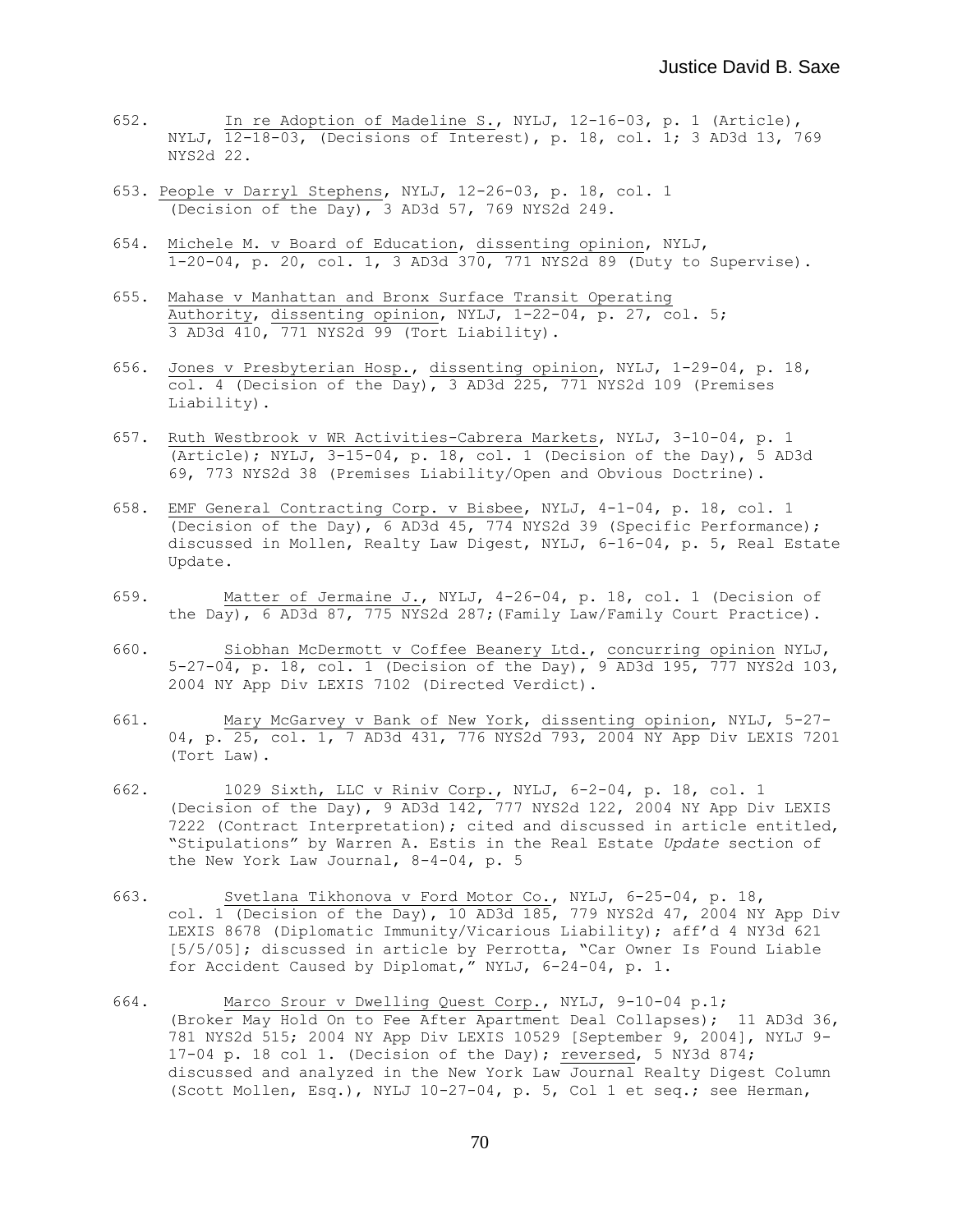"Leave Rescinded Prior to Occupancy; Broker Still Gets Commission," [Outside Counsel, NYLJ, 12-09-04, p. 4.

- 665. People v Abdul Warith Johnson, concurring opinion, 11 AD3d 224, 783 NYS2d 5 [October 7, 2004]
- 666. K. v B., dissenting opinion, NYLJ, 11-10-04, Article of Interest, p. 1; NYLJ, 11-16-04 p. 18, col. 1 (Decision of the Day), 13 AD3d 12, 784 NYS2d 76 (2004).
- 667. Georgia Marsh v James Smyth, M.D., concurring opinion, 12 AD3d 307, 785 NYS2d 44, 2004 NY App Div LEXIS 14435 [November 30, 2004]; noted in Hoenig, 'Gatekeeping' Experts: 'Daubert' Boils and 'Frye' Sizzles, NYLJ [Products Liability column], 4-11-05, p. 3; cited and discussed in "Panel Relaxes Standard For Causation Evidence," by Daniel Wise, NYLJ, 2-16-06, p. 1, col. 3.; concurrence noted favorably in Kimmel, "'Frye's' Applicability to Medical Malpractice Cases," NYLJ, 6-13-07, p. 4, 8
- 668. People v Alvaro Carvajal, NYLJ, 12-10-04, Article of Interest p. 1; NYLJ, 12-15-04, p. 18, col. 1 (Decision of the Day), 14 AD3d 165, 786 NYS2d 450 (2004), **affirmed**, 6 NY3d 305.
- 669. Thompson v Abbasi, dissenting opinion, discussed in "Panel Calls for Clarification Of 'Serious Injury' in Mishaps" NYLJ, 1/5/05, p. 1; NYLJ, 1-10-05 p. 18, col. 1 (Decision of the Day); 15 AD3d 95, 788 NYS2d 48, 2005; Dissent (Saxe, J.) Cited and discussed favorably in Kelner and Kelner, Trial Practice: "Disturbing Trends in Judicial Analysis of 'Serious Injuries'," NYLJ [Trial Practice Column], 1-25-05, p.3. Col. 1; Cited and discussed in Outside Counsel article in the NYLJ by Nelson E. Timken, 6-23-05, p. 4.; Cited and discussed in Outside Counsel article in the NYLJ by Nelson E. Timken, 6-23-05, p. 4.
- 670. Bent v Jackson, dissenting opinion, discussed in "Panel Calls for Clarification Of 'Serious Injury' in Mishaps" NYLJ, 1-5-04, p. 1; NYLJ 1-11-05 p. 18, col. 1 (Decision of the Day); 15 AD3d 46, 788 NYS2d 56 (2005); Cited and discussed favorably in Kelner and Kelner, Trial Practice: "Disturbing Trends in Judicial Analysis of 'Serious Injuries'," NYLJ [Trial Practice Column], 1-25-05, p.3. Col. 1; Cited and discussed in Outside Counsel article in the NYLJ by Nelson E. Timken, 6-23-05, p. 4.
- 671. Gilson v Metropolitan Opera, NYLJ, 1-12-05 Article of Interest p. 1; NYLJ, 1-13-05, p. 18, col. 1 (Decision of the Day), 15 AD3d 55, 788 NYS2d 342 (2005); affirmed 5 NY3d 574 (2005).
- 672. Bartha v Bartha, NYLJ, 1-31-05, p. 18 col. 1 (Decision of the Day), 15 AD3d 111, 789 NYS2d 13, 2005; cited and discussed in "Expensive Townhouse Ruled Marital Property in Messy Divorce," NYLJ In Brief, 1-28- 05, p. 1.
- 673. Hispanic AIDS Forum v Estate of Joseph Bruno, dissenting opinion, NYLJ 3-31-05, p. 26; cited and discussed in NYLJ 3-30-05 "In Brief" "Panel Dismisses AIDS Group's Suit Against Landlord," p. 1, col. 1; 16 AD3d 294, 792 NYS2d 43, 2005; discussed in Daily News article entitled "Judges slam ladies-room door on drag queens," 3-31-05, p. 6.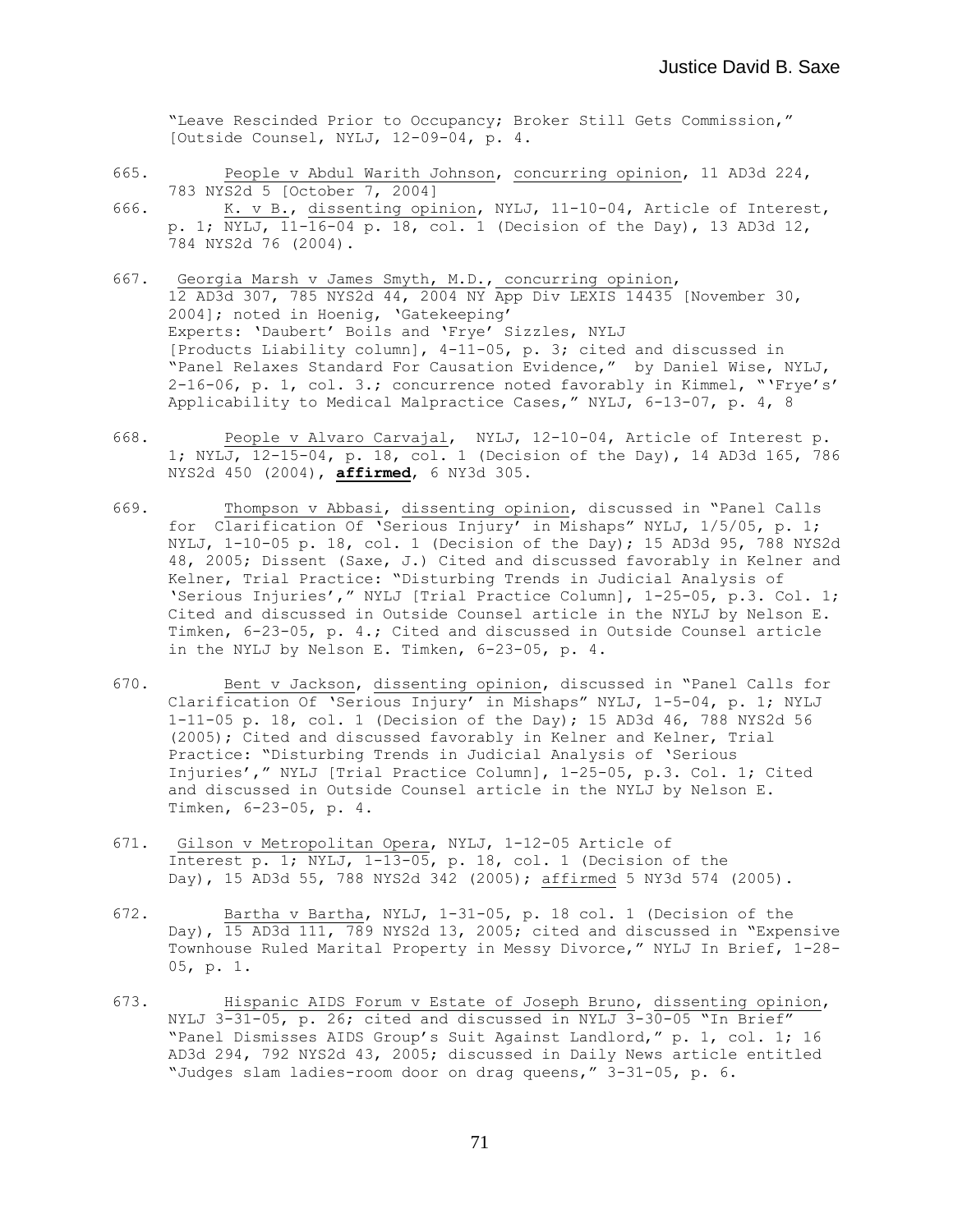- 674. John A. v Bridget M., concurring opinion, NYLJ 4-4-05, Article of Interest p. 1 and concurring opinion p. 27; 16 AD3d 324, 791 NYS2d 421; discussed in "Tug-O'-Love Twist" in the New York Post, 4-1-05, p. 5.
- 675. People v James Devonish, dissenting opinion, 17 AD3d 111, 792 NYS2d 438, 2005 NY App Div LEXIS 3463 [April 5, 2005]; **reversed** 6 NY3d 727 [December 15, 2005], NYLJ 12/16/05 p. 22 col. 5.
- 676. 520 East 81st Street v State of New York, NYLJ 4-21-05, p. 18 Col. 1 (Decision of the Day), 19 AD3d 24, 799 NYS2d 1 (2005).
- 677. Hyundai Corp. v Republic of Iraq, dissenting opinion, 20 AD3d 56, 794 NYS2d 327, 2005 NY App Div LEXIS 4479 [April 28, 2005], NYLJ 5-4-05 p. 18 col. 1.
- 678. People v David Garcia, 19 AD3d 17, 795 NYS2d 216, 2005 NY App Div LEXIS 5462 [May 19, 2005], NYLJ 5-25-05 p. 18 col. 1.
- 679. River Seafoods, Inc. v JPMorgan Chase Bank, dissenting opinion, NYLJ 6-6-05, p. 25, Col. 2, discussed in "Panel Invokes Collateral Estoppel to Find Bank Liable Despite Ineffective Notice," NYLJ, 6-16-05, p. 1; 19 AD3d 120, 796 NYS2d 71 (2005).
- 680. Mary Brooks v New York City Transit Authority, dissenting opinion, NYLJ 6-13-05, p. 27, col. 6, 19 AD3d 162, 798 NYS2d 381 (2005).
- 681. Pavlou v City of New York, dissenting opinion, NYLJ 6-27-05, p. 18, col. 6 (Decision of the Day), 21 AD3d 74, 797 NYS2d 478 (2005); Cited and discussed in NYLJ article, "'Mis-recorded' Verdict Must be Upheld, Panel Determines," 6-24-05, p. 1, col. 2; my dissent commented upon in article by Rubinowitz & Torgan: Trial Advocacy/"Continuing to Try Your Case After the Summations," NYLJ, 5-04-06, p. 3.
- 682. Lazard Freres & Co. v West Group Properties LLC, et al., NYLJ 7-14-05, p. 18, col. 1, (Decision of the Day); 22 AD3d 45, 799 NYS2d 437 (2005).
- 683. Aaron Rivera, etc. v Nelson Realty, LLC, dissenting opinion, NYLJ 7-18-05, p. 25, col. 1, 20 AD3d 316, 799 NYS2d 198 (2005); **affirmed**, cited and discussed in NYLJ article, "Landlords Need Not Cover Radiators, Judges Determine," 6-15-05, p. 1.
- 684. Jalen Rodriguez v City of New York, dissenting opinion, NYLJ 7-18-05, p. 26, col. 4; 20 AD3d 327, 799 NYS2d 195 (2005); cited and discussed in NYLJ article, "Landlords Need Not Cover Radiators, Judges Determine," 6-15-05, p. 1.
- 685. 101123 LLC v Solis Realty LLC, NYLJ 9-28-05, p. 18, col. 1 (Decision of the Day); 23 AD3d 107, 801 NYS2d 17, 2005; discussed and noted, Mollen, Realty Law Digest, NYLJ 11-09-05, p. 5; discussed and commented upon in Estis and Robbins, "Limitations of Remedies," NYLJ, 12-07-05, p. 5.
- 686. Fundamental Portfolio Advisors, Inc. v Tocqueville Asset Management, dissenting opinion, NYLJ 10-6-05, p. 28, 22 AD3d 204, 802 NYS2d 17, 2005; **reversed**, 7 NY3d 96 [6/6/06].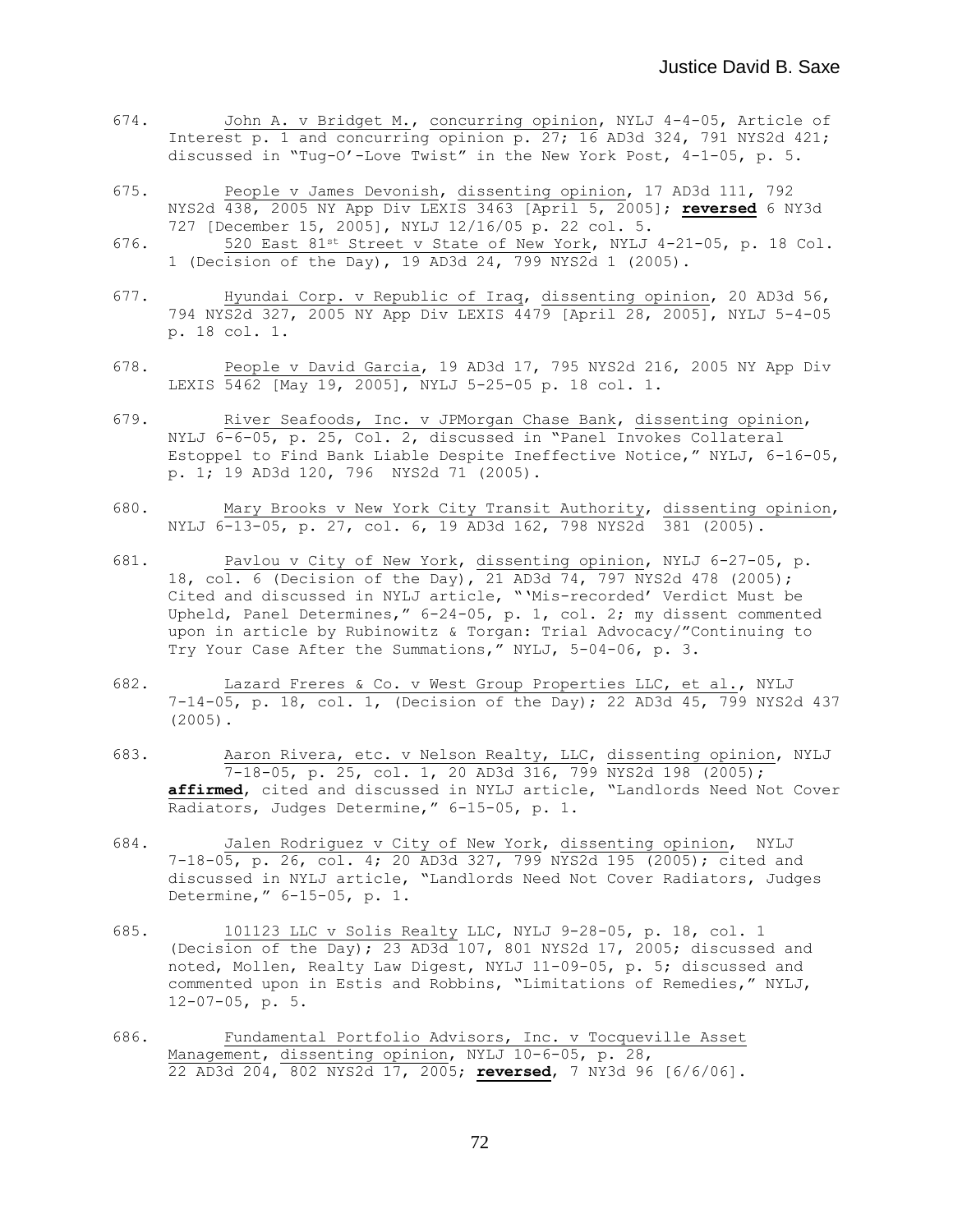- 687. People v Ahib Paul, NYLJ, 11-02-05, p. 18, col. 1, (Decision of the Day); 25 AD3d 165, 803 NYS2d 66, cited and discussed in NYLJ article, "Admission of Dying Declaration Found Not to Violate 'Crawford'," NYLJ, 10-28-05, p. 1.
- 688. Laratro v The City of New York, NYLJ, 11-17-05, p. 18, col. 1,(Decision of the Day); 25 AD3d 184, 808 NYS2d 145, **reversed**, cited and discussed in NYLJ article, "Friend's Ties to Victim Revive 911 Response Suit," 11-14-05, p. 1.
- 689. Hernandez v Robles, dissenting opinion, NYLJ, 12-14-05, p. 18, col. 1, (Decision of the Day); 26 AD3d 98, 805 NYS2d 354; argument noted in NYLJ, 9-14-05, p. 1; cited and discussed in NYLJ article,"Panel Upholds Ban on Same-Sex Marriages," 12-9-05, p. 1; discussed in article in Daily News, 12-9-05, p. 4; discussed in The New York Times, 12-9-05, p. B3.
- 690. Santos v Baldwin-Endico Realty Associates, dissenting opinion, NYLJ, 12-19-05, p. 25, col. 4; 24 AD3d 225, 806 NYS2d 197, **affirmed**.
- 691. Cicconi v McGinn, Smith & Co. et al., NYLJ, 12-30-05, p. 18, col. 1 (Decision of the Day); 27 AD3d 59, 808 NYS2d 604, cited and discussed in NYLJ article, "Court Upholds Immunity For Brokers' U-5 Forms," 12-28-05, p. 1.
- 692. In re The CIT Group/Commercial Services, Inc. v 160-09 Jamaica Avenue Limited Partnership et al., dissenting opinion, NYLJ, 1-5- 06, p. 22; 25 AD3d 301, 808 NYS2d 187.
- 693. Wajeh Salemeh v Roger Toussaint, et al., dissenting (in part) opinion, NYLJ, 1-17-06, p. 28, col. 6; 25 AD3d 411, 810 NYS2d
- 694. People v Eddie Salgado, NYLJ, 1-18-06, p. 18, col. 1, (Decisions of Interest); 27 AD3d 71, 808 NYS2d 54, cited and discussed in NYLJ article, "Panel Views Total Delay In Speedy Trial Dispute," 1-17-06, p. 1.
- 695. Perez v Rodriguez, dissenting opinion, NYLJ, 2-2-06, p. 25, col. 4; 25 AD3d 906, 809 NYS2d 15.
- 696. Robert T. Johnson v Hon. Richard Lee Price, et al., NYLJ, 2-2-06, p. 18, col. 1 (Decision of the Day); 28 AD3d 79, 810 NYS2d 133, cited and discussed in "Panel Turns Down Writ to Block Sentencing Ruling It Call Wrong," by Mark Fass, NYLJ, 2-3-06, p. 1.
- 697. Anna Pezhman v City of New York, et al., NYLJ, 3-28-06, p. 18, col. 1 (Decision of the Day); 29 AD3d 164, 812 NYS2d 14; cited and discussed in NYLJ article, "Panel Reinstates Bronx Teacher's Pro Se Libel Action," 3-22-06, p. 1.
- 698. Campaign for Fiscal Equity v State of New York, dissenting opinion, NYLJ, 3-30-06, p. 18, col. 1 (Decision of the Day); 29 AD3d 175, 814 NYS2d 1.
- 699. Unjoo Paek v The City of New York, dissenting opinion, NYLJ 4-6-06, p. 29, col. 3, 28 AD3d 207, 812 NYS2d 83.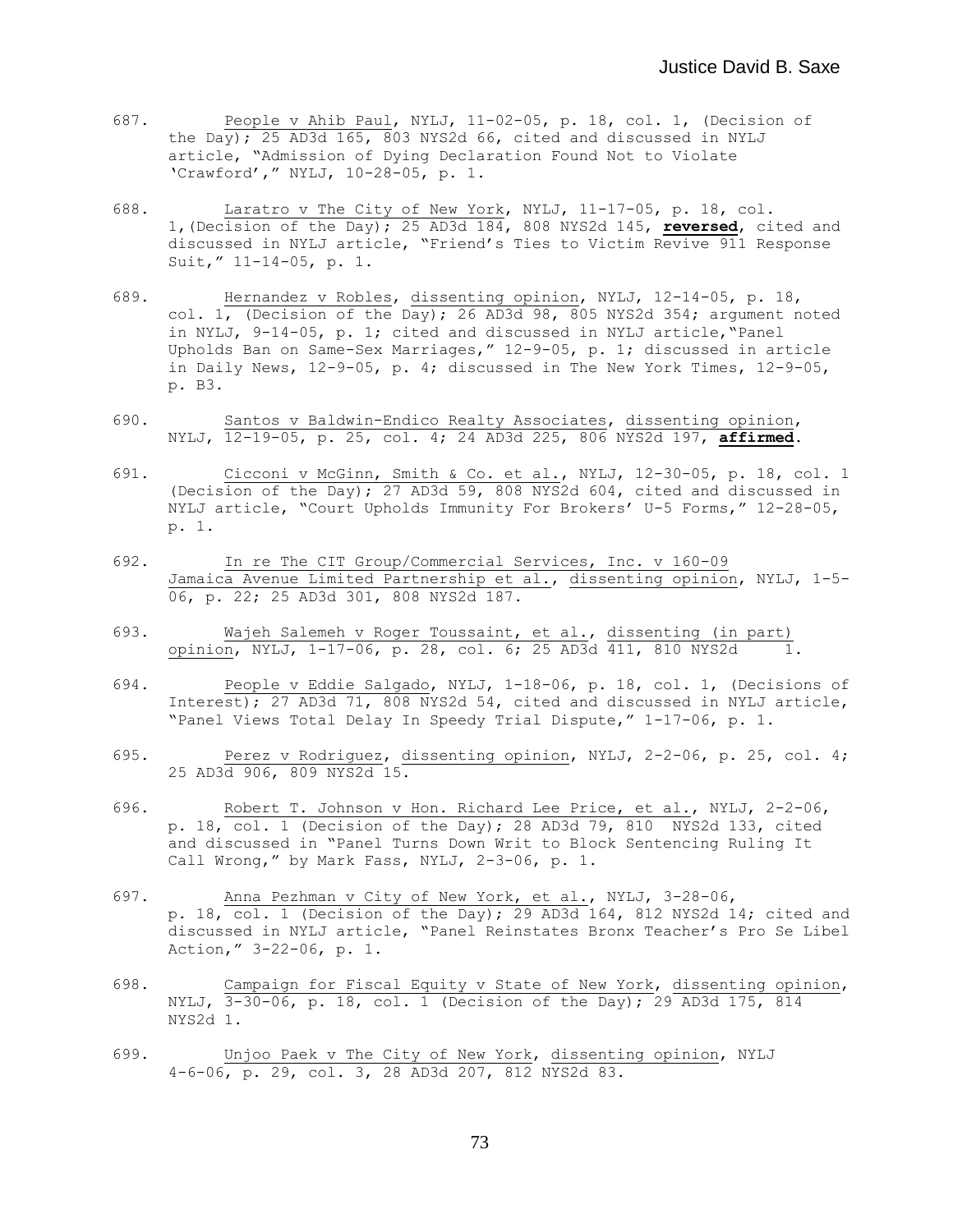700. Sean O'Sullivan v IDI Construction Company, dissenting in part, NYLJ, 4-10- 06, p. 27, col. 2, 28 AD3d 225, 813 NYS2d 373, **affirmed**, 7 NY3d 805.

- 701. Ariela Braun, et al. v 941 Park Avenue, concurring in part and dissenting in part, NYLJ, 6-12-06, p. 22 (Decision of the Day); 32 AD3d 21, 816 NYS2d 58; discussed in "Panel Splits on Board's Remedy for Dispute Over Shared Vestibule," NYLJ, 6-7-06, p. 1.
- 702. Alan D. Oboler and Eileen Oobler v City of New York, dissenting opinion, NYLJ, 7-24-06. p. 32, col. 2; 31 AD3d 308, 819 NYS2d 34.
- 703. Williamson v PricewaterhouseCoopers LLP, NYLJ, 6-28-06, p. 26., col. 1 (Decision of the Day); 32 AD3d 179, 817 NYS2d 61, 2006 NY App Div LEXIS 8297 [June 22, 2006], cited and discussed in Fass," Panel Rejects Audit Firm's Definition of Discrete Service, NYLJ, 6-26-06, p. 1, col. 3; "Should Faulty Old Audits Be Forgotten?," The New York Times, 7-14-06, p. C1; discussed in Milonas and Brodie, "Key Appellate Division Decisions in Past Quarter," NYLJ 9-7-06 p. 3 col. 1.
- 704. Chahee Pickard v Pickard, NYLJ, 8-15-06, p. 22, col. 1 (Decision of the Day); 33 AD3d 202, 820 NYS2d 547, 2006 NY App Div LEXIS 9961 [August 10, 2006]; cited and discussed in "No Reason Found to Delay Valuation of Asset in Divorce," NYLJ, 8-11-06, p. 1.
- 705. Lempert v Steinberg & Pokoik Management, dissenting opinion, NYLJ 8-7-06, p. 34, col. 5, 32 AD3d 215, 820 NYS2d 215, 2006 NY App Div LEXIS 9810 [August 3, 2006], **reversed**, 7 NY3d 917 [December 21, 2006].
- 706. Pahlad v Brustman, dissenting opinion, NYLJ 10-30-06 p. 28 col. 1; 33 AD3d 518, 823 NYS2d 61, 2006 NY App Div LEXIS 12757 [October 26, 2006], affd 8 NY2d 901 [March 27, 2007].
- 707. Mitschele v Schultz, NYLJ, 12-7-06, p. 22, col. 1 (Decision of the Day); 36 AD3d 249, 826 NYS2d 14, 2006 NY App Div LEXIS 14134 [November 30, 2006]; cited and discussed in "News In Brief, NYLJ 12-4-06, p. 1.
- 708. K.T. v Damon Dash, NYLJ, 12-20-06, p. 22, col. 1 (Decision of the Day); 37 AD3d 107, 827 NYS2d 112, 2006 NY App Div LEXIS 14851 [December 14, 2006]; cited and discussed in "N.Y. Law Picked Over Brazil's In Rape Case, NYLJ 12-15-06, p. 1.
- 709. Kelly v Berberich, #9734, 36 AD3d 475, 828 NYS2d 332 [January 11, 2007] [DISSENT]
- 710. People v Hall, NYLJ 2-13-07, p. 22 col 1 [Opinion]; cited and discussed in "Visual Body Cavity Search Was Justified, Court Rules, NYLJ, 2-7-07, p. 1, 39 AD3d 100, 829 NYS2d 85, 2007 NY App Div LEXIS 1360 [February 6, 2007]
- 711. Kaiser Woodcraft v The City of New York, NYLJ, 2-26-07, p. 22, col. 1 (Decision of the Day); cited and discussed in "'Kaiser Woodcraft' Brings Confusion," NYLJ, 2-25-09, p. 3, 39 AD3d 131, 837 NYS2d 2, 2007 App Div LEXIS 1905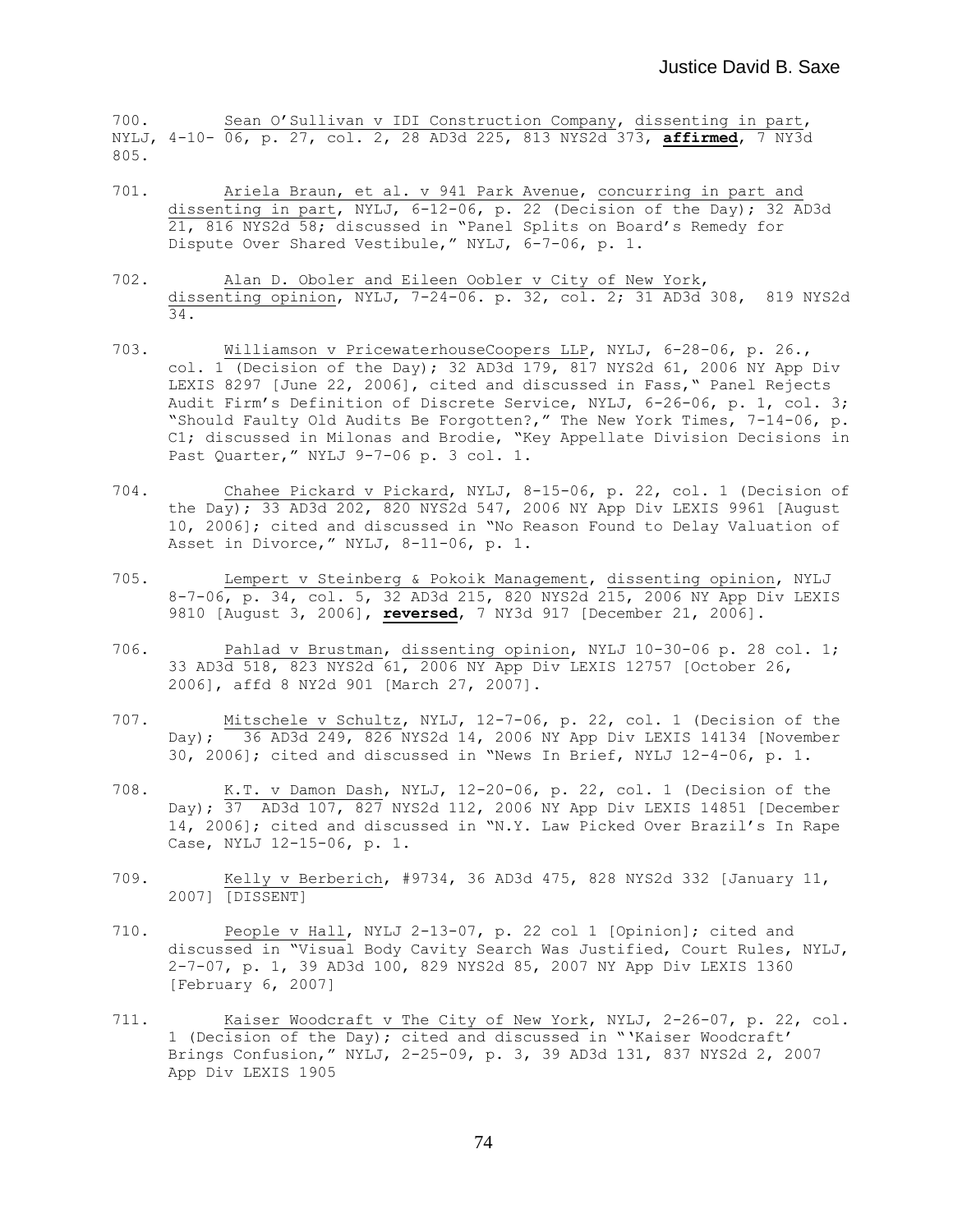712. Phillips v Dennison, 41 AD3d 17, 834 NYS2d 121 [April 12, 2007] [Opinion]

- 713. Daniele Bernstein v Penny Whistle Toys, #614, 40 AD3d 224, 834 NYS2d 173 [May 1, 2007] [dissent]; Court of Appeals affirmed majority. I wrote reversal; my dissent cited favorably in Reardon & McGarry, 'Products Liability, Body Cavity Searches, and Dog Bites, NYLJ 4-10-08, p. 3 [N.Y. Court of Appeals Roundup]
- 714. Farkas v Farkas, #9070, 40 AD3d 207, 835 NYS2d 118 [May 1,2007] [DISSENT], reversed 11 NY3d 300 [October 23, 2008]
- 715. Litwack v Plaza Realty Invs., #9542-43, 40 AD3d 250, 835 NYS2d 151 [May 3, 2007] [DISSENT], affirmed 11 NY3d3d 820 [October 28, 2008]
- 716. Hughes v Tishman Constr. Corp., #10004-10005, 40 AD3d 305, 836 NYS2d 86 [May 10, 2007] [DISSENT]
- 717. Delosangeles v. Asian Americans For Equality, dissenting opinion, NYLJ, 6-4-07, p. 26, col. 5; 40 AD3d 550, 838 NYS2d 26
- 718. Discolo v River Gas & Wash Corp., dissenting opinion, NYLJ, 6-7-07, p. 27, col. 2, 41 AD3d 126, 837 NYS2d 95
- 719. Kudrov v Laro Services Systems, #1335, 41 AD3d 315, 837 NYS2d 153 [June 26, 2007] [DISSENT]
- 720. Corsino v NYC Trans Auth., #617, 42 AD3d 325, 839 NYS2d 490 [July 5, 2007] [DISSENT], modified 9 NY3d 978 [Nov 20, 2007]
- 721. Fischetti v Scherer, #1278, 44 AD3d 89, 840 NYS2d 575 [July 19, 2007] [OPINION]
- 722. Bloom v Lula Realty Corp., #1339, 43 AD3d 662, 840 NYS2d 870 [September 6, 2007] [DISSENT]
- 723. Gerard Egan v. Monadnock Construction, Inc., dissenting in part, NYLJ, 9-20-07, p. 35, col. 4, 43 AD3d 692, 841 NYS2d 547; 43 AD3d 692 (1st Dep't. 2007) lv. den. 10 NY3d 706 (2008) dissent by Saxe, J. The Court of Appeals followed the reasoning of Justice Saxe's dissent in Gallagher v New York Post, 6 NY3d 550 (2006); My dissent in Egan was cited and discussed extensively in Shoot. "The Closed Ladder Accident: Who is Responsible?" [Construction Accident Litigation], NYLJ 10-11-2013, pg 3, Col 1.

724. OneBeacon Insurance company v. NL Industries, Inc. et al., dissenting, NYLJ,

9-20-07, p. 36, col. 3, 43 AD3d 716, 841 NYS2d 543

- 725. Stawski v Stawski, #9490, 43 AD3d 776, 843 NYS2d 544 [September 27, 2007] [DISSENT]
- 726. Imtanios v Goldman Sachs, #1075, 44 AD3d 383, 843 NYS2d 569 [October 9, 2007] [DISSENT]
- 727. Walker v City of New York,#1539, 46 AD3d 278, 847 NYS2d 173 [December 6, 2007] [DISSENT]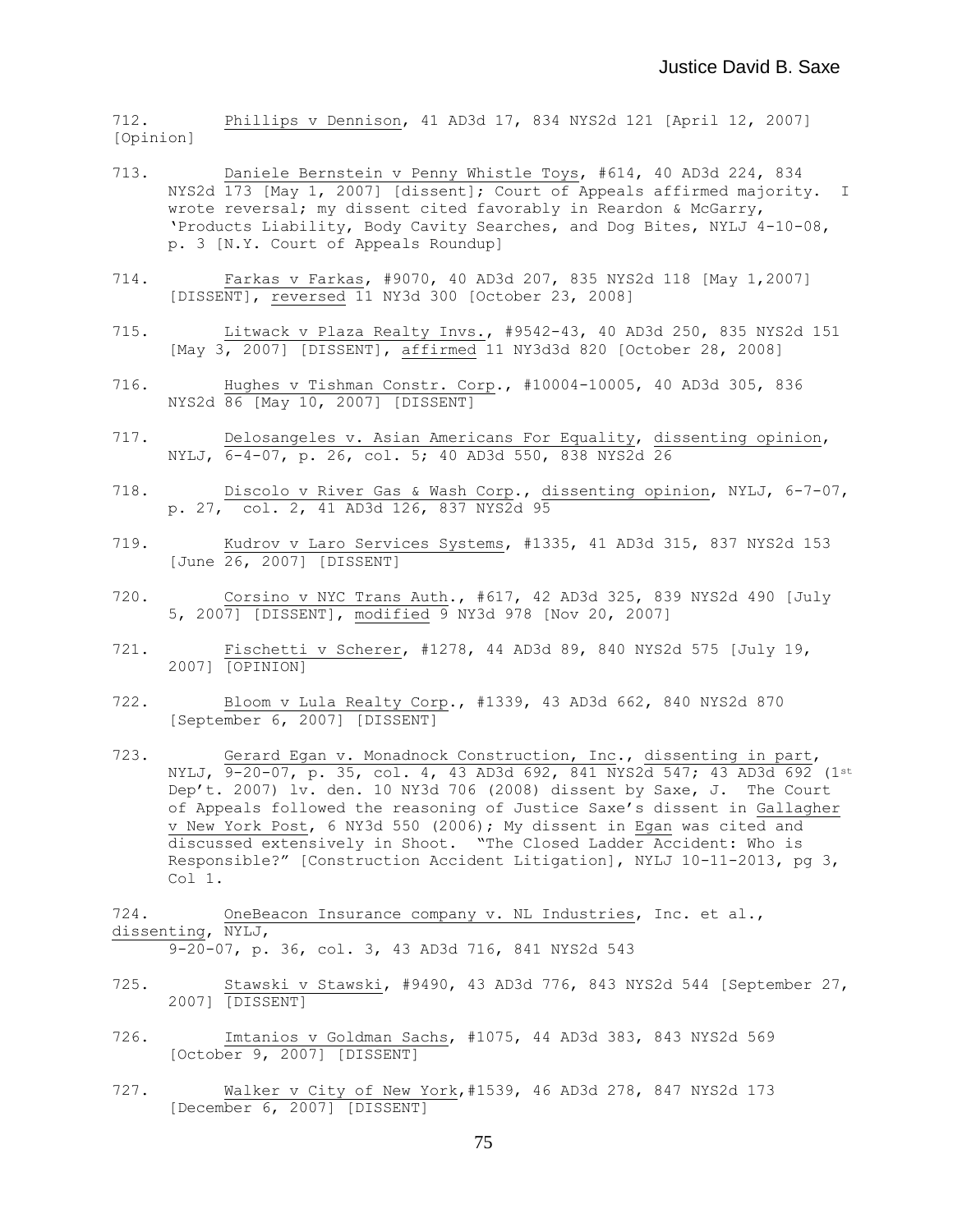- 728. LaSalle Bank National Association v. Nomura Asset Capital Corp., NYLJ, 11-19-07, p. 18, (Decision of the Day); 47 AD3d 103, 846 NYS2d 97
- 729. Matter of Albert Milton K., 47 AD3d 261, 848 NYS2d 173; [Decided  $12 - 20 - 20071$
- 730. Lisa Green v. William Penn Life Ins., 48 AD3d 37, 848 NYS2d 109, reversed, 12 NY3d 342 [2009]
- 731. White v. Diaz, NYLJ, 1-31-08, p. 26, (Decision of the Day), 49 AD3d 134, 854 NYS2d 106
- 732. Judicial Declaration of Death of Sneha Anne Philip, etc., NYLJ, 2- 5-08, p. 1, (Decision of the Day); 50 AD3d 81, 851 NYS2d  $141$ ; cited and discussed in "Doctor Missing Since 9/10 Is Declared a Victim of 9/11," New York Times, 2-2-08, p. B5,"9/11 'Tryst' Twist, New York Post, 2-1-08, p. 7, "Death was on 9/11, Court Finds," NYLJ, 2-1-08, p. 1
- 733. Cohen v. Memorial Sloan-Kettering, 50 AD3d 227, 850 NYS2d 435, 2008 NY App Div LEXIS 941, reversed, 11 NY3d 823 [2008]
- 734. American Business Training Inc. v. American Management Association, NYLJ, 2-20-08, p. 26 (Decision of the Day); also noted in "New-In-Brief, NYLJ, 2-20-08, p. 1; 50 AD3d 219, 851 NYS2d 491
- 735. People v. Jebb Corliss, 51 AD3d 79, 853 NYS2d 45, cited and discussed in " Panel Revives Criminal Case In Empire State Jump Attempt, NYLJ, 3-5-08, p. 1, discussed in "Bid to Jump Off 86<sup>th</sup> Floor Was Illegal, Court Ruled, New York Times, 3-5-08, p. B5, discussed in "Oh, Chute! Rap is Back," New York Post, 3-5-08, p. 27; commented upon in Milonas and Brodie, "Empire State Jumper Gets Reckless Endangerment Charge," [Appellate Division Review], NYLJ, 3-21-08, p. 3
- 736. McCleery v. Consolidated Edison of New York, dissenting, NYLJ, 3- 13-08, p. 32, 49 AD3d 312, 852 NYS2d 757; reversed by Court of Appeals on dissent of Appellate Division, 11 NY3d 778; see Michael Hoenig, NYLJ November 19, 2008 at 3, col 5.
- 737. Gletzer v. Harris, 51 AD3d 196, 854 NYS2d 10, NYLJ, 3-18-08, p. 26, (Decision of the Day); cited and discussed favorably in Bagwell, "Lien Gaps," NYLJ, 7-09-08, p. 5 [Real Estate Trends] and in Bailey and Treiman, "State High Court Decision Exorcies Ghosts of Liens Past," 8-12- 09, p. 5 [Real Estate Trends]; affirmed in part, 12 NY3d 468 [2009]
- 738. Jovan Fludd v. Hon. Arlene Goldberg, 51 AD3d 153, 854 NYS2d 362, dissenting,
- 739. Avins v. Federation Employment and Guidance Service, 52 AD3d 30, 857 NYS2d 550, dissenting,
- 740. Flowers v. Townhouse, NYLJ, 5-19-08, p. 18, Col. 1; cited and discussed in "Panel Rules Billionaire Is Entitled to Abatement For Unfinished Work on East Side Townhouse," NYLJ, 5-16-08, p. 1, 52 AD3d 104, 857 NYS2d 146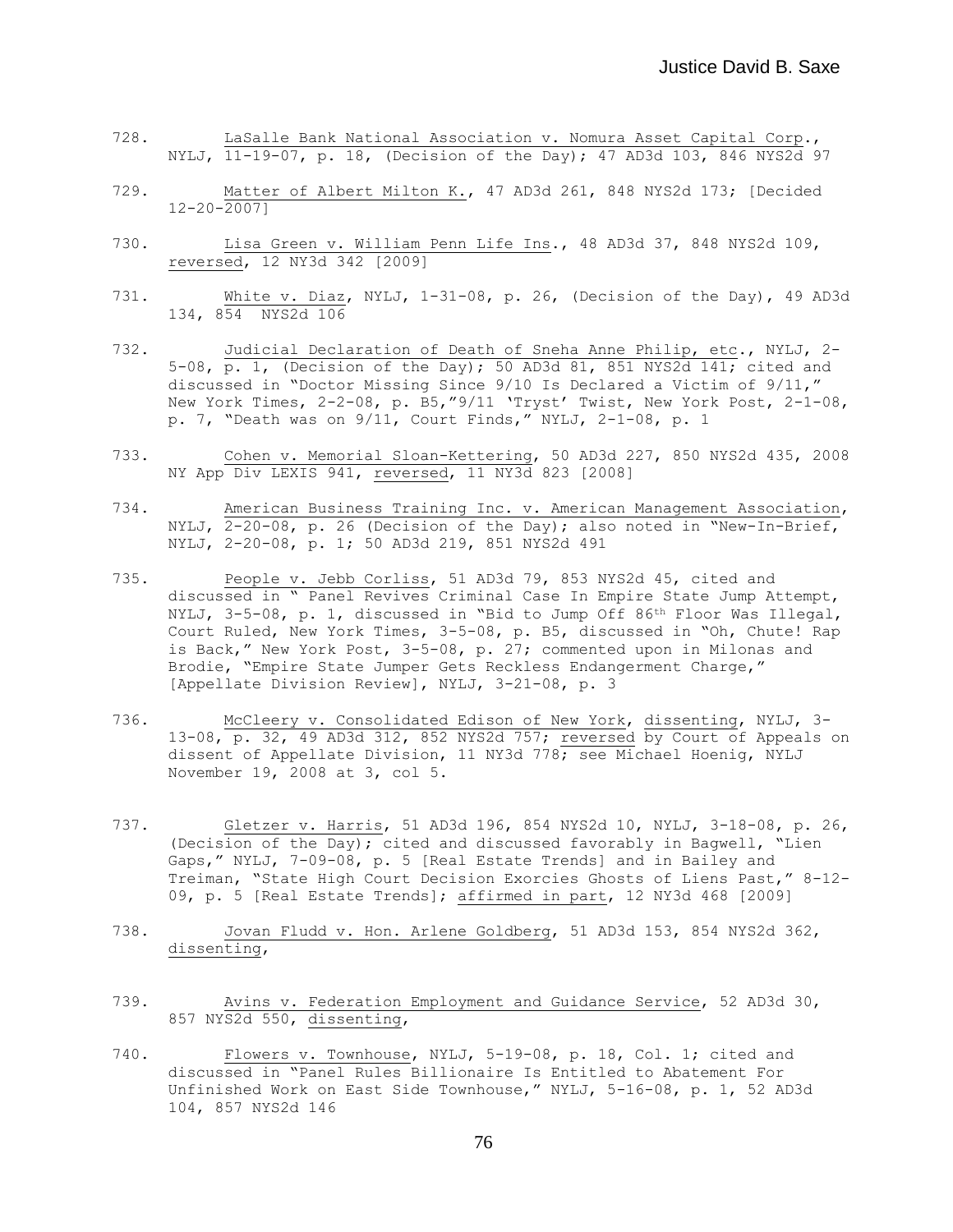741. Peo v. Rashan May, 52 AD3d 147, 861 NYS2d 276

742. Tyrone Guzman v. 4030 Bronx Blvd., 54 AD3d 42, 861 NYS2d 298, dissenting

- 743. Littman v. Magee, NYLJ, 6-13-08, p. 26 (Decision of the Day); cited and discussed in "General Release Does Not Preclude Suit, Panel Holds, NYLJ, 6-13-08 p. 1, 54 AD3d 14, 860 NYS2d 24, 2008 NY Slip Op 05347
- 744. Peckham v. Calogero, cited and discussed in "Panel Rules Against State Over Demolition Review," NYLJ, 6-27-08, p. 1; Decision of the Day, NYLJ, 7-2-08, p. 26, 54 AD3d 27, 861 AD2d 316; affirmed, 12 NY3d 424 [2009]
- 745. TOA Construction Co. Inv. v. Tsitsires, 54 AD3d 109, 861 NYS2d 335, cited and discussed in "'Absent' Mentally Ill Tenant Loses Bid to Keep Apartment," NYLJ, 7-9-08, p. 1
- 746. McCoy v. Metropolitan Transp. Auth, 53 AD3 457, 863 NYS2d 8, dissenting
- 747. First Hudson Capital v. Seaborn, cited and discussed in "Panel Bars Eviction of Tenant Who Overcharged Roommates," NYLJ, 8-6-08, p. 1; dissenting opinion decision in NYLJ, 8-7-08, p. 35; 54 AD3d 251, 862 NYS2d 501, 2008 NY Slip Op 06503
- 748. Executive Risk Indemnity Inc. v. Pepper Hamilton LLP, cited and discussed in "Panel Clarifies Insurers' Obligation To Law Firm, NYLJ, 9- 24-08, p. 1, 56 AD3d 196, 865 NYS2d 25, 2008 NY Slip Op 7044; modification by Court of Appeals cited and discussed in "Insurers Found Not Obligated To Cover Firm," NYLJ, 10-21-09, p. 1; modified by the Court of Appeals, 13 NY3d 313 [2009]
- 749. In re: Comverse Technology Inc. Derivative Litigation, cited and discussed in "Court Reinstates Backdating Action," NYLJ, 10-08-08, p. 1; Decision of the Day, NYLJ, 10-14-08, p. 18, 56 AD3d 49, 866 NYS2d 10, 2008 NY Slip Op 7595
- 750. Devore v. Pfizer Inc., NYLJ, 12-28-08, p. 26 (Decision of the Day); cited and discussed in "Dismissal of N.Y. Lipitor Suits by Michigan Residents Is Upheld," NYLJ, 12-1-08, p. 1, 58 AD3d 138, 867 NYS2d 425, 2008 NY Slip Op 9194
- 751. Hotel 71 Mezz Lender LLC v Falor, NYLJ, 12-22-08, p. 18, col. 1 (Decision of the day) (dissenting); cited and discussed in "Attachment Order on Assets Outside N.Y. Is Reversed, NYLJ, 12-18-08, p. 1, 58 AD3d 270, 869 NYS2d 61, 2008 NY Slip Op 9848; reversed 14 NY3d 303 [2010]
- 752. Espada 2001 v NYC Campaign, 59 AD3d 57, 870 NYS2d 293, 2008 NY Slip Op 10228
- 753. Braddock v. Braddock, NYLJ, 1-12-09, p. 26, Decision of the Day; cited and discussed in "Panel Permits \$20 Million Fraud Claim To Go Forward, NYLJ, 1-7-09, p. 1, 60 AD3d 84, 871 NYS2d 68, 2009 NY Slip Op 39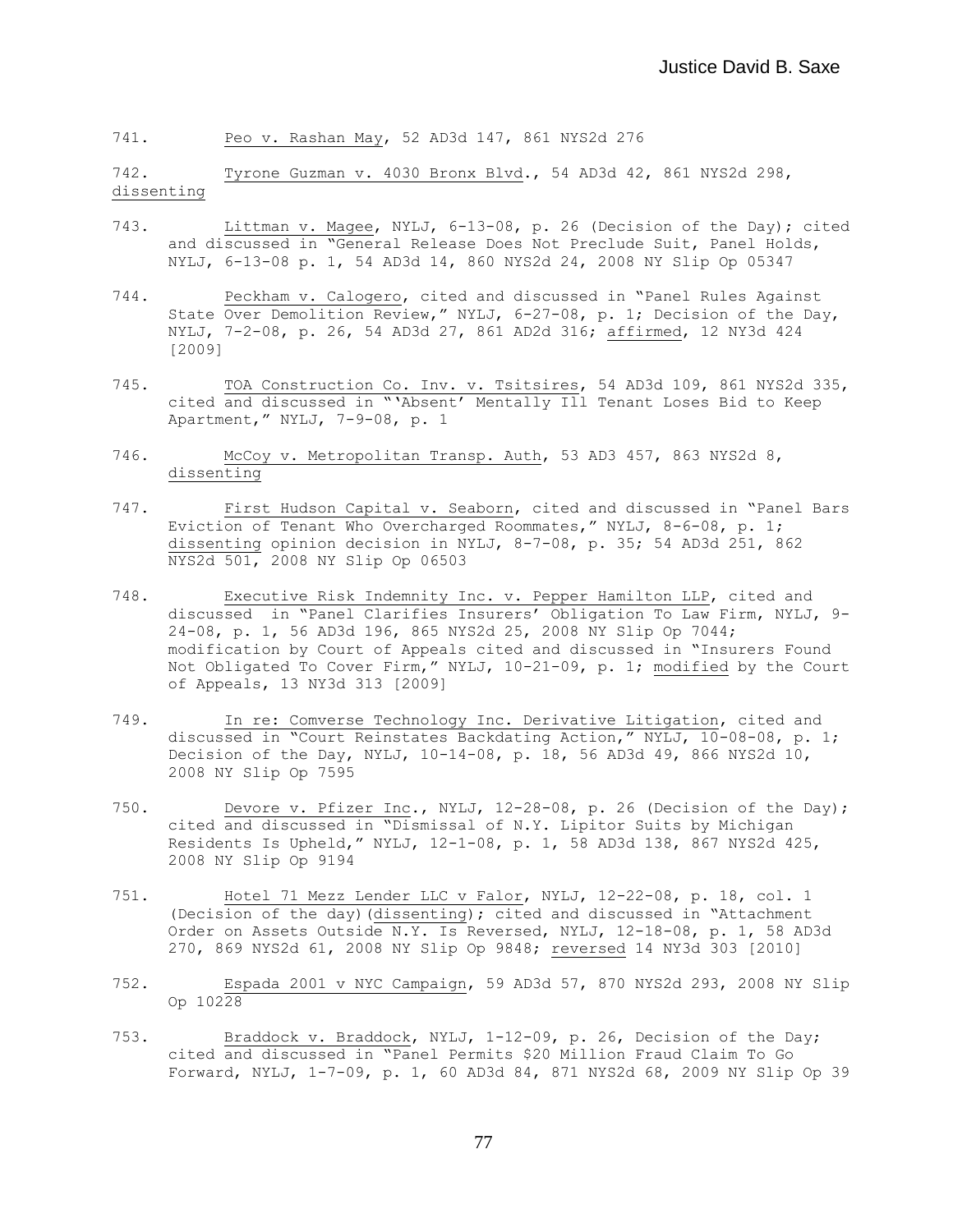- 754. Wandel v Eisenberg, NYLJ, 1-20-09, Article Decision of Interest, "Derivative Shareholder Suit's Dismissal Upheld; Complaint Did Not Support Demand Futility," p. 18; 60 AD3d 77, 871 NYS2d 102, 2009 NY Slip Op 115
- 755. Kowalchuk v Stroup, NYLJ, 2-18-09, p. 28, (Decision of Interest), 61 AD3d 118, 873 NYS2d 43
- 756. People v Albright, #4699, 59 AD3d 336, 874 NYS2d 65, dissenting
- 757. Speranza v Repro Lab Inc., NYLJ, 3-2-09; (Decision of Interest) p. 18, Col. 1; cited and discussed in "Parents Denied Right to Dead Son's Sperm," NYLJ, 3-4-09, p. 1; 62 AD3d 49, 875 NYS2d 449
- 758. People v Casanova, 62 AD3d 88, 875 NYS2d 31
- 759. Hoffman v Parade Publs., 65 AD3d 48, 878 NYS2d 320; reversed 15 NY3d 285 [2010]
- 760. Sport Rock Int'l v Am. Cas. Co of Reading, 65 AD3d 12; 878 NYS2d 339, concurring
- 761. Bleecker Street Tenants Corp. v Bleecker Jones LLC, NYLJ, ... commented on in Estis & Robbins, "Landlord-Tenant, Applying Rule, Court Voids Lease Renewal Option Clause," NYLJ Real Estate Trends, 8-05-09, p. 3; 65 AD3d 240; 882 NYS2d 42; reversed 16 NY3d 272 [2011]
- 762. Batsidis v Wallack Management, NYLJ, 7-7-09, (Decision of Interest) p. 36; cited and discussed in "Ruling Endorses Cost-Shifting Clause for Co-op Renovations," NYLJ, 7-7-09, p. 1; 65 AD3d 332, 882 NYS2d 102
- 763. People v. Simmons, 66 AD3d 292, 884 NYS2d 9; affirmed 15 NY3d 728 [2010]
- 764. Resort Sports Network Inc. v PH Ventures III, LLC, et al., NYLJ, 9- 30-09, p. 26 (Decision of Interest);67 AD3d 132, 886 NYS2d 5 dissenting
- 765. Matter of Erin C. v Peter H., #4138 (child support), 66 AD3d 451. 2009 NY Slip Op 7305 [October 13, 2009] [CONC/DIS]
- 766. Thome v The Alexander & Louisa Calder Foundation, NYLJ, 12-2-09, cited and discussed in "Panel Declines to Force Group to Say Stage Sets Were by Calder," NYLJ, 12-2-09, p. 1; cited and discussed in "Ruling on Artistic Authenticity: The Market vs. the Law," New York Times, 8-6-12, p. C1; 70 AD3d 88
- 767. Warner v Kaplan, NYLJ, 12-17-09, p. 25 (Decision of Interest); 71  $AD3d<sub>1</sub>$
- 768. Beudert-Richard v Richard, NYLJ, 1-20-10, p. (Decision of Interest); cited and discussed in Scheinberg, "General Obligations Law §3-309 and Post-Death Marital Real Property, NYLJ/Outside Counsel, 4-15-10, p. 4, col. 5; 72 AD3d 101, 894 NYS2d 32
- 769. Rosenthal v Quadriga, NYLJ, 1-25-10, p. 25; 69 AD3d 504, 894 NYS2d 32, concurring opinion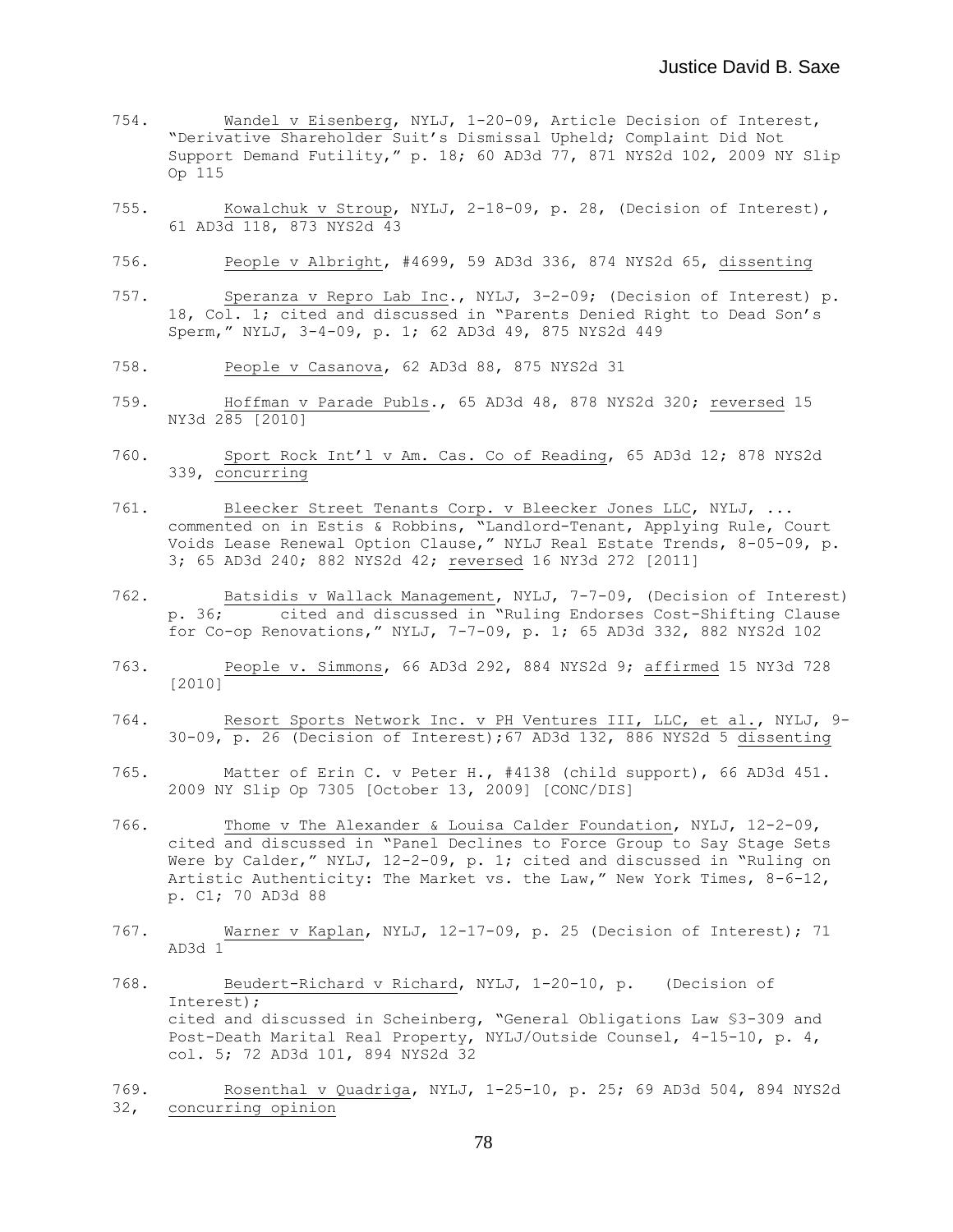- 770. Dessasore v NYC Housing Authority, NYLJ, 2-11-10, p. 33; 70 AD3d 440 dissenting opinion
- 771. Bazin v Walsam 240 Owner LLC, NYLJ, 2-17-2010, p. 26 (Decision of Interest); 72 AD3d 190
- 772. Ohlhausen v City of New York, 73 AD3d 89; 898 NYS2d 120
- 773. Matter of Tatiana N., NYLJ, 4-9-10, p. 25 (Decision of Interest);<br>also, cited and discussed in Wise, "Unarmed Teen Liable for Assau cited and discussed in Wise, "Unarmed Teen Liable for Assault as Accessory, Majority Concludes," p. 1; 73 AD3d 186, 899 NYS2d 21
- 774. CPS Operating v Pathmark Stores, NYLJ, p. 18 (Decision of Interest) 76 AD3d 1 dissenting; affirmed 18 NY3d 26 [2011]
- 775. Lisa Green v William Penn Life Ins., NYLJ, 6-21-10, p. 24, also cited and discussed in, "New Trial is Ordered to Consider Whether Insured Killed Himself," NYLJ,6-21-10, p. 1; 74 AD3d 570
- 776. Pacific Coast Silks v 247 Realty, NYLJ, 7-12-10, p. 18 (Decision of Interest); cited and analyzed in Estis and Robbins, "Parties Right When Elevator Service Is Delayed," NYLJ, 8-04-10, p. 5; 76 AD3d 167
- 777. Gotham Partners v. High River Limited Partnership, NYLJ, 7-26-10, Decision of Interest, also cited and discussed in "Prevailing Party's Bid for Fees Fails 'Exacting' Test Panel Find," NYLJ, 7-22-10, p. 1; 76 AD3d 203
- 778. Brad H. v. City of New York, 1811N, NYLJ, 8-11,10, p. 1, cited and discussed in "Courts Can No Longer Enforce City Pact With Ex-Inmates, Panel Says; 77 AD3d 103 (2010), reversed 17 NY3d 180 [2011]
- 779. Meade v OTA Hotel Owner LP, (dissenting in part), 76 AD3d 470; 907 NYS2d 185
- 780. MH Residential 1, LLC v Barrett, 2010 Slip Op 06554, dated September 14, 2010; 78 AD3d 99, 908 NYS2d 6, cited and discussed in Condominium Law column; Bailey & Metz, "Fair-Market Tenants and Condominium Conversions," NYLJ, 2-11-15, p. 5
- 781. Torres v Alesso, NYLJ, 10-12-10, cited and discussed in News In Brief, p. 1; 80 AD3d 46
- 782. Alfred E. Mann Living Trust v ETIRC Aviation, NYLJ, 10-26-10, Decision of Interest, also cited and discussed in, "Denial of Improper Service Defense Upheld Where Note's Guarantor Served by E-Mail, NYLJ, 10- 26-10, p. 25; 2010 NYSlipOp 07412 dated October 19, 2010; 78 AD3d 137
- 783. Williams v Hooper, [concurring opinion] cited and discussed in "Jury Charge Is Faulted as Panel Upsets Personal Injury Verdict," NYLJ, 11-12-10, p. 1; 82 AD3d 448
- 784. Prometheus Realty Corp. v City of New York, cited and discussed in "City Law Allowing Tenants to Sue Over Harassment Upheld," NYLJ, 11-17- 10, p. 1; 80 AD3d 206.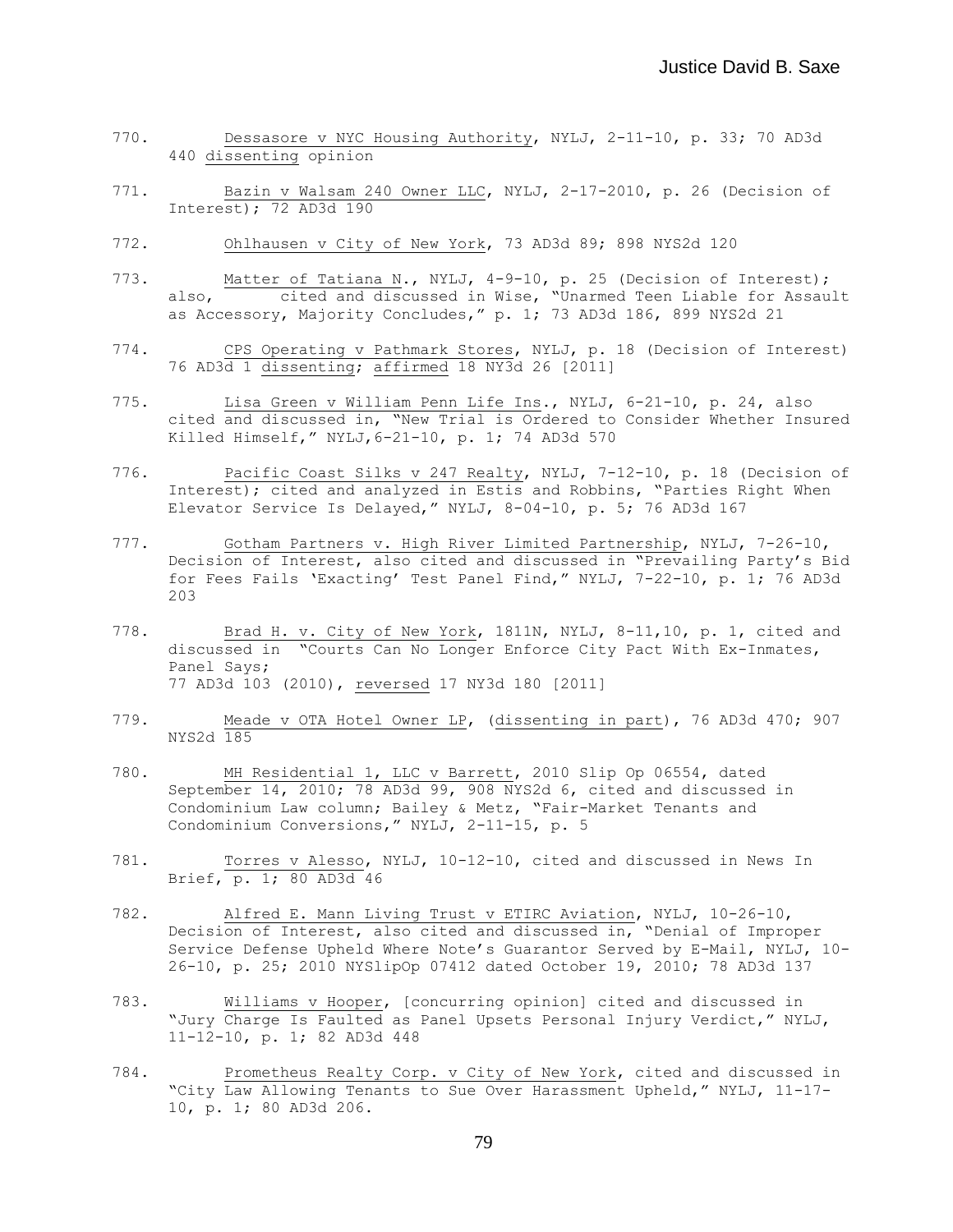- 785. Matter of Noah Jeremiah J., dissenting, NYLJ, (Decision of Interest) 12-30-10, p. 25; 81 AD3d 37; 914 NYS2d 105
- 786. Koren Rogers v Standard Microsystems, dissenting, NYLJ, 12-30-10, p. 26; 79 AD3d 607
- 787. Jo-Fra Properties v Bobbe, NYLJ, 12-23-10, p. 25, Decision of Interest; 81 AD3d 29
- 788. Applewhite v Accuhealth, concurring in part and dissenting in part, NYLJ, Decision of Interest, 1-5-11, p. 25; 81 AD3d 94.
- 789. People v Western Express, NYLJ, 4-20-11, p. 1, cited and discussed in "'Enterprise' Charge in Cyber Crime Upheld," also cited and discussed in "'Western Express' and the Organized Crime Control Act," NYLJ, 8-23- 11, p. 5; 85 AD3d 1; reversed NY3d [10/18/12]
- 790. Sandals Resorts International v. Google, 100628/10, NYLJ 1202494732440, at \*1, cited and discussed in, "Claims in E-Mail Sent Via Google Found to Be Opinion, Not Libel," NYLJ, 5-23-11, p. 1; 86 AD3d 32
- 791. In re Alaire K.G. v. Anthony P.G., 3583, NYLJ 120249577929 at \*1, dissenting, cited and discussed in, "Split Court Approves Relocation of Child of Divorce to California, NYLJ, 6-3-11, p. 1; 86 AD3d 216
- 792. Nascimento v Bridgehampton Construction Corp., 110581/08, NYLJ 1202496371057, at \*1; NYLJ, Decision of Interest, 6-9-11, p. 1; 86 AD3d 189
- 793. Stephenson v. City of New York, 4326, NYLJ 1202497762285, at \*1, dissenting,  $NYLJ$ , 6-20-11, p., 85 AD3d 523; affirmed  $NY3d$  $\sqrt{10/18/12}$
- 794. Raniola v. Montefiore Med Ctr, dissenting, 85 AD3d 641
- 795. Mulgrew v. Board of Education, 260000/10, NYLJ 1202508909600, at \*1, cited and discussed in, "Panel Finds Suit Should Be Heard By School's Chief, Not the Court," NYLJ, 7-29-11, p. 1; 88 AD3d 72
- 796. Illinois Union Ins. Co. v Assurance Co. of Amer., #4176,86 AD3d 501 [July 28, 2011] [DISSENT]
- 797. People v Anonymous, dissenting, NYLJ, 8-15-11, p. 23, col. 3; 87 AD3d 443
- 798. Shalam v KPMG LLP, 112732/05, NYLJ 1202520586811, at \*1, cited and discussed in, "Panel Upsets Investor's Suit Against Bank Over Illegal Tax Shelter," NYLJ, 10-28-11, p. 1; 89 AD3d 155
- 799. 135 E 57<sup>th</sup> Street v Daffy's Inc., 101857/10, NYLJ 1202533417094, at \*1, cited and discussed in, "Daffy's Wins Bid to Keep Its Lease Despite Late Notice of Renewal, NYLJ, 11-23-11, p. 1; 91 AD3d 1
- 800. Khaira v. Khaira, 312487/10, NYLJ 1202541708835, at \*1, cited and discussed in, "Temporary Maintenance Award Must Be Explained, Panel Says,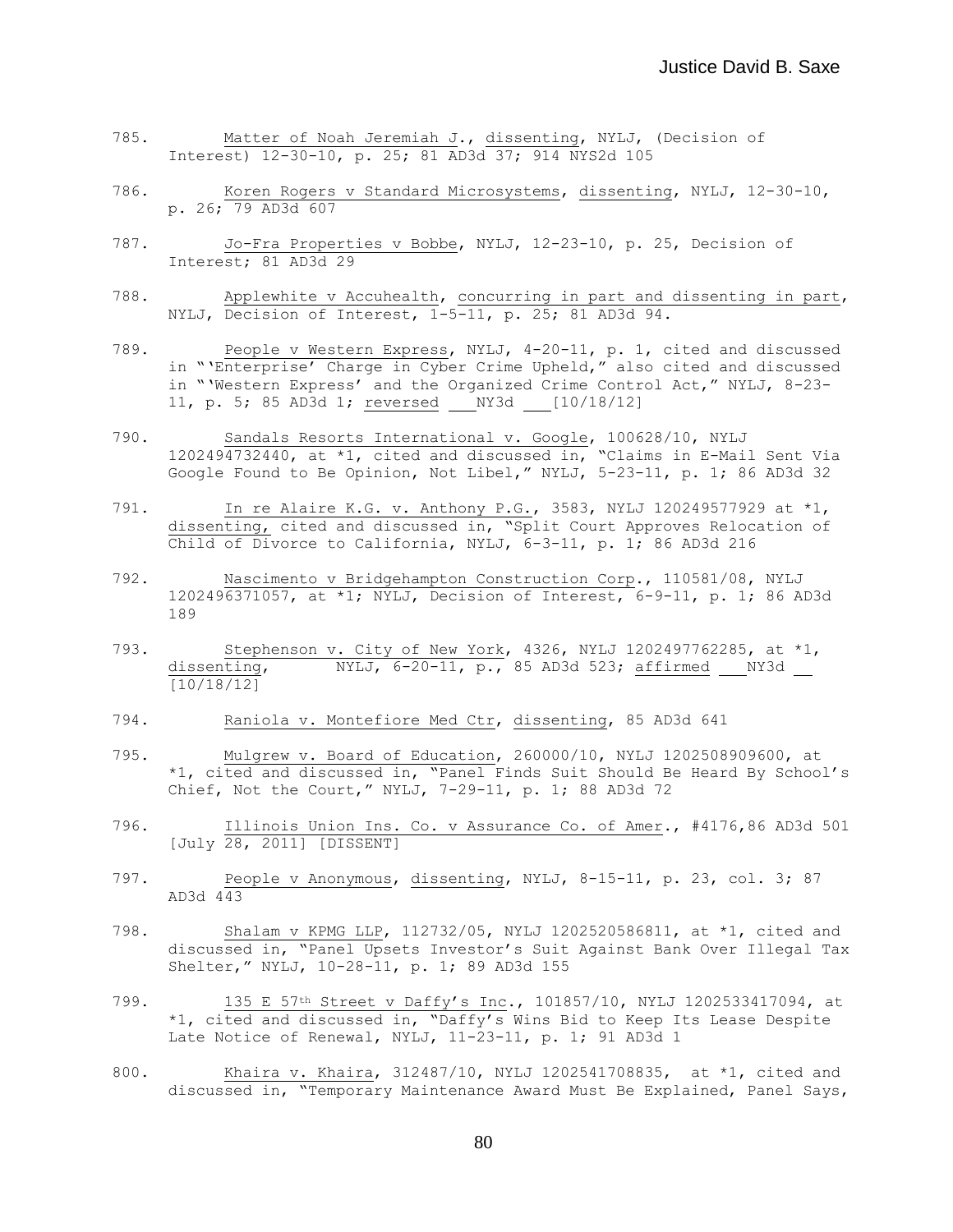NYLJ, 2-8-12, p. 1; 93 AD3d 194, 938 N.Y.S.2d 513 (Decided February 7, 2012)

- 801. People v McFarlane, dissenting, 93 AD3d 467 (2012); lv granted
- 802. De Jesus v. Mishra, 25804/04, NYLJ 1202544237971, at \*1, cited and discussed in, "Panel Dismisses Suit Against Doctor Who Did C-Section After Baby Died, NYLJ, 3-02-12, p. 1; 93 AD3d 135
- 803. Denza v Independence Plaza Assoc., LLC, 117673/05, NYLJ 1202547968643, at \*1, cited and discussed in, "Unauthorized Benefits Do Not Trigger Rent Stabilization, Panel Says," NYLJ, 4-3-12, p. 1; 95 AD3d 153
- 804. Matter of Neal Eugene Wiesner, dissenting, cited and discussed in, "Panel Admits Lawyer Convicted of Crimes in His 'Earlier Life'," NYLJ, 3- 21-12, p. 1; 94 AD3d 167
- 805. Nandkumar Ramkumar v Grand Style Transportation, dissenting, NYLJ, 4-12-12, p. 22, col. 2; 94 AD3d 484, lv granted 2012 NY LEXIS 1975 [8/28/12]
- 806. Bregman v. 111 Tenants Corp, 6707, NYLJ 1202552830266, at \*1 (App. Div., 1st, Decided May 3, 2012), cited and discussed in "Co-Op's Resolution Against Subleases Found Valid Even If Shareholder Was Sole Target, NYLJ, 5-10-12, p. 21 (Court Decisions); 97 AD3d 75
- 807. Weinreb v. 37 Apartments Corp, NYLJ 650868/11, cited and discussed in, "Individual Co-op Board Members Found Immune From Injunction, NYLJ, 5-11-12, p. 1; 97 AD3d 54
- 808. Timothy M. Sonbuchner v Lakshmi Swamy Sonbuchner, dissenting opinion, cited and discussed in "Pro Se Divorce Litigant Should Have Been Given Expert Report, Panel Finds," NYLJ, 6-27-12, p. 6, col. 4, 96 AD3d 566, 947 NYS2d 80, 2012 NY Slip Op 4933 [June 19, 2012]
- 809. The Plaza PH2001 LLC v Plaza Residential Owner, 98 AD3d 89, 947 NYS2d 498, 2012 NY App Div LEXIS 5036; 2012 NY Slip Op 5119 [June 26, 2012] [OPINION]
- 810. Ashwood Capital v OTG Mgmt, NYLJ 652087/10, cited and discussed in "Despite Intention, Contract Working is Clear, Panel Says," [News In Brief], NYLJ, 7-12-12, p. 1, 99 AD3d 1, 948 NYS2d 292, 2012 NY App Div LEXIS 5389, 2012 NY Slip Op 5483 [July 10, 2012] [OPINION]
- 811. Wo Yee Hing Realty v Howard Stern, cited and discussed in "'Strong Evidence' of Negligence But No Legal Malpractice Found," NYLJ, 8-1-12, p. 1, 99 AD3d 58, 949 NYS2d 50, 2012 NY App Div LEXIS 5719, 2012 NY Slip Op 5792 [OPINION] [July 31, 2012]
- 812. Wells Fargo Bank v U.S. Airways, 100 AD3d 1, 950 NYS2d 50, 2012 NY App Div LEXIS 5873, 2012 NY Slip Op 5949 [OPINION] [August 14, 2012]
- 813. PMJ Capital v PAF Capital, cited and discussed in "First Department Addresses Contract Formation," NYLJ, 9-21-12, dissenting opinion 98 AD3d 429, 949 NYS2d 385, 2012 NY App Div LEXIS 5876, 2012 NY Slip Op 5946 [August 14, 2012]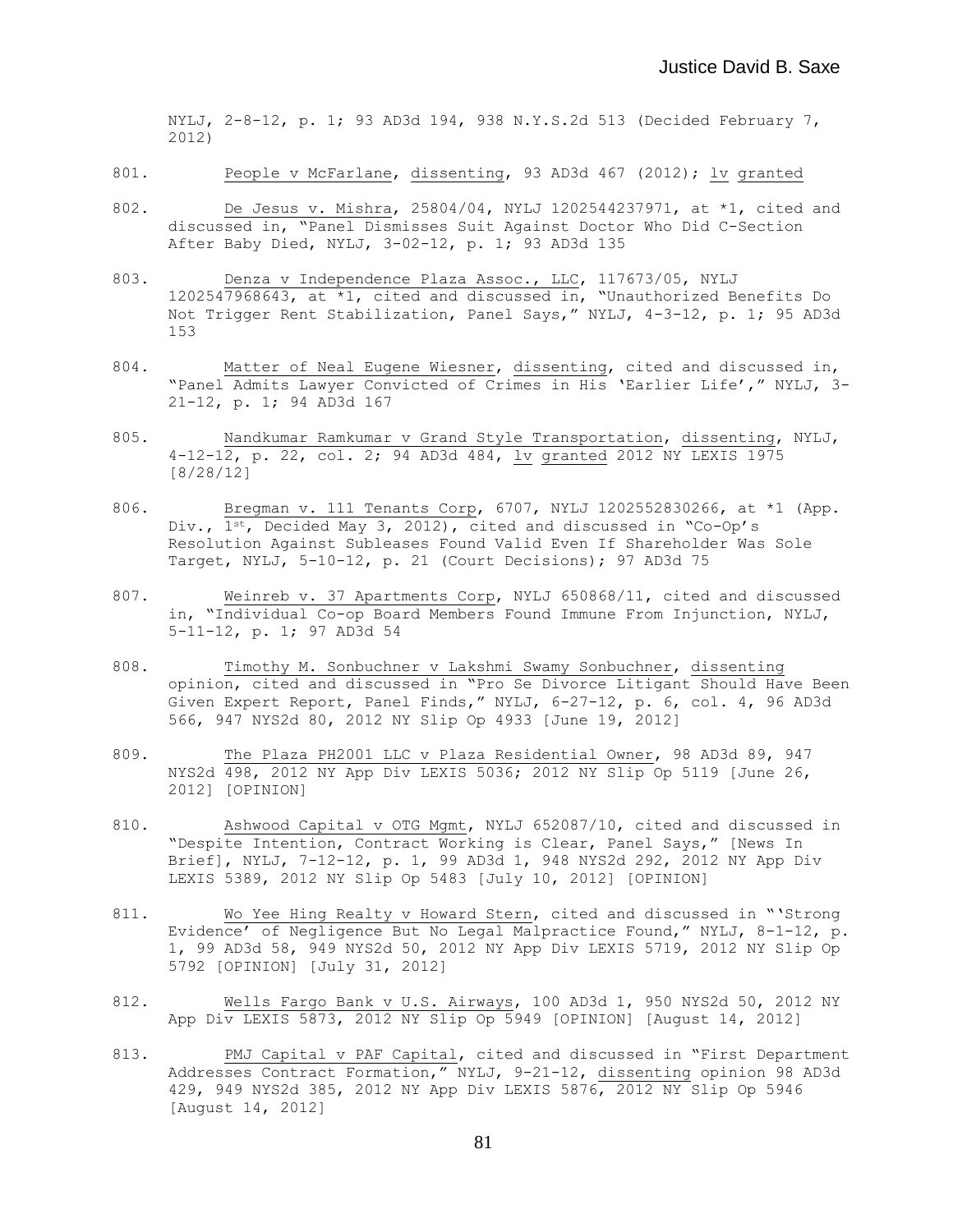- 814. Mark Komlosi v Cuomo, cited and discussed in "State Does Not Have to Pay Award Against Ex-Employee, Panel Says," NYLJ, 10-11-12, p. 1, dissenting opinion in NYLJ, 10-15-12, p. 12, col. 1, 99 AD3d 458, 952 NYS2d 488, 2012 NY App Div LEXIS 6688, 2012 NY Slip Op 6729 [October 9, 2012]
- 815. Matter of Adoption of Yary, cited and discussed in "Court Says Agency Must Consent To Adoption of Child in Its Care," NYLJ,, 10-12-12, p. 1, 100 AD3d 200, 952 NYS2d 514, 2012 NY App Div LEXIS 6815, 2012 NY Slip Op 6858 [OPINION] [October 11, 2012]
- 816. Wathne Imports, Ltd v PRL USA Inc., cited and discussed in "Trial Court's Refusal to Allow Expert Testimony Overturned," NYLJ, 10-22-12 and online; 101 AD3d 83, 953 NYS2d 7, 2012 NY App Div LEXIS 6960, 2012 NY Slip Op 7045 [October 18, 2012] [OPINION]
- 817. Stephen Villanueva Medina v City & NYPD, 102 AD3d 101, 953 NYS2d 43, 2012 NY App Div LEXIS 7122, 2012 NY Slip Op 7218 [October 23, 2012] [OPINION]
- 818. Koulajian v Smith, dissenting, 100673/10, NYLJ 120581621066 at \*1 (App.Div., 1st, Decided December 13, 2012), cited and discussed in "Dissenters Wonder if 2-Year-Old Made Dragged Suitcase Dangerous," NYLJ, 12/17/12, p. 1; 101 AD3d 498; 954 N.Y.S.2d 871
- 819. The People v. Graham Reid, 7360, NYLJ 1202583703807, at \*1 (App. Div., 1st, Decided January 3, 2013), cited and discussed in COURT DECISIONS "At Patdown Officer Had Probable Cause to Arrest For Drunken Driving; Knife Not Suppressed," NYLJ, [date] p. ; 104 A.D.3d 58; 957 N.Y.S.2d 332
- 820. Devash LLC. v. German Am. Capital Corp., 8409, NYLJ 1202584498056, at \*1 (Sup., App., 1st, Decided January 10, 2013), cited and discussed in COURT DECISIONS "Breach, Tortious Interference Claim Properly Dismissed in Mortgage Loan Transfer Action," NYLJ  $1-17-13$ , p. ; 104 A.D.3d 71, 959 N.Y.S.2d 10
- 821. Millennium Import v Reed Smith, 603350/07, cited and discussed in "Panel Revives Reed Smith's Suits Against Firms in Malpractice Case, NYLJ, 1-25-13, p. 1; (Decided January 24, 2013) 104 A.D.3d 190; 958 N.Y.S.2d 375
- 822. Nassau Beekman, LLC v. Ann/Nassau Realty, LLC, 116402/08, NYLJ 1202586634412, at \*1 (App. Div.,  $1^{st}$  Decided January 31, 2013), cited and discussed in "Panel Uses Case to Warn: Put Contract Amendments in Writing," NYLJ, 2-04-13, p. 1; 105 A.D.3d 33; 960 N.Y.S.2d 70
- 823. Access Point Medical v Edward Mandell, #8850 (SL for fid duty), 106 AD3d 40, 963 NYS2d 44, 2013 NY App Div LEXIS 2131, 2013 NY Slip Op 2208 [April 2, 2013] [OPINION]
- 824. Seneca v Cimran, 601087/10, cited and discussed in "Panel Uses Case to Reaffirm 'Ancient Principle' of Insurance Law," NYLJ, 4-10,13, p. 1; 106 A.D.3d 166; 963 N.Y.S.2d 182 (Decided April 19, 2013)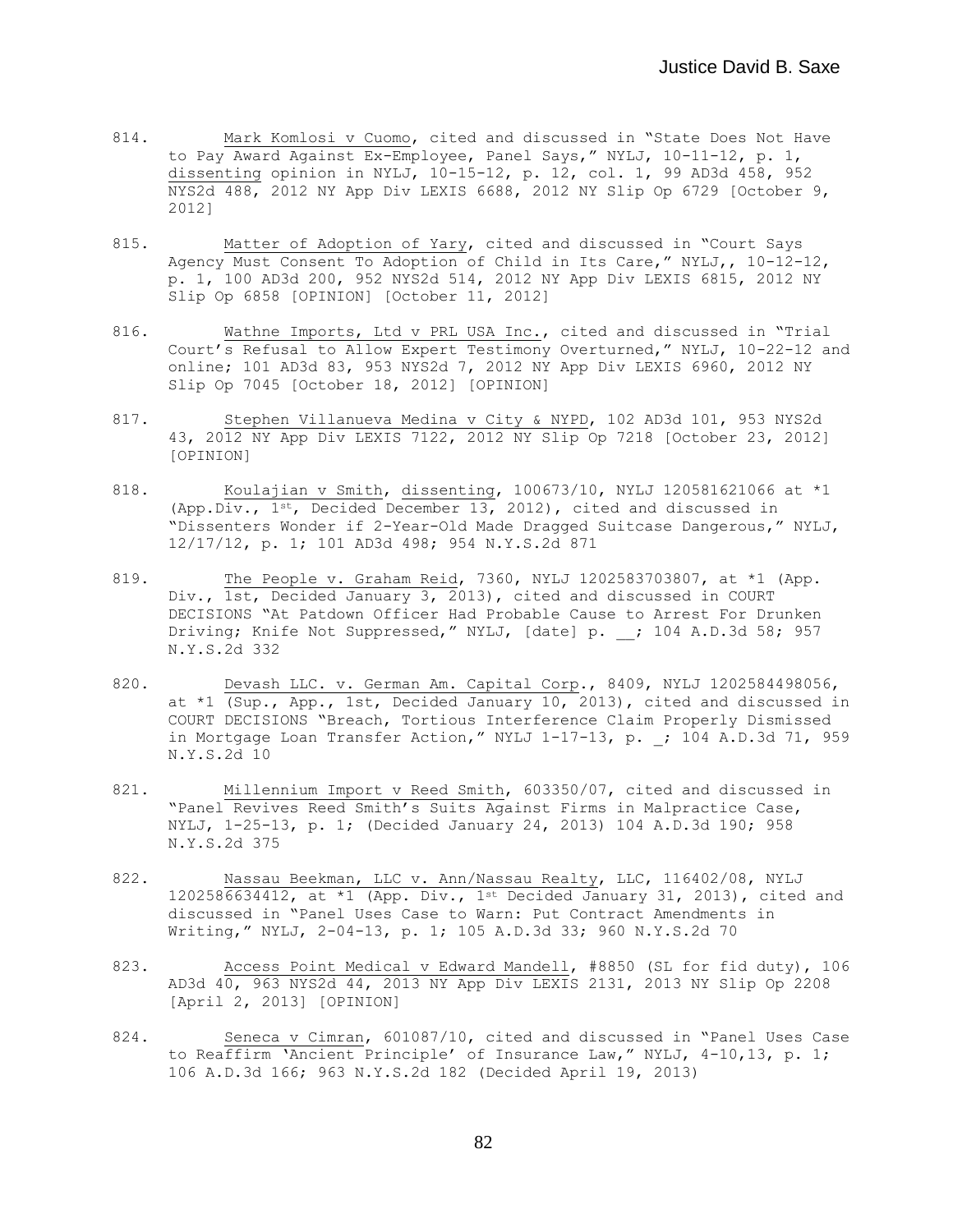- 825. Boyd v NYCHA, (gate unsecured), 105 Ad3d 542, 964 NYS2d 10, 2013 NY App Div LEXIS 2460; 2013 NY Slip Op 2507 [April 16, 2013] [DISSENT]
- 826. The People v. Horacio Blackwood, cited and discussed in "Rape Conviction Is Upheld Despite Trial Testimony on Earlier Acts, NYLJ, 5-24- 13, p.1; (Decided May 23, 2013) 108 A.D.3d 163; 965 N.Y.S.2dd 479
- 827. In re James Holmes v. Jana Winter, 30037/13, cited and discussed in, "Fox News Reporter Fights Subpoena in Colorado Shooting Case," NYLJ, 6-14-13, p. 1; (Decided August 20, 2013) 110 A.D.3d 134, 970 N.Y.S.2d 766, 2013 NY App Div LEXIS 5585, 2013 NY Slip Op 5666 [August 20, 2013] [DISSENT], revd 22 NY3d 300, 980 NYS2d 357, 2013 NY LEXIS 3249; 2013 NY Slip Op 8194 [December 10, 2013]
- 828. Aetna Life Insurance Company v Appalachian Asset Management Corp., et al., (Decision of Interest) NYLJ, 8-06-13, p. 21; dec.nylj.com/1202613579795; (Decided July 30, 2013); 110 A.D.3d 32; 970 N.Y.S.2d 750
- 829. Goldstone v Gracie Terrace Apartment Corp., 604235/07, cited and discussed in "No Irreparable Harm Seen In Co-op's Changes to Dwelling, NYLJ, 8-29-13, p. 1, (Decided August 27, 2013) 110 A.D.3d 101, 970 N.Y.S.2d 783
- 830. Kevin McK. v Elizabeth A.E., cited and discussed in "Panel Grants Mother's Petition To Relocate to Mississippi," NYLJ 10-2-13, p. 1 (Decided October 1, 2013) 111 A.D.3d 124, 972 N.Y.S.2d 25; cited in Abromowitz & Jacobi-Parisi, "Relocation: Can a Woman Just Take the Child and Go?" Divorce Law, NYLJ, 4-30-2014, p. 3
- 831. People v Puesan, cited and discussed in NEWS IN BRIEF, "Panel Upholds Conviction For Computer Offenses," NYLJ, 10-10-13, p. 1; also featured in Crusco, "Security Breaches and New York's Computer Crimes, NYLJ, 12-24-13, p. 5 (Decided October 8, 2013) 111 A.D.3d 222; 973 N.Y.S.2d 121
- 832. Strong v City of New York, cited and discussed in "Sanctioned for Destruction of Police Radio Call Recordings, NYLJ, 10-16-13,, p. 1 also commented on in Hoening, "Complex Litigation: Appellate Division Clarifies Spoliation Standards," NYLJ, 10-21-13, p. 3 (Decided October 15, 2013) 112 A.D.3d 15; 973 N.Y.S.2d 152
- 833. Hutchinson v Sheridan Hill, *dissenting*, NYLJ, 10-23-13. p. 23 (Decided October 22, 2013); 110 A.D.3d 552; 973 N.Y.S.2d 178
- 834. Venecia V. v August V., 305594/4, cited and discussed in "Parents" May Claim Malpractice to Fight Fees for Kids' Lawyers, NYLJ, 12-6-13, p. 1, col. 5, (Decided December 5, 2013) 113 A.D.3d 122; 977 N.Y.S.2d 199
- 835. Gural v Drasner, cited and discussed in "Panel Upsets Earlier Case Law On Contract Part Performance, NYLJ, 12-19-13, p. 1 (Decided December 17, 2013) 114 A.D.3d 25; 977 N.Y.S.2d 218
- 836. Lucker v Bayside Cemetery, cited and discussed in "Relatives Are Denied Standing to Sue For Burial Plot Care, NYLJ, 1-6-14, p. 1; (Decided December 31, 2013); 114 A.D.3d 162; 979 N.Y.S.2d 8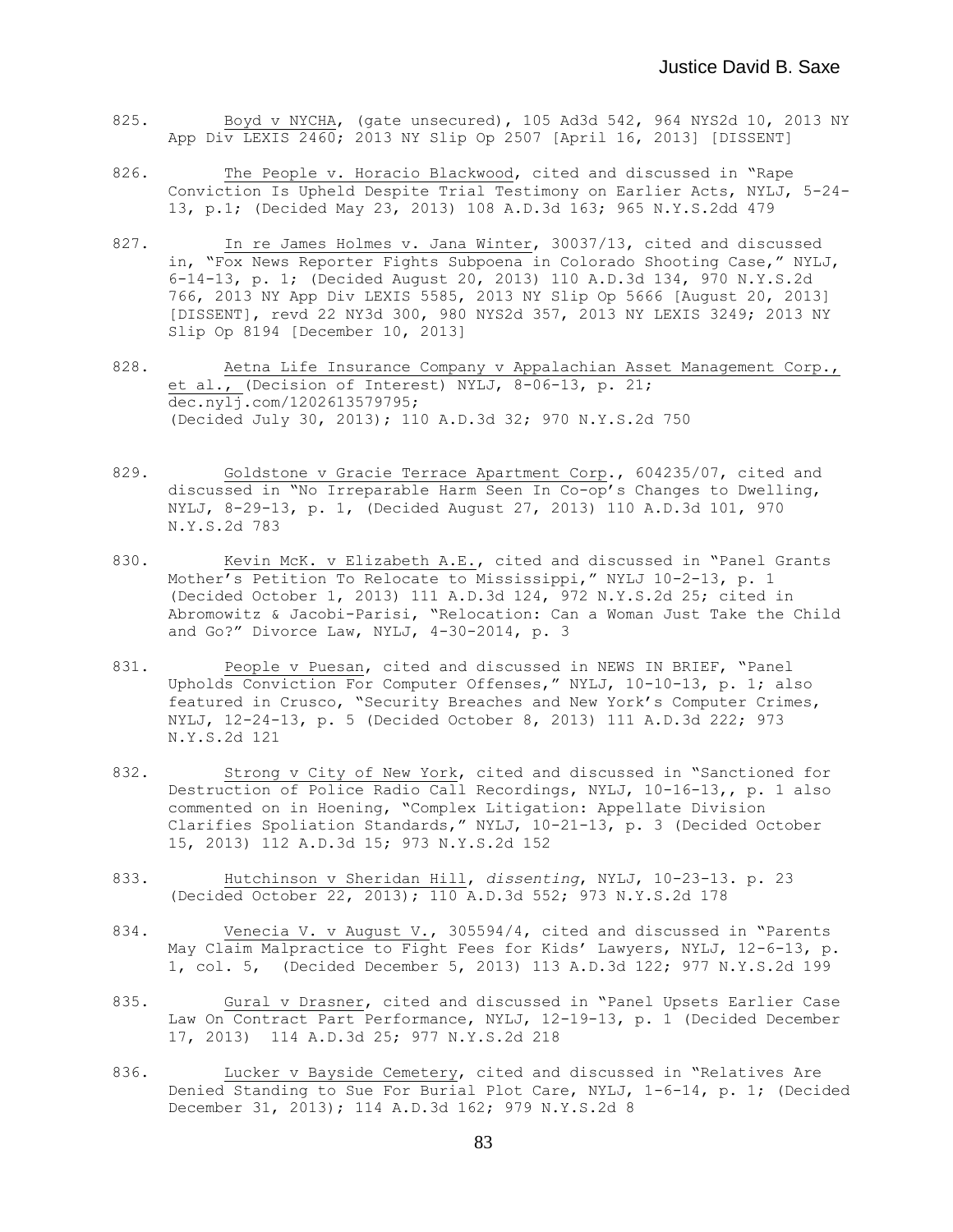- 837. People v Patrick Thomas, (Decided January 16, 2014); 115 A.D.3d 69; 979 N.Y.S.2d 34; 2014 NY App Div LEXIS 286
- 838. People v William Brown, *dissenting*, (Decided January 16, 2014); 115 A.D.3d 38; 978 N.Y.S.2d 206; 2014 NY App Div LEXIS 281
- 839. A. Bernard Frechtman v Gutterman, cited and discussed in "Panel Says Lawyer Not Defamed By Critical Letter From Client, NYLJ, 1-27-14, p 1; (Decided January 23, 2014); 115 A.D.3d 102; 979 N.Y.S.2d 58; 2014 NY App Div LEXIS 429, 2014 NY Slip Op 437
- 840. People v Raymond Denson, *dissenting*, cited and discussed in "Advances to Girl Held Enough for Attempted Kidnapping," NYLJ, 2-20-14; (Decided February 18, 2014); 114 A.D.3d 543; 980 N.Y.S.2d 434; 2014 NY App Div LEXIS 1119, 2014 NY Slip Op 1141
- 841. Kamel Sadek v Jenkins Wesley, cited and discussed in, "Panel Finds Doctor's Testimony Improperly Barred From Trial, NYLJ, 4-17-14, p. 1; (Decided April 15, 2014), 117 A.D.3d 193; 986 N.Y.S.2d 25; 2014 N.Y. App. Div. LEXIS 2799; 2014 NY Slip Op 2551
- 842. CashZone Check Cashing Corp v Vigilant Insurance Co., cited and discussed in "Stolen Cash Ruled 'In Transit,' Insurer Must Make Loss Good," NYLJ 3-12-14, p 1; (Decided March 11, 2014); 116 A.D.3d 146; 981 N.Y.S.2d 698; 2014 NY App Div LEXIS 1525, 2014 NY Slip Op 1565
- 843. Jenice McGinley v Mystic West Realty Corp., et al. [DISSENTING IN PART] (Decided May 13, 2014); 117 A.D.3d 504; 985 NY.S.2d 528, 2014 N.Y. App. Div. LEXIS 3372; 2014 NY Slip Op 3435
- 844. National Union Fire Ins. v Turner Construction, et al., (Decided May 15, 2014); 119 A.D.3d 103; 986 N.Y.S.2d 74;2014 N.Y. App. Div. LEXIS 3546; 2014 NY Slip Op 3607
- 845. Mirta Ramos v Renata Weber MD, *dissenting*, (Decided June 3, 2014) 118 AD3d 408, 987 NYS2d 51, 20014 NY App Div LEXIS 3908, 2014 NY Slip Op 3943
- 846. Greater New York Taxi Assoc. v New York City Taxi and Limousine, et al. , (Decided June 10, 2014) 121 A.D.3d 21; 988 N.Y.S.2d 5; 2014 N.Y. App. Div LEXIS 4085; 2014 NY Slip Op 4156; cited and discussed in "Panel Finds Agency Has Power to Require 'Taxi' of Tomorrow,'" NYLJ, 6-11-14, p. 1
- 847. Miller Tabak & Co., LLC v Senetek PLC, [dissenting in part] (Decided June 17, 2014); 118 A.D.3d 520; 988 N.Y.S.2d 141; 2014 N.Y. App. Div. LEXIS 4351; 2014 NY Slip Op 4418
- 848. Mayra Duluc v AC & L Food Corp., [dissent][7.10.2014]; 119 A.D.3d 450; 990 N.Y.S.2d 24; 2014 N.Y. App. Div. LEXIS 5214; 2014 NY Slip Op 5243
- 849. Larry Martin v Daily News, NYLJ, July 21, 2014, p. 18; cited and discussed in "Ruling Upholds Dismissal of Judge's Defamation Suit, NYLJ, 7-18-14, p. 1; 121 AD3d 90; 990 NYS2d 473, NY App Div LEXIS 5325, 2014 NY Slip Op 5369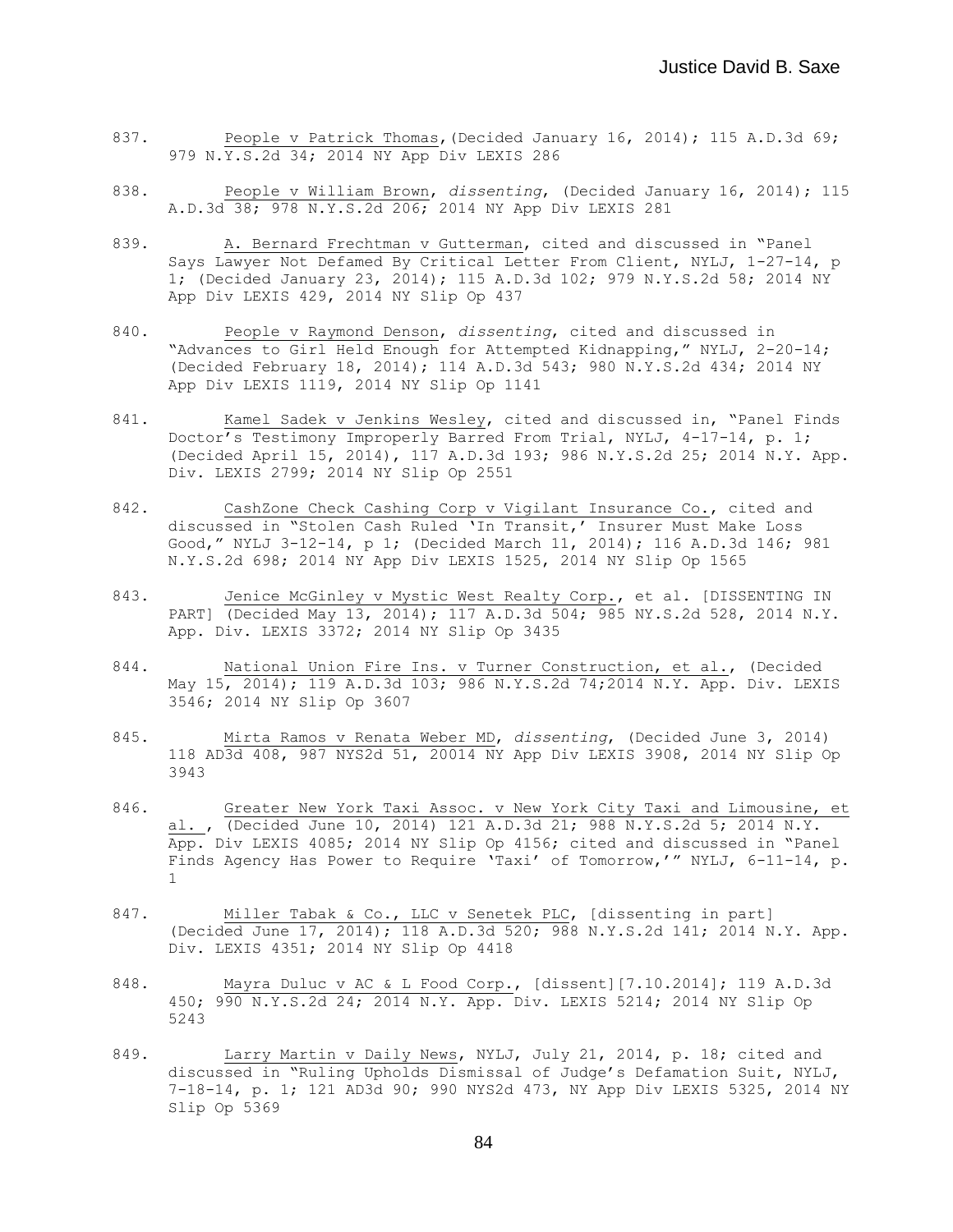- 850. Yousufu Sangaray v West River Assocs, #12543, 121 AD3d 602, 996 NYS2d 13, 2014 NY App Div LEXIS 7404; 2014 NY Slip Op 07421 [October 30, 2014] [CONCURRENCE], lv granted
- 851. Anonymous v Anonymous, (concurring), cited and discussed in, "Panel Allows Non-Monied Spouse to Challenge Fee-Waiver Provision in Prenuptial Agreement, NYLJ, 12-19-14, p. 1, 123 AD3d 581, 99 NYS2d 386, 2014 NY App Div LEXIS 8689; 2014 NY Slip Op 08766 [December 16, 2014]
- 852. Shelton Stewart v New York City Transit Authority,(dissenting)(Decided December 30, 2014), 125 AD3d 129, 998 NYS2d 371, 2014 NY App Div LEXIS 8980; 2014 NY Slip Op 09063 [December 30, 2014]
- 853. People v Daviel McCummings, (dissenting), cited and discussed in Article of Interest entitled, "Conviction Upset Over Failure to Explore Defendant's Request for New Trial Attorney," NYLJ, 1-26,15, p. 1; the same article also appeared in the paper edition of the NYLJ in the Perspective section on 1-30-15, p. 6; 124 AD3d 502, 1 NYS3d 97, 2015 NY App Div LEXIS 619, 2015 NY Slip Op 00610 [January 22, 20015]
- 854. Maththew Mayers v Stone Castle Partners, (Decided January 8, 2015), cited and discussed in "Panel Clarifies 'Harm' Needed To Disqualify An Attorney, NJLJ, 1-9-15, p. 1; 126 AD3d 1, 1 NYS3d 58, 2015 App Div LEXIS 258; 2015 NY Slip Op 00295 [January 8, 2015]
- 855. In re The Bank of New York Mellon v. Retirement Board, cited and discussed in "Court Upholds \$8.5B Bank of America RMBS Settlement, NYLJ, 3-6-15, p. 1; 127 AD3d 120, 4 NYS3d 204, 2015 NY App Div LEXIS 1833; 2015 NY Slip Op 1880 [March 5, 2015]
- 856. Landenberg Thalmann & Co., Inc. v. Signature Bank, Decision of Interest, NYLJ, 3-27-15, p. 21; 128 AD3d 360, 6 NYS3d 33, 2015 NY App Div LEXIS 2241; 2015 NY Slip Op 02224 [March 19, 2015]
- 857. Nisha Buckingham v Simon Buckingham, (concurring opinion)cited and discussed in Article of Interest, "Prenup Blocks \$950,000 Payment to Ex-Wife, Panel Concludes," NYLJ, 3-20-15, p. 1; 127 AD3d 480, 9 NYS3d 2, 2015 NY App Div LEXIS 2166; 2015 NY Slip Op 02190 [March 19, 2015]
- 858. Andrew Sasson, et al. v TLG Acquisition LLC, et al., (concurrence), NYLJ, 4-13-2015, p. 21, col. 6; 127 AD3d 480, 9 NYS3d 2, 2015 NY App Div LEXIS 3032; 2015 NY Slip Op 03049 [April 9, 2015]
- 859. People v Carlos Valentin (dissenting) New York Law Journal, 5-11-15; 128 AD3d 428, 8 NYS3d 317, 2015 NY App Div LEXIS 3873; 2015 NY Slip Op 03914 [May 7, 2015]
- 860. People v. Andre Graham, (dissenting) New York Law Journal, 5-28-15; 128 AD3d 572, 10 NYS3d 54, 2015 NY App Div LEXIS 4327, NY Slip Op 04401 [May 26, 2015]
- 861. Dimas Medinas v MILT Holdings, 131 AD3d 121, 2015 NY App Div LEXIS 5890, 2015 NY Slip Op 06044 [July 9, 2015]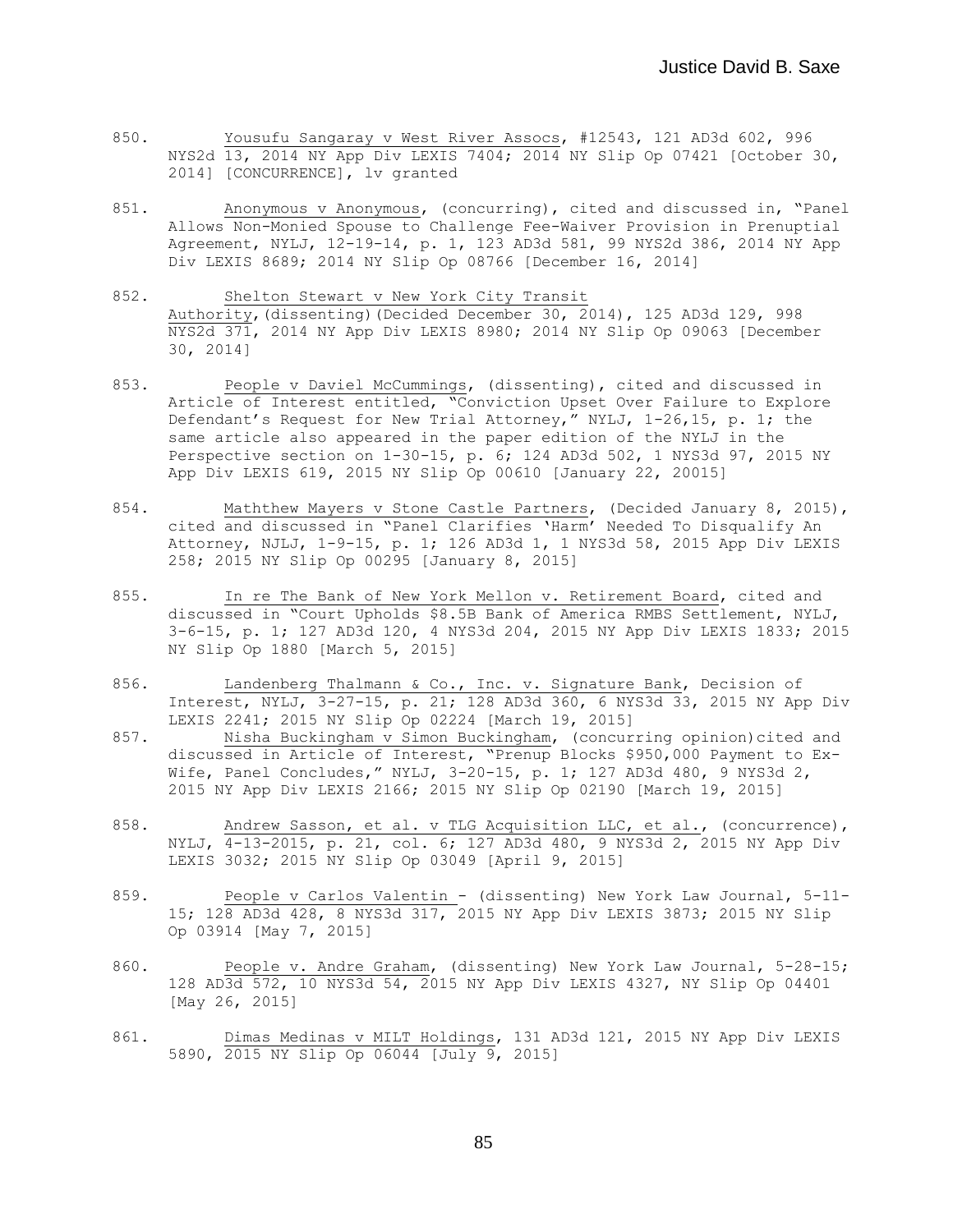- 862. Nancy Cruz v Bronx Lebanon Hospital Center, (dissenting) NYLJ 7-2- 15, p. 30, Col. 4; 129 AD3d 631, 13 NYS3d 27, 2015 NY App Div LEXIS 5469, 2015 NY Slip Op 05601 [June 30, 2015]
- 863. Caceres v Standard Realty, (dissenting); 131 AD3d 433, 2015 N.Y. App. Div LEXIS 6539, 2015 NY Slip Op 06645 [August 25, 2015]
- 864. Beinstein v Amtzis,(dissenting), New York Law Journal, 8/6/15, p. 22; 131 AD3d 401, 2015 NY App Div LEXIS 6277, 2015 NY Slip Op 06403 [August 4, 2015]
- 865. In re Elihu Kover, (dissenting), NYLJ, 10/28/15, p. ; cited and discussed in "Split Panel Affirms Sanction Against Article 81 Attorney, NYLJ, 10/29/15, p. 1; 134 AD3d 64, 19 NYS3d 228, 2015 NY Slip Op 07802, 2015 NY App Div LEXIS 7859 [October 27, 2015]
- 866. Public Adjustment Bureau v Greater NY Mutual/Seward Pk, cited and discussed in NYLJ (In Brief) "Panel Vacates Ruling Barring Enforcement of Retainer," 11-2, 15, p. 4; 135 AD3d 41, 19 NYS3d 43, 2015 NY App Div. LEXIS 8000, 2015 NY Slip Op 07942 [October 29, 2015]
- 867. Anthony Oddo v Queens Village,(dissenting) cited and discussed in "Treatment Center Faces Suit Over Stabbing, NYLJ, 12/4/15, p. 6; 135 AD3d 211, 2015 NY App Div LEXIS 9030, 2015 NY Slip Op 08943 [December 3, 2015]
- 868. Forman v Henkin, (dissenting) cited and discussed in "Defendant Denied Access to Plaintiff's Facebook Photos," NYLJ, 12/18/15, p. ; 134 AD3d 529, 2015 NY App Div LEXIS 9353, 2015 NY Slip Op 09350 [December 17, 2015]
- 869. Matter of Lafayette Boynton Hsg Corp. v Pickett (concurring) cited and discussed in "Court's Return of Disabled Tenant to Apartment Upheld," NYLJ 1/19/16, p. ; 135 AD3d 518, 2016 NY App Div LEXIS 252, 2016 NY Slip Op 00253 [January 14, 2016]
- 870. Srikishun v Edye, (concurring), Decision of Interest, NYLJ, 1-27- 16, p. 21, 137 AD3d 1, 2016 NY App Div LEXIS 309, 2016 NY Slip Op 00315 [January 19, 2016]
- 871. Connaughton v Chipotle Mexican Grill, Inc., (dissenting in part) 135 AD3d 535;, 2016 NY App Div LEXIS 272, 2016 NY Slip Op 00273 [January 19, 2016]
- 872. Jacob Gottlieb v Alexandra Lumiere Gottlieb (concurring) cited and discussed in "Panel Says Prenup May be 'Callus,' but Is Enforceable," NYLJ 1/29/16, p. 1; Decision in NYLJ, 2/1/16, p. 21; 138 AD3d 30, 25 N.Y.S.3d 90; 2016 N.Y. App. Div. LEXIS 575; 2016 NY Slip Op 00613
- 873. Estate of Helen Del Terzo, et al. v 33 Fifth Avenue Owners Corp., (dissenting) NYLJ 154950-12; cited and discussed in "Split Panel Finds Tenant's Children Are Entitled to Co-op, NYLJ, 2-18-16; 136 AD3d 486; 25 N.Y.S.3d 154; 2016 N.Y. App. Div. LEXIS 1031; 2016 NY Slip Op 01039
- 874. BMW Group LLC et al v Castle Oil, cited and discussed in "Panel Revives Claims Companies Delivered Adulterated Heating Oil," NYLJ, 3/17/16, p. 1, 139 AD3d 78, 29 N.Y.S.3d 253l 2916 N.Y. App. Div. LEXIS1782; 2016 NY Slip Op 01790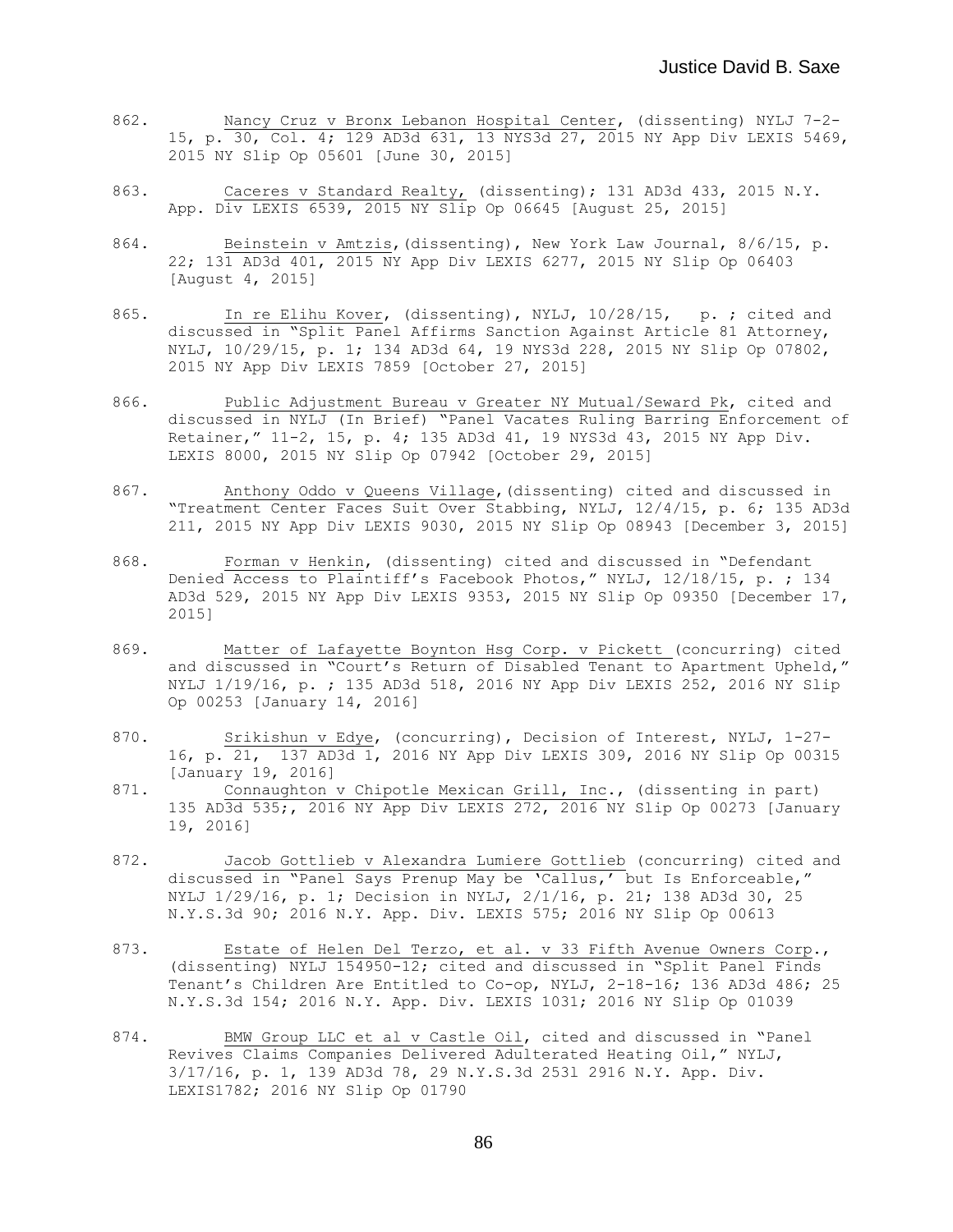- 875. Salvador v Touro College, cited and discussed in "Panel Finds Student Ineligible for LLM Cannot Sue Touro," NYLJ, 3-18-16, p. 1, 139 AD3d 27, 27 N.Y.S.3d 44; 2016 N.Y. App. Div. LEXIS 1914; 2016 N.Y. Slip Op 01924
- 876. People v Elmer Castillo [Final 3.17.16]
- 877. DDG Warren LLC v Assouline Ritz 1 et al [Final 3.28.16]
- 878. American Economy Insurance Co v State of New York [On the List 4-  $14 - 16$ ]
- 879. Carmelo Maisonet v Michael Roman, (dissenting); 139 AD3d 121; 30 N.Y.S.3d 24; 2016 N.Y. App. Div. LEXIS 2603; 2016 NY Slip Op 02725
- 880. Patrick Quintavalle v Nestor Perez, III, et al., NYLJ, 4-27-16, p. 24, Col. 6; cited and discussed in, "Panel Finds No Comparative Negligency for Injured Pedestrian, NYLJ, 4-28-16, p. 1; \_\_\_ AD3d \_\_\_, 30 N.Y.S.3d 81, 2016 N.Y. App. Div.EXIS 2998, 2016 NY Slip Op 03126 dated April 26, 2016
- 881. St. George Tower, et al v Insurance Company of Greater New York, (opinion) NYLJ,  $4.27.16$ , p.; AD3d , 30 N.Y.S.3d 60, 2016 N.Y. App. Div. LEXIS 2971, 2016 NY Slip Op 03100, dated April 21, 2016.
- 882. Costa v State of <u>New York</u>, NYLJ, 6-3-2016, p. \_\_, \_\_\_ AD3d \_\_\_, 32 N.Y.S.3d 147; 2016 N.Y. App. Div. LEXIS 3981; 2016 NY Slip Op 04119
- 883. New York State Association for Affordable Housing, et al. v Council of the City of New York, (dissenting),  $\Box$  AD3d  $\Box$ , N.Y.S.3d  $\Box$ , 2016 N.Y. App. Div. LEXIS 4145; 2016 NY Slip Op 04320
- 884. West Midtown Management Group, Inc. v State of New York (dissenting), NYLJ 9-23-16, \_\_\_\_AD3d \_\_\_, N.Y.S.3d \_\_\_\_
- 885. Sandra Delgado v City of New York, et al., (dissenting); NYLJ , 9-  $30 - 16;$ 2016 NY Slip Op 06185
- 886. Lebedev v Blavatnik and Vekselberg, [Final 9.7.16] 2016 NY Slip Op 06463
- 887. Wyble v Lange, [Final 10.27.16]
- 888. Guidance Enhanced Green Terrain, LLC v Bank of Am. Merrill Lynch, AD3d \_\_, 2017 NY Slip Op 00068 January 5, 2017
- 889. Landi v SDS William Street, LLC, NYLJ, 12-20-16, p. 22, 2016 NY Slip Op 08340 (12-13-2016)
- 890. NYC C.L.A.S.H., et al., v City of New York, \_\_\_ AD3d \_\_\_, 2017 NY Slip Op 00042 January 3, 2017
- 891. Stega v New York Downtown Hospital, cited and discussed in "Hospital's Comments to FDA Granted Absolute Privilege, NYLJ, 1.12.17, p. 1; decision published on NYLJ.com; AD3d , 2017 NY Slip Op 00139 January 10, 2017